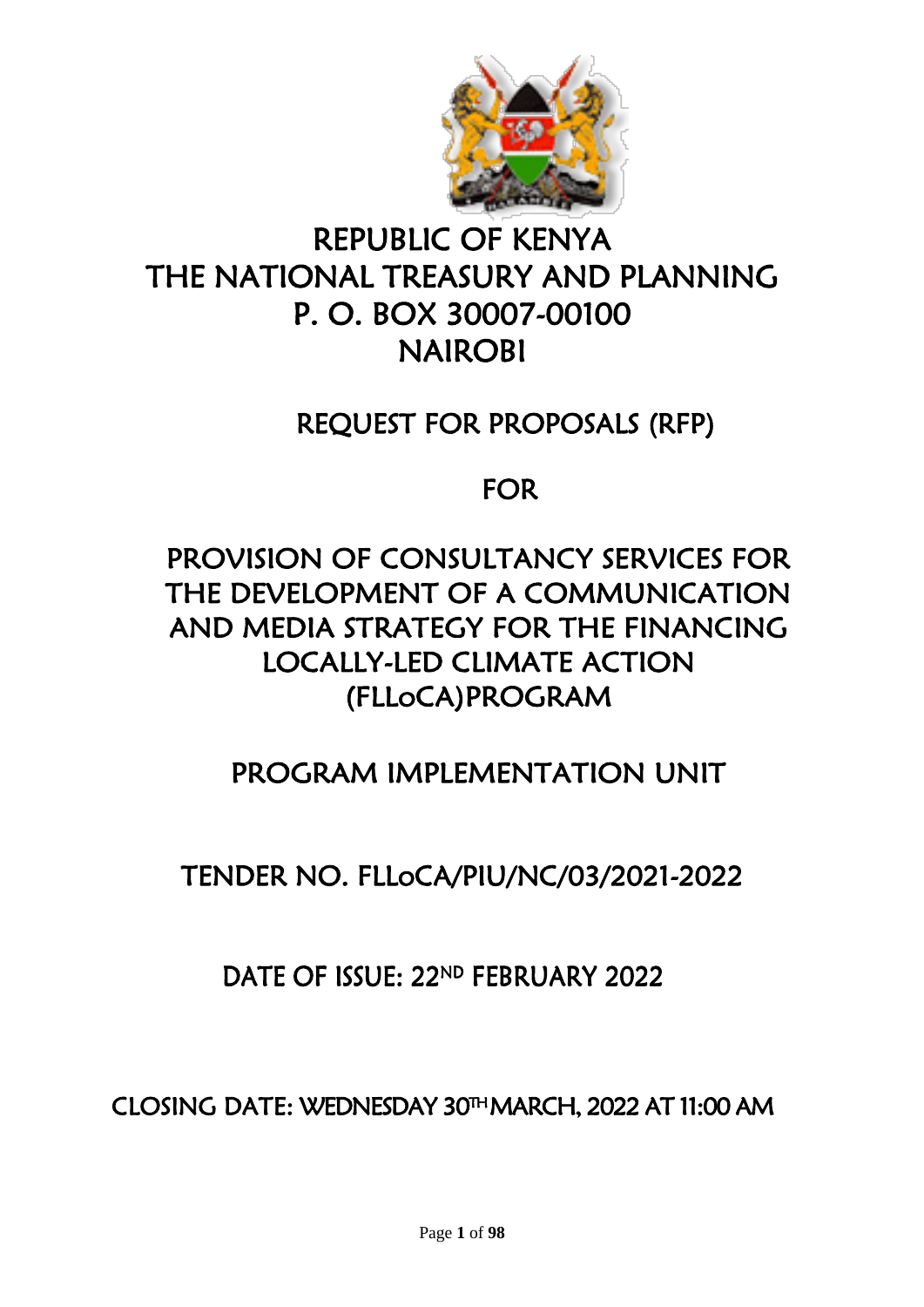## TABLE OF CONTENT

| SECTION 2. INSTRUCTIONS TO CONSULTANTS AND DATA SHEET  6 |                                                                |  |  |  |
|----------------------------------------------------------|----------------------------------------------------------------|--|--|--|
|                                                          |                                                                |  |  |  |
|                                                          | SECTION 3. TECHNICAL PROPOSAL - STANDARD FORMS  32             |  |  |  |
| $\mathbf{1}$                                             | FORMTECH-1: TECHNICAL PROPOSAL SUBMISSION FORM 32              |  |  |  |
| $\overline{2}$                                           | CERTIFICATE OF INDEPENDENT PROPOSAL DETERMINATION 34           |  |  |  |
| 3.                                                       | FORM TECH-2: CONSULTANT'S ORGANIZATION AND EXPERIENCE 39       |  |  |  |
| 4.                                                       |                                                                |  |  |  |
| 5.                                                       | FORM TECH-5: WORK SCHEDULE AND PLANNING FOR DELIVERABLES41     |  |  |  |
| 6.                                                       | FORMT ECH- 6A: TEAM COMPOSITION, ASSIGNMENT, AND KEY           |  |  |  |
|                                                          |                                                                |  |  |  |
| 7.                                                       |                                                                |  |  |  |
| 8.                                                       | FORMTECH-7: MANDATORY SUPPORT DOCUMENTS  45                    |  |  |  |
| 9.                                                       |                                                                |  |  |  |
| 10.                                                      |                                                                |  |  |  |
| 11.                                                      | DECLARATION AND COMMITMENT TO THE CODE OF ETHICS 48            |  |  |  |
| 12.                                                      | TENDERER'S ELIGIBILITY- CONFIDENTIAL BUSINESS QUESTIONNAIRE 49 |  |  |  |
| 13.<br>$155(2)$ } 52                                     | FORM TECH - 9: TENDER-SECURING DECLARATION FORM {r 46 and      |  |  |  |
| 14.                                                      | SECTION 4. FINANCIAL PROPOSAL - STANDARD FORMS 55              |  |  |  |
| 15.                                                      | FORM FIN-1: FINANCIAL PROPOSAL SUBMISSION FORM  56             |  |  |  |
| 16.                                                      |                                                                |  |  |  |
| 17.                                                      | FORM FIN-3A: BREAKDOWN OF REMUNERATION  58                     |  |  |  |
| 18.                                                      |                                                                |  |  |  |
|                                                          |                                                                |  |  |  |
|                                                          | SECTION 6. CONDITIONS OF CONTRACT AND CONTRACT FORMS  69       |  |  |  |
|                                                          |                                                                |  |  |  |
|                                                          |                                                                |  |  |  |
|                                                          |                                                                |  |  |  |
|                                                          |                                                                |  |  |  |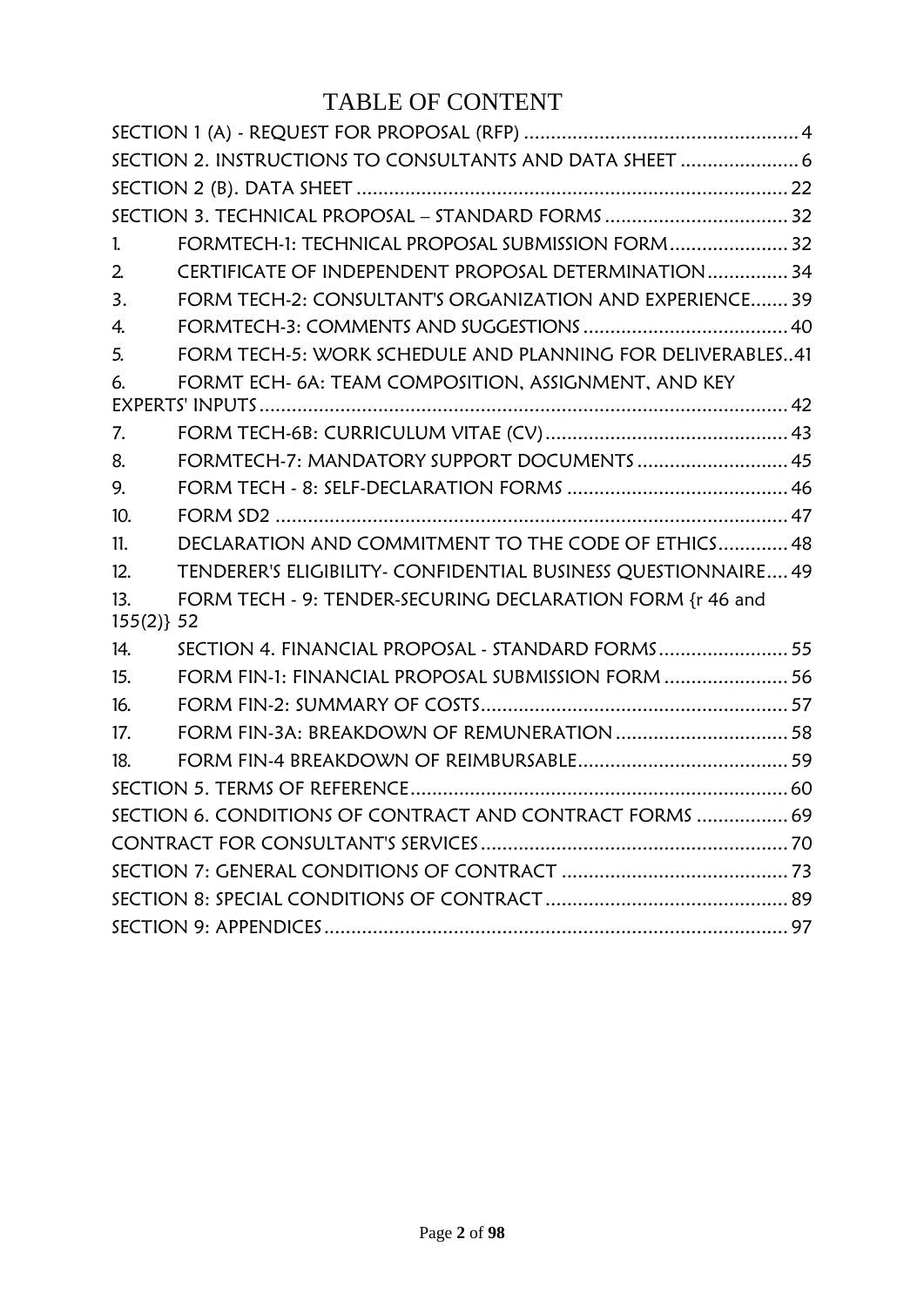#### PROPOSAL FOR PROCUREMENT OF CONSULTING SERVICES

### **1)** NAME AND CONTACT ADDRESSES OF PROCURING ENTITY

The Principal Secretary, The National Treasury, P.O. Box 30007 – 00100, Nairobi, Kenya Attn: Head, Supply Chain Management Services Email: [procurement@treasury.go.ke](mailto:procurement@treasury.go.ke) 

- 2) Invitation to Tender (ITT) No. FLLOCA/PIU/NC/03/2021-2022
- **3)** Tender Name: PROVISION OF CONSULTANCY SERVICES FOR THE DEVELOPMENT OF A COMMUNICATION AND MEDIA STRATEGY FOR THE FINANCING LOCALLY -LED CLIMATE ACTION (FLLoCA) PROGRAM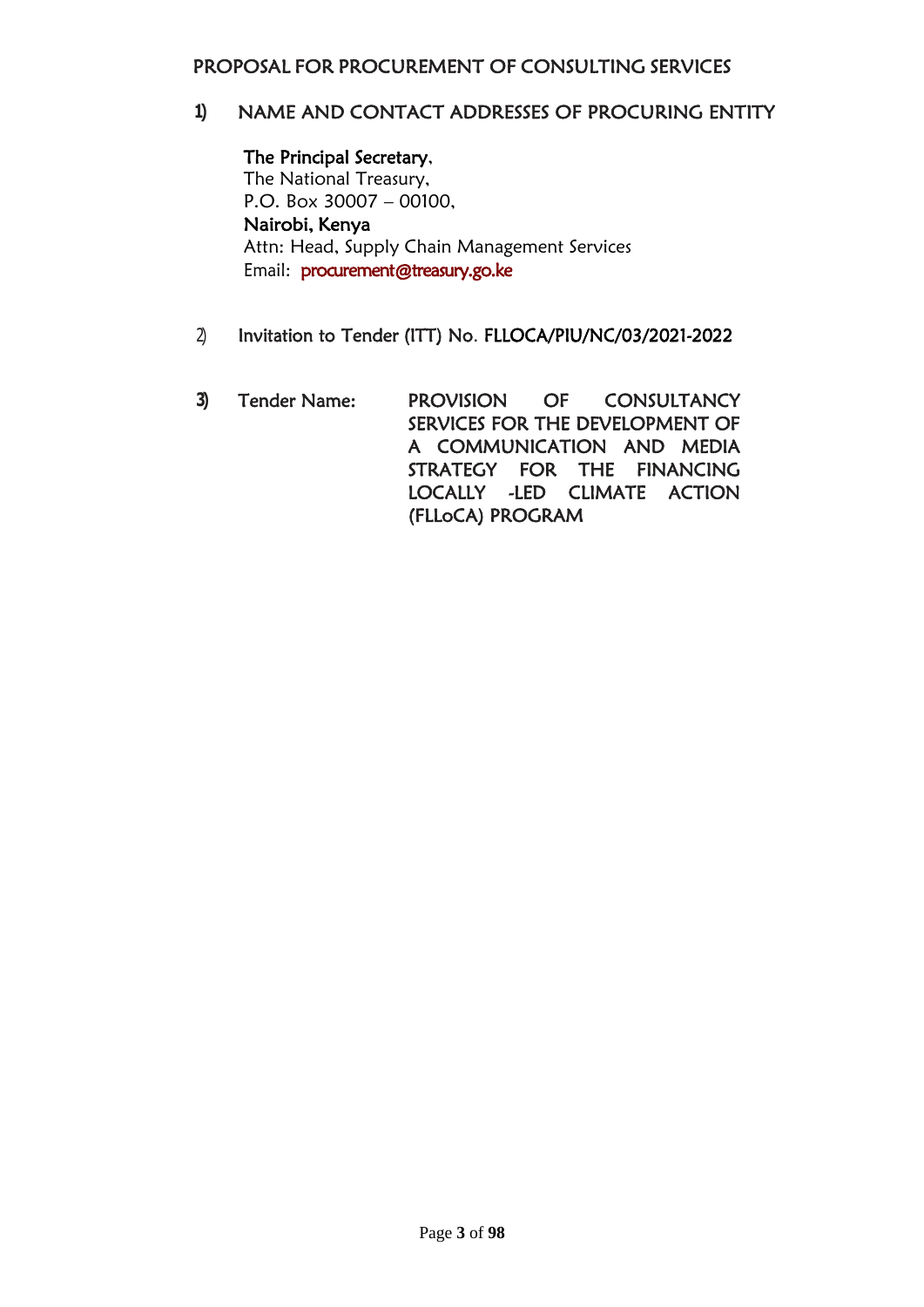## <span id="page-3-0"></span>SECTION 1 (A) - REQUEST FOR PROPOSAL (RFP)



#### REPUBLIC OF KENYA THE NATIONAL TREASURY AND PLANNING

#### PROVISION OF CONSULTANCY SERVICES FOR DEVELOPMENT OF A COMMUNICATION AND MEDIA STRATEGY FOR THE FINANCING LOCALLY-LED CLIMATE ACTION (FLLoCA) PROGRAM PROGRAM IMPLEMENTATION UNIT TENDER NO. FLLOCA/PIU/NC/03/2021-2022

- 1. The National Treasury invites proposals for provision of the following consulting services (here in after called "the services"): Provision of Consultancy Services for Development of a Communication and Media Strategy for the Financing Locally-Led Climate Action Program (FLLoCA). More details on the Services are provided in Section 8: Terms of Reference.
- 2. Request for Proposal documents may be viewed and downloaded for free from the website [www.tenders.go.ke](http://www.tenders.go.ke/) and www.treasury.go.ke. Consultants who download the Request for Proposal document must forward their particulars immediately to **[procurement@treasury.go.ke](mailto:procurement@treasury.go.ke)** to facilitate any further clarification or addendum.
- 3. A Mandatory virtual Pre-Bid Conference will be held on  $10<sup>th</sup>$  March 2022 at 10:00 AM, East African Time with interested Consultants. Invitations to the prebid virtual /video conference meeting shall be sent to interested Consultants who submit their particulars to the email address(es) stated above.
- 4. If a Consultant is a Joint Venture (JV), the full name of the JV shall be used and all members, starting with the name of the lead member. Where subconsultants have been proposed, they shall be named. The maximum number of JV members shall be specified in the DS.
- 5. It is not permissible to transfer this RFP to any other firm.
- 6. Bids shall be accompanied by a Bid Security of Kenya Shillings Forty Thousand Only (Kshs 40,000) from a Reputable Financial Institution or Insurance Firm approved by Public Procurement Regulatory Authority (PPRA) valid for 30 days beyond the Tender Validity period.
- 7. The Consultant shall chronologically serialize all pages of the Request for Proposal documents submitted.
- 8. A firm will be selected under Quality and Cost Based Selection (QCBS)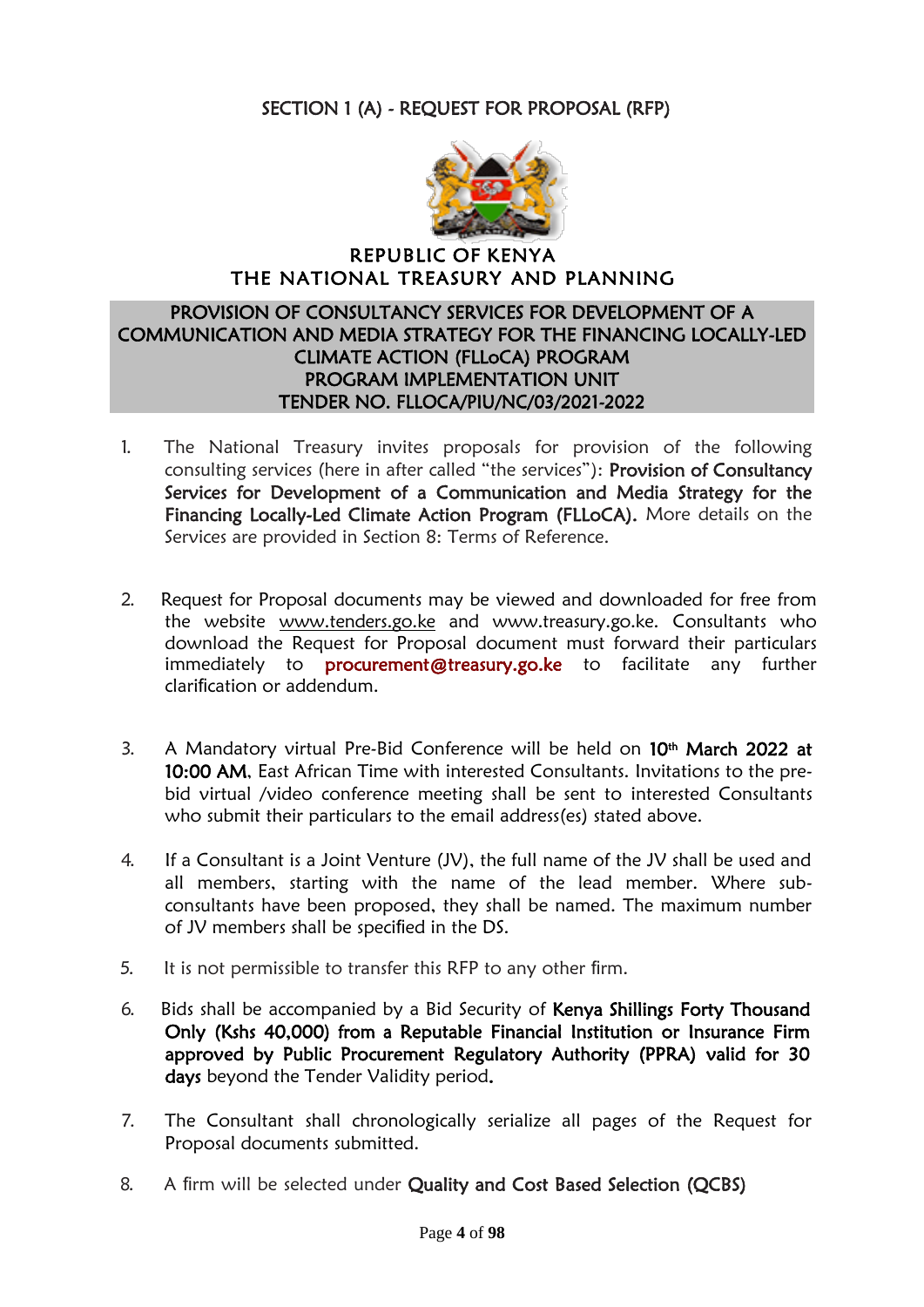Method and in a format as described in this RFP, in accordance with the Public Procurement and Asset Disposal Act 2015, a copy of which is found at the following website: [www.ppra.go.ke.](http://www.ppra.go.ke/)

- 9. The: Section 1: Letter of Request for Proposals Section2: Instructions to Consultants and Data Sheet Section 3: Technical Proposal Standard Forms Section 4: Financial Proposal Standard Forms Section 5: Terms of Reference Section 6: Standard Forms of Contract ([Select: Time-Based or Lump-Sum])
- *10.* Please inform us  $by$  4<sup>th</sup> March 2022 in writing at the address below or by Email [procurement@treasury.go.ke:](mailto:procurement@treasury.go.ke)
	- a) That you have received this Request for Proposals; and
	- b) Whether you intend to submit a proposal alone or intend to enhance your experience by requesting permission to associate with other firm(s) (if permissible under Section 2, Instructions to Consultants (ITC), Data Sheet 14.1.1).
- 11. Details on the proposal's submission date, time and address are provided in the ITC 17.7and ITC 17.9 of the Data Sheet.

Yours sincerely,

## HEAD, SUPPLY CHAIN MANAGEMENT SERVICES FOR: PRINCIPAL SECRETARY/NATIONAL TREASURY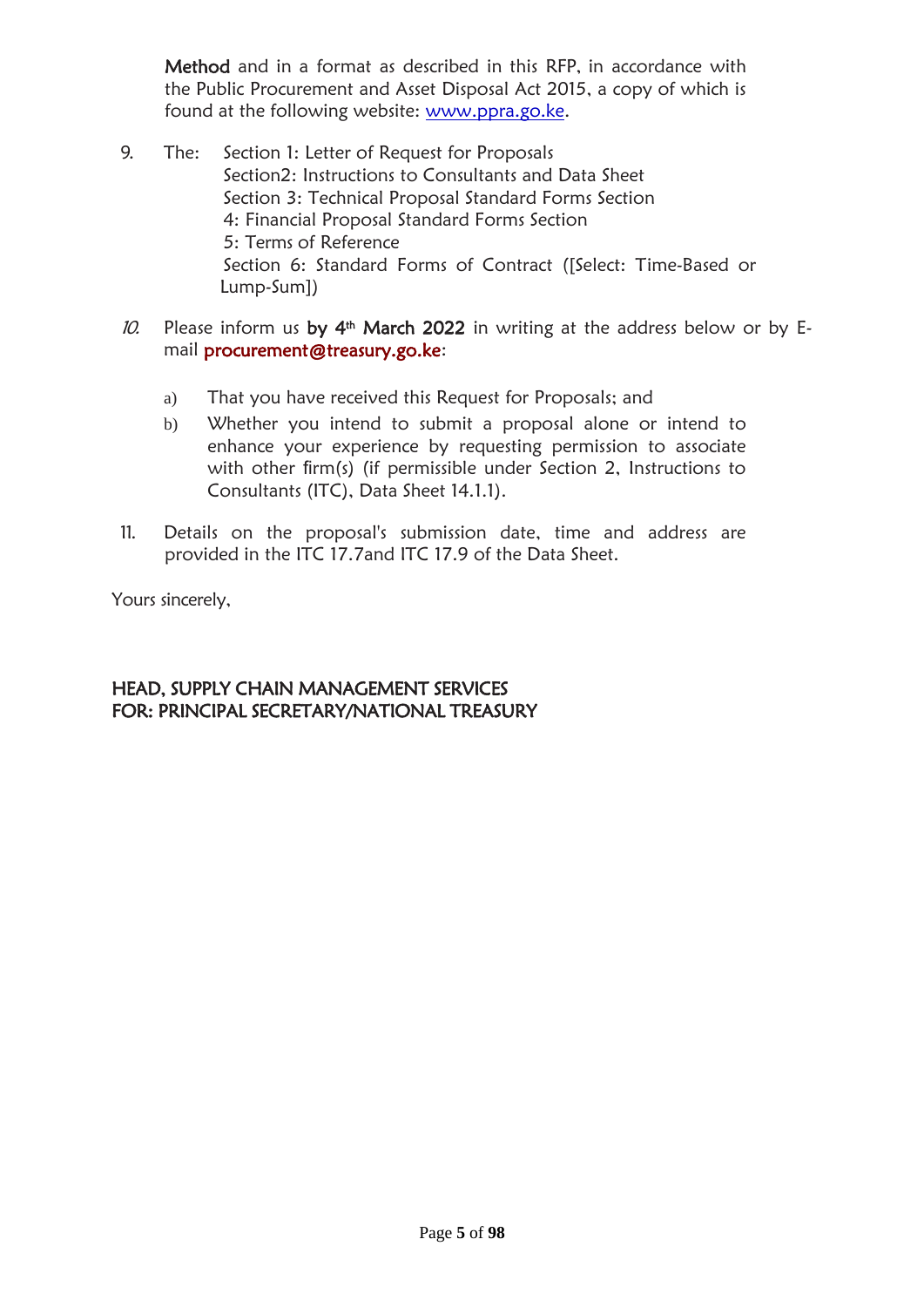## <span id="page-5-0"></span>SECTION 2. INSTRUCTIONS TO CONSULTANTS AND DATA SHEET

## A. GENERAL PROVISIONS

#### 1. Meanings/De**fi**nitions

- a) "Affiliate(s)" means an individual or an entity that directly or indirectly controls, is controlled by, or is under common control with the Consultant.
- b) "Applicable Law" means the laws and any other instruments having the force of law in Kenya.
- c) "Procuring Entity" means the entity that is carrying out the consultant selection process and signs the Contract for the Services with the selected Consultant.
- d) "Consultant" means a legally-established professional consulting firm or an entity that may provide or provides the Services to the Procuring Entity under the Contract.
- e) "Contract" means a legally binding written agreement signed between the Procuring Entity and the Consultant and includes all the attached documents listed in its Clause 1 (the General Conditions of Contract (GCC), the Special Conditions of Contract (SCC), and the Appendices).
- f) "Data Sheet" means an integral part of the Instructions to Consultants (ITC) Section 2 that is used to reflect specific assignment conditions to supplement, but not to overwrite, the provisions of the ITC.
- g) "Day" means a calendar day unless otherwise specified as "Business Day". A Business Day is any day that is an official working day in Kenya and excludes official public holidays.
- h) "Experts" means, collectively, Key Experts, Non-Key Experts, or any other personnel of the Consultant, Sub-consultant or Joint Venture member(s).
- i) "Government" means the Government of the Republic of Kenya.
- j) "In writing" means communicated in written form such as by mail, e-mail, fax, including, if specified in the Data Sheet, distributed or received through the electronicprocurement system used by the Procuring Entity with proof of receipt.
- k) "Joint Venture (JV)" means an association with or without a legal personality distinct from that of its members, of more than one Consultant where one member has the authority to conduct all business for and on behalf of any and all the members of the JV, and where the members of the JV are jointly and severally liable to the Procuring Entity for the performance of the Contract.
- l) "Key Expert(s)" means an individual professional whose skills, qualifications, knowledge and experience are critical to the performance of the Services under the Contract and whose CV is considered in the technical evaluation of the Consultant's proposal.
- m) "ITC" (this Section of the RFP) means the Instructions to Consultants that provides the Consultants with all information needed to prepare their Proposals.
- n) "Letter of RFP" means the letter of invitation being sent by the Procuring Entity to the Consultants.
- o) "Non-Key Expert(s)" means an individual professional provided by the Consultant or its Sub-consultant and who is assigned to perform the Services or any part thereof under the Contract and whose CVs are not evaluated individually.
- p) "Proposal" means the Technical Proposal and the Financial Proposal of the Consultant.
- q) "Public Procurement Regulatory Authority (PPRA)" means the statutory authority of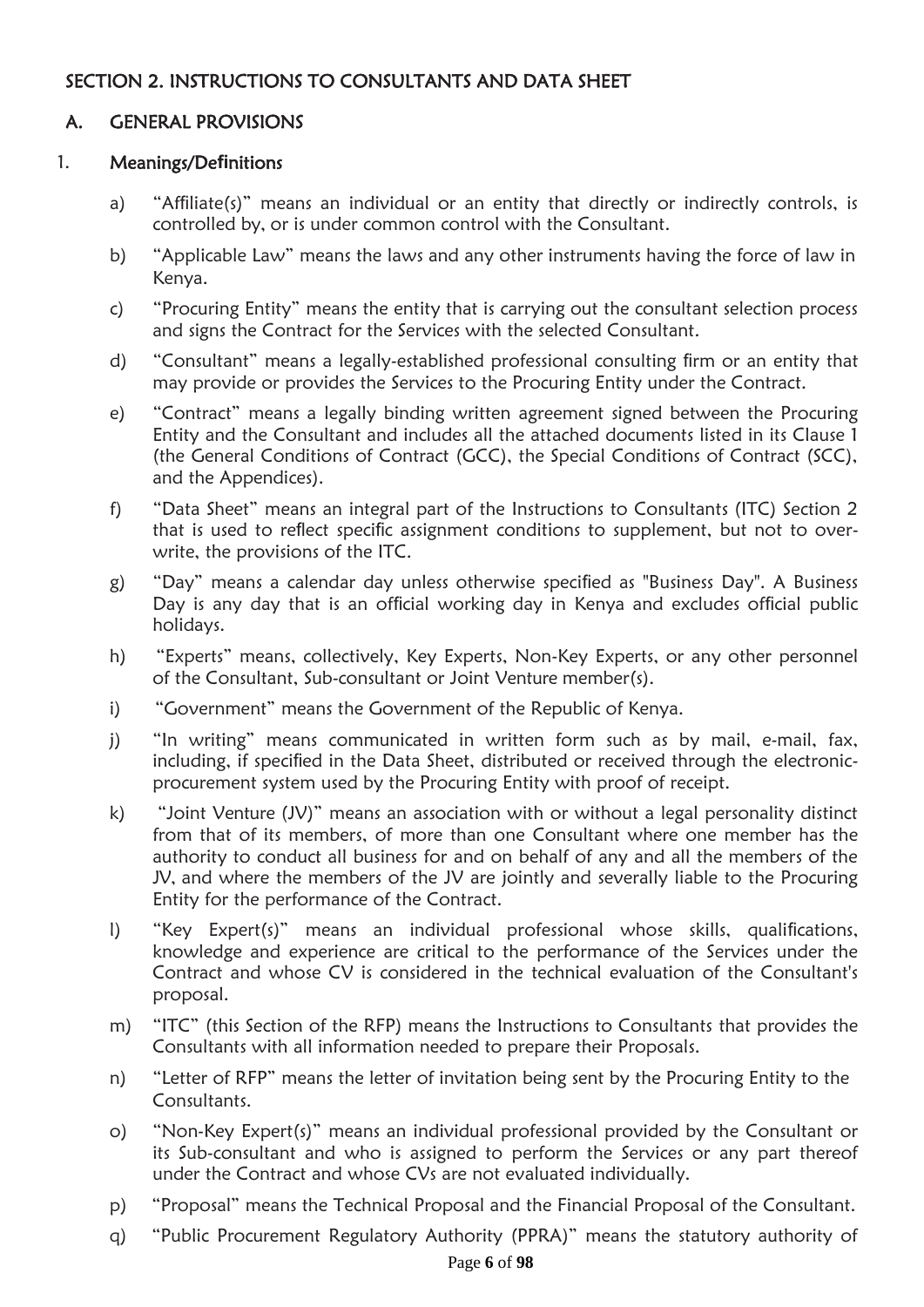the Government of Kenya that is mandated with the role of regulating and monitoring compliance with the public procurement law and regulations.

- r) "RFP" means the Request for Proposals to be prepared by the Procuring Entity for the selection of Consultants.
- s) "Services" means the work to be performed by the Consultant pursuant to the Contract.
- t) "Sub-consultant" means an entity to whom the Consultant intends to subcontract any part of the Services while the Consultant remains responsible to the Procuring Entity during the whole performance of the Contract.
- v) "Terms of Reference (TORs)" means the Terms of Reference that explains the objectives, scope of work, activities, and tasks to be performed, respective responsibilities of the Procuring Entity and the Consultant, and expected results and deliverables of the assignment.

#### 2. Introduction

- 2.1 The Procuring Entity named in the Data Sheet intends to select a Consultant from those listed in the Request for Proposals (RFP), in accordance with the method of selection specified in the Data Sheet.
- 2.2 The Consultant are invited to submit a Technical Proposal and a Financial Proposal, for consulting services required for the assignment named in the Data Sheet. The Proposal will be the basis for negotiating and ultimately signing the Contract with the selected Consultant.
- 2.3 The Consultants should familiarize themselves with the local conditions and take them into account in preparing their Proposals, including attending a pre-proposal conference if one is specified in the Data Sheet. Attending any such pre-proposal conference is optional and is at the Consultants' expense.
- 2.4 The Procuring Entity will timely provide, at no cost to the Consultants, the inputs, relevant project data, and reports required for the preparation of the Consultant's Proposal as specified in the Data Sheet.

#### 3. Con**fl**ict of Interest

- 3.1 The Consultant is required to provide professional, objective, and impartial advice, always holding the Procuring Entity's interest's paramount, strictly avoiding conflicts with other assignments or its own corporate interests and acting without any consideration for future work.
- 3.2 The Consultant has an obligation to disclose to the Procuring Entity any situation of actual or potential conflict that impacts its capacity to serve the best interest of the Procuring Entity. Failure to disclose such situations may lead to the disqualification of the Consultant or the termination of its Contract.
- 3.3 Without limitation on the generality of the foregoing, and unless stated otherwise in the Data Sheet, the Consultants shall not be hired under the circumstances set forth below:
	- *i)* Con*fl*icting Activities

Conflict between consulting activities and procurement of goods, works or nonconsulting services: a firm that has been engaged by the Procuring Entity to provide goods, works, or non-consulting services for a project, or any of its Affiliates, shall be disqualified from providing consulting services resulting from or directly related to those goods, works, or non-consulting services. Conversely, a firm hired to provide consulting services for the preparation or implementation of a project, or any of its Affiliates, shall be disqualified from subsequently providing goods or works or non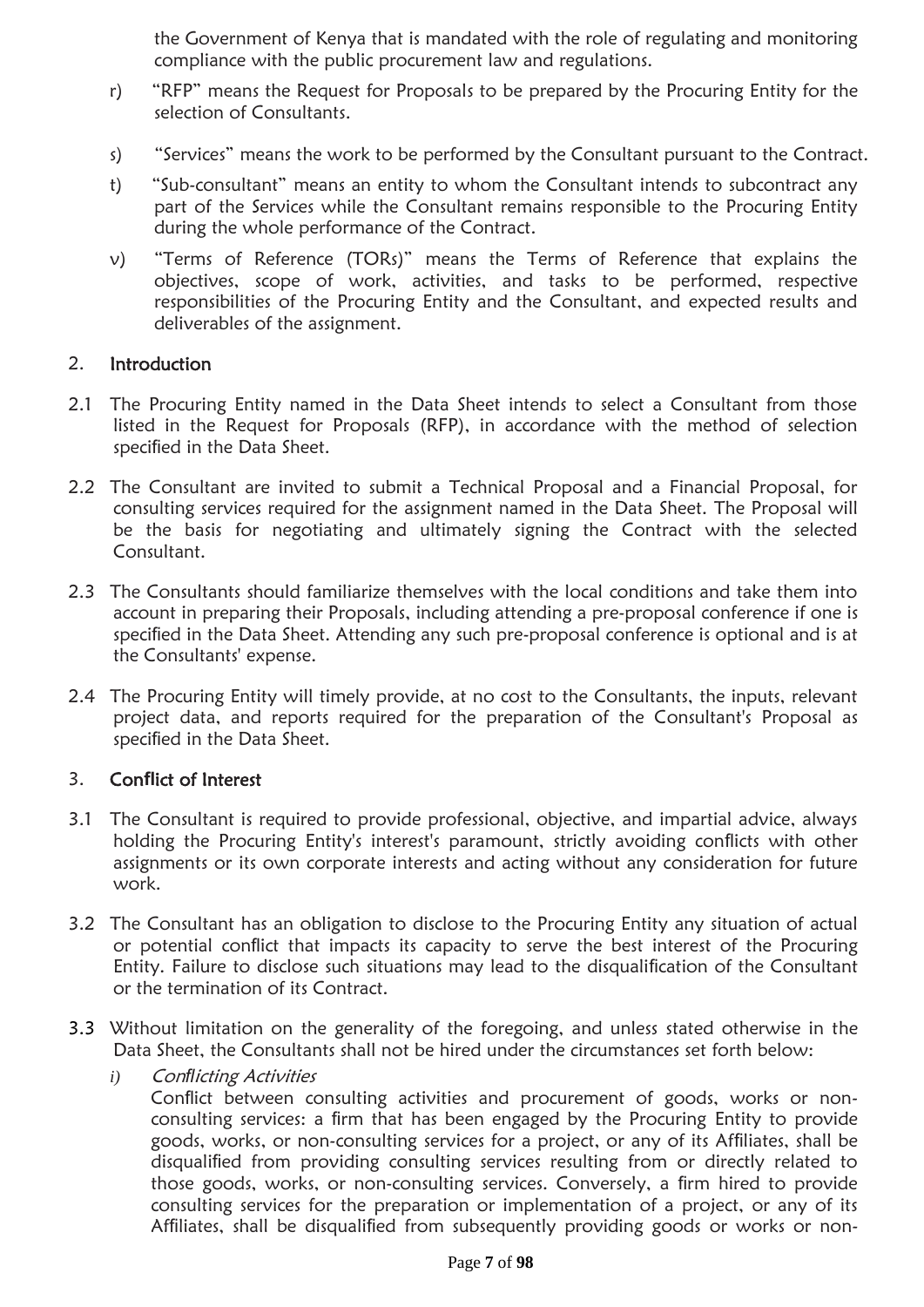consulting services resulting from or directly related to the consulting services for such preparation or implementation.

- *ii)* Con*fl*icting Assignments Conflict among consulting assignments: A Consultant (including its Experts and Subconsultants) or any of its Affiliates shall not be hired for any assignment that, by its nature, may conflict with another assignment of the Consultant for the same or for another Procuring Entity.
- (iii) Con*fl*icting Relationships

Relationship with the Procuring Entity's staff: a Consultant (including its Experts and Sub-consultants) that has a close business or personal relationship with senior management or professional staff of the Procuring Entity who has the ability to influence the bidding process and: (i) are directly or indirectly involved in the preparation of the Terms of Reference for the assignment,(ii) the selection process for the Contract, or (iii) the supervision of the Contract, may not be awarded a Contract, unless the conflict stemming from such relationship has been resolved in a manner that determines there is no conflict to affect this selection process.

iv) Others Any other types of conflicting relationships as indicated in the Data Sheet.

#### 4. Unfair Competitive Advantage

4.1 Fairness and transparency in the selection process require that the Consultants or their Affiliates competing for a specific assignment do not derive a competitive advantage from having provided consulting services related to the assignment in question. To that end, the Procuring Entity shall indicate in the Data Sheet and make available to all Consultants together with this RFP all information that would in that respect give such Consultant any unfair competitive advantage over competing Consultants.

#### 5. Corrupt and Fraudulent Practices

5.1 Consultant firms or any of its members shall not be involved in corrupt, coercive, obstructive, collusive or fraudulent practice. Consultant firms or any of its members that are proven to have been involved in any of these practices shall be automatically disqualified and would not be awarded a contract.

### 5.2 Collusive practices

- 5.2 The Procuring Entity requires compliance with the provisions of the Competition Act 2010, regarding collusive practices in contracting. Any Consultant found to have engaged in collusive conduct shall be disqualified and criminal and/or civil sanctions may be imposed. To this effect, Consultants shall be required to complete and sign the "Certificate of Independent Proposal Determination" annexed to the Proposal Form.
- 5.3 In further pursuance of this policy, Consultants shall permit and shall cause their agents (where declared or not), subcontractors, sub-consultants, service providers, suppliers, and their personnel, to permit the Government and its agencies to inspect all accounts, records and other documents relating to any short-listing process, Proposal submission, and contract performance (in the case of award), and to have them audited by auditors, investigators or compliance officers.

#### 6. Eligibility

- 6.1 In selection of Consultants, short-listing shall be composed of firms or individuals who belong to the same line of professional business and who are almost of the same capability.
- 6.2 Unless otherwise specified in the Data Sheet, the Procuring Entity permits Consultants including proposed experts, joint ventures and individual members from all countries and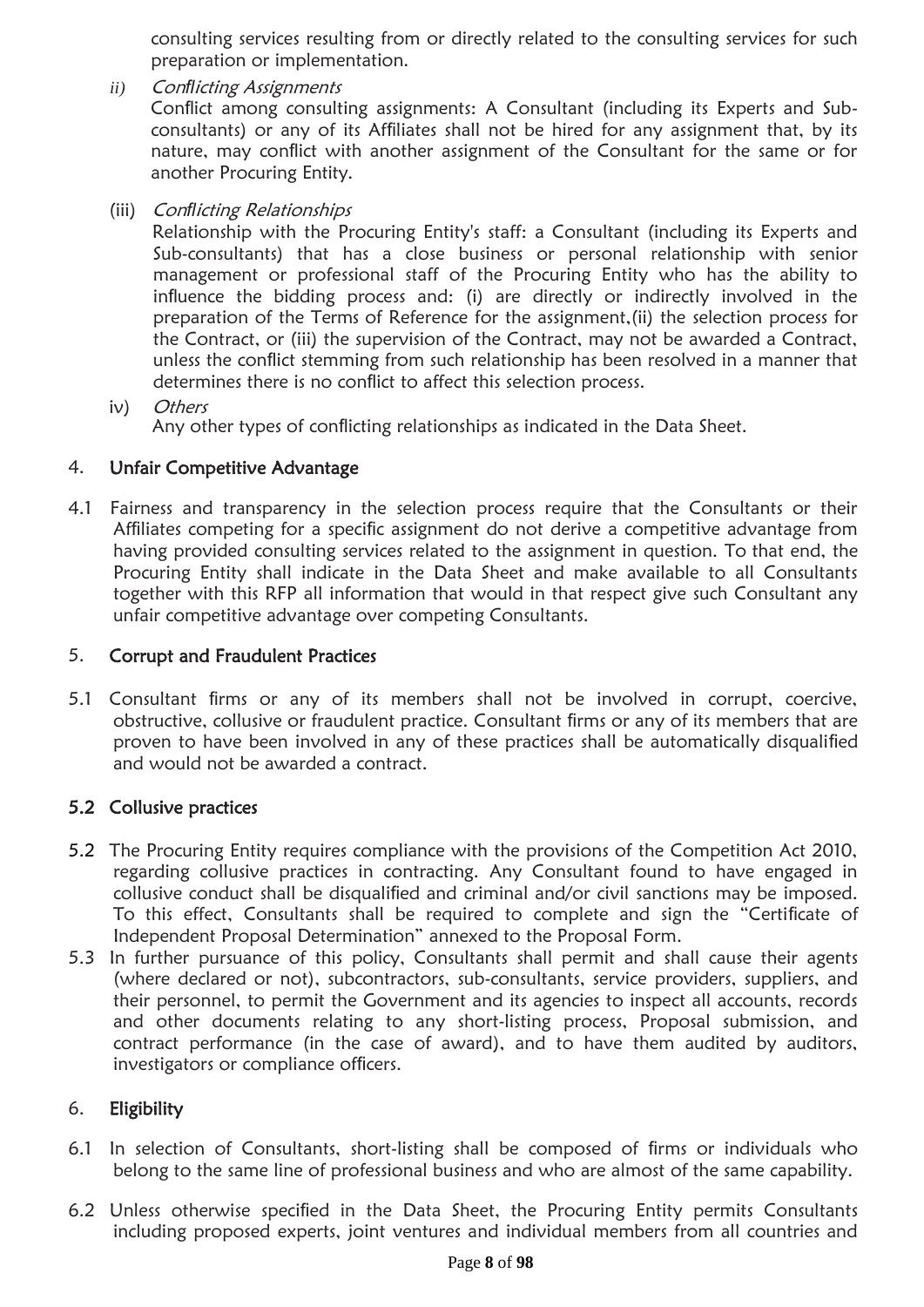categories to offer consulting services. The maximum number of members so far JV shall be specified in the TDS.

- 6.3 The Competition Act of Kenya requires that firms wishing to tender as Joint Venture undertakings which may prevent, distort or lessen competition in provision of services are prohibited unless they are exempt in accordance with the provisions of Section 25 of the Competition Act, 2010. JVs will be required to seek for exemption from the Competition Authority. Exemption shall not be a condition for submission of proposals, but it shall be a condition of contract award and signature. A JV tenderer shall be given opportunity to seek such exemption as a condition of award and signature of contract. Application for exemption from the Competition Authority of Kenya may be accessed from the websit[ewww.cak.go.ke](http://www.cak.go.ke/)
- 6.4 Public Officers of the Procuring Entity, their Spouses, Child, Parent, Brothers or Sister. Child, Parent, Brother or Sister of a Spouse, their business associates or agents and firms/organizations in which they have a substantial or controlling interest shall not be eligible to tender or be awarded a contract. Public Officers are also not allowed to participate in any procurement proceedings.
- 6.5 It is the Consultant's responsibility to ensure that it's Experts, joint venture members, Subconsultants, agents (declared or not), sub-contractors, service providers, suppliers and/or their employees meet the eligibility requirements.
- 6.6 As an exception to the foregoing ITC 6.1 and 6.2 above:
	- a) Sanctions-A firm or an individual that has been debarred from participating in public procurement shall be ineligible to be awarded a contract, or to benefit from the contract, financially or otherwise, during the debarment period. The list of debarred firms and individuals is available from the website of PPRA [www.ppra.go.ke.](http://www.ppra.go.ke/)
	- b) Prohibitions-Firms and individuals of a country or goods in a country may be ineligible if:
		- i) As a matter of law or official regulations, Kenya prohibits commercial relations with that country; or
		- ii) By an act of compliance with a decision of the United Nations Security Council taken under Chapter VII of the Charter of the United Nations, Kenya prohibits any import of goods or services from that country or any payments to any country, person, or entity in that country.
	- c) Restrictions for Government-owned Enterprises-Government-owned enterprises or institutions in Kenya shall be eligible only if they can establish that they
		- i) Are legally and financially autonomous,
		- ii) Operate under commercial law, and
		- iii) That they are not dependent agencies of the Procuring Entity.
	- d) Restrictions for public employees Government officials and civil servants and employees of public institutions shall not be hired for consulting contracts.
- 6.7 Margin of Preference and Reservations-no margin of preference shall be allowed in the selection of consultants. Reservations may however be allowed to a specific group of businesses (these groups are Small and Medium Enterprises, Women Enterprises, Youth Enterprises and Enterprises of persons living with disability, as the case may be), and who are appropriately registered as such by the authority to be specified in the Data Sheets. A procuring entity shall ensure that the invitation to submit proposals specifically includes only businesses or firms belonging to one group.

### B. Preparation of Proposals

#### 7. General Considerations

7.1 In preparing the Proposal, the Consultant is expected to examine the RFP in detail.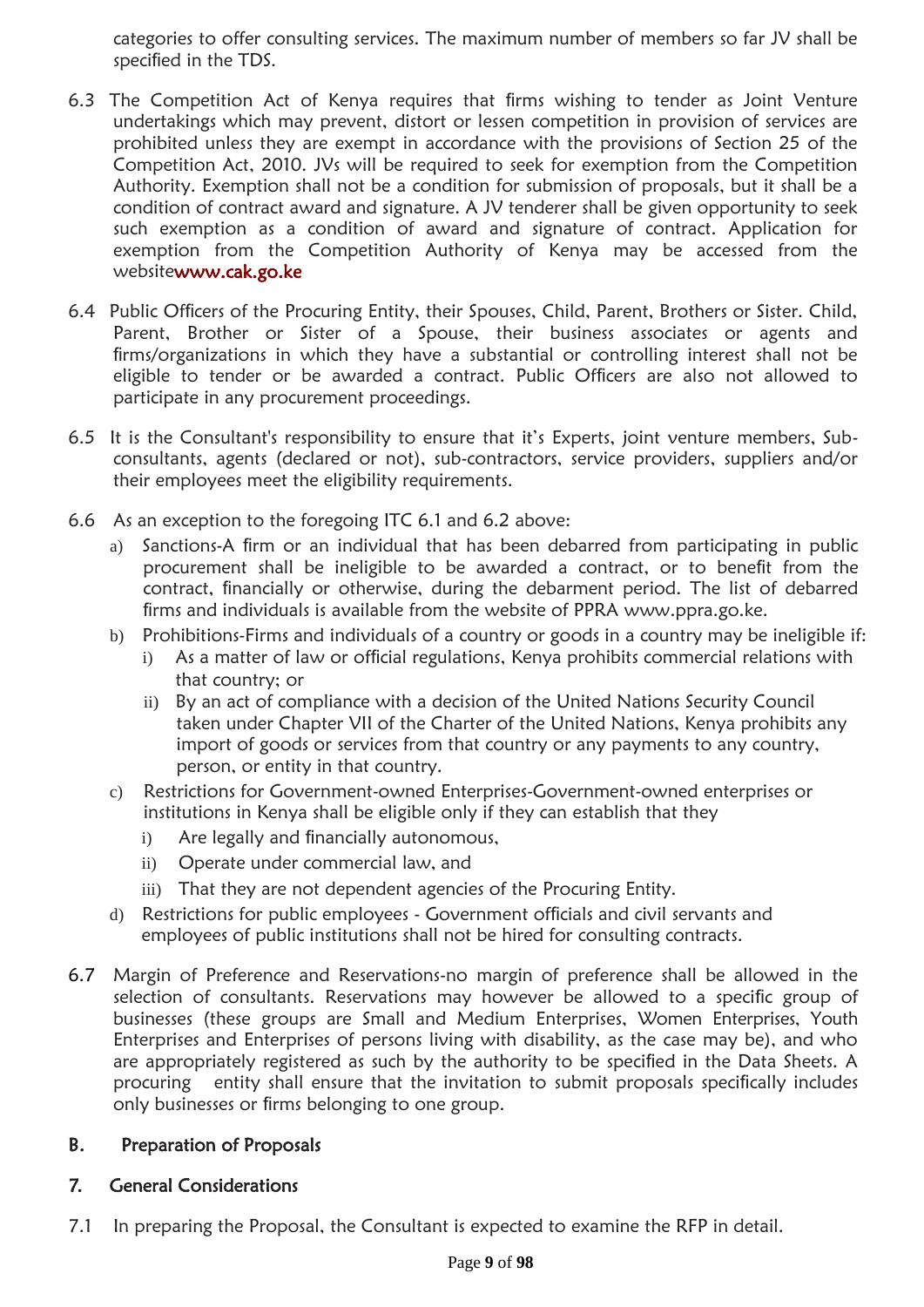Material deficiencies in providing the information requested in the RFP may result in rejection of the Proposal.

## 8. Cost of Preparation of Proposal

8.1 The Consultant shall bear all costs associated with the preparation and submission of its Proposal, and the Procuring Entity shall not be responsible or liable for those costs, regardless of the conduct or outcome of the selection process. The Procuring Entity is not bound to accept any proposal and reserves the right to annul the selection process at any time prior to Contract award, without incurring any liability to the Consultant.

#### 9. Language

9.1 The Proposal, as well as all correspondence and documents relating to the Proposal exchanged between the Consultant and the Procuring Entity shall be written in the English language.

#### 10. Documents Comprising the Proposal

- 10.1 The Proposal shall comprise the documents and forms listed in the Data Sheet.
- 10.2 The Consultant shall declare in the Financial Proposal Submission Form, that in competing for and executing a contract, it shall undertake to observe the laws of Kenya against fraud and corruption including bribery, as well as against anti-competitive practices including bid rigging.
- 10.3 The Consultant shall furnish information on commissions, gratuities and fees, if any, paid or to be paid to agents or any other party relating to this Proposal and, if awarded, Contract execution, as requested in the Financial Proposal Submission Form.

#### 11. Only One Proposal

- 11.1 The Consultant (including the individual members of any Joint Venture) shall submit only one Proposal, either in its own name or as part of a Joint Venture in another Proposal. If a Consultant, including any Joint Venture member, submits or participates in more than one proposal, all such proposals shall be disqualified and rejected. This does not, however, preclude Sub-consultant, or the Consultant's staff from participating as Key Experts and Non-Key Experts in more than one Proposal when circumstances justify and if stated in the Data Sheet.
- 11.2 Members of a joint venture may not also make an individual Proposal, be a subcontractor in a separate proposal or be part of another joint venture for the purposes of the same Contract.
- 11.3 Should a Joint Venture subsequently win the Contract, it shall consider whether an application for exemption from the Competition Authority of Kenya is merited pursuant to Section 25 of the Competition Act 2010.

### 12. Proposal Validity

#### a. Proposal Validity Period

- 12.1 The Data Sheet indicates the period during which the Consultant's Proposal must remain valid after the Proposal submission deadline.
- 12.2 During this period, the Consultant shall maintain its original Proposal without any change, including the availability of the Key Experts, the proposed rates and the total price.
- 12.3 If it is established that any Key Expert nominated in the Consultant's Proposal was not available at the time of Proposal submission or was included in the Proposal without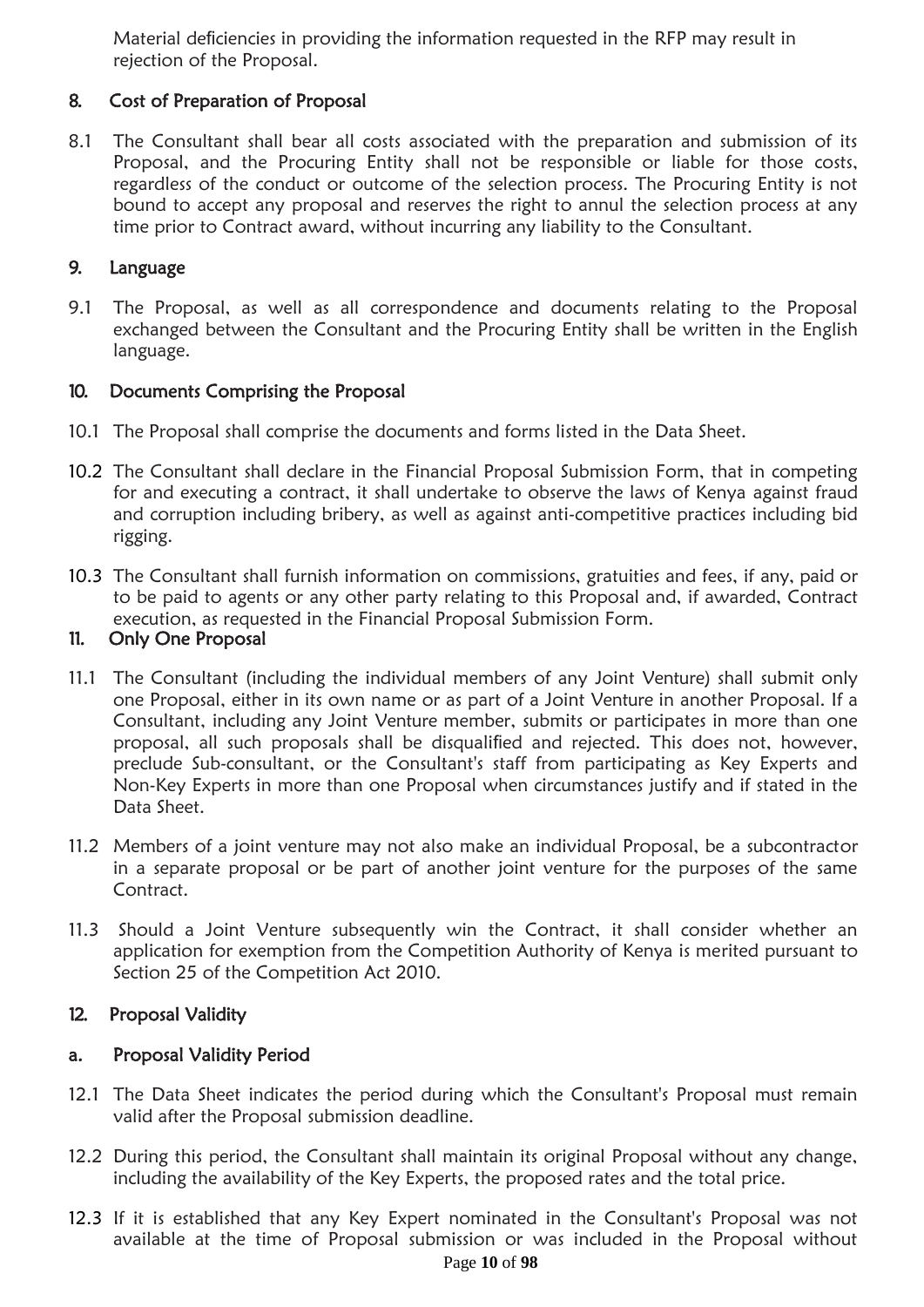his/her confirmation, such Proposal shall be disqualified and rejected for further evaluation and may be subject to sanctions in accordance with ITC 5.

### b. Extension of Validity Period

- 12.4 The Procuring Entity will make its best effort to complete the negotiations within the proposal's validity period. However, should the need arise, the Procuring Entity may request, in writing, all Consultants who submitted Proposals prior to the submission deadline to extend the Proposals' validity.
- 12.5 If the Consultant agrees to extend the validity of its Proposal, it shall be done without any change in the original Proposal and with the confirmation of the availability of the Key Experts, except as provided in ITC 12.7.
- 12.6 The Consultant has the right to refuse to extend the validity of its Proposal in which case such Proposal will not be further evaluated.

#### b. Substitution of Key Experts at Validity Extension

- 12.7 If any of the Key Experts become unavailable for the extended validity period, the Consultant shall provide a written adequate justification and evidence satisfactory to the Procuring Entity together with the substitution request. In such case, a replacement Key Expert shall have equal or better qualifications and experience than those of the originally proposed Key Expert. The technical evaluations score, however, will remain to be based on the evaluation of the CV of the original Key Expert.
- 12.8 If the Consultant fails to provide a substitute Key Expert with equal or better qualifications, or if the provided reasons for the replacement or justification are unacceptable to the Procuring Entity, such Proposal will be rejected.

#### c. Sub-Contracting

12.9 The Consultant shall not subcontract the whole or part of the Services without reasonable justification and written approval of the Procuring Entity.

#### 13. Clari**fi**cation and Amendment of RFP

- 13.1 The Consultant may request a clarification of any part of the RFP during the period indicated in the Data Sheet before the Proposals' submission deadline. Any request for clarification must be sent in writing, or by standard electronic means, to the Procuring Entity's address indicated in the Data Sheet. The Procuring Entity will respond in writing, or by standard electronic means, and will send written copies of the response (including an explanation of the query but without identifying its source) to all Consultants. Should the Procuring Entity deem it necessary to amend the RFP as a result of a clarification, it shall do so following the procedure described below:
- 13.2 At any time before the proposal submission deadline, the Procuring Entity may amend the RFP by issuing an amendment in writing or by standard electronic means. The amendment shall be sent to all invited Consultants and will be binding on them. The Consultants shall acknowledge receipt of all amendments in writing.
- 13.3 If the amendment is substantial, the Procuring Entity may extend the proposal submission deadline to give the Consultants reasonable time to take an amendment in to account in their Proposals.
- 13.4 The Consultant may submit a modified Proposal or a modification to any part of it at any time prior to the proposal submission deadline. No modifications to the Technical or Financial Proposal shall be accepted after the deadline.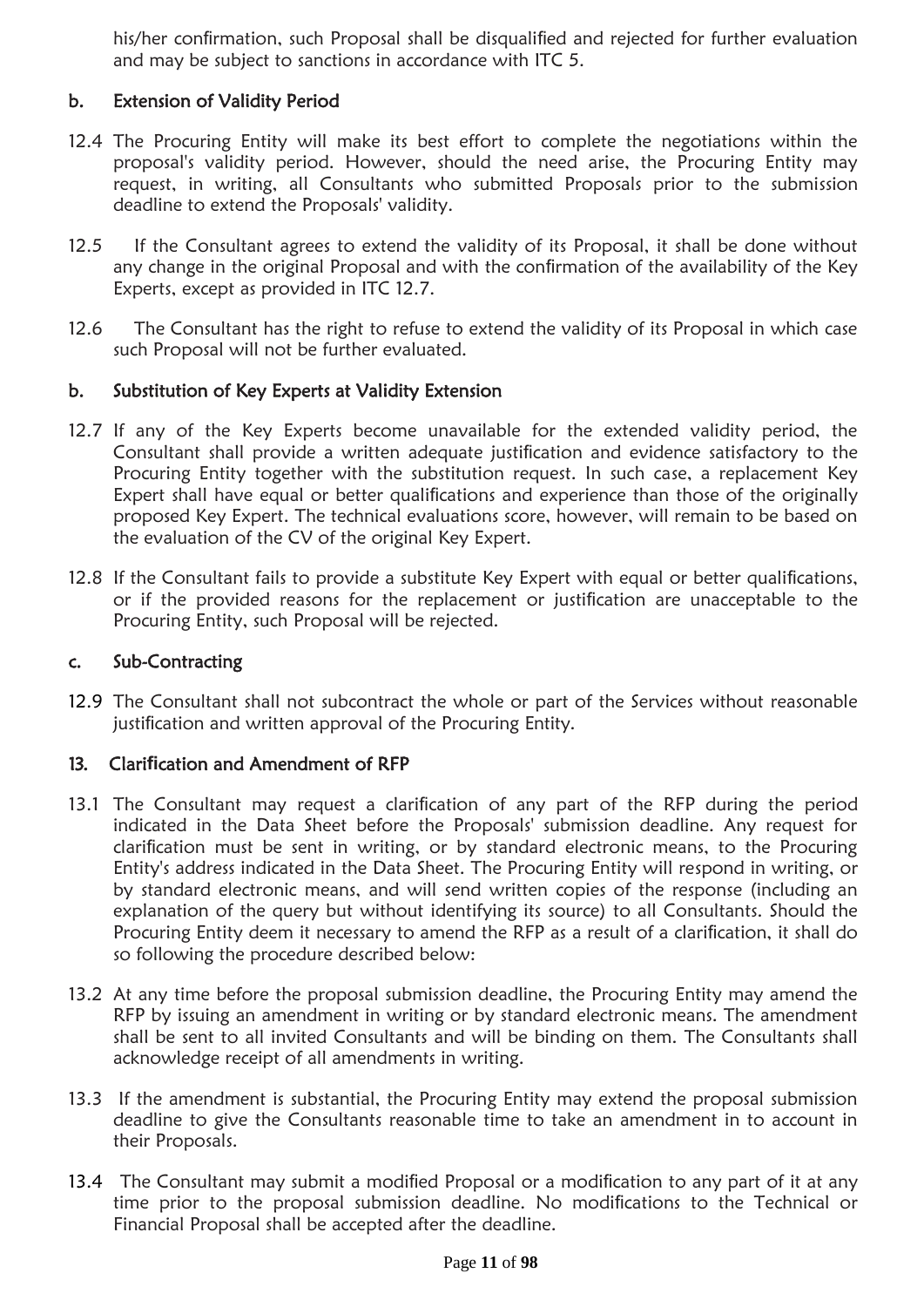#### 14. Preparation of Proposals–Speci**fi**c Considerations

- 14.1 While preparing the Proposal, the Consultant must give particular attention to the following:
	- (a) If a Consultant considers that it may enhance its expertise for the assignment by associating with other consultants in the form of a Joint Venture or as Sub-consultants, it may do so as long as only one Proposal is submitted, in accordance with ITC 11.1 above. A Consultant cannot associate with shortlisted Consultant(s). When associating with non-shortlisted/non-invited firms in the form of a joint venture or a subconsultancy, the shortlisted/invited Consultant shall be a lead member. If shortlisted/invited Consultant associates with each other, any of them can be a lead member.
	- (b) The Procuring Entity may indicate in the Data Sheet the estimated amount or Key Experts' time input (expressed in person-month), or the Procuring Entity's estimated total cost of the assignment, but not both. This estimate is indicative and the Proposal shall be based on the Consultant's own estimates for the same. This clause shall not apply when using Fixed Budget selection method.
	- (c) For assignments under the Fixed-Budget selection method, the estimated Key Experts' time input shall not be disclosed. Total available budget, with an indication whether it is inclusive or exclusive of taxes, is given in the Data Sheet, and the Financial Proposal shall not exceed this budget.
	- d) Key Experts shall not appear in more than one proposal unless so allowed in the Data Sheet. Invited firms must confirm and ensure their Key experts do not appear in proposal of other invited firms, otherwise proposals with Key experts appearing in other proposals will be rejected.

#### 15. Technical Proposal Format and Content

- 15.1 The Technical Proposal shall be prepared using the Standard Forms provided in Section 3 of the RFP and shall comprise the documents listed in the Data Sheet under ITC 10.1. The Technical Proposal shall not include any financial information. A Technical Proposal containing material financial information shall be declared non- responsive.
- 15.2 Consultant shall not propose alternative Key Experts. Only one CV shall be submitted for each Key Expert position. Failure to comply with this requirement will make the Proposal non-responsive.

#### 16. Financial Proposal

16.1 The Financial Proposal shall be prepared using the Standard Forms provided in Section 4 of the RFP. It shall list all costs associated with the assignment, including (a) remuneration for Key Experts and Non-Key Experts, (b) reimbursable expenses indicated in the Data Sheet. Irrespective of the consultant selection method, any Consultant that does not submit itemized and priced financial proposal, or merely refers the Procuring Entity to other legal instruments for the applicable minimum remuneration fees shall be considered nonresponsive.

#### a. Price Adjustment

16.2 For assignments with a duration exceeding 18 months, a price adjustment provision for foreign and/or local inflation for remuneration rates apply if so stated in the Data Sheet.

#### b. Taxes

16.3 The Consultant and its Sub-consultants and Experts are responsible for meeting all tax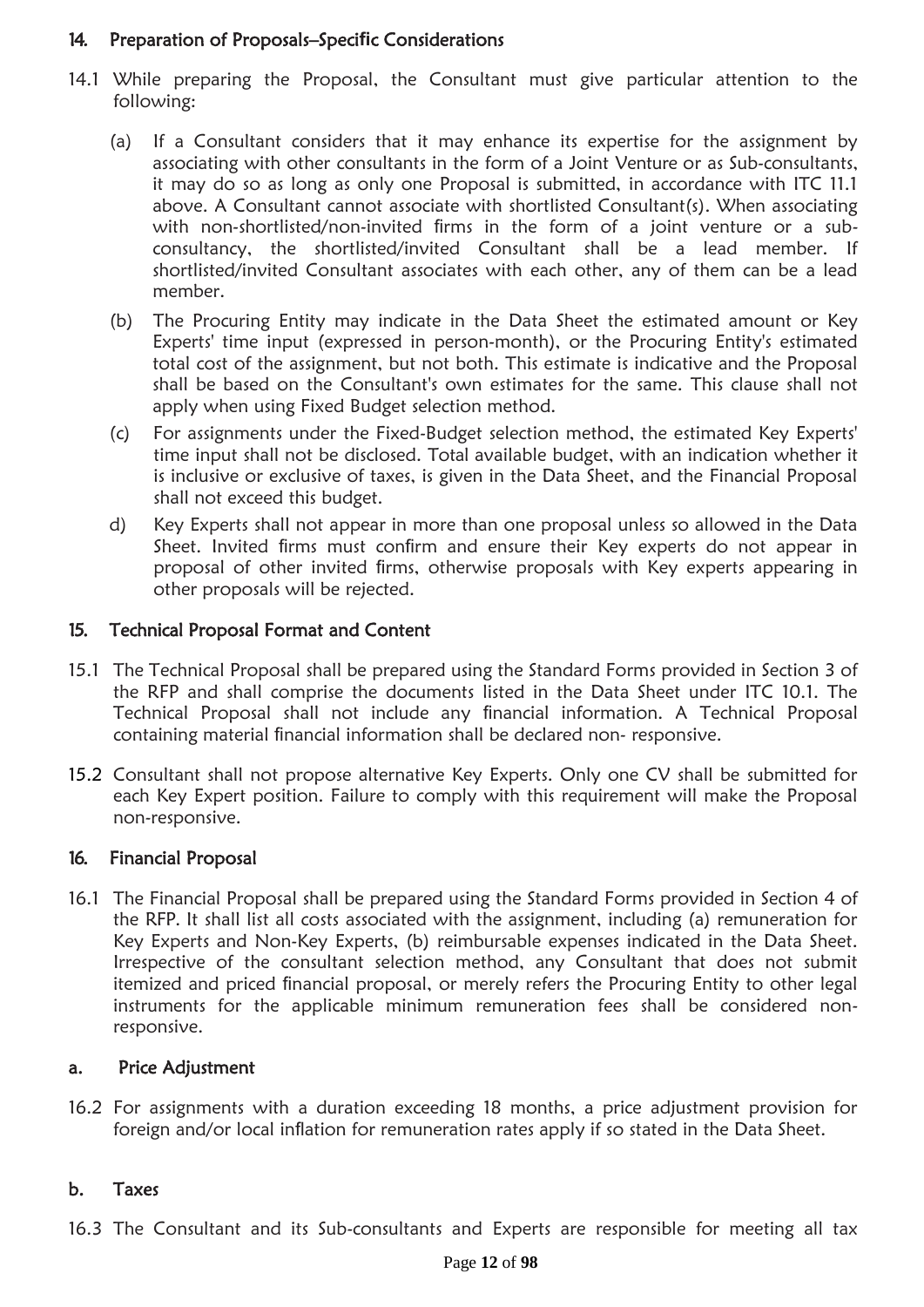liabilities arising out of the Contract unless stated otherwise in the Data Sheet. Information on taxes in Kenya is provided in the Data Sheet.

## c. Currency of Proposal

16.4 The Consultant may express the price for its Services in the currency or currencies as stated in the Data Sheet. If indicated in the Data Sheet, the portion of the price representing local cost shall be stated in Kenya Shillings.

## d. Currency of Payment

16.5 Payment under the Contract shall be made in the currency or currencies in which the payment is requested in the Proposal.

## C. SUBMISSION, OPENING AND EVALUATION

## 17. Submission, Sealing, and Marking of Proposals

- 17.1 The Consultant shall submit a signed and complete Proposal comprising the documents and forms in accordance with ITC 10 (Documents Comprising Proposal). Consultants shall mark as "CONFIDENTIAL" information in their Proposals which is confidential to their business. This may include proprietary information, trade secrets or commercial or financially sensitive information. The submission can be done by mail or by hand. If specified in the Data Sheet, the Consultant has the option of submitting its Proposals electronically.
- 17.2 An authorized representative of the Consultant shall sign the original submission letters in the required format for both the Technical Proposal and the Financial Proposals and shall initial all pages of both. The authorization shall be in the form of a written power of attorney attached to the Technical Proposal.
- 17.3 A Proposal submitted by a Joint Venture shall be signed by all members so as to be legally binding on all members, or by an authorized representative who has a written power of attorney signed by each member's authorized representative.
- 17.4 Any modifications, revisions, interlineations, erasures, or overwriting shall be valid only if they are signed or initialed by the person signing the Proposal.
- 17.5 The signed Proposal shall be marked "ORIGINAL", and its copies marked "COPY" as appropriate. The number of copies is indicated in the Data Sheet. All copies shall be made from the signed original. If there are discrepancies between the original and the copies, the original shall prevail.

### 18. Sealing and Marking of Proposals

- 18.1 The firm shall deliver the Proposals in a single sealed envelope, or in a single sealed package, or in a single sealed container bearing the name and Reference number of the assignment, addressed to the Procuring Entity and a warning "DO NOT OPEN BEFORE…………. (The time and date for proposal opening date". Within the single envelope, package or container, the Firm shall place the following separate, sealed envelopes:
- 18.2 In the single sealed envelope, or in a single sealed package, or in a single sealed container the following documents shall been closed and shall be addressed as follows:
	- i) in an envelope or package or container marked "ORIGINAL", all documents comprising the Technical Proposal, as described in ITC11;
	- ii) in an envelope or package or container marked "COPIES", all required copies of the Technical Proposal;
	- iii) in an envelope or package or container marked "ORIGINAL", all required copies of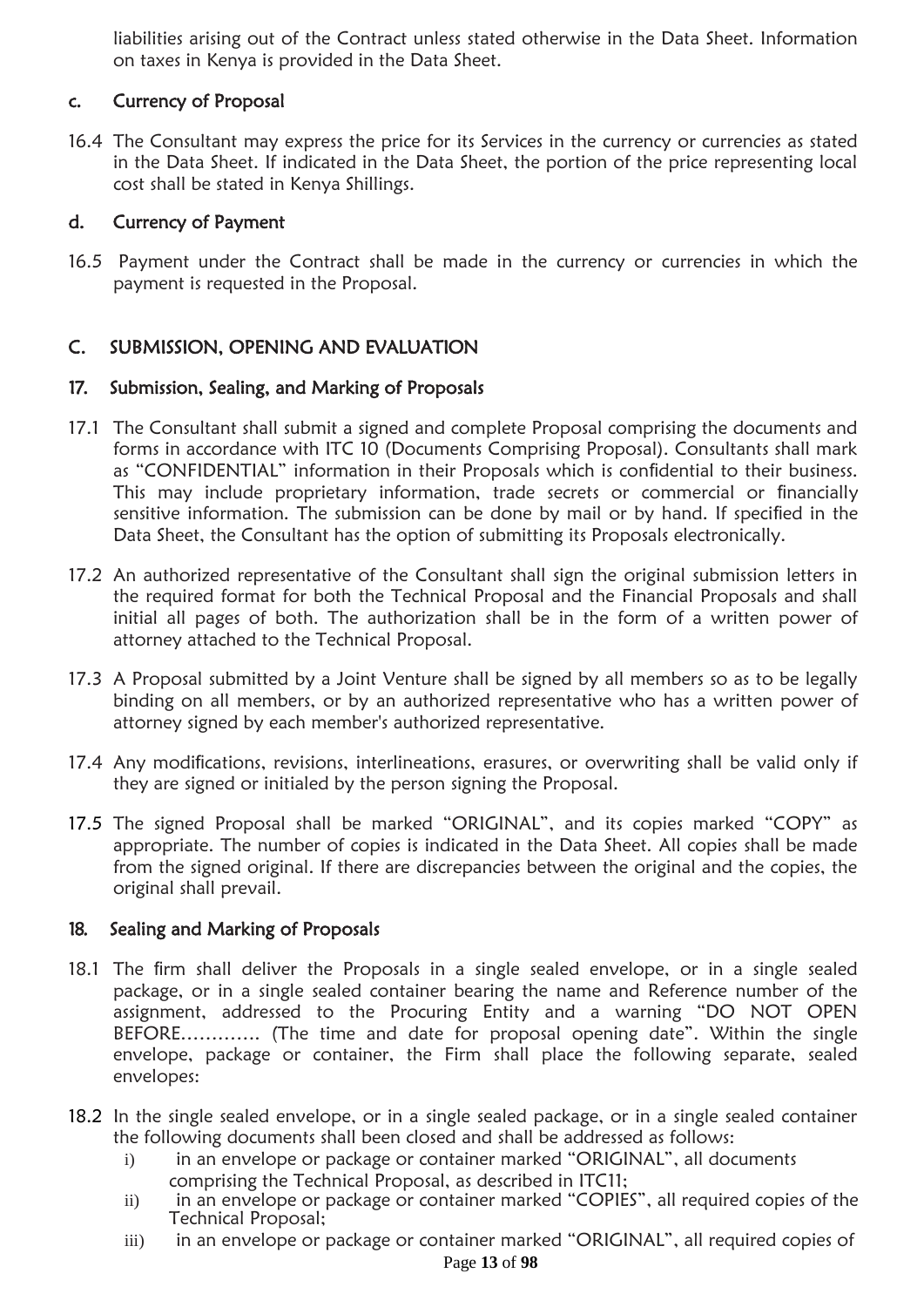the Financial Proposal; and

- 18.3 The inner envelopes or packages or containers shall:
	- i) Bear the name and address of the Procuring Entity.
	- ii) Bear the name and address of the Firm; and
	- iii) Bear the name and Reference number of the Assignment.
- 18.4 If an envelope or package or container is not sealed and marked as required, the *Procuring* Entity will assume no responsibility for the misplacement or premature opening of the proposal. Proposals that are misplaced or opened prematurely will not be accepted.
- 18.5 The Proposal or its modifications must be sent to the address indicated in the Data Sheet and received by the Procuring Entity no later than the deadline indicated in the Data Sheet, or any extension to this deadline. Any Proposal or its modification received by the Procuring Entity after the deadline shall be declared late and rejected, and promptly returned unopened.

## 19. Con**fi**dentiality/Canvassing

- 19.1 From the time the Proposals are opened to the time the Contract is awarded, the Consultant should not contact the Procuring Entity on any matter related to its Technical and/or Financial Proposal. Information relating to the evaluation of Proposals and award recommendations shall not be disclosed to the Consultants who submitted the Proposals or to any other party not officially concerned with the process, until the publication of the Contract award information.
- 19.2 Any attempt by Consultants or any one on behalf of the Consultant to influence improperly the Procuring Entity in the evaluation of the Proposals or Contract award decisions may result in the rejection of its Proposal and may be subject to the application of prevailing PPRA's debarment procedures.
- 19.3 Notwithstanding the above provisions, from the time of the Proposals' opening to the time of Contract award publication, if a Consultant wishes to contact the Procuring Entity on any matter related to the selection process, it should do so only in writing.

## 20. Opening of Technical Proposals

- 20.1 The Procuring Entity's opening committee shall conduct the opening of the Technical Proposals in the presence of the Consultants' authorized representatives who choose to attend (in person, or online if this option is offered in the Data Sheet). The opening date, time and the address are stated in the Data Sheet. The envelopes with the Financial Proposal shall remain sealed and shall be securely stored by the Procuring Entity or with a reputable public auditor or independent authority until they are opened in accordance with ITC 22.
- 20.2 At the opening of the Technical Proposals the following shall be read out: (i) the name and the country of the Consultant or, in case of a Joint Venture, the name of the Joint Venture, the name of the lead member and the names and the countries of all members; (ii) the presence or absence of a duly sealed envelope with the Financial Proposal; (iii) any modifications to the Proposal submitted prior to proposal submission deadline; and (iv) any other information deemed appropriate or as indicated in the Data Sheet.

### 21. Proposals Evaluation

21.1 Subject to provision of ITC 15.1, the evaluators of the Technical Proposals shall have no access to the Financial Proposals until the technical evaluation is concluded and after the Procuring Entity notifies all the Consultants in accordance with ITC 22.1.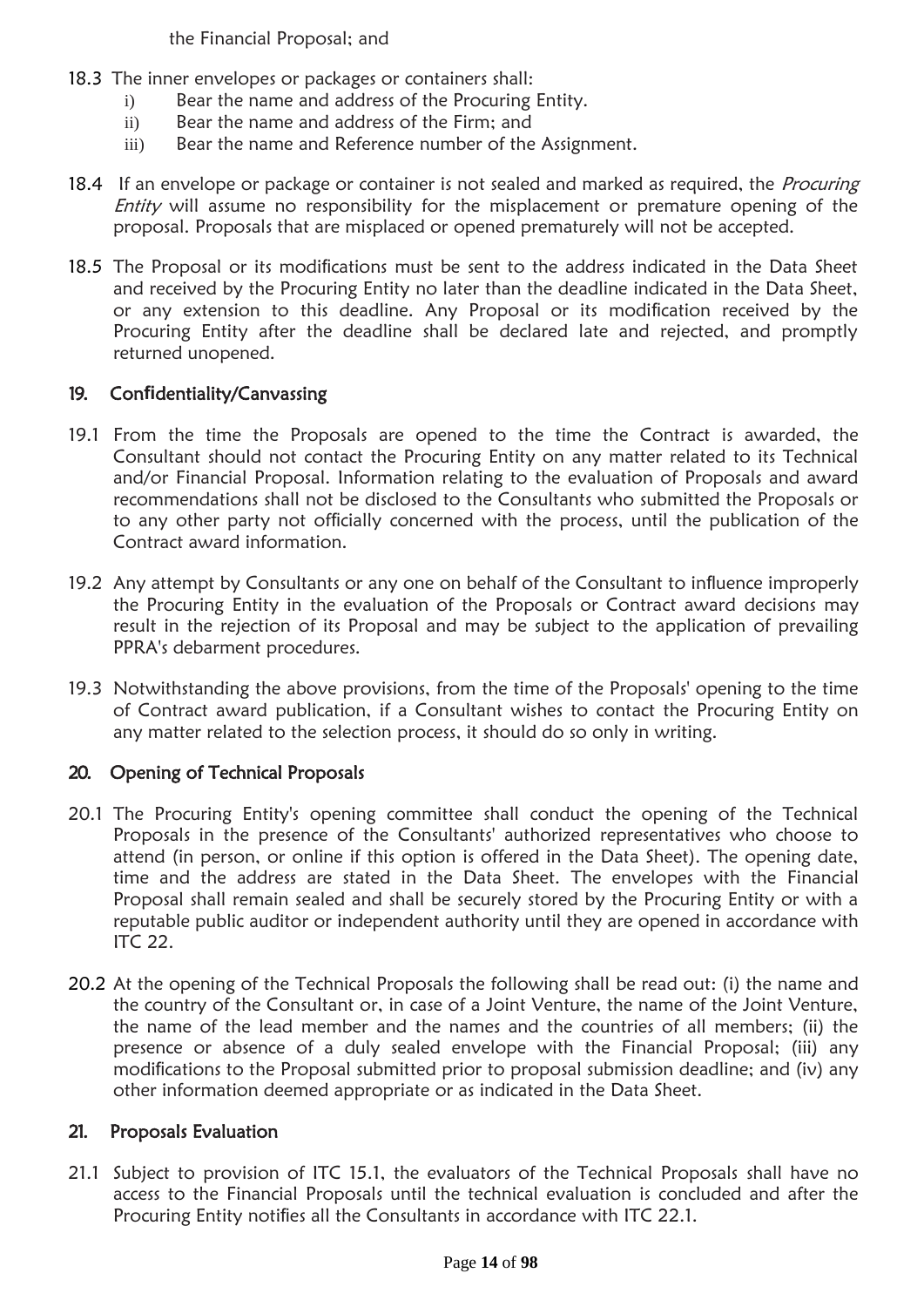21.2 The Consultant is not permitted to alter or modify its Proposal in anyway after the proposal submission deadline except as permitted under ITC12.7. While evaluating the Proposals, the Evaluation Committee will conduct the evaluation solely on the basis of the submitted Technical and Financial Proposals.

## 22. Evaluation of Technical Proposals

- 22.1 The Procuring Entity's evaluation committee shall evaluate the Technical Proposals that have passed the eligibility and mandatory criteria, on the basis of their responsiveness to the Terms of Reference and the RFP. The eligibility and mandatory criteria shall include the following and any other that may be included in the Data sheet.
	- **a)** Firm has submitted the required number of copies of the Technical Proposals.
	- b) Firm has submitted a sealed financial proposal.
	- c) The Proposal is valid for the required number of days.
	- d) The Technical Proposal is signed by the person with power of attorney, without material deviation, reservation, or omission.
	- e) The Technical Proposal is complete with all the forms and required documentary evidence submitted.
	- f) A valid tax compliance certificate or tax exemption certificate issued by the Kenya Revenue Authority in accordance with ITT 3.14 for Kenyan firms.
	- g) Key Experts are from eligible countries.
	- h) Key Experts do not appear in more than one proposal, if so required.
	- i) A short-listed firm has not participated in more than one proposal, if so required.
	- j) The Consultant is not insolvent, in receivership, bankrupt or in the process of being wound up.
	- k) The Consultant, its sub-consultants and experts have not engaged in or been convicted of corrupt or fraudulent practices.
	- l) The Consultant is neither precluded from entering into a Contract nor debarred by PPRA.
	- m) The firm has not proposed employing public officials, civil servants and employees of public institutions.
	- n) The Consultant, its sub-consultants and experts have no conflicts of interest.
- 22.2 Each responsive Proposal will be given a technical score. A Proposal shall be rejected at this stage if it does not respond to important aspects of the RFP or if it fails to achieve the minimum technical score indicated in the Data Sheet.

## 23. Public Opening of Financial Proposals

### 23.1 Unsuccessful Proposals

After the technical evaluation is completed, the Procuring Entity shall notify those Consultants whose Proposals were considered non-responsive to the RFP and TOR or did not meet the minimum qualifying technical score, advising them the following: (i) their Proposal was not responsive to the RFP and TOR or did not meet the minimum qualifying technical score; (ii) provide information relating to the Consultant's overall technical score, as well as scores obtained for each criterion and sub-criterion; (iii) their Financial Proposals will be returned unopened after completing the selection process and Contract signing; and (iv ) notify them of the date, time and location of the public opening of the Financial Proposals and invite them to attend.

23.2 Financial Proposals for Quality Based Selection (QBS), Consultants Qualifications Selection (CQS) and Single Source Selection (SSS)

Page **15** of **98** Following the ranking of the Technical Proposals, when the selection is based on QBS or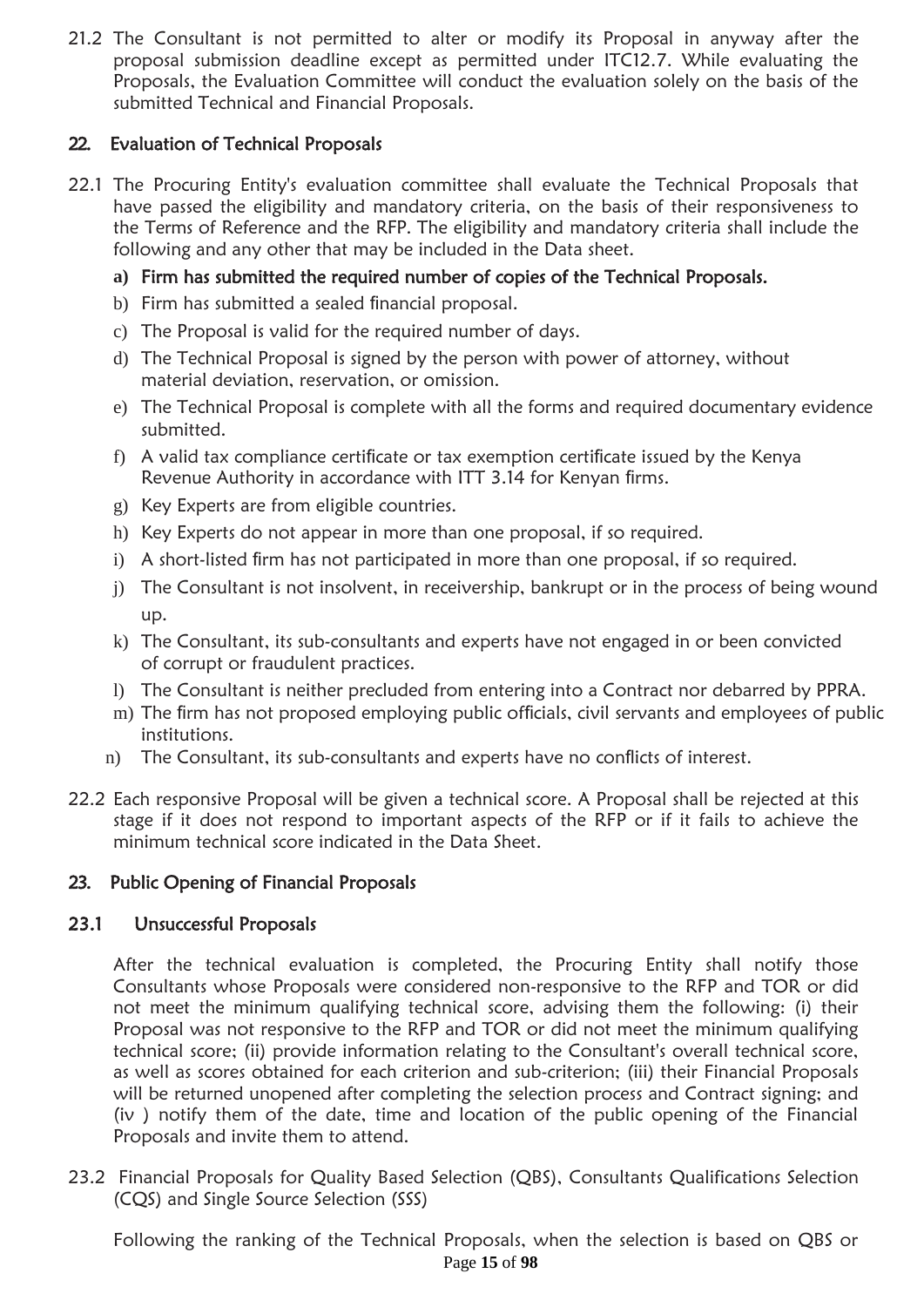CQS, the top-ranked Consultant is invited to negotiate the Contract. Only the Financial Proposal of the technically top-ranked Consultant is opened by the opening committee. All other Financial Proposals shall be returned unopened after the Contract negotiations are successfully concluded and the Contract is signed with the successful Consultant.

When the selection is based on the SSS method and if the invited Consultant meets the minimum technical score required passing, the financial proposal shall be opened and the Consultant invited to negotiate the contract.

23.3 Financial Proposals for Quality and Cost Based Selection (QCBS), Fixed Budget Selection (FBS), Least Cost Selection (LCS)

Following the ranking of the Technical Proposals, and after internal approvals, the Procuring Entity shall simultaneously notify in writing those Consultants whose Proposals were considered responsive to the RFP and TOR, and that have achieved the minimum qualifying technical score, advising them the following: (i) their Proposal was responsive to the RFP and TOR and met the minimum qualifying technical score; (ii) provide information relating to the Consultant's overall technical score, as well as scores obtained for each criterion and sub-criterion;(iii) their Financial Proposal will be opened at the public opening of Financial Proposals; and (iv) notify them of the date, time and location of the public opening and invite them for the opening of the Financial Proposals.

#### 23.4 Opening of Financial Proposals

The opening date should allow the Consultants sufficient time to decide attendance of the opening and shall be no less than five (5) Business Days from the date of notification of the results of the technical evaluation, described in ITC 22.1 and 22.2.

The Consultant's attendance at the opening of the Financial Proposals (in person, or online if such option is indicated in the Data Sheet) is optional and is at the Consultant's choice.

The Financial Proposals shall be opened publicly by the Procuring Entity's opening committee in the presence of the representatives of the Consultants and anyone else who chooses to attend. Any interested party who wishes to attend this public opening should contact the Procuring Entity as indicated in the Data Sheet. At the opening, the names of the Consultants, and the overall technical scores, including the break-down by criterion, shall be read aloud. The Financial Proposals will then be inspected to confirm that they have remained sealed and unopened. These Financial Proposals shall be then opened, and the total prices read aloud and recorded. Copies of the record shall be sent to all Consultants who submitted Proposals.

#### 24. Correction of Errors

- 24.1 Activities and items described in the Technical Proposal but not priced in the Financial Proposal, shall be assumed to be included in the prices of other activities or items, and no corrections are made to the Financial Proposal.
- 24.2 Time-Based Contracts-If a Time-Based contract form is included in the RFP, in case of discrepancy between (i) a partial amount(sub-total) and the total amount, or (ii) between the amount derived by multiplication of unit price with quantity and the total price, or (iii) between figures and words, the later will prevail. In case of discrepancy between the Technical and Financial Proposals in indicating quantities of input, the Technical Proposal prevails and the Procuring Entity's evaluation committee shall correct the quantification indicated in the Financial Proposal so as to make it consistent with that indicated in the Technical Proposal, apply the relevant unit price included in the Financial Proposal to the corrected quantity, and correct the total Proposal cost.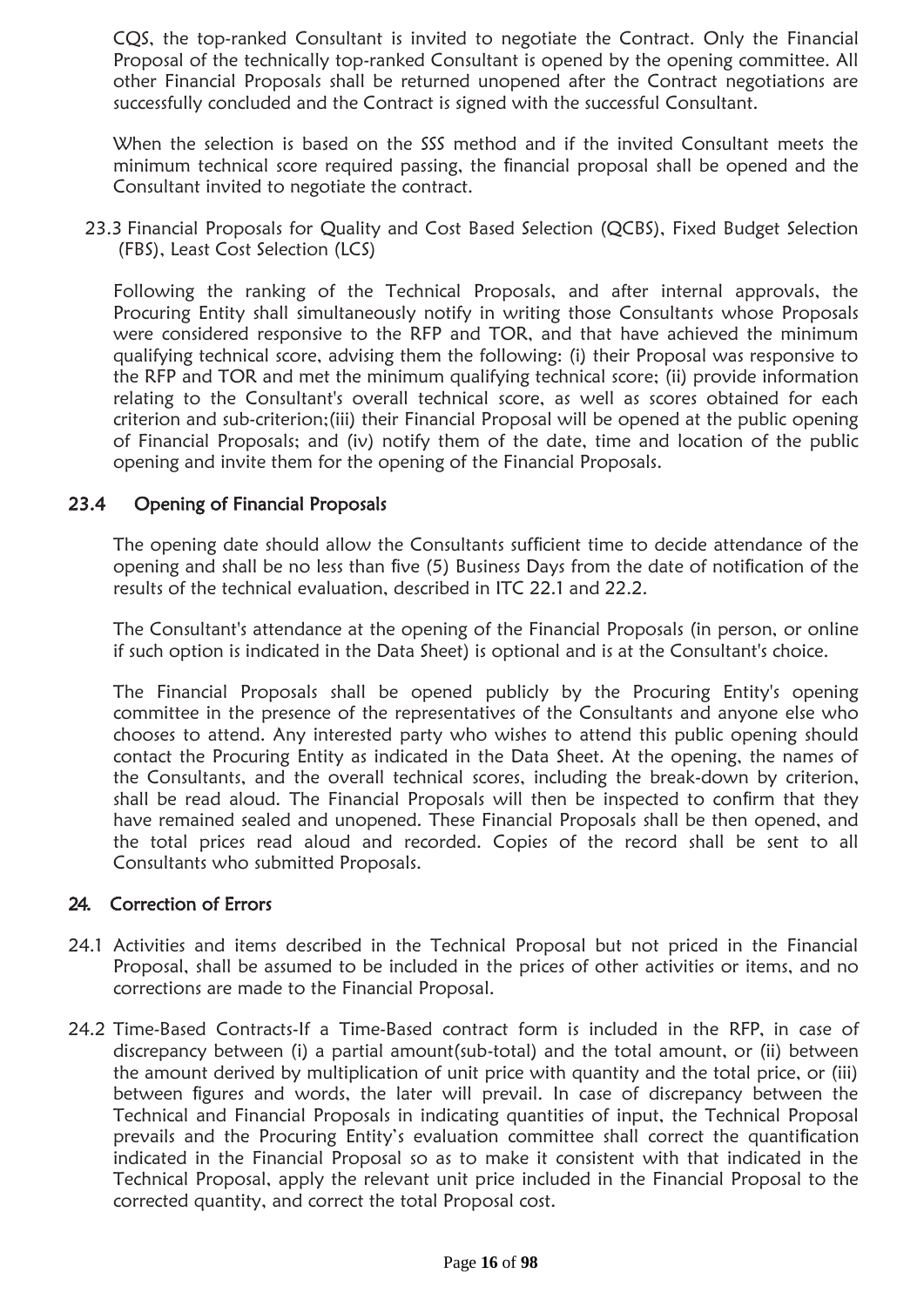24.3 Lump-Sum Contracts – If a Lump-Sum contract form is included in the RFP, the Consultant is deemed to have included all prices in the Financial Proposal, so neither arithmetical correction nor price adjustments shall be made. The total price, net of taxes understood as per ITC 25 below, specified in the Financial Proposal (Form FIN-1) shall be considered as the offered price.

## 25. Taxes

- 25.1 Subject to ITC 24.2, all taxes are deemed to be included in the Consultant's financial proposal as separate items, and, therefore, considered in the evaluation.
- 25.2 All local identifiable taxes levied on the contract invoices (such as sales tax, VAT, excise tax, or any similar taxes or levies) and income and withholding tax payable to Kenya on the remuneration of non-resident Experts for the services rendered in Kenya are dealt with in accordance with the instructions in the Data Sheet.

## 26. Conversion to Single Currency

26.1 For evaluation purposes, prices shall be converted to a single currency using the selling rates of exchange, source and date indicated in the Data Sheet.

## 27. Abnormally Low Prices

- 27.1 An Abnormally Low Price is one where the financial price, in combination with other constituent elements of the proposal, appears unreasonably low to the extent that the price raises material concerns with the Procuring Entity as to the capability of the Consulting firm to perform the Contract for the offered price.
- 27.2 In the event of identification of a potentially Abnormally Low Price by the evaluation committee, the Procuring Entity shall seek written clarification from the firm, including a detailed price analyses of its price in relation to the subject matter of the contract, scope, delivery schedule, allocation of risk sand responsibilities and any other requirements of the RFP document.
- 27.3 After evaluation of the price analyses, if the Procuring Entity determines that the firm has failed to demonstrate its capability to perform the contract for the offered price, the Procuring Entity shall reject the firm's proposal.

## 28. Abnormally High Prices

- 28.1 An abnormally high price is one where the proposal price, in combination with other constituent elements of the proposal, appears unreasonably too high to the extent that the Procuring Entity is concerned that it (the Procuring Entity) may not be getting value for money or it may be paying too high a price for the contract compared with market prices or that genuine competition between Consultants is compromised.
- 28.2 In case of an abnormally high tender price, the Procuring Entity shall make a survey of the market prices, check if the estimated cost of the contract is correct, and review the RFP to check if the specifications, TOR, scope of work and conditions of contract are contributory to the abnormally high proposals. The Procuring Entity may also seek written clarification from the Consultants on the reason or the high proposal price. The Procuring Entity shall proceed as follows:
	- i) If the proposal price is abnormally high based on wrong estimated cost of the contract, the Procuring Entity may accept or not accept the proposal depending on the Procuring Entity's budget considerations.
	- ii) If specifications, TOR, scope of work and/or conditions of contract are contributory to the abnormally high proposal prices, the Procuring Entity shall reject all proposals and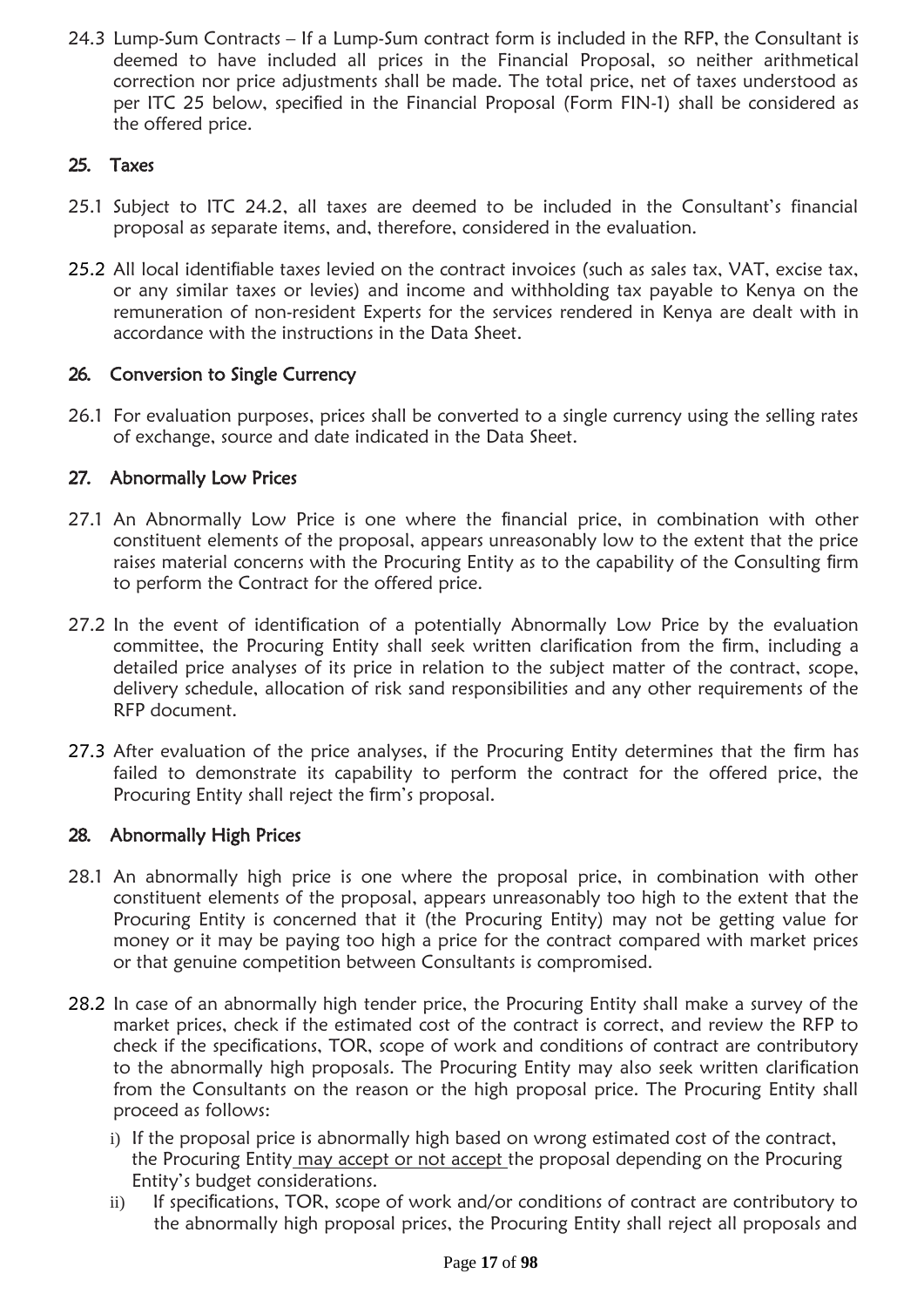may re-invite for proposals for the contract based on revised estimates, specifications, TOR, scope of work and conditions of contract.

28.3 If the Procuring Entity determines that the Proposal Price is abnormally too high because genuine competition between Consultants is compromised (often due to collusion, corruption or other manipulations), the Procuring Entity shall reject all Proposals and shall institute or cause competent Government Agencies to institute an investigation on the cause of the compromise, before re-inviting for proposals.

## 29. Combined Quality and Cost Evaluation

## (a) Quality and Cost Based Selection (QCBS) Method

29.1 In the case of Quality and Cost Based Selection (QCBS), the total score is calculated by weighting the technical and financial scores and adding them as per the formula and instructions in the Data Sheet. The Consultant that achieves the highest combined technical and financial score will be notified and invited for negotiations.

## (b) Fixed Budget Selection (FBS) Method

29.2 In the case of FBS, those Proposals that exceed the budget indicated in ITC 14.1.4 of the Data Sheet shall be rejected. The Procuring Entity's evaluation committee will select the Consultant with the highest-ranked Technical Proposal that does not exceed the budget indicated in the RFP, notify and invite such Consultant to negotiate the Contract.

### (c) Least Cost Selection (LCS) Method

29.3 In the case of Least-Cost Selection (LCS), the Procuring Entity's evaluation committee will select the Consultant whose Proposal is the lowest evaluated total price among those Proposals that achieve the minimum technical score required to pass, notify the Consultant and invite the Consultant to negotiate the Contract.

### d. Combined Technical and Evaluation Report

29.4 The evaluation committee shall prepare a combined technical and financial evaluation report, with specific recommendations for award or otherwise and subject to the required approvals within the Procuring Entity prior to notifications and invitation of Consultant for negotiations.

### 30. Noti**fi**cation of Intention to enter into a Contract/Noti**fi**cation of Award

- 30.1 The Procuring Entity shall send to each Consultant (that has not already been notified that it has been unsuccessful) the Notification of Intention to Award the Contract to the successful Consultant. The Noti**fi**cation of Intention to enter into a Contract / Noti**fi**cation of Award shall contain, at a minimum, the following information:
	- i) The name and address of the Consultant with whom the Procuring Entity successfully negotiated a contract;
	- ii) the contract price of the successful Proposal;
	- iii) a statement of the reasons why the recipient's Proposal was unsuccessful
	- iv) the expiry date of the Standstill Period, and
	- v) instructions on how to request a debriefing and/or submit a complaint during the standstill period;

### 31. Standstill Period

31.1 The Standstill Period shall be the number of days stated in the Data Sheet. The Standstill Period commences the day after the date the Procuring Entity has transmitted to each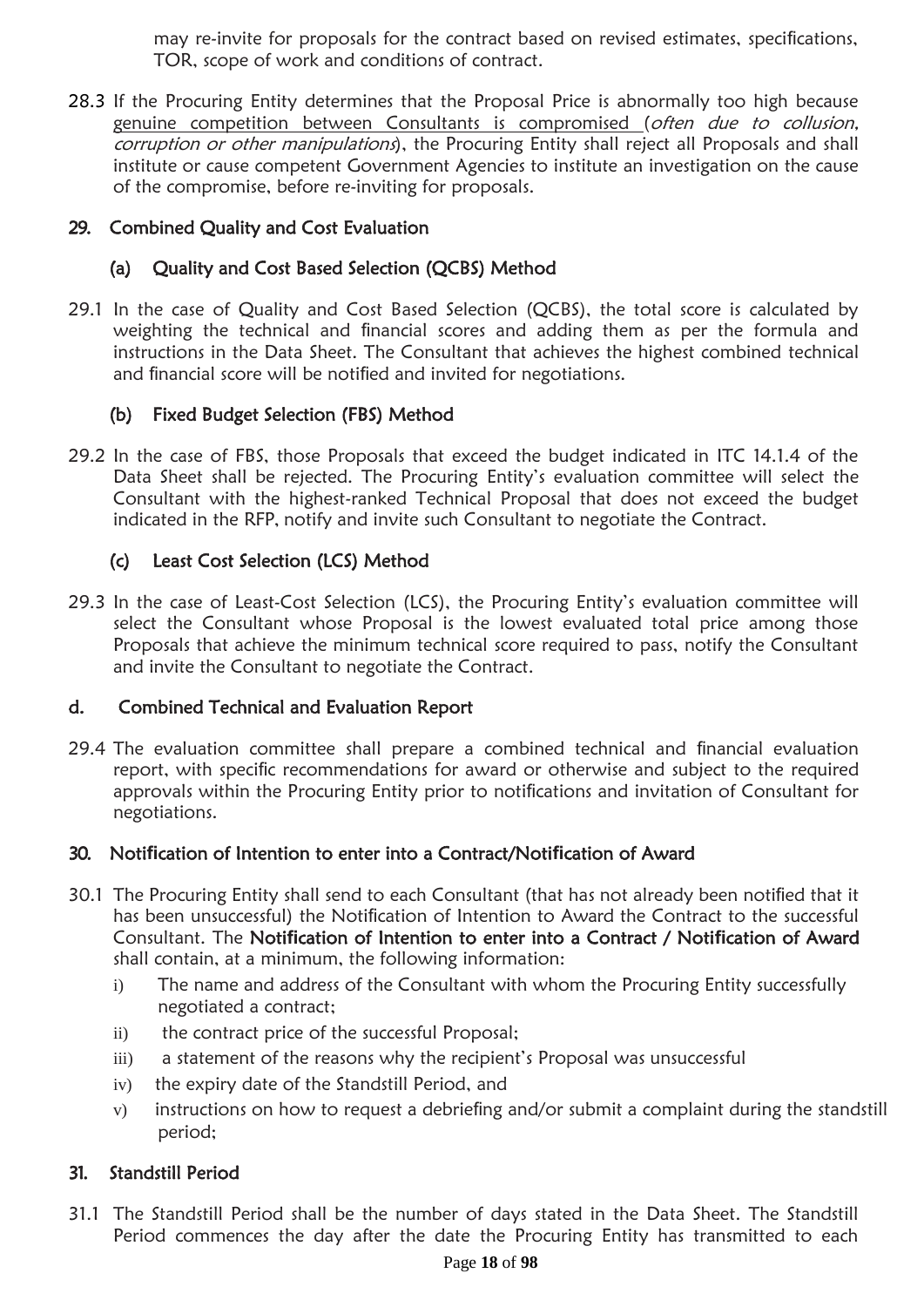Consultant (that has not already been notified that it has been unsuccessful) the Notification of Intention to Award the Contract. The Contract shall not be signed earlier than the expiry of the Standstill Period. This period shall be allowed for aggrieved Consultants to lodge an appeal. The procedure for appeal and the authority to determine the appeal or complaint is as indicated in the Data Sheet.

## (a) NEGOTIATIONS AND AWARD

## 32. Negotiations

- 32.1 The negotiations will be held at the date and address indicated in the Data Sheet with the Consultant's representative(s) who must have written power of attorney to negotiate and sign a Contract on behalf of the Consultant.
- 32.2 The evaluation committee shall prepare minutes of negotiations that are signed by the Accounting Officer and the Consultant's authorized representative.

### 32.3 Availability of Key Experts

The invited Consultant shall confirm the availability of all Key Experts included in the Proposal as a pre-requisite to the negotiations, or, if applicable, a replacement in accordance with ITC 12. Failure to confirm the Key Experts' availability may result in the rejection of the Consultant's Proposal and the Procuring Entity proceeding to negotiate the Contract with the next-ranked Consultant.

32.4 Notwithstanding the above, the substitution Key Experts at the negotiations may be considered if due solely to circumstances outside the reasonable control of and not foreseeable by the Consultant, including but not limited to death or medical incapacity. In such case, the Consultant shall offer a substitute Key Expert within the period of time specified in the letter of invitation to negotiate the Contract, who shall have equivalent or better qualifications and experience than the original candidate.

#### 32.5 Technical negotiations

The technical negotiations include discussions of the Terms of Reference (TORs), the proposed methodology, the Procuring Entity's inputs, the special conditions of the Contract, and finalizing the "Description of Services" part of the Contract. These discussions shall not substantially alter the original scope of services under the TOR or the terms of the contract, lest the quality of the final product, its price, or the relevance of the initial evaluation be affected.

#### 32.6 Financial negotiations

The financial negotiations include the clarification of the Consultant's tax liability in Kenya and how it should be reflected in the Contract. All applicable taxes shall be itemized separately and included in the contract price.

- 32.7 If the selection method included cost as a factor in the evaluation (that is QCBS, FBS, LCS), the unit rates and the total price stated in the Financial Proposal for a Lump-Sum contract shall not be negotiated.
- 32.8 Where QBS or CQS methods was used for a Lump-sum Contract as indicated in the RFP, the unit rates negotiations shall not take place, except when the offered Key Experts and Non-Key Experts' remuneration rates are much higher than the typically charged rates by consultants in similar contracts or the professional practice. In such case, the Procuring Entity may ask for clarifications and, if the fees are very high, ask to change the rates. The format for (i) providing information on remuneration rates in the case of QB Sand CQS; and (ii) clarifying remuneration rates' structure under this Clause, is provided in Appendix A to the Financial Form FIN-3: Financial Negotiations – Breakdown of Remuneration Rates. If after the clarifications, the price is still considered too high, the Procuring Entity may terminate the negotiation and invite the next ranked Consultant to open its financial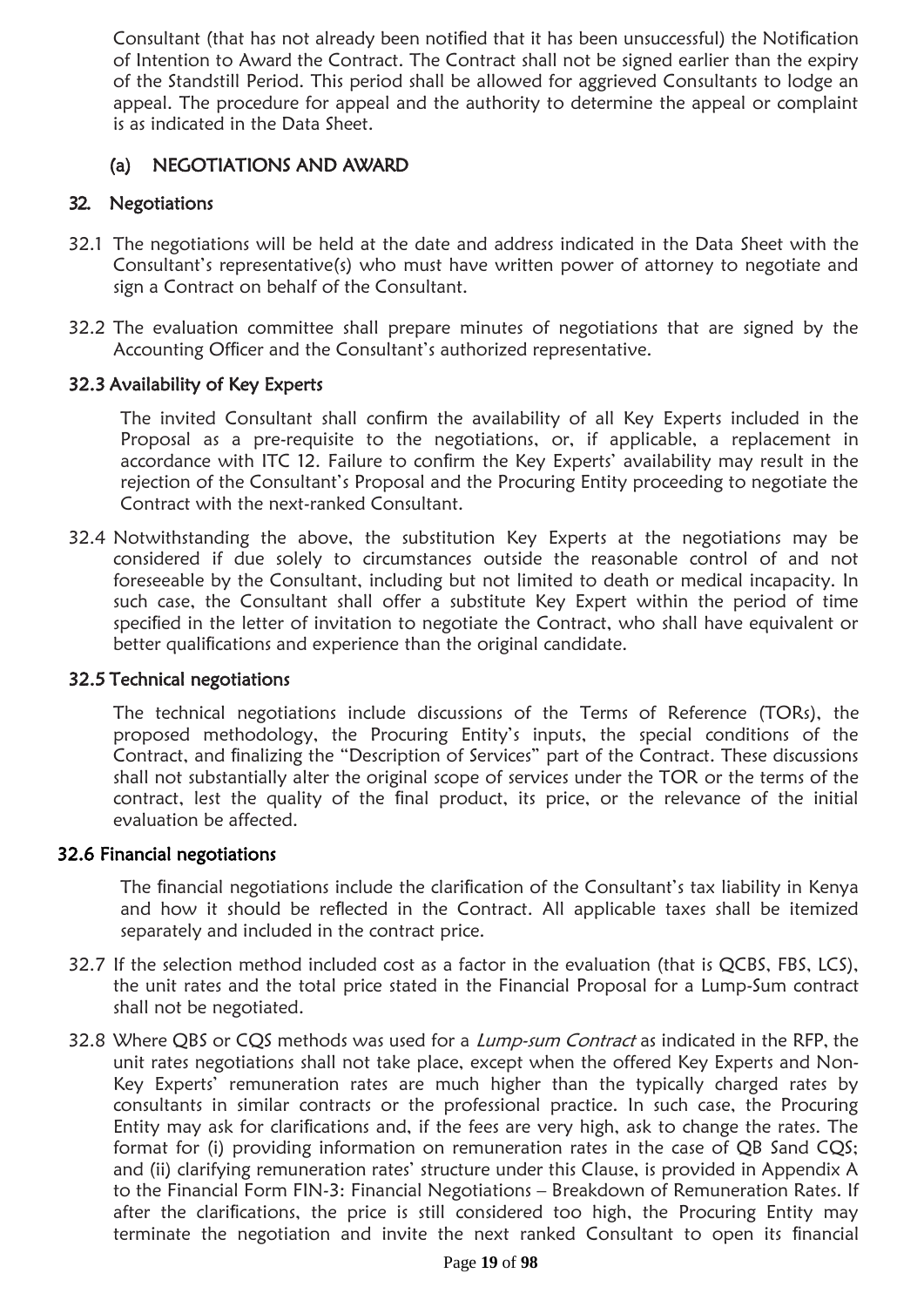proposal and negotiate the contract.

- 32.9 In the case of a *Time- Based contract*, negotiation of unit rates shall not take place, except when the offered Key Experts and Non-Key Experts' remuneration rates are much higher than the typically charged rates by consultants in similar contracts. In such case, the Procuring Entity may ask for clarifications and, if the fees are very high, ask to change the rates. The format for (i) providing information on remuneration rates in the case of QBS and CQS; and (ii) clarifying remuneration rates 'structure under this Clause, is provided in Appendix A to the Financial Form FIN-3: Financial Negotiations-Breakdown of Remuneration Rates. If after the clarifications, the price is still considered too high, the Procuring Entity may terminate the negotiation and invite the next ranked Consultant for negotiations.
- 32.10 Where SSS method is used as indicated in the RFP, both the unit rates and total price shall be negotiated. If the negotiations fail, the Procuring Entity shall terminate the Consultant selection process. In that event, the Procuring Entity shall review the consultancy requirements and market conditions prior to deciding to use an appropriate selection method to again procure the consulting services.

### 33. Conclusion of Negotiations

- 33.1 The negotiations are concluded with a review of the finalized draft Contract, which then shall be initialed by the Accounting Officer and the Consultant's authorized representative and minutes prepared to record the outcome of the negotiations.
- 33.2 If the negotiations fail, the Procuring Entity shall inform the Consultant in writing of all pending issues and disagreements and provide a final opportunity to the Consultant to respond. If disagreement persists, the Procuring Entity shall terminate the negotiations informing the Consultant of the reasons for doing so. The Procuring Entity will invite the next-ranked Consultant to negotiate a Contract. Once the Procuring Entity commences negotiations with the next-ranked Consultant, the Procuring Entity shall not reopen the earlier negotiations.

### 34. Letter of Award

34.1 Upon expiry of the Standstill Period, specified in ITC 28.1, after satisfactorily addressing any appeal that has been filed within the Standstill Period, and upon successful negotiations, the Procuring Entity shall send a Letter of Award to the successful Consultant. The letter shall confirm the Procuring Entity's award of Contract to the successful Consultant and requesting the Consultant to sign and return the draft negotiated Contract within Twenty-One (21) Days from the date of the Letter of Award.

### 35. Signing of Contract

- 35.1 The Contract shall be signed prior to the expiration of the Proposal Validity Period and promptly after expiry of the Standstill Period, specified in ITC 28.1 and upon satisfactorily addressing any complaint that has been filed within the Standstill Period.
- 35.2 The Consultant is expected to commence the assignment on the date and at the location specified in the Data Sheet.

### 36. Publication of Procurement Contract

36.1 Within the period specified in the Data Sheet, the Procuring Entity shall publish the awarded Contract which shall contain, at a minimum, the following information: (a) name and address of the Procuring Entity; (b) name and reference number of the contract being awarded, (c) the selection method used; (d) names of the consultants that submitted proposals; (e) names of all Consultants whose Proposals were rejected or were not evaluated; (f) the name of the successful consultant, the final total contract price, the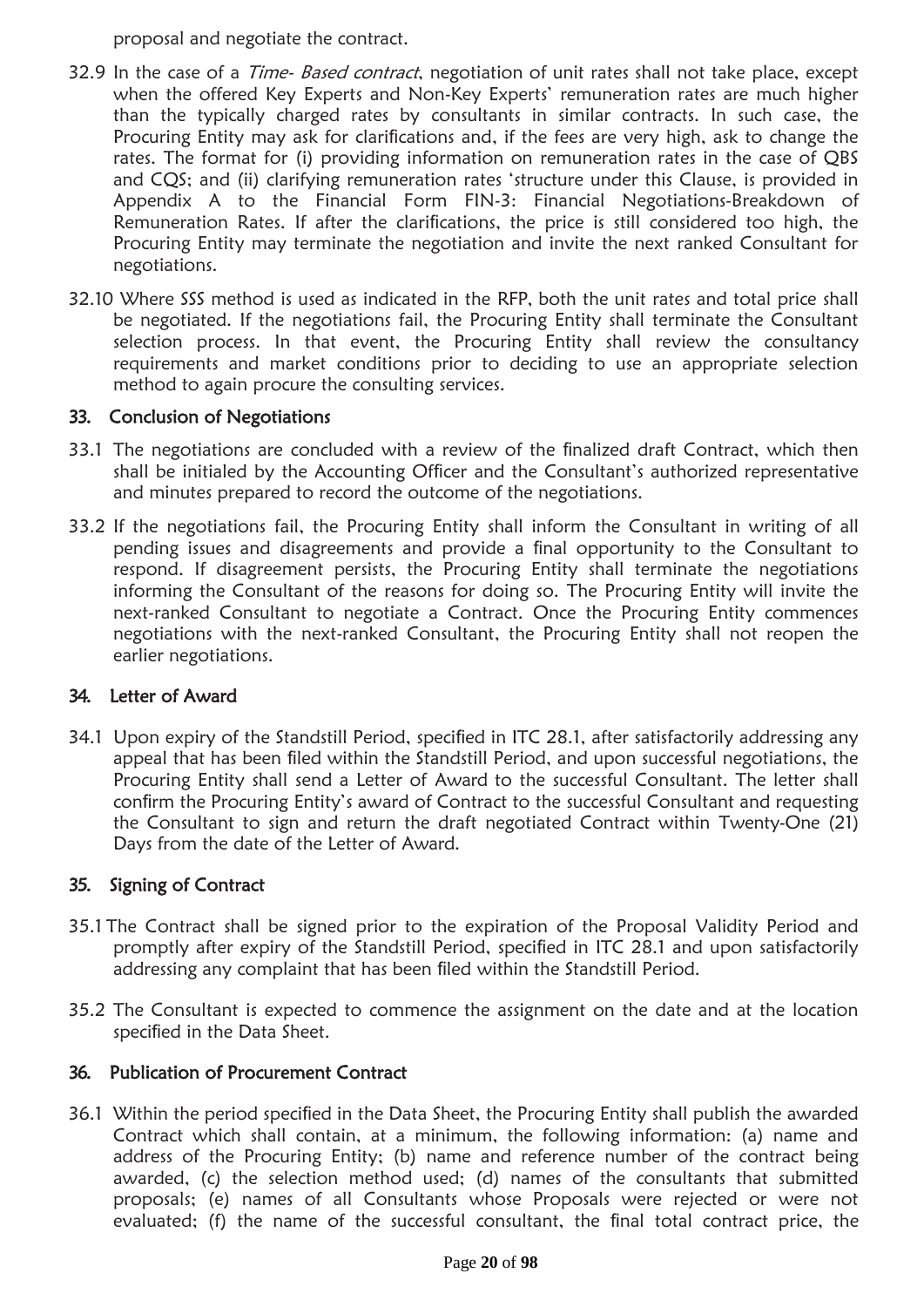contract duration and a summary of its scope.

- 36.2 Consider carefully the information on Consultants to be published, particularly evaluation by the Procuring Entity, to avoid disclosing information which can facilitate bid-rigging formation going forward. Suggest amendment as follows:
- 36.3 The awarded Contract shall be published on the Procuring Entity's website with free access if available and in the official procurement tender portal.

#### 37. Procurement Related Complaint and Administrative Review

- 37.1 The procedures for making Procurement-related Complaints shall be specified in the TDS.
- 37.2 A request for administrative review shall be made in the form provided under contract forms.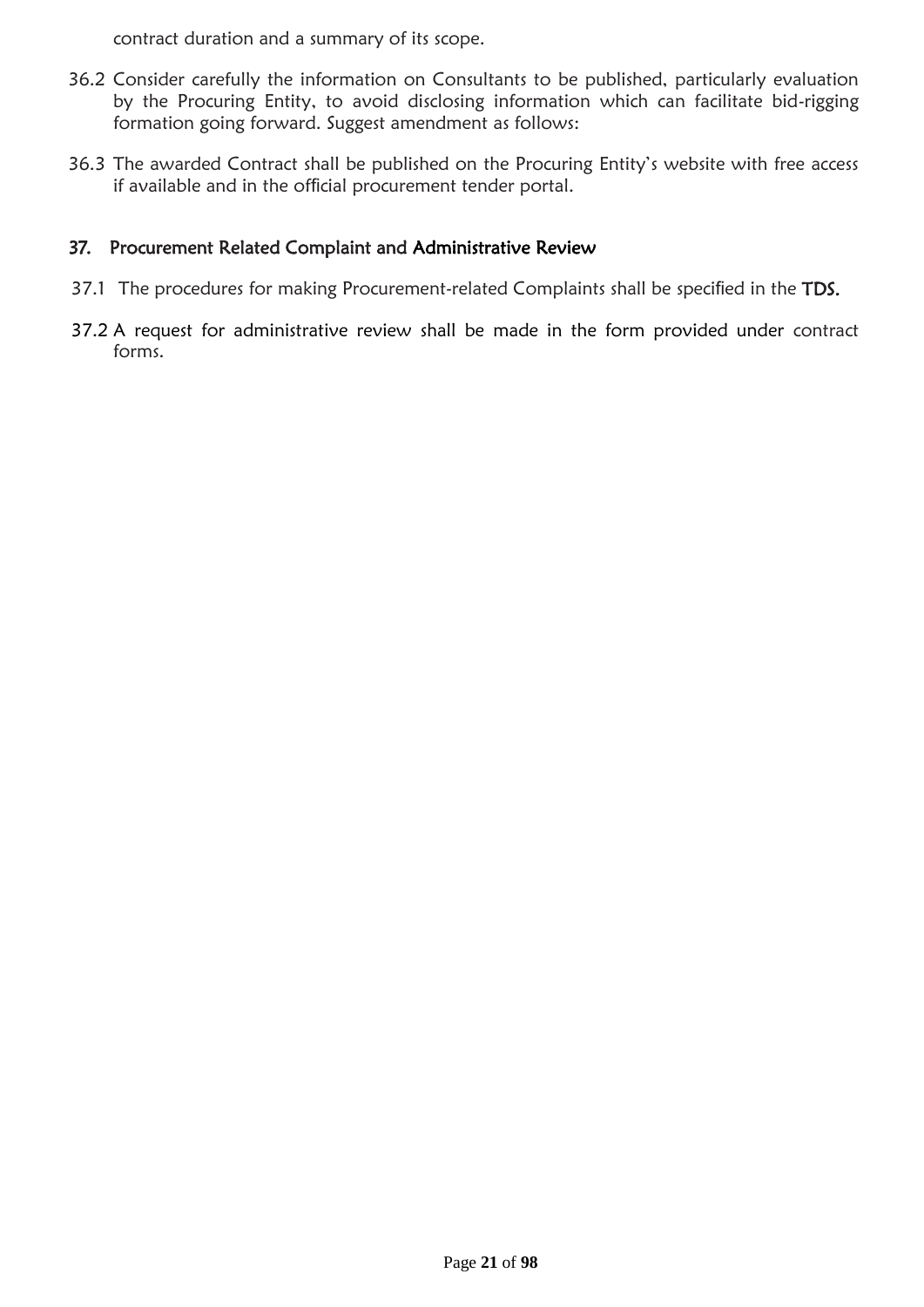<span id="page-21-0"></span>

| to PARTICULARS OF APPENDIX TO INSTRUCTIONS TO TENDERS<br>Reference<br><b>ITC Clause</b> |                                                                                                                                                                                                                                                                                                                                                                                                                               |  |  |
|-----------------------------------------------------------------------------------------|-------------------------------------------------------------------------------------------------------------------------------------------------------------------------------------------------------------------------------------------------------------------------------------------------------------------------------------------------------------------------------------------------------------------------------|--|--|
|                                                                                         | A. General Provisions                                                                                                                                                                                                                                                                                                                                                                                                         |  |  |
| 1(j)                                                                                    | Electronic procurement system shall be used: Not Applicable<br>If Yes:<br>Electronic - Procurement System<br>The Procuring Entity shall use the following electronic-procurement system to<br>manage this Request for Proposal process: Not Applicable<br>The electronic-procurement system shall be used to manage the following part<br>of the RFP process: Not Applicable                                                  |  |  |
| 2.1                                                                                     | Name of the Procuring Entity: The National Treasury, Financing Locally- Led<br><b>Climate Action (FLLoCA)Program</b><br>The consultant selection method is:<br>Quality and Cost Based Selection Method (QCBS)                                                                                                                                                                                                                 |  |  |
| 2.2                                                                                     | Financial Proposal to be submitted together with Technical Proposal in separate<br>envelopes:<br>Yes<br>The name of the assignment is: Provision of Consultancy Services for<br>Development of a Communication and Media Strategy for the Financing<br>Locally-Led Climate Action Program-Program Implementation Unit                                                                                                         |  |  |
| 2.3                                                                                     | A pre-proposal conference will be held: Yes<br>Date of pre-proposal conference: 10 <sup>th</sup> March 2022<br>Time: 10:00 AM East African Time<br><b>Address: Virtual Meeting</b><br>Telephone: 2252299<br>E-mail: procurement@treasury.go.ke<br>Title of contact person: Head, Supply Chain Management Services<br>Interested Tenderers to submit their e-mail to <b>procurement@treasury.go.ke</b> to<br>be sent the link. |  |  |
| 2.4                                                                                     | The Procuring Entity will provide the following inputs, project data, reports,<br>etc. to facilitate the preparation of the Proposals: Terms of Reference                                                                                                                                                                                                                                                                     |  |  |
| $3.3$ (iv)                                                                              | The Consultants shall not be hired under the circumstances in conflicting<br>activities; Applicable                                                                                                                                                                                                                                                                                                                           |  |  |
| 4.1                                                                                     | If "Unfair Competitive Advantage" applies to the selection, explain how it is<br>mitigated, including listing the reports, information, documents, etc. and<br>indicating the sources where these can be downloaded or obtained by the<br>Consultants: N/A                                                                                                                                                                    |  |  |
| 6.2                                                                                     | Maximum number of members in the Joint Venture $(U)$ shall be: Three (3)                                                                                                                                                                                                                                                                                                                                                      |  |  |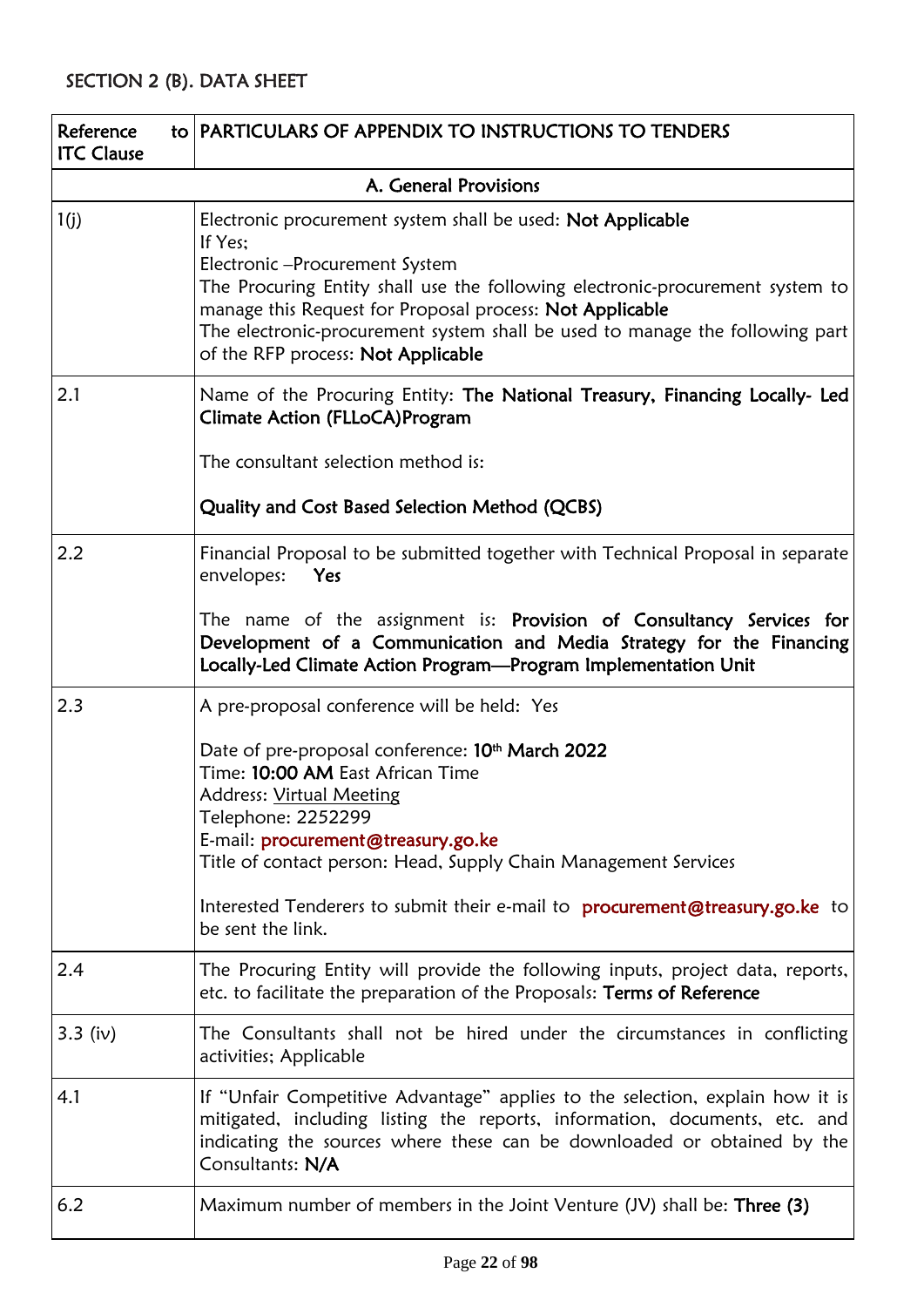| Reference<br><b>ITC Clause</b>                                | to PARTICULARS OF APPENDIX TO INSTRUCTIONS TO TENDERS                                                                                                                                                                                                                                                                                                            |  |  |  |
|---------------------------------------------------------------|------------------------------------------------------------------------------------------------------------------------------------------------------------------------------------------------------------------------------------------------------------------------------------------------------------------------------------------------------------------|--|--|--|
| 6.6(a)                                                        | The list of debarred firms and individuals is available at the PPRA's website<br>www.ppra.go.ke or email complaints@ppra.go.ke                                                                                                                                                                                                                                   |  |  |  |
| 6.7                                                           | The business will be registered with NOT APPLICABLE                                                                                                                                                                                                                                                                                                              |  |  |  |
| <b>B. Preparation of Proposals</b>                            |                                                                                                                                                                                                                                                                                                                                                                  |  |  |  |
| 10.1                                                          | The Proposal shall comprise the following:<br>1st Inner Envelope with the Technical Proposal:                                                                                                                                                                                                                                                                    |  |  |  |
|                                                               | TECH-1: Technical Proposal Submission Form<br>TECH-2: Consultant's Organization and Experience<br>TECH-3: Comments and Suggestions<br>TECH-4: Description of Approach, Methodology and Workplan<br>TECH-5: Work Schedule and Planning for Deliverables<br>TECH-6: Team Composition, Assignment, and Key Experts' Input<br>TECH-7: Mandatory Documentary Evidence |  |  |  |
|                                                               | <b>AND</b><br>2 <sup>nd</sup> Inner Envelope with the Financial Proposal:<br>FIN-1: Financial Proposal Submission Form<br>(1)<br>FIN-2: Summary of Costs<br>(2)<br>FIN-3: Breakdown of Remuneration<br>(3)<br>(4)<br>FIN-4: Breakdown of Reimbursable Expenses                                                                                                   |  |  |  |
| 11.1                                                          | Participation of Sub-consultants, and Key Experts in more than one Proposal is<br>permissible: NO                                                                                                                                                                                                                                                                |  |  |  |
| 12.1                                                          | Proposals must remain valid for 180 days after the proposal submission<br>deadline.                                                                                                                                                                                                                                                                              |  |  |  |
| 13.1                                                          | Clarifications may be requested no later than Three (3) days prior to the<br>submission deadline.<br>The<br>requesting clarifications<br>contact<br>information<br>for<br>E-mail:<br>is:<br>procurement@treasury.go.ke;                                                                                                                                          |  |  |  |
| use for<br>Fixed<br><b>Budget</b><br>Method)                  | 14 (b) (do not Estimated total cost of the assignment: NOT APPLICABLE                                                                                                                                                                                                                                                                                            |  |  |  |
| 14 (c) and 26.2<br>Juse for Fixed<br><b>Budget</b><br>method] | The total available budget for this Fixed-Budget assignment is:<br><i>[insert currency]</i> ( <i>choose one</i> : inclusive or exclusive of taxes). Proposals<br>exceeding the total available budget will be rejected. Not Applicable                                                                                                                           |  |  |  |
| 14(d)                                                         | Key Experts shall not appear in more than one proposal: Applicable                                                                                                                                                                                                                                                                                               |  |  |  |
| 15.1                                                          | The Technical Proposal shall be prepared using the Standard Form provided in<br>Section 3 of the RFP and shall comprise the documents listed in the Data Sheet<br>under ITC 10.1.: Applicable                                                                                                                                                                    |  |  |  |
|                                                               | Technical Proposal containing material financial information shall be<br>A                                                                                                                                                                                                                                                                                       |  |  |  |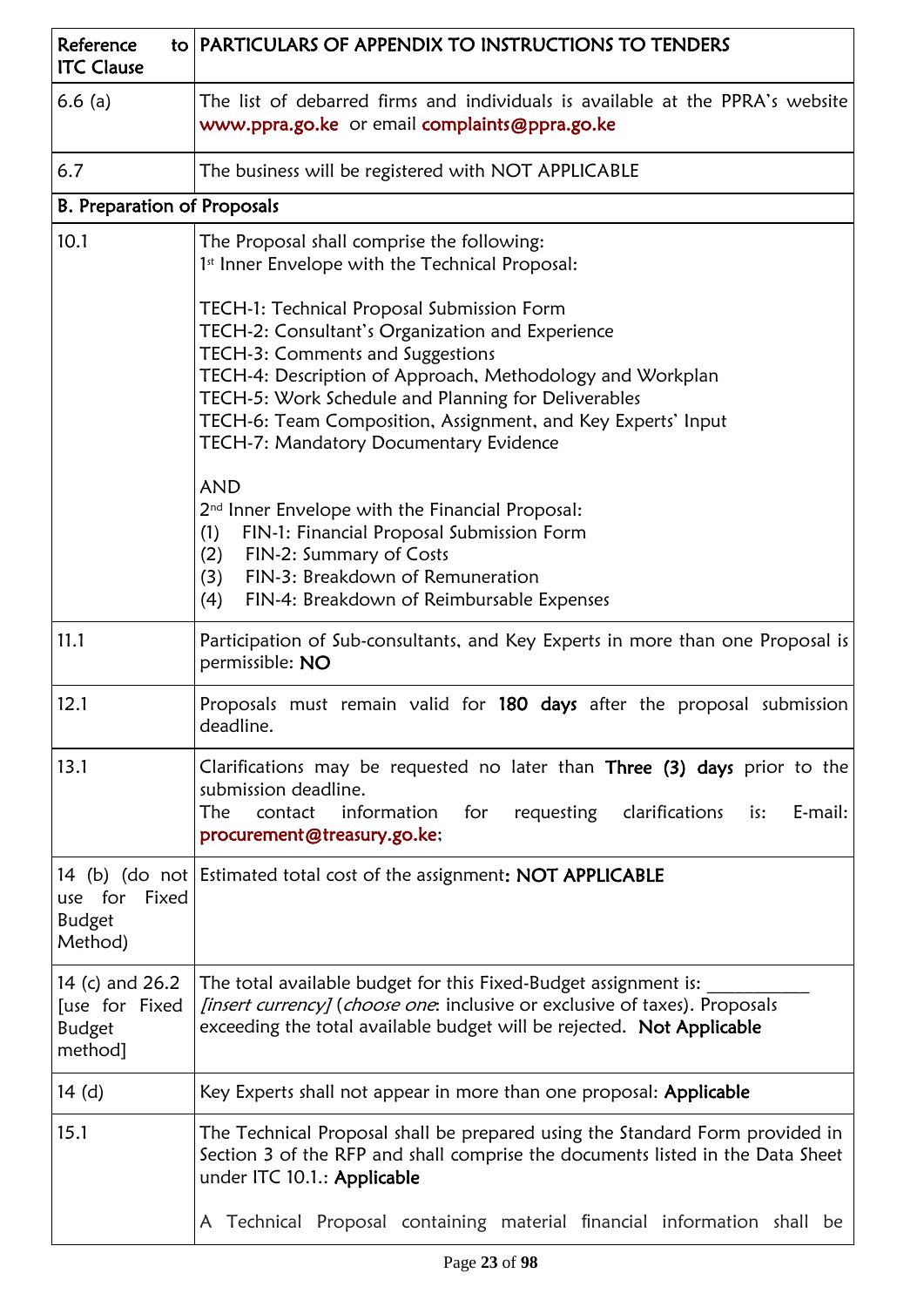| Reference<br><b>ITC Clause</b> | to PARTICULARS OF APPENDIX TO INSTRUCTIONS TO TENDERS                                                                                                                                                                                                                                                                                                                                                                                                                                                                                                                                                                                                                                                                                                           |  |  |  |
|--------------------------------|-----------------------------------------------------------------------------------------------------------------------------------------------------------------------------------------------------------------------------------------------------------------------------------------------------------------------------------------------------------------------------------------------------------------------------------------------------------------------------------------------------------------------------------------------------------------------------------------------------------------------------------------------------------------------------------------------------------------------------------------------------------------|--|--|--|
|                                | declared non-responsive                                                                                                                                                                                                                                                                                                                                                                                                                                                                                                                                                                                                                                                                                                                                         |  |  |  |
| 15.2                           | Consultant shall not propose alternative Key Experts: Applicable                                                                                                                                                                                                                                                                                                                                                                                                                                                                                                                                                                                                                                                                                                |  |  |  |
| 16.1(b)                        | The Financial Proposal will include (but not limited to) the following<br>reimbursable expenses:<br>1. A per diem allowance, including hotel, for experts for every day of<br>absence from the home office for the purposes of the Services;<br>2. Cost of travel by the most appropriate means of transport and the most<br>direct practicable route;<br>3. Cost of office accommodation, including overheads and back-stop<br>support;<br>4. Communications costs;<br>5. Cost of purchase or rent or freight of any equipment required to be<br>provided by the Consultants;<br>6. Cost of reports production (including printing) and delivering to the<br>Procuring Entity;<br>7. Other allowances where applicable and provisional or fixed sums (if any)] |  |  |  |
| 16.2                           | A price adjustment provision applies to remuneration rates: No                                                                                                                                                                                                                                                                                                                                                                                                                                                                                                                                                                                                                                                                                                  |  |  |  |
| 16.3                           | The Procuring Entity has NOT obtained an exemption for the Consultant from<br>payment of taxes in Kenya as per the KRA website<br>Information on the Consultant's tax obligations in the Procuring Entity's<br>country can be found on the Kenya Revenue Authority website:<br>www.kra.go.ke                                                                                                                                                                                                                                                                                                                                                                                                                                                                    |  |  |  |
| 16.4                           | The Financial Proposal shall be stated in the following currencies:<br>Consultant may express the price for their Services in any fully convertible<br>currency, of up to three foreign currencies.                                                                                                                                                                                                                                                                                                                                                                                                                                                                                                                                                             |  |  |  |
| C.                             | Submission, Opening and Evaluation                                                                                                                                                                                                                                                                                                                                                                                                                                                                                                                                                                                                                                                                                                                              |  |  |  |
| 17.1                           | The Consultants <b>SHALL NOT</b> have the option of submitting their Proposals<br>electronically.                                                                                                                                                                                                                                                                                                                                                                                                                                                                                                                                                                                                                                                               |  |  |  |
| 17.5                           | The Consultant must submit:<br>(a) Technical Proposal: One (1) Original and Five (5) Copies;<br>(b) Financial Proposal: One (!) Original and Five (5) Copies.                                                                                                                                                                                                                                                                                                                                                                                                                                                                                                                                                                                                   |  |  |  |
| 18.5                           | The Proposals must be submitted no later than:<br>Date: 30th March 2022<br>Time: 11.00 a.m.<br>The Proposal Submission Address is;<br>The Principal Secretary<br><b>The National Treasury</b><br><b>Treasury Building, Harambee Avenue</b><br>P.O. BOX 30007-00100<br>Nairobi, Kenya                                                                                                                                                                                                                                                                                                                                                                                                                                                                            |  |  |  |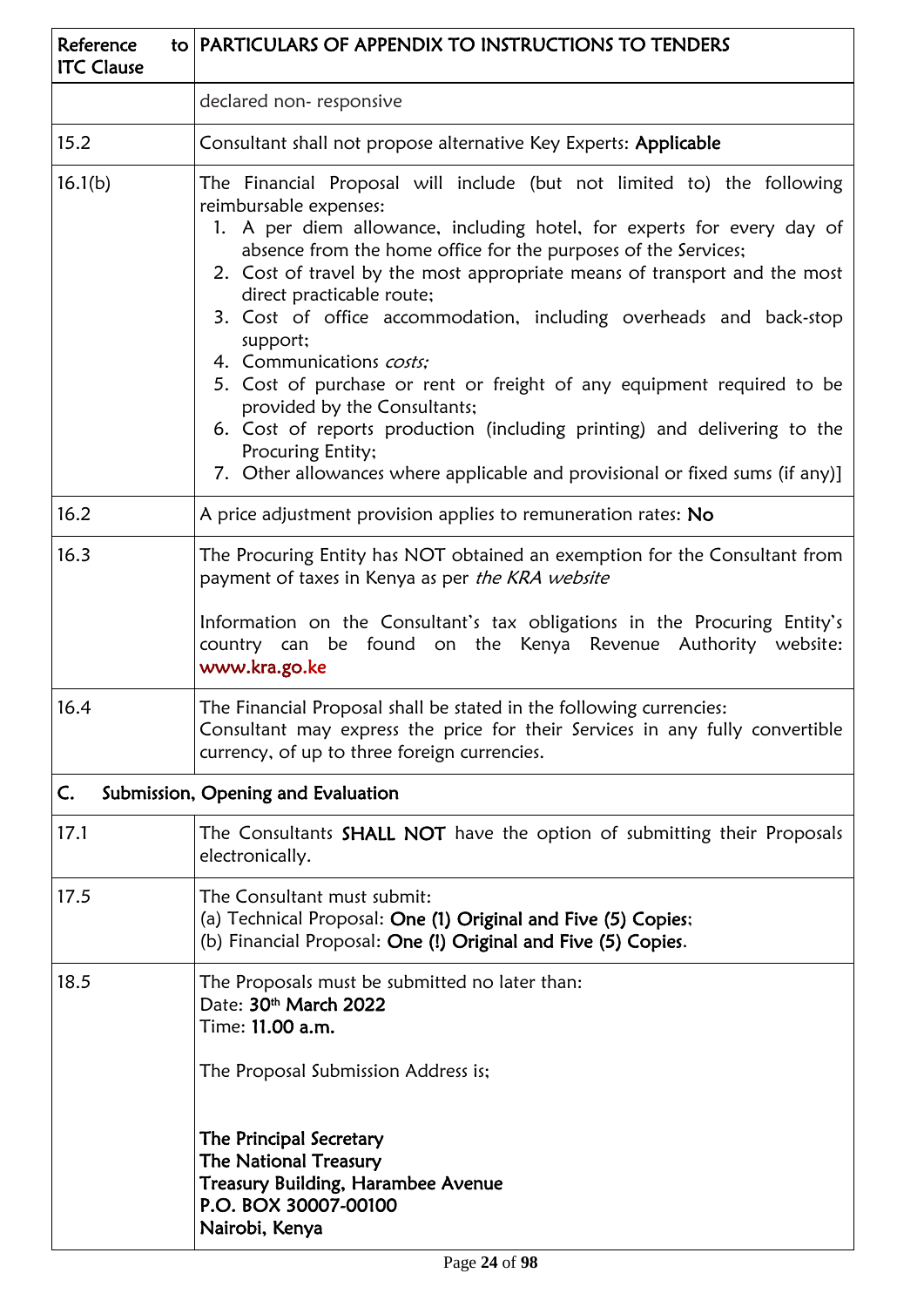| Reference<br><b>ITC Clause</b>                             |  | to PARTICULARS OF APPENDIX TO INSTRUCTIONS TO TENDERS                                                                                                                                                                                                                                                                                                                   |                                                                                                                                                                                                                                                                                                                         |                      |  |  |
|------------------------------------------------------------|--|-------------------------------------------------------------------------------------------------------------------------------------------------------------------------------------------------------------------------------------------------------------------------------------------------------------------------------------------------------------------------|-------------------------------------------------------------------------------------------------------------------------------------------------------------------------------------------------------------------------------------------------------------------------------------------------------------------------|----------------------|--|--|
|                                                            |  | The tender documents shall be deposited in <b>Tender Box</b> located at the<br>Treasury Building, Sixth (6 <sup>th</sup> ) Floor, Harambee Avenue, Nairobi, Kenya. Bulky<br>tender documents that cannot fit in the tender box shall be delivered and<br>registered on Sixth (6th) floor, Room Number 619 at the Treasury Building,<br>Harambee Avenue, Nairobi, Kenya. |                                                                                                                                                                                                                                                                                                                         |                      |  |  |
| 20.1                                                       |  |                                                                                                                                                                                                                                                                                                                                                                         | An online option of the opening of the Technical Proposals is offered: NO                                                                                                                                                                                                                                               |                      |  |  |
| 20.2                                                       |  |                                                                                                                                                                                                                                                                                                                                                                         | In addition, the following information will be read aloud at the opening of the<br>Technical Proposals: Name of Consultants and Bid Security Amount and Name<br>of Financial Institution or Insurance approved by PPRA.                                                                                                 |                      |  |  |
| 22.1<br>Other eligibility and mandatory criteria shall be: |  |                                                                                                                                                                                                                                                                                                                                                                         |                                                                                                                                                                                                                                                                                                                         |                      |  |  |
|                                                            |  | No.                                                                                                                                                                                                                                                                                                                                                                     | Requirements                                                                                                                                                                                                                                                                                                            | Bidder's<br>Response |  |  |
|                                                            |  | 1.                                                                                                                                                                                                                                                                                                                                                                      | Certified copy of Certificate of Incorporation<br>or<br>Certificate of Registration                                                                                                                                                                                                                                     |                      |  |  |
|                                                            |  | 2.                                                                                                                                                                                                                                                                                                                                                                      | Copy of valid Tax Compliance Certificate.                                                                                                                                                                                                                                                                               |                      |  |  |
|                                                            |  | 3.                                                                                                                                                                                                                                                                                                                                                                      | Certified copy of certificate of Confirmation<br>$\circ$ f<br>Directors and Shareholding (CR 12) (Issued within the<br>last 12 Months to Tender Opening Date).                                                                                                                                                          |                      |  |  |
|                                                            |  | 4.                                                                                                                                                                                                                                                                                                                                                                      | Power of attorney/ Authorization Letter, Giving the<br>name of person who has been authorized<br>to<br>submit/execute this agreement as a binding document<br>and this person should sign all the documents related to<br>this tender.                                                                                  |                      |  |  |
|                                                            |  | 5.                                                                                                                                                                                                                                                                                                                                                                      | Must submit a duly filled, signed and<br>stamped<br>Confidential Business Questionnaire in format provided,<br>by authorized signatory/person.                                                                                                                                                                          |                      |  |  |
|                                                            |  | 6.                                                                                                                                                                                                                                                                                                                                                                      | The bid document "Original" and "Copies" must be<br>chronologically serialized on all pages of the tender<br>documents submitted                                                                                                                                                                                        |                      |  |  |
|                                                            |  | 7.                                                                                                                                                                                                                                                                                                                                                                      | Submit the required number of copies of the Technical<br>Proposals i.e. One (1) original and Five (5) copies                                                                                                                                                                                                            |                      |  |  |
|                                                            |  | 8.                                                                                                                                                                                                                                                                                                                                                                      | Original Bid Security of Kenya Shillings Forty Thousand<br>Only (Kshs. 40,000) from a Reputable<br>Financial<br>Institution or Insurance Firm approved by the Public<br>Procurement Regulatory Authority (PPRA) valid for 30<br>days beyond the Tender Validity period. (To be<br>attached in the Technical Proposals). |                      |  |  |
|                                                            |  | 9.                                                                                                                                                                                                                                                                                                                                                                      | Certified, duly filled,<br>signed and<br>Self<br>Stamped<br>Declaration form that the Tenderer will not engage in<br>any Corrupt or Fraudulent Practice.                                                                                                                                                                |                      |  |  |
| 10.<br>11.                                                 |  |                                                                                                                                                                                                                                                                                                                                                                         | Certified, duly filled, signed and stamped Self-<br>Declaration Form that the Tenderer is Not Debarred by<br>Public Procurement Regulatory Authority (PPRA)                                                                                                                                                             |                      |  |  |
|                                                            |  |                                                                                                                                                                                                                                                                                                                                                                         | Certified, duly filled, signed and stamped Certificate of<br>Independent Proposal Determination                                                                                                                                                                                                                         |                      |  |  |
|                                                            |  | 12.                                                                                                                                                                                                                                                                                                                                                                     | Certified, duly filled, signed and stamped Declaration                                                                                                                                                                                                                                                                  |                      |  |  |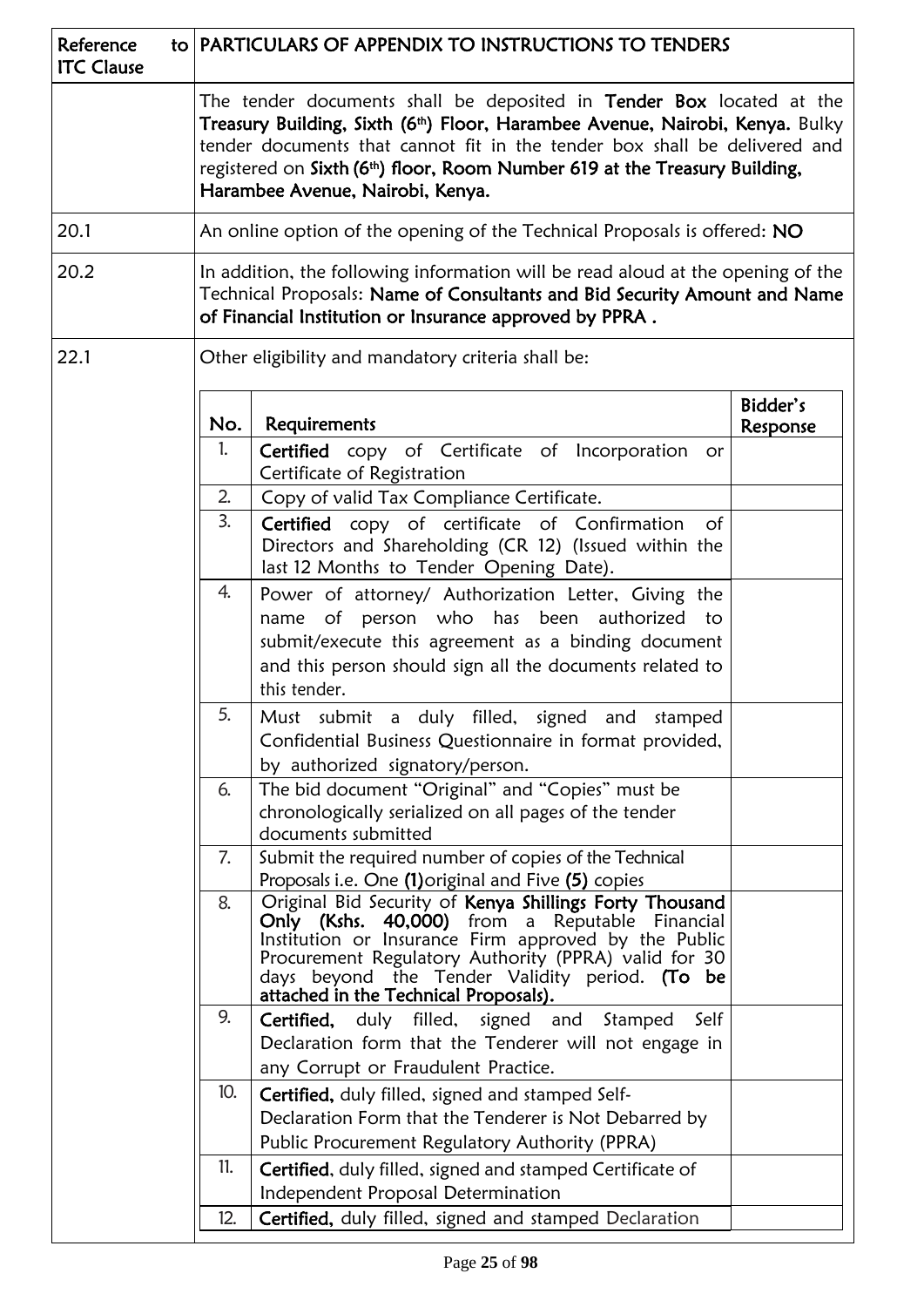|                                            | and Commitment to the Code of Ethics<br>Duly filled, Signed and Stamped pre-bid attendance form<br>13.                                                                                                                                                                                                                                                                                                                                                                                                                                                     |                                                                                                                                                                                                                                                                                                                                                                                                                                                                                                                                                                    |  |  |  |
|--------------------------------------------|------------------------------------------------------------------------------------------------------------------------------------------------------------------------------------------------------------------------------------------------------------------------------------------------------------------------------------------------------------------------------------------------------------------------------------------------------------------------------------------------------------------------------------------------------------|--------------------------------------------------------------------------------------------------------------------------------------------------------------------------------------------------------------------------------------------------------------------------------------------------------------------------------------------------------------------------------------------------------------------------------------------------------------------------------------------------------------------------------------------------------------------|--|--|--|
|                                            |                                                                                                                                                                                                                                                                                                                                                                                                                                                                                                                                                            |                                                                                                                                                                                                                                                                                                                                                                                                                                                                                                                                                                    |  |  |  |
|                                            |                                                                                                                                                                                                                                                                                                                                                                                                                                                                                                                                                            |                                                                                                                                                                                                                                                                                                                                                                                                                                                                                                                                                                    |  |  |  |
|                                            | AT THIS STAGE, THE TENDERER'S SUBMISSION WILL EITHER BE<br>RESPONSIVE OR NON-RESPONSIVE. THE NON-RESPONSIVE SUBMISSIONS<br>WILL BE ELIMINATED FROM THE ENTIRE EVALUATION PROCESS AND                                                                                                                                                                                                                                                                                                                                                                       |                                                                                                                                                                                                                                                                                                                                                                                                                                                                                                                                                                    |  |  |  |
| Commissioner of Oaths, High Court of Kenya |                                                                                                                                                                                                                                                                                                                                                                                                                                                                                                                                                            |                                                                                                                                                                                                                                                                                                                                                                                                                                                                                                                                                                    |  |  |  |
|                                            | Financial Evaluation (Mandatory) - to be attached in the Financial Proposals                                                                                                                                                                                                                                                                                                                                                                                                                                                                               |                                                                                                                                                                                                                                                                                                                                                                                                                                                                                                                                                                    |  |  |  |
|                                            | Duly filled, signed and Stamped Financial Proposal Submission<br>i)<br>Form                                                                                                                                                                                                                                                                                                                                                                                                                                                                                |                                                                                                                                                                                                                                                                                                                                                                                                                                                                                                                                                                    |  |  |  |
|                                            |                                                                                                                                                                                                                                                                                                                                                                                                                                                                                                                                                            |                                                                                                                                                                                                                                                                                                                                                                                                                                                                                                                                                                    |  |  |  |
|                                            |                                                                                                                                                                                                                                                                                                                                                                                                                                                                                                                                                            |                                                                                                                                                                                                                                                                                                                                                                                                                                                                                                                                                                    |  |  |  |
|                                            | S/No                                                                                                                                                                                                                                                                                                                                                                                                                                                                                                                                                       | Max<br><b>Scores</b>                                                                                                                                                                                                                                                                                                                                                                                                                                                                                                                                               |  |  |  |
|                                            | General Qualifications of the consulting firm related to the<br>1.<br>$(30$ marks)<br>assignment                                                                                                                                                                                                                                                                                                                                                                                                                                                           |                                                                                                                                                                                                                                                                                                                                                                                                                                                                                                                                                                    |  |  |  |
|                                            | Provide experience in Communication and<br>Public<br>Relations development. The<br>assignments<br>must<br>demonstrate that the firm has wide experience in<br>development and implementation of communication<br>strategies (Attach evidence through contracts or Local<br>Service Order of at least Kenya Shillings Seven Million<br>(Kshs. 7,000,000.00) each from at least Three (3) clients<br>for the last Three (3) years - 4 Marks for each.<br>Demonstrable<br>experience<br>in<br>carrying<br>out<br>$\bullet$                                    | 30                                                                                                                                                                                                                                                                                                                                                                                                                                                                                                                                                                 |  |  |  |
|                                            | Demonstrable experience in communications training -<br>5 Marks<br>Demonstrable experience in advertising and digital<br>communications - at least 4 assignments (attach one-<br>page screen shot per assignments of the social media<br>campaign) $-4$ Marks<br>Development of a Communications Strategy for an<br>$\bullet$<br>institution dealing with climate change $-4$ Marks<br>NB: The contact details should include the telephone<br>number, postal address, permanent address and email<br>address of the references and name of contact person |                                                                                                                                                                                                                                                                                                                                                                                                                                                                                                                                                                    |  |  |  |
|                                            |                                                                                                                                                                                                                                                                                                                                                                                                                                                                                                                                                            | WILL NOT BE CONSIDERED FOR FURTHER EVALUATION.<br>NB: All copies that require certification MUST be certified by an Advocate and<br>ii) Submitted the required number of copies of the Financial<br>Proposals i.e. One (1) original and Five (5) copies<br>iii) The bid document (Financial Proposals) "Original" and<br>"Copies" must be sequentially paginated / serialized.<br>The Criteria, sub-criteria, and point system for the evaluation of the Technical<br>Proposals:<br>communications research $-5$ Marks<br>where such assignment(s) was undertaken. |  |  |  |

 $\overline{\phantom{0}}$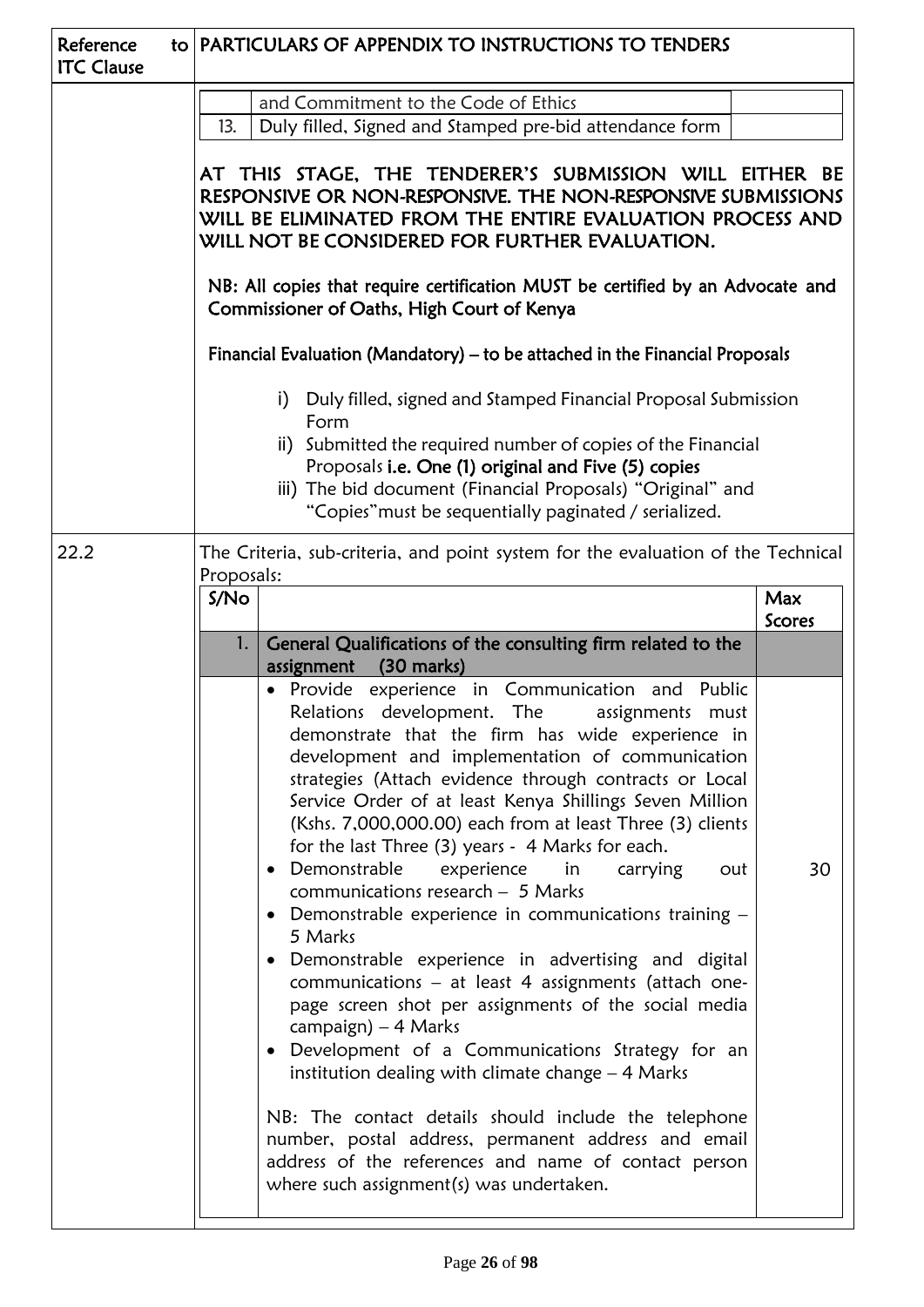| Reference<br><b>ITC Clause</b> | to PARTICULARS OF APPENDIX TO INSTRUCTIONS TO TENDERS |                                                                                                                                                                                                                                                                                                                                                                                                                                                                                                                                                                                                                                                                                                                                                                                                                                                                                                                                                                                                                                                                                                                                                                                                                                                                                                                                                                                                                                   |  |  |
|--------------------------------|-------------------------------------------------------|-----------------------------------------------------------------------------------------------------------------------------------------------------------------------------------------------------------------------------------------------------------------------------------------------------------------------------------------------------------------------------------------------------------------------------------------------------------------------------------------------------------------------------------------------------------------------------------------------------------------------------------------------------------------------------------------------------------------------------------------------------------------------------------------------------------------------------------------------------------------------------------------------------------------------------------------------------------------------------------------------------------------------------------------------------------------------------------------------------------------------------------------------------------------------------------------------------------------------------------------------------------------------------------------------------------------------------------------------------------------------------------------------------------------------------------|--|--|
|                                |                                                       | Adequacy of the proposed work plan and methodology in<br>2.<br>responding to the Terms of Reference (30 Marks)                                                                                                                                                                                                                                                                                                                                                                                                                                                                                                                                                                                                                                                                                                                                                                                                                                                                                                                                                                                                                                                                                                                                                                                                                                                                                                                    |  |  |
|                                |                                                       | Methodology or Approach<br>a. Detailed<br>for<br>implementing the assignment (10 marks)<br>b. Work plan/programme of action incorporating all<br>the activities to be undertaken as per the Terms of<br>30<br>Reference(10 marks)<br>c. Demonstrate clear understanding of the Terms of<br>Reference indicating how the client deliverables will<br>be achieved (10 Marks)                                                                                                                                                                                                                                                                                                                                                                                                                                                                                                                                                                                                                                                                                                                                                                                                                                                                                                                                                                                                                                                        |  |  |
|                                |                                                       | Qualifications and competence of the key staff for the<br>3.<br>assignment<br>$(36$ Marks)                                                                                                                                                                                                                                                                                                                                                                                                                                                                                                                                                                                                                                                                                                                                                                                                                                                                                                                                                                                                                                                                                                                                                                                                                                                                                                                                        |  |  |
|                                | (a) Lead consultant (20 marks)                        |                                                                                                                                                                                                                                                                                                                                                                                                                                                                                                                                                                                                                                                                                                                                                                                                                                                                                                                                                                                                                                                                                                                                                                                                                                                                                                                                                                                                                                   |  |  |
|                                |                                                       | At least a Bachelor's degree from a university<br>$\bullet$<br>recognized in Kenya in any of the following fields:<br>Communication, Journalism, Public Relations<br>or<br>Advertising (attach copy of certificate) $-2$ Marks<br>Previous experience in developing an elaborate<br>$\bullet$<br>communication strategy for at least 3 No. government<br>institution $-5$ Marks<br>Demonstrable<br>the<br>experience<br>in<br>of<br>area<br>$\bullet$<br>communications research - 1 Mark<br>Demonstrable experience in communications training<br>$\bullet$<br>for at least 5 years $-2$ Marks<br>Experience in Marketing, advertising, Communication<br>20<br>Consultancy and digital communications for at least 5<br>$years - 2 Marks$<br>Submit at least a copy of Communication Strategy<br>$\bullet$<br>produced for a climate change programme within the<br>last 3 years and provide a brief explanation on how it<br>was successful in achieving the goals of that institution $-$<br>2 Marks<br>documentary<br>proof of<br>professional<br>Provide<br>$\bullet$<br>membership (attach certificate) $-1$ Mark<br>Professional qualifications in Business Management,<br>Project/Program<br>Management, Public<br>Relations<br>(attach professional body certificates) (3 Marks)<br>Experience in Emerging economies in Africa or other<br>emerging economies (2 Marks)<br>(b) Other Key Staff-at least 2 No. (16 Marks) |  |  |
|                                |                                                       | 16<br>At least a bachelor's degree from a university<br>٠                                                                                                                                                                                                                                                                                                                                                                                                                                                                                                                                                                                                                                                                                                                                                                                                                                                                                                                                                                                                                                                                                                                                                                                                                                                                                                                                                                         |  |  |
|                                |                                                       | recognized in Kenya in any of the following fields:                                                                                                                                                                                                                                                                                                                                                                                                                                                                                                                                                                                                                                                                                                                                                                                                                                                                                                                                                                                                                                                                                                                                                                                                                                                                                                                                                                               |  |  |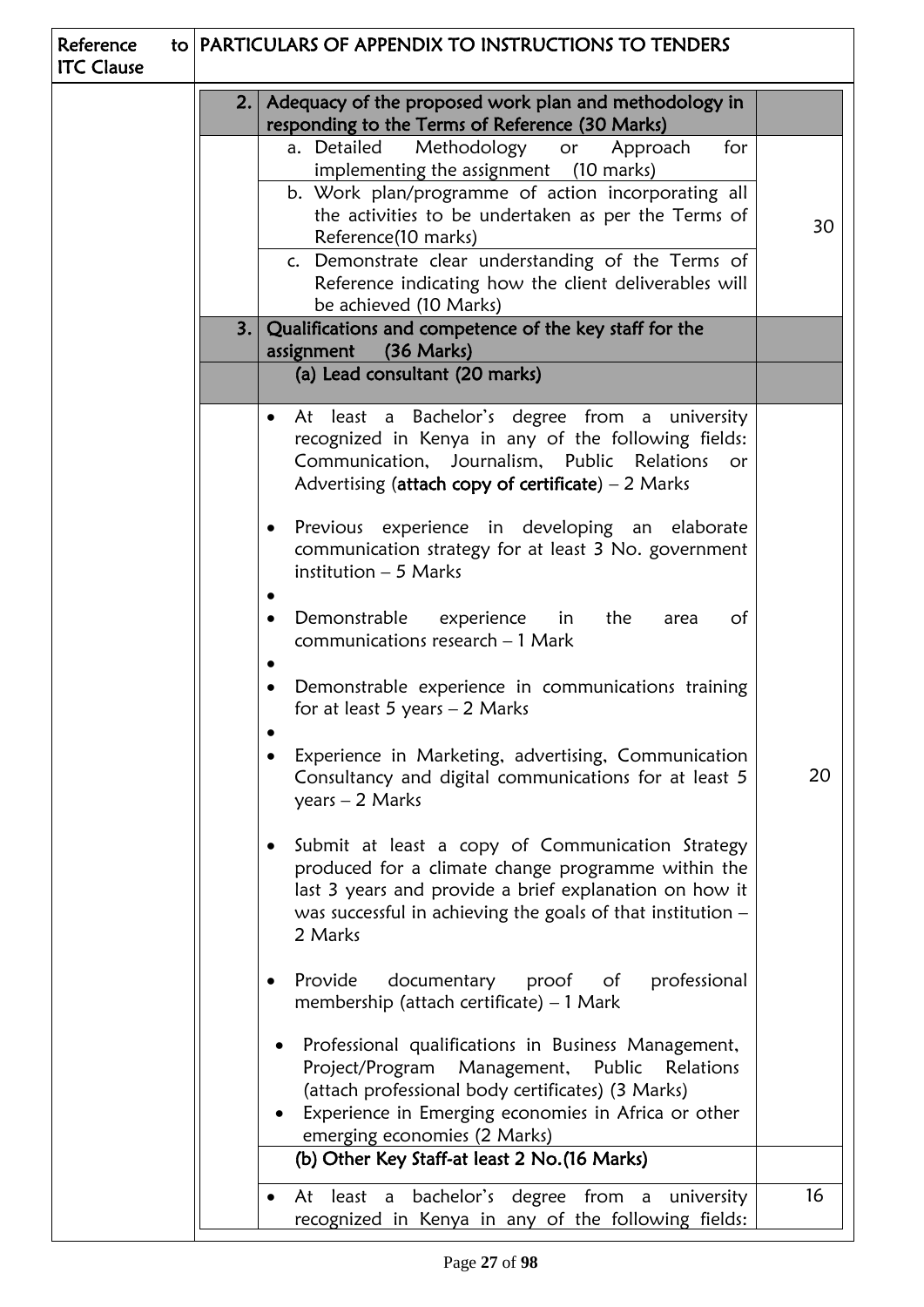| Reference<br><b>ITC Clause</b>                                                                                                                                                          |                                                                                           | to   PARTICULARS OF APPENDIX TO INSTRUCTIONS TO TENDERS                                                                                                                                                                                                                                                            |  |  |  |
|-----------------------------------------------------------------------------------------------------------------------------------------------------------------------------------------|-------------------------------------------------------------------------------------------|--------------------------------------------------------------------------------------------------------------------------------------------------------------------------------------------------------------------------------------------------------------------------------------------------------------------|--|--|--|
|                                                                                                                                                                                         |                                                                                           | Communication<br>Journalism, Public Relations<br>or.<br>Advertising (attach certificate) $-2$ marks each.                                                                                                                                                                                                          |  |  |  |
|                                                                                                                                                                                         |                                                                                           | Previous experience in developing an elaborate<br>communication strategy for a climate change institution<br>- 2 Marks each                                                                                                                                                                                        |  |  |  |
|                                                                                                                                                                                         |                                                                                           | Professional qualifications in Business Management,<br>$\bullet$<br>Project/Program Management, Public Relations (attach<br>professional body certificates) - 1 Marks each                                                                                                                                         |  |  |  |
|                                                                                                                                                                                         |                                                                                           | in Marketing<br>Experience<br>Communication<br>or<br>$\bullet$<br>Consultancy or advertising and digital communications<br>e.g. dealing with Social Media accounts etc at least 2<br>years - 1 Marks each                                                                                                          |  |  |  |
|                                                                                                                                                                                         | professional<br>Provide<br>documentary proof of<br>$\bullet$<br>membership - 1 Marks each |                                                                                                                                                                                                                                                                                                                    |  |  |  |
|                                                                                                                                                                                         | • Experience in Emerging economies in Africa or other<br>emerging economies - 1 Marks     |                                                                                                                                                                                                                                                                                                                    |  |  |  |
|                                                                                                                                                                                         |                                                                                           | Capacity Building and Training (4 marks)<br>4.1                                                                                                                                                                                                                                                                    |  |  |  |
| a. Attach training and Knowledge Transfer work plan<br>$(2 \text{ marks})$<br>b. Demonstrate how Training and Knowledge Transfer<br>will be undertaken (2 marks)<br><b>TOTAL</b><br>100 |                                                                                           |                                                                                                                                                                                                                                                                                                                    |  |  |  |
|                                                                                                                                                                                         |                                                                                           |                                                                                                                                                                                                                                                                                                                    |  |  |  |
| The minimum technical score (St) required to pass is: 75%                                                                                                                               |                                                                                           |                                                                                                                                                                                                                                                                                                                    |  |  |  |
|                                                                                                                                                                                         |                                                                                           | Consultancy firm who scores 75% and above will be recommended<br>$\bullet$<br>to be considered for financial evaluation.<br>Consultant who scores less than 75% will be disqualified from further<br>evaluation.                                                                                                   |  |  |  |
| 23.4                                                                                                                                                                                    |                                                                                           | An online option of the opening of the Financial Proposals is offered: No                                                                                                                                                                                                                                          |  |  |  |
| 25.2                                                                                                                                                                                    |                                                                                           | For the evaluation, the Procuring Entity will include separate items of: (a) all<br>local identifiable indirect taxes such as sales tax, excise tax, VAT, or similar<br>taxes levied on the contract's invoices; and (b) all additional local indirect tax<br>on the remuneration of services rendered by experts. |  |  |  |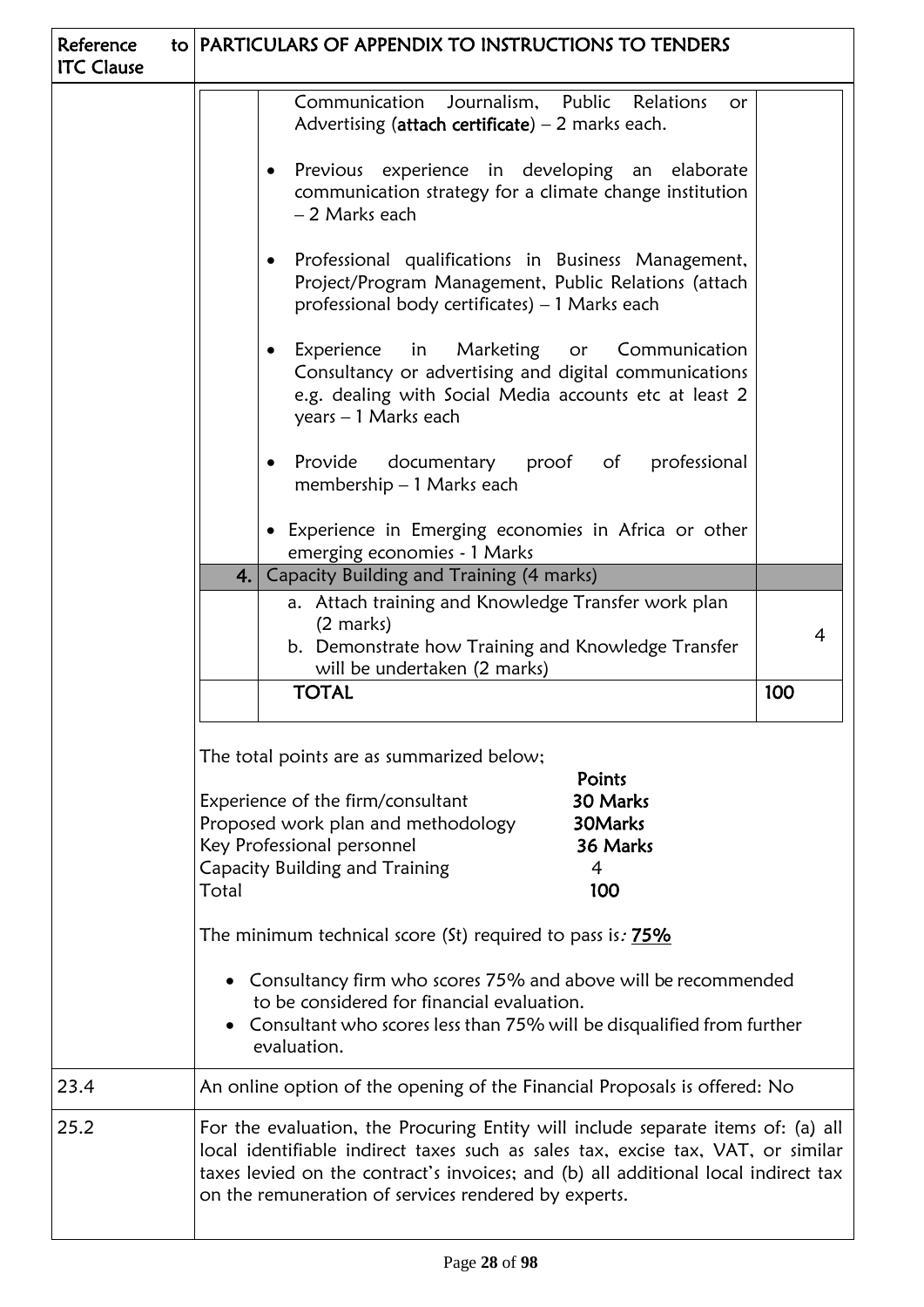| Reference<br><b>ITC Clause</b> | to   PARTICULARS OF APPENDIX TO INSTRUCTIONS TO TENDERS                                                                                                                                                                                                                                                                                            |  |  |  |
|--------------------------------|----------------------------------------------------------------------------------------------------------------------------------------------------------------------------------------------------------------------------------------------------------------------------------------------------------------------------------------------------|--|--|--|
|                                | If a Contract is awarded, at Contract negotiations, all such taxes will be<br>discussed, finalized using the itemized list and included in the Contract amount<br>as a separate line, also indicating which taxes shall be paid by the Consultant<br>and which taxes are withheld and paid by the Procuring Entity on behalf of the<br>Consultant. |  |  |  |
| 26.1                           | The single currency for the conversion of all prices expressed in various<br>currencies into a single one is: Kenya Shillings<br>The official source of the selling exchange rate is: Central Bank of Kenya<br>The date of the exchange rate is: the deadline for submission of the Technical<br>and Financial proposals.                          |  |  |  |
| 29.1<br>(QCBS only)            | The formula for determining the financial scores (Sf) of all other Proposals is<br>calculated as following:                                                                                                                                                                                                                                        |  |  |  |
|                                | $Sf = 100 \times Fm / F$ , in which "Sf" is the financial score, "Fm" is the lowest price,<br>and "F" the price of the proposal under consideration.                                                                                                                                                                                               |  |  |  |
|                                | The weights given to the Technical (T) and Financial (P) Proposals are:                                                                                                                                                                                                                                                                            |  |  |  |
|                                | $T = 0.80$ and<br>$P = 0.20$                                                                                                                                                                                                                                                                                                                       |  |  |  |
|                                | Proposals are ranked according to their combined technical (St) and financial<br>(Sf) scores using the weights $(T =$ the weight given to the Technical Proposal; P<br>= the weight given to the Financial Proposal; $T + P = 1$ ) as following: $S = St$<br>$x T\% + Sf x P\%$ .                                                                  |  |  |  |
| 31                             | The Standstill Period shall be: 14 days                                                                                                                                                                                                                                                                                                            |  |  |  |
|                                | The procedures for making a procurement related complaint are detailed in<br>the Public Procurement and Asset Disposal Act, 2015 and Regulations, 2020. If<br>a Consultant wishes to make a procurement related complaint or appeal, the<br>Consultant shall submit its complaint to the Public Procurement Administrative<br>Review Board.        |  |  |  |
|                                | D. Negotiations and Award                                                                                                                                                                                                                                                                                                                          |  |  |  |
| 32.1                           | Expected date and address for contract negotiations:<br>Date: To be communicated to the technically qualified bidders<br>The Principal Secretary,<br>Address:<br>The National Treasury,<br><b>Treasury Building, Harambee Avenue</b><br>6 <sup>th</sup> Floor, Conference Room No. 603<br>P.O. Box 30007 00100<br>Nairobi                          |  |  |  |
| 32.7                           | The Financial Proposal for a Lump-Sum contract shall be negotiated                                                                                                                                                                                                                                                                                 |  |  |  |
| 35.2                           | Expected date for the commencement of the Services: Date: Upon contract<br>signing                                                                                                                                                                                                                                                                 |  |  |  |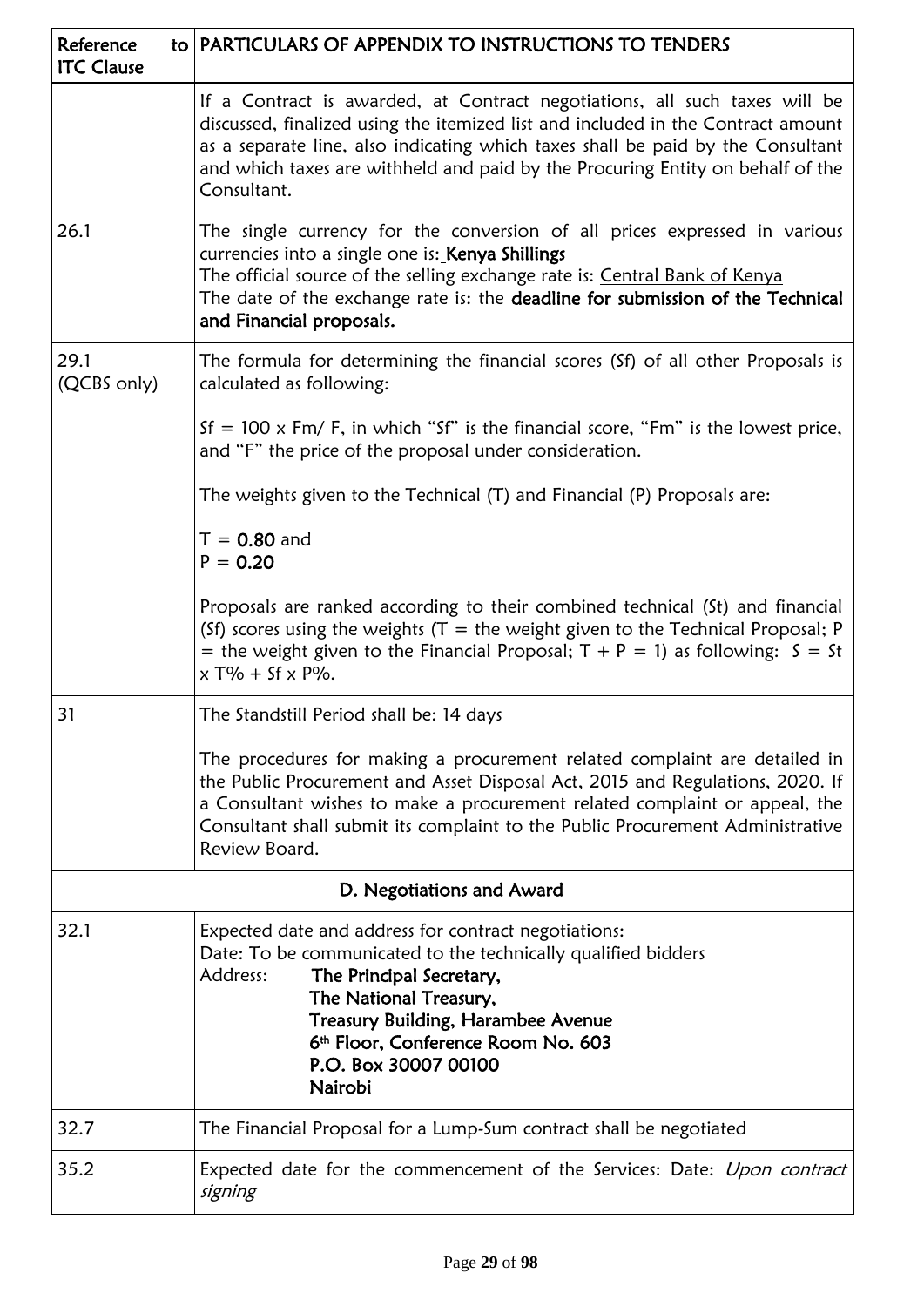| Reference<br><b>ITC Clause</b> |                                                                                                                                                                                                                                    | to PARTICULARS OF APPENDIX TO INSTRUCTIONS TO TENDERS                                                                                                                                                                                                                                                                                                                                                                   |
|--------------------------------|------------------------------------------------------------------------------------------------------------------------------------------------------------------------------------------------------------------------------------|-------------------------------------------------------------------------------------------------------------------------------------------------------------------------------------------------------------------------------------------------------------------------------------------------------------------------------------------------------------------------------------------------------------------------|
| 36.1                           | The publication of the contract award information following the completion of<br>the contract negotiations and contract signing will be done as follows:<br>The publication will be done within 14 days after the contract signing |                                                                                                                                                                                                                                                                                                                                                                                                                         |
| 37.1                           |                                                                                                                                                                                                                                    | The procedures for making a Procurement-related Complaints are detailed in<br>the "Regulations" available from the PPRA Website www.ppra.go.ke or email<br>complaints@ppra.go.ke. If a Tenderer wishes to make a Procurement-related<br>Complaint, the Tenderer should submit its complaint following these<br>procedures, in writing (by the quickest means available, that is either by hand<br>delivery or email to: |
|                                |                                                                                                                                                                                                                                    | The Secretary,<br>Public Procurement Administrative Review Board,<br>The Public Procurement Oversight Authority,<br>10th Floor, National Bank House,<br>P.O. Box 58583-00200,<br>NAIROBI, Kenya.<br>Tel: +254 (0) 20 3244000<br>Email: info@ppra.go.ke<br>Website: www.ppoa.go.ke<br>In summary, a Procurement-related Complaint may challenge any of the                                                               |
|                                |                                                                                                                                                                                                                                    | following:                                                                                                                                                                                                                                                                                                                                                                                                              |
|                                |                                                                                                                                                                                                                                    | (i) the terms of the Tender Documents; and                                                                                                                                                                                                                                                                                                                                                                              |
|                                |                                                                                                                                                                                                                                    | (ii) the Procuring Entity's decision to award the contract.                                                                                                                                                                                                                                                                                                                                                             |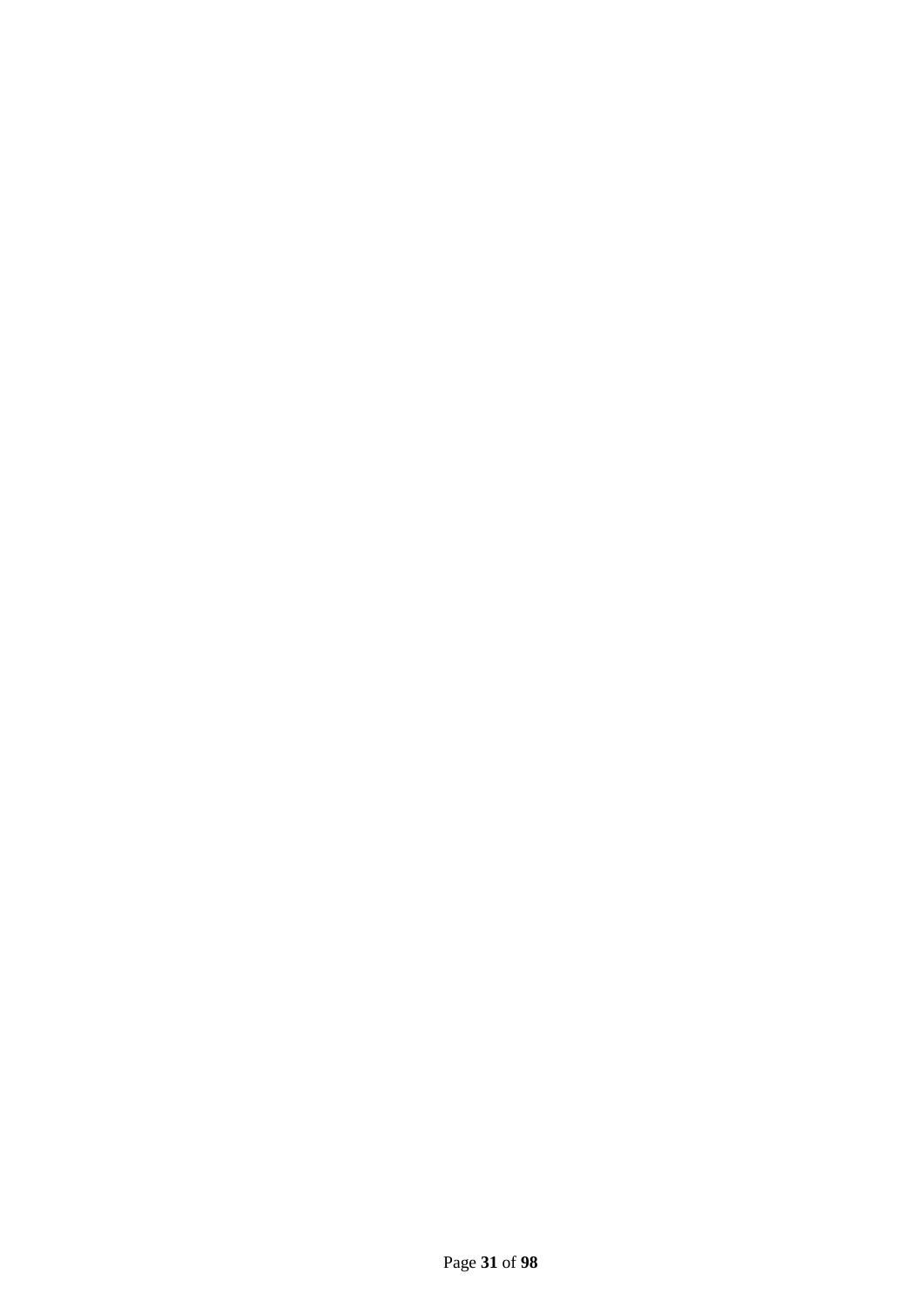## <span id="page-31-0"></span>SECTION 3. TECHNICAL PROPOSAL – STANDARD FORMS

#### <span id="page-31-1"></span>1. FORMTECH-1: TECHNICAL PROPOSAL SUBMISSION FORM

{Location, Date}

To: [Name and address of Procuring Entity]

Dear Sirs:

We, the undersigned, offer to provide the consulting services for *[Insert title of assignment]* in accordance with your RFP dated [Insert Date] and our Proposal. We are hereby submitting our Proposal, which includes this Technical Proposal and a Financial Proposal sealed in a separate envelope.

{If the Consultant is a joint venture, insert the following: We are submitting our Proposal in association/as a consortium/as a joint venture with: {Insert a list with full name and the legal address of each member, and indicate the lead member}. We have attached a copy {insert: "of our letter of intent to form a joint venture" or, if a JV is already formed, "of the JV agreement"} signed by every participating member, which details the likely legal structure of and the confirmation of joint and severable liability of the members of the said joint venture.

OR

{If the Consultant's Proposal includes Sub-consultants, insert the following:} We are submitting our Proposal with the following firms as Sub-consultants: *{insert a list with full name and address* of each Sub-consultant.}

We hereby declare that:

- a) All the information and statements made in this Proposal are true and we accept that any misinterpretation or misrepresentation contained in this Proposal may lead to our disqualification by the Procuring Entity or may be sanctioned by the PPRA.
- b) Our Proposal shall be valid and remain binding upon us for the period of time specified in the Data Sheet, Clause 12.1.
- c) We have no conflict of interest in accordance with ITC 3.
- d) We meet the eligibility requirements as stated in ITC 6, and we confirm our understanding of our obligation to abide by the Government's policy in regard to corrupt, fraudulent and prohibited practices as per ITC5.
- e) In competing for (and, if the award is made to us, in executing) the Contract, we undertake to observe the laws against fraud and corruption, including bribery, as well as laws against anti-competitive practices, including bid rigging in force in Kenya; we hereby certify that we have taken steps to ensure that no person acting for us or on our behalf engages in any type of Fraud and Corruption or anti-competitive practices.
- f) We confirm that we are not insolvent, in receivership, bankrupt or on the process of being of being wound up.
- g) The Consultant shall declare in the Technical Proposal Submission Form, that in competing for and executing a contract, it shall undertake to observe the laws of Kenya against fraud and corruption including bribery, as well as against anti-competitive practices including bidrigging.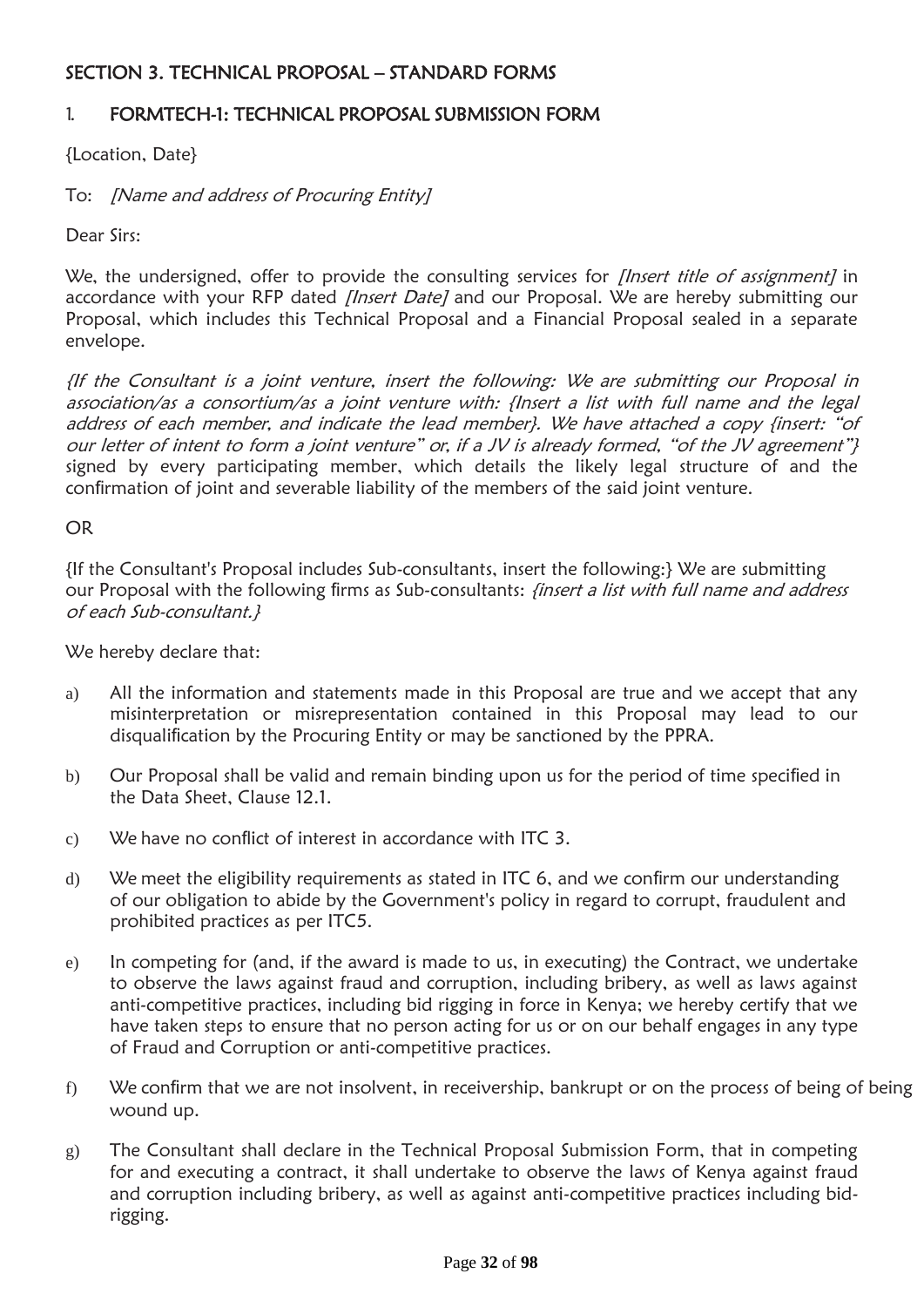(h) We are not guilty of any serious violation of fair employment laws and practices. We undertake to observe the laws of Kenya against fraud and corruption including bribery, as well as against collusive and anti-competitive practices, including bid rigging. To this effect we have signed the "Certificate of Independent Proposal Determination" attached below. We also undertake to adhere by the Code of Ethics for persons participating in Public Procurement and Asset Disposal Activities in Kenya, copy available from (specif

 $y$  website) during the procurement process and the execution of any resulting contract.

- $(I)$  We, along with any of our sub-consultants are not subject to, and not controlled by any entity or individual that is subject to, a temporary suspension or a debarment imposed by the PPRA.
- (e) Except as stated in the ITC12 and Data Sheet, we undertake to negotiate a Contract on the basis of the proposed Key Experts. We accept that the substitution of Key Experts for reasons other than those stated in ITC Clause12 andITCClause29.3 and 29.4 may lead to the termination of Contract negotiations.
- (j) Our Proposal is binding upon us and subject to any modifications resulting from the Contract negotiations.
- (k) We understand that the Procuring Entity is not bound to accept any Proposal that it receives.

We undertake, if our Proposal is accepted and the Contract is signed, to initiate the Services related to the assignment no later than the date indicated in Clause 32.2 of the Data Sheet.

We remain,

Yours

sincerely,

Authorized Signature {In full and initials): Name and Title of Signatory: Name of Consultant (company's name or JV's name): Contact information (phone and e-mail):

{For a joint venture, either all members shall sign or only the lead member, in which case the power of attorney to sign on behalf of all members shall be attached}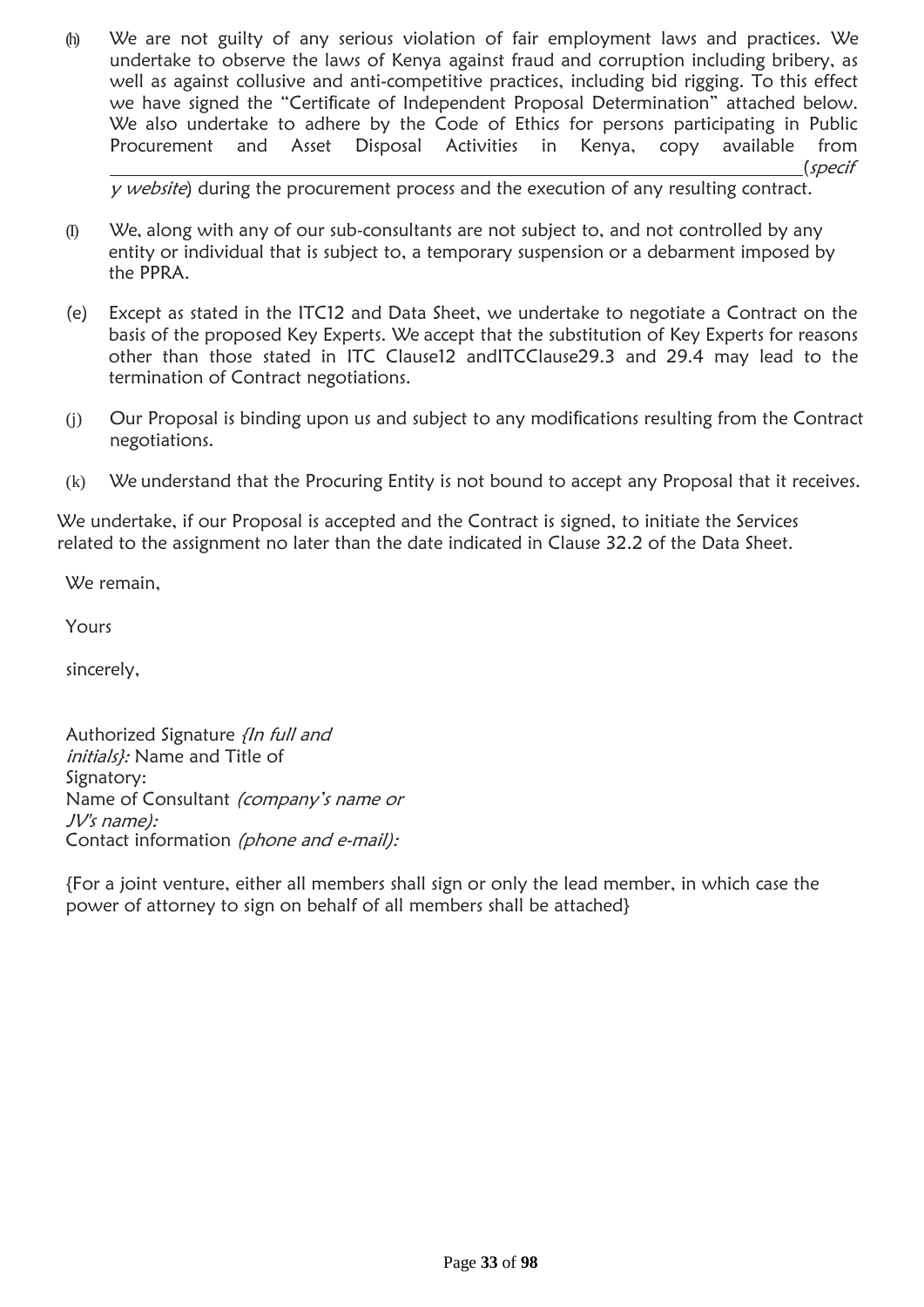## <span id="page-33-0"></span>2. CERTIFICATE OF INDEPENDENT PROPOSAL DETERMINATION

I, the undersigned, in submitting the accompanying TECHNICAL PROPOSAL SUBMISSION FORM to the  $\qquad \qquad \qquad$ 

[Name of Procuring Entity]

for: [Name and number of tender] in response to the request for tenders made by: [Name of Tenderer] do hereby make the following statements that I certify to be true and complete in every respect:

I certify, on behalf of [Name of Tenderer] that:

- 1. I have read and I understand the contents of this Certificate;
- 2. I understand that the Tender will be disqualified if this Certificate is found not to be true and complete in every respect;
- 3. I am the authorized representative of the Tenderer with authority to sign this Certificate, and to submit the Tender on behalf of the Tenderer;
- 4. For the purposes of this Certificate and the Tender, I understand that the word "competitor" shall include any individual or organization, other than the Tenderer, whether or not affiliated with the Tenderer, who:
	- Has been requested to submit a Tender in response to this request for tenders;
	- could potentially submit a tender in response to this request for tenders, based on their qualifications, abilities or experience;
- 5. The Tenderer discloses that [check one of the following, as applicable]:
	- The Tenderer has arrived at the Tender independently from, and without consultation, communication, agreement or arrangement with, any competitor;
	- The Tenderer has entered into consultations, communications, agreements or arrangements with one or more competitors regarding this request for tenders, and the Tenderer discloses, in the attached document(s), complete details thereof, including the names of the competitors and the nature of, and reasons for, such consultations, communications, agreements or arrangements;
- 6. In particular, without limiting the generality of paragraphs(5)(a) or (5) (b)above, there has been no consultation, communication, agreement or arrangement with any competitor regarding:
	- prices;
	- methods, factors or formulas used to calculate prices;
	- the intention or decision to submit, or not to submit, a proposal; or
	- the submission of a proposal which does not meet the specifications of the request for proposals; except as specifically disclosed pursuant to paragraph(5)(b) above;
- 7. In addition, there has been no consultation, communication, agreement or arrangement with any competitor regarding the quality, quantity, specifications or delivery particulars of the works or services to which this RFP relates, except as specifically authorized by the procuring authority or as specifically disclosed pursuant to paragraph(5)(b) above;
- 8. The terms of the RFP have not been, and will not be, knowingly disclosed by the Consultant, directly or indirectly, to any competitor, prior to the date and time of the official proposed opening, or of the awarding of the Contract, which ever comes first, unless otherwise required by law or as specifically disclosed pursuant to paragraph(5)(b) above.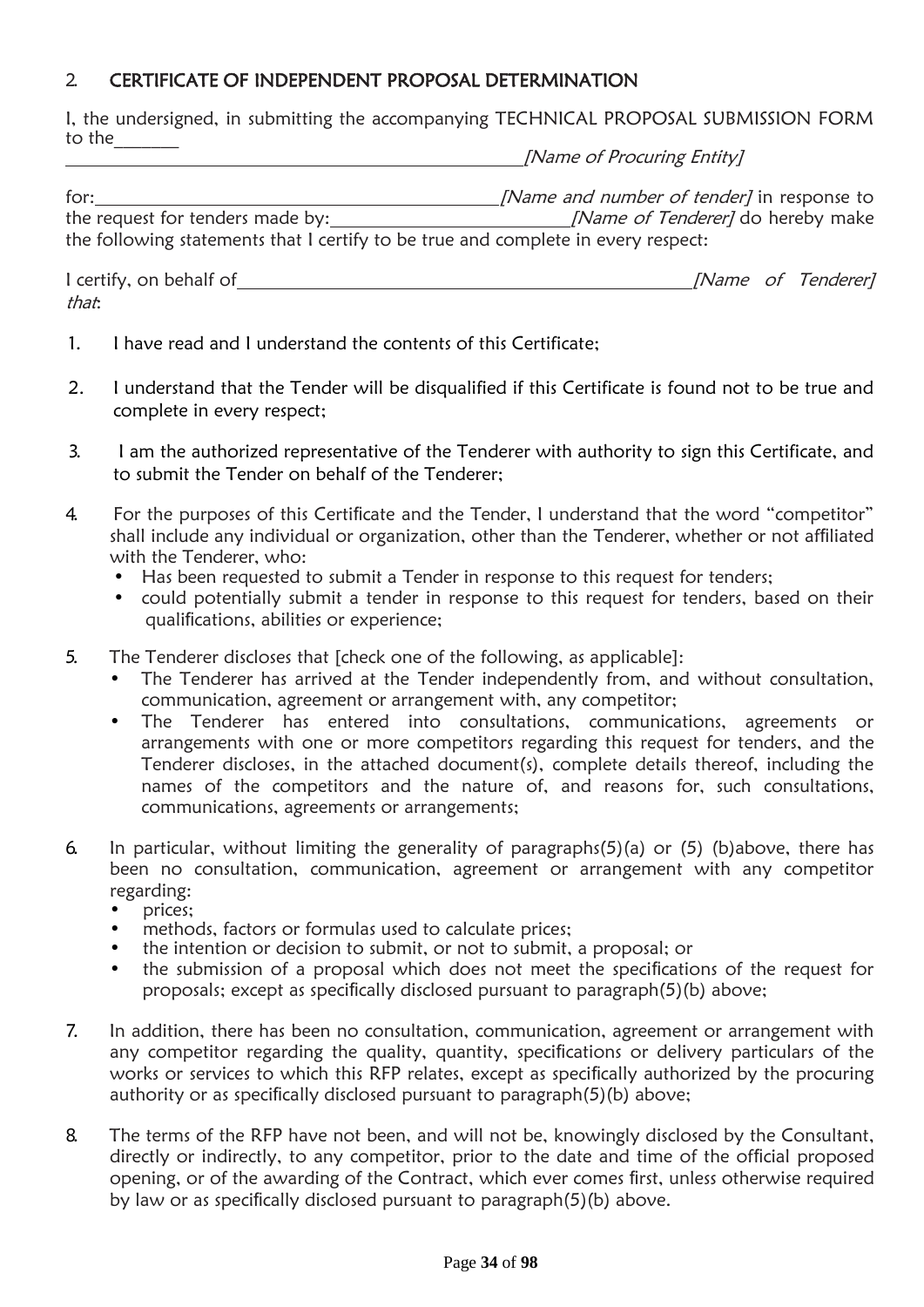| Name  |  |  |
|-------|--|--|
| Title |  |  |
|       |  |  |
| Date  |  |  |

[Name, title and signature of authorized agent of Consultant and Date]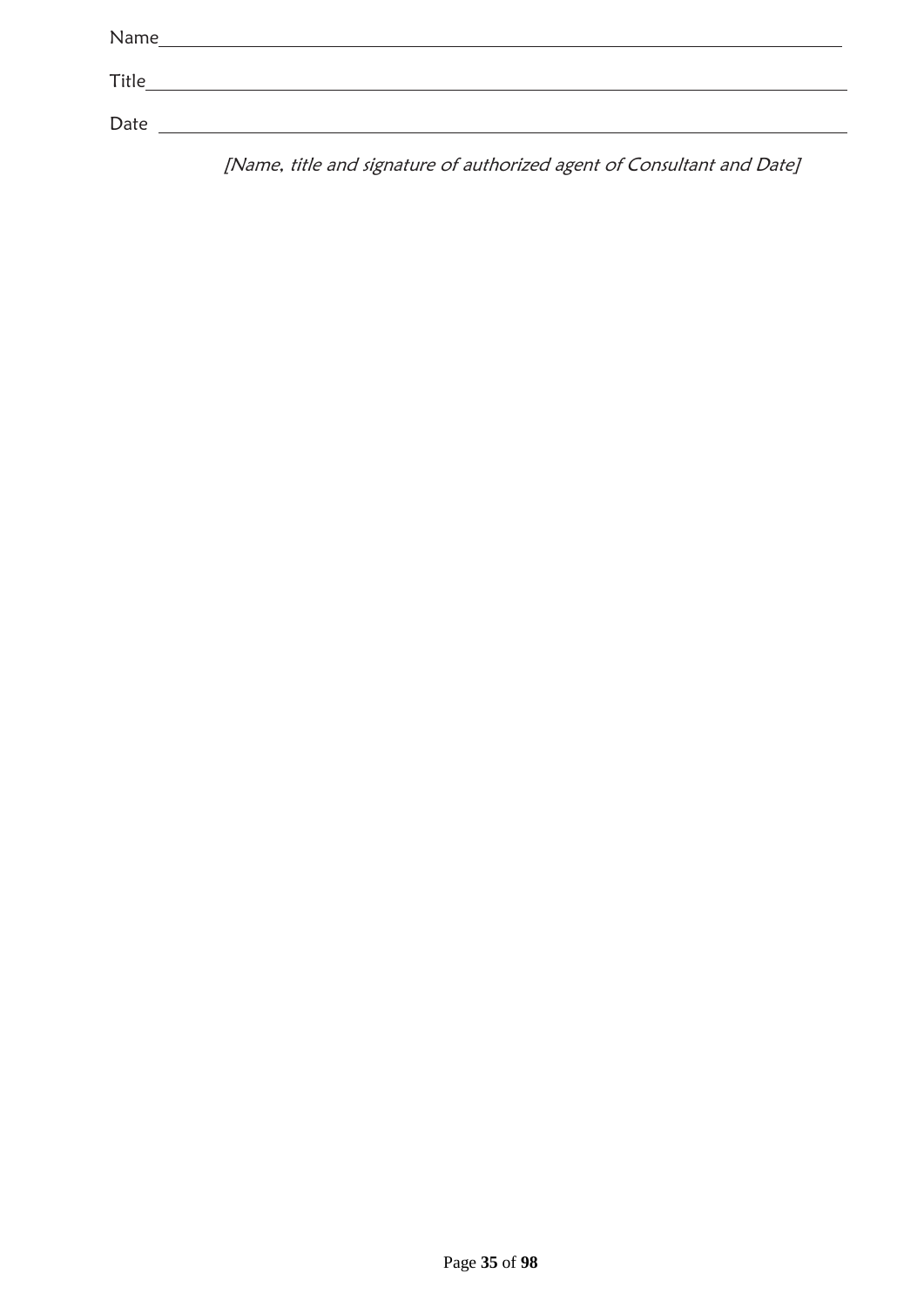### 3. APPENDIX TO FORM OF PROPOSAL ON FRAUD AND CORRUPTION CLAUSE (for information)

(Appendix shall not be modi*fi*ed)

## Purpose

the government of Kenya's Anti-Corruption and Economic Crime laws and their sanction's policies and procedures, Public Procurement and Asset Disposal Act (no. 33 of 2015) and its Regulation, and any other Kenya's Acts or Regulations related to Fraud and Corruption, and similar offences, shall apply with respect to Public Procurement Processes and Contracts that are governed by the laws of Kenya.

### Requirements

The Government of Kenya requires that all parties including Procuring Entities, Tenderers, (applicants/proposers), Consultants, Contractors and Suppliers; any Sub-contractors, Subconsultants, Service providers or Suppliers; any Agents (whether declared or not); and any of their Personnel, involved and engaged in procurement under Kenya's Laws and Regulation, observe the highest standard of ethics during the procurement process, selection and contract execution of all contracts ,and refrain from Fraud and Corruption and fully comply with Kenya's laws and Regulations as per paragraphs 1.1 above.

Kenya's public procurement and asset disposal act (no.33 of 2015) under Section 66 describes rules to be followed and actions to be taken in dealing with Corrupt, Coercive, Obstructive, Collusive or Fraudulent practices, and Conflicts of Interest in procurement including consequences for offences committed. A few of the provisions noted below highlight Kenya's policy of no tolerance for such practices and behavior:

- (1) A person to whom this Act applies shall not be involved in any corrupt, coercive, obstructive, collusive or fraudulent practice; or conflicts of interest in any procurement or asset disposal proceeding;
- (2) A person referred to under sub section (1) who contravenes the provisions of that sub-section commits an offence;
- (3) Without limiting the generality of the subsection (1) and (2), the person shall be:
	- a) disqualified from entering into a contract for a procurement or asset disposal proceeding; or
	- b) if a contract has already been entered into with the person, the contract shall be avoidable;
- (4) The voiding of a contract by the procuring entity under subsection (7) does not limit any legal remedy the procuring entity may have;
- (5) An employee or agent of the procuring entity or a member of the Board or committee of the procuring entity who has a conflict of interest with respect to a procurement
	- i) Shall not take part in the procurement proceedings;
	- ii) shall not, after a procurement contract has been entered into, take part in any decision relating to the procurement or contract; and
	- iii) Shall not be a sub-contractor for the tender to whom was awarded contract, or a member of the group of tenderers to whom the contract was awarded, but the sub-contractor appointed shall meet all the requirements of this Act.
- (6) An employee, agent or member described in subsection (1) who refrains from doing anything prohibited under that subsection, but for that subsection, would have been within his or her duties shall disclose the conflict of interest to the procuring entity;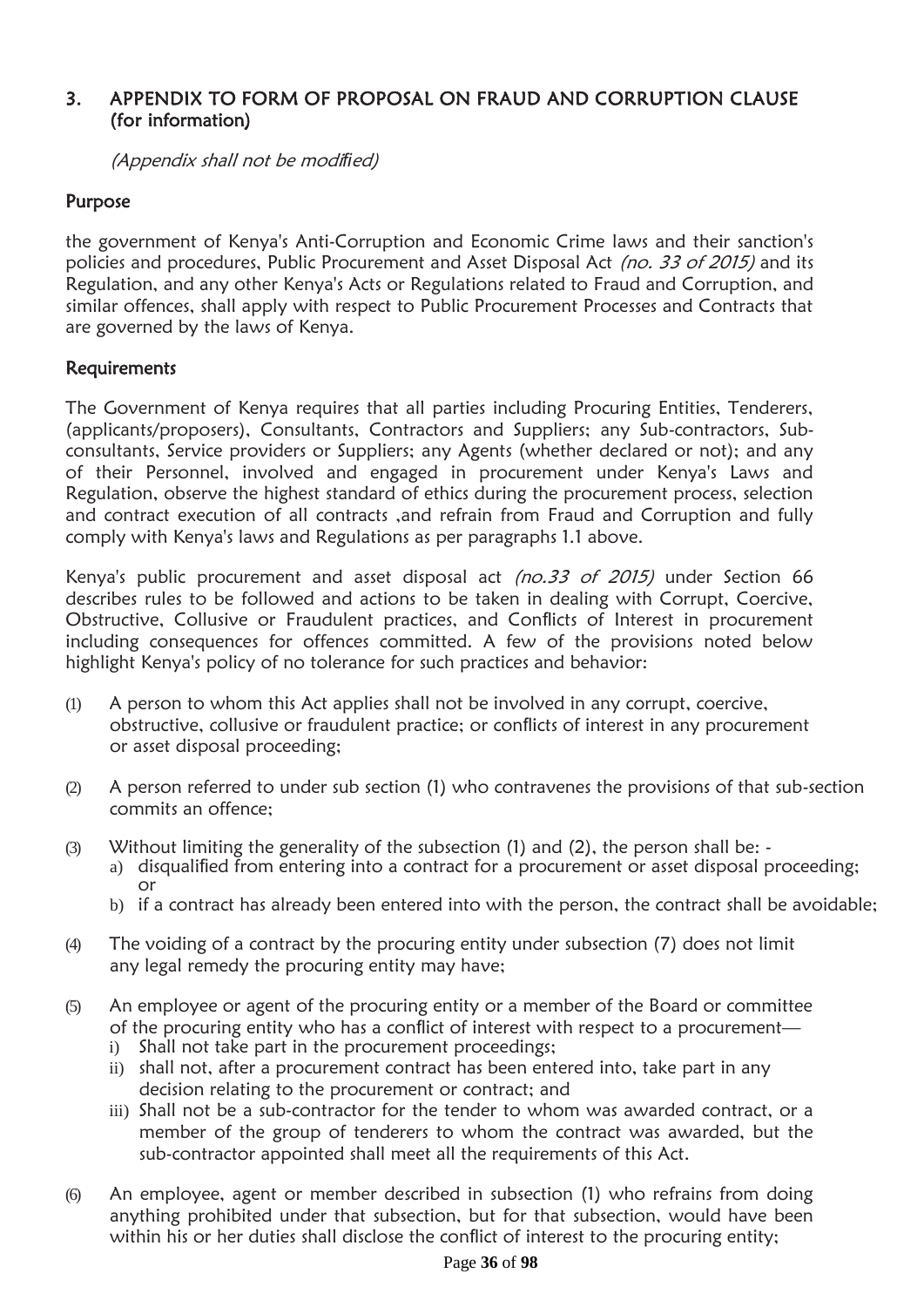- $(7)$  If a person contravenes sub section (1) with respect to a conflict of interest described in subsection (5)(a) and the contract is awarded to the person or his relative or to another person in whom one of them had a direct or indirect pecuniary interest, the contract shall be terminated and all costs incurred by the public entity shall be made good by the awarding officer.
- (8) In compliance with Kenya's laws, regulations and policies mentioned above, the Procuring Entity:
	- a) Defines broadly, for the purposes of the above provisions, the terms set forth below as follows:
		- i) "corrupt practice" is the offering, giving, receiving, or soliciting, directly or indirectly, of anything of value to influence improperly the actions of another party;

ii) "fraudulent practice" is any act or omission, including misrepresentation, that knowingly Or recklessly misleads, or attempts to mislead, a party to obtain financial or other benefit or to avoid an obligation;

- iii) "collusive practice "is an arrangement between two or more parties designed to achieve an improper purpose, including to influence improperly the actions of another party;
- iv) "coercive practice" is impairing or harming, or threatening to impair or harm, directly or indirectly, any party or the property of the party to influence improperly the actions of a party;
- v) "obstructive practice" is:
	- i) deliberately destroying, falsifying, altering, or concealing of evidence material to the investigation or making false statements to investigators in order to materially impede investigation by Public Procurement Regulatory Authority (PPRA) or any other appropriate authority appointed by Government of Kenya into allegations of a corrupt, fraudulent, coercive, or collusive practice; and/or threatening, harassing, or intimidating any party to prevent it from disclosing its knowledge of matters relevant to the investigation or from pursuing the investigation; or
	- ii) Acts intended to materially impede the exercise of the PPRA's or the appointed authority's inspection and audit rights provided for under paragraph 2.3e. below.
- b) Defines more specifically, in accordance with the above procurement Act provisions set forth for fraudulent and collusive practices as follows:

"fraudulent practice" includes a misrepresentation of fact in order to influence a procurement or disposal processor the exercise of a contract to the detriment of the procuring entity or the tenderer or the contractor, and includes collusive practices amongst tenderers prior to or after tender submission designed to establish tender prices at artificial non-competitive levels and to deprive the procuring entity of the benefits of free and open competition.

- c) Rejects a proposal or award<sup>1</sup> of a contract if PPRA determines that the firm or individual recommended for award, any of its personnel, or its agents, or its subconsultants, sub-contractors, service providers, suppliers and/ or their employees, has, directly or indirectly, engaged in corrupt, fraudulent, collusive, coercive, or obstructive practices in competing for the contract in question;
- d) Pursuant to the Kenya's above stated Acts and Regulations, may sanction or debar or recommend to appropriate authority (ies) for sanctioning and debarment of a firm or individual, as applicable under the Acts and Regulations;
- e) Requires that a clause be included in Tender documents and Request for Proposal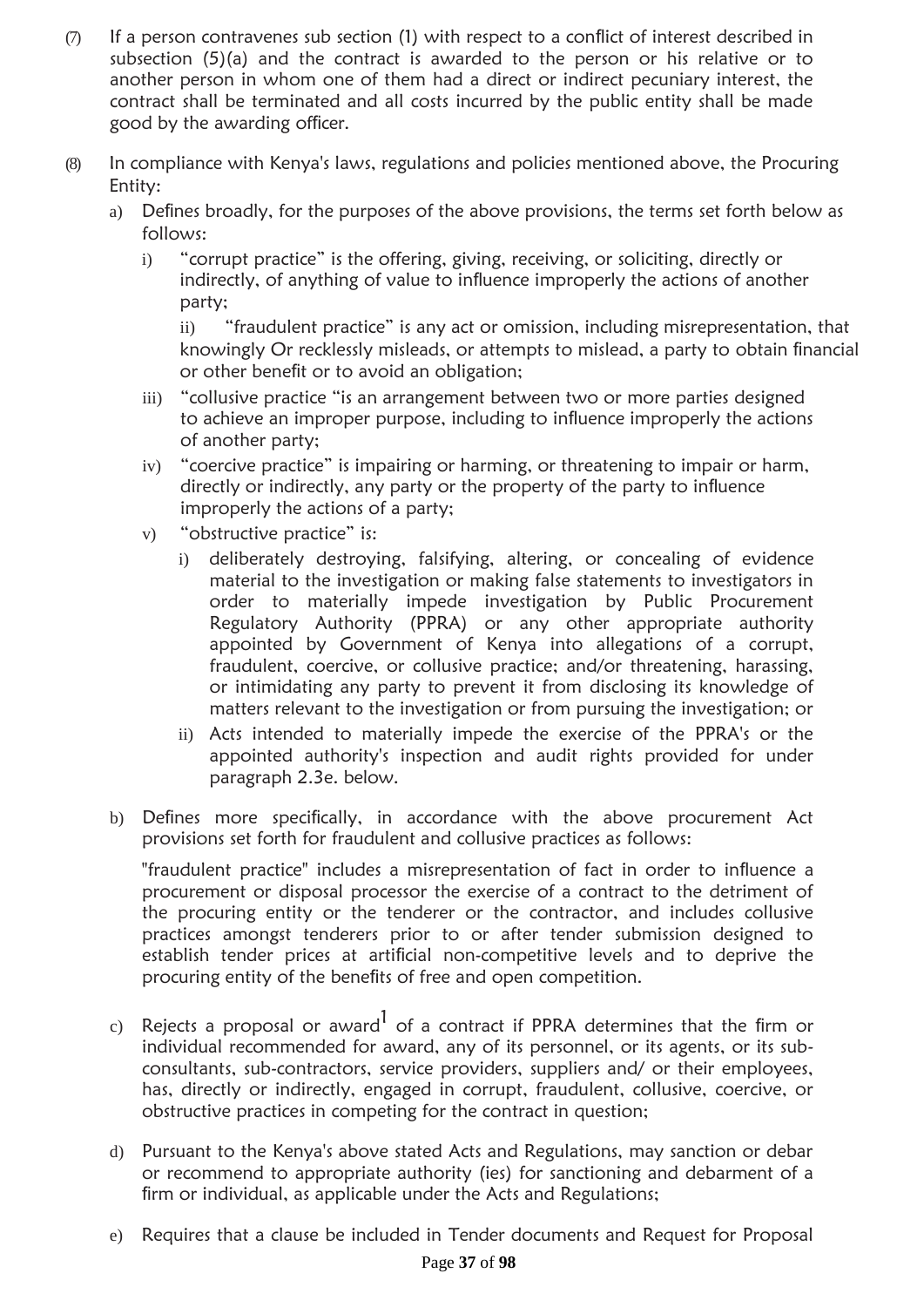documents requiring (i) Tenderers (applicants/proposers),Consultants, Contractors, and Suppliers and their Sub-contractors, Sub- consultants, Service providers, Suppliers, Agents personnel, permit the PPRA or any other appropriate authority

appointed by Government of Kenya to inspect $^2$ all accounts, records and other documents relating to the procurement process, selection and/or contract execution, and to have them audited by auditors appointed by the PPRA or any other appropriate authority appointed by Government of Kenya; and

f) Pursuant to Section 62 of the above Act, requires Applicants/Tenderers to submit along with their Applications/Tenders/Proposals a "Self-Declaration Form" as included in the procurement document declaring that they and all parties involved in the procurement process and contract execution have not engaged/will not engage in any corrupt or fraudulent practices.

 $^2$  Inspections in this context usually are investigative (i.e., forensic) in nature. They involve fact-*fi*nding activities undertaken by the Investigating Authority or persons appointed by the Procuring Entity to address speci*fi*c matters related to investigations/audits, such as evaluating the veracity of an allegation of possible Fraud and Corruption, through the appropriate mechanisms. Such activity includes but is not limited to: accessing and examining a *fi*rm's or individual's *fi*nancial records and information, and making copies thereof as relevant; accessing and examining any other documents, data and information (whether in hard copy or electronic format) deemed relevant for the investigation/audit, and making copies there of as relevant; interviewing staff and other relevant individuals; performing physical inspections and site visits; and obtaining third party veri*fi*cation of information.

 $^{\prime}$ For the avoidance of doubt, a party's ineligibility to be awarded a contract shall include, without limitation, (i) applying for pre-quali*fi*cation, expressing interest in

A consultancy, and tendering, either directly or as a nominated sub-contractor, nominated consultant, nominated manufacturer or supplier, or nominated service provider, in respect of such contract, and(ii) entering into an addendum or amendment introducing a material modi*fi*cation to any existing contract.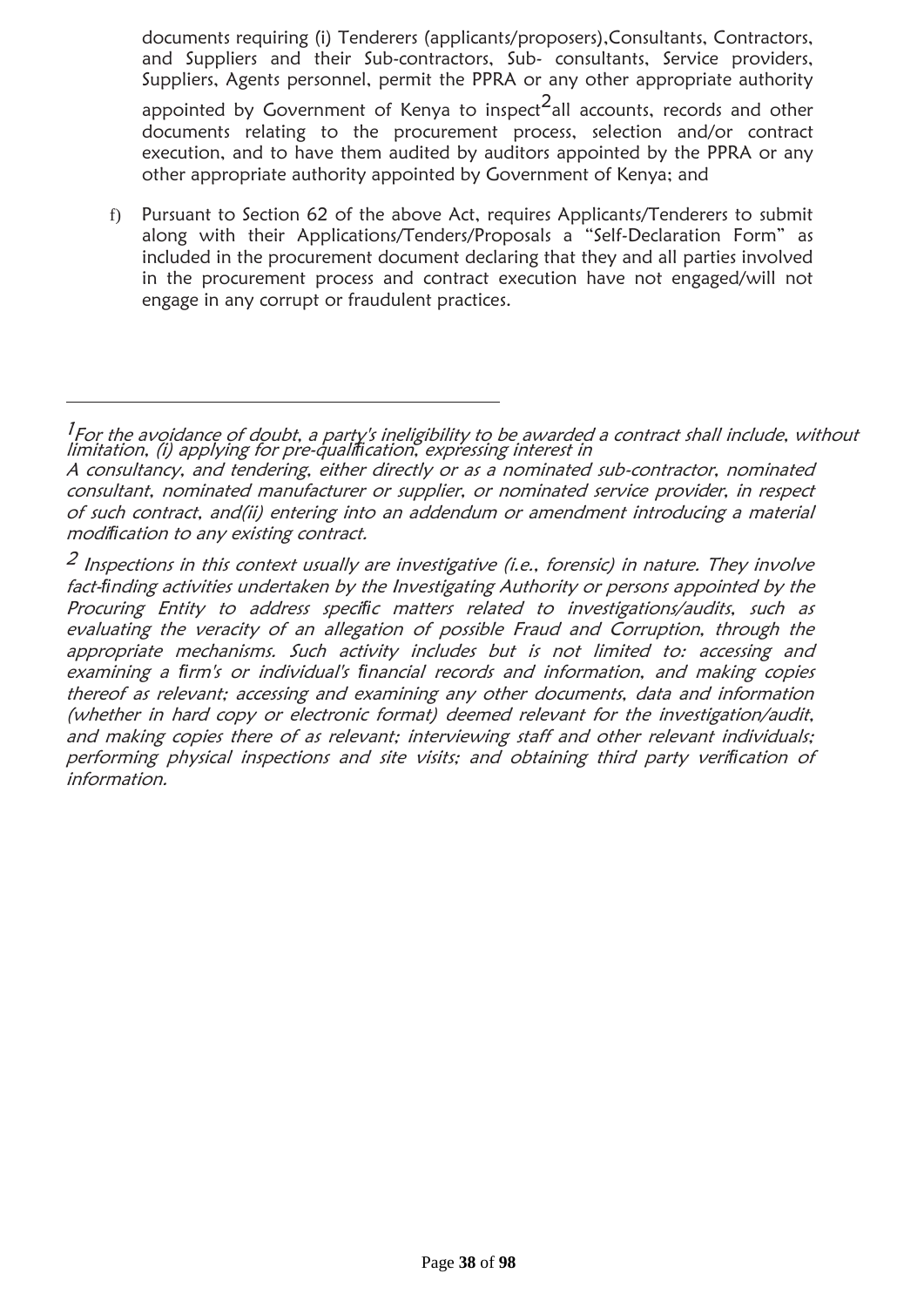## 3. FORM TECH-2: CONSULTANT'S ORGANIZATION AND EXPERIENCE

Form TECH-2: a brief description of the Consultant's organization and an outline of the recent experience of the Consultant that is most relevant to the assignment. In the case of a joint venture, information on similar assignments shall be provided for each partner. For each assignment, the outline should indicate the names of the Consultant's Key Experts and Subconsultants who participated, the duration of the assignment, the contract amount (total and, if it was done in a form of a joint venture or a sub-consultancy, the amount paid to the Consultant), and the Consultant's role/involvement.

# A - Consultant's Organization

Provide here a brief description of the background and organization of your company, and-in case of a joint venture-of each member for this assignment.

- B Consultant's Experience
- 1. List only previous similar assignments successfully completed in the last [.....five(5)...............................] years.
- 2. List only those assignments for which the Consultant was legally contracted by the Procuring Entity as a company or was one of the joint venture partners. Assignments completed by the Consultant's individual experts working privately or through other consulting firms cannot be claimed as the relevant experience of the Consultant, or that of the Consultant's partners or sub-consultants, but can be claimed by the Experts themselves in their Curriculum Vitae (CV).
- *3.* The Consultant shall substantiate their claimed experience by presenting copies of relevant documents such as the form of contract (not the whole contract), purchase order, service order, performance certificate, etc.; which shall be included in the proposal as part of Form Tech 7 Mandatory Documentary Evidence.

| Assignment name:                                                                                          | Approx. value of the contract [KES, US\$ etc.]:                                   |  |  |  |  |  |
|-----------------------------------------------------------------------------------------------------------|-----------------------------------------------------------------------------------|--|--|--|--|--|
| Country:                                                                                                  | Duration of assignment (months):                                                  |  |  |  |  |  |
| Name of Procuring Entity:                                                                                 | Total $N°$ of staff-months of the assignment:                                     |  |  |  |  |  |
| <b>Contact Address:</b><br>Email:                                                                         | Approx. value of the services provided by your firm under the<br>contract:        |  |  |  |  |  |
| Start date (month/year):<br>Completion date:                                                              | $N°$ of professional staff-months<br>associated<br>provided<br>by<br>Consultants: |  |  |  |  |  |
| Role on Assignment:<br>( <i>E.g. Lead Member in ABC JV</i> , functions performed:<br>or Sole Consultant): | Name of senior professional staff of your firm involved and                       |  |  |  |  |  |

Narrative description of Assignment:

Description of actual services provided by your staff within the assignment:

Name of Consulting Firm:

Name and Title of Signatory: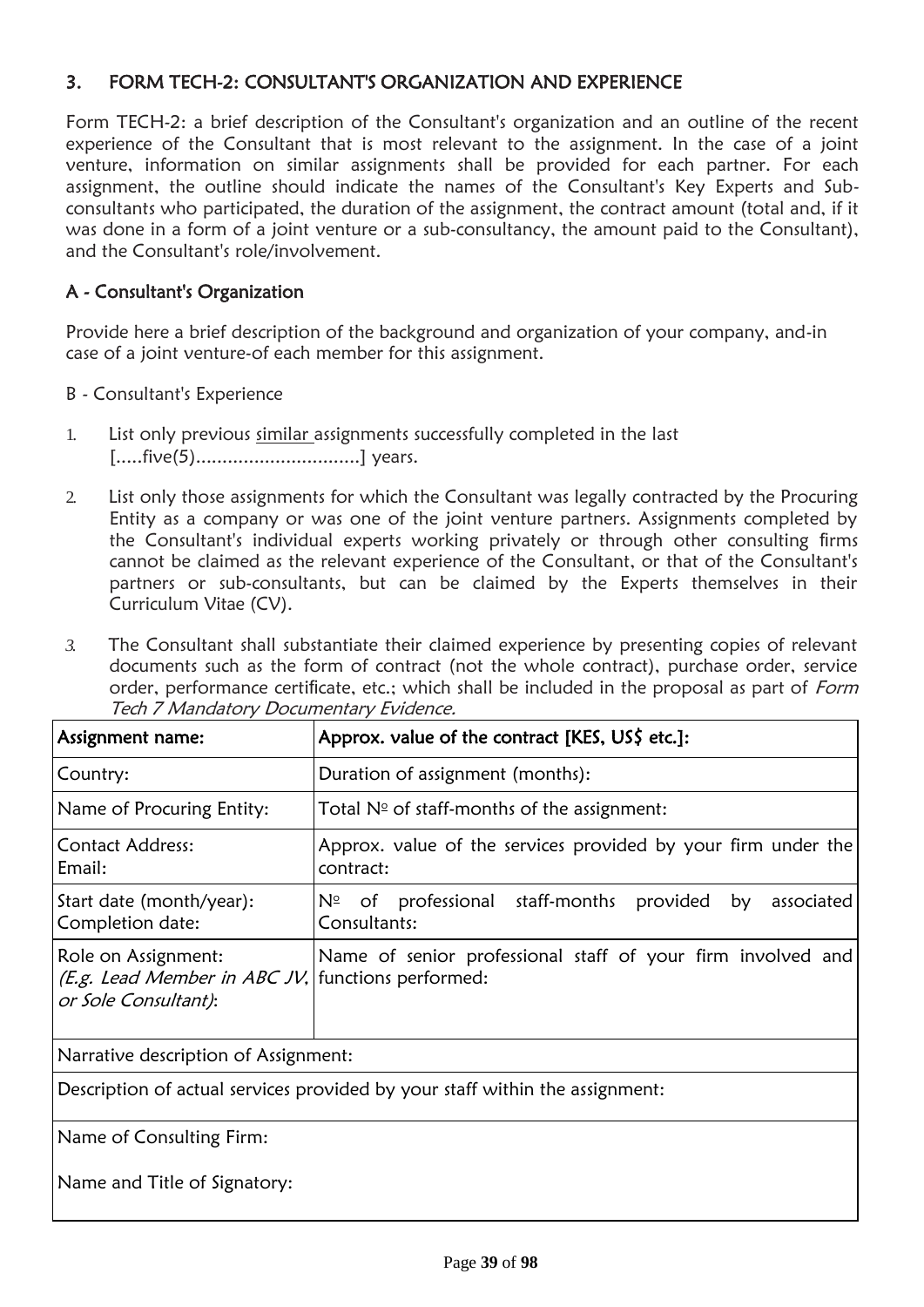## **4.** FORMTECH-3: COMMENTS AND SUGGESTIONS

Form TECH-3: The Consultant to provide comments and suggestions on the Terms of Reference, counterpart staff and facilities to be provided by the Procuring Entity that could improve the quality/effectiveness of the assignment; and on requirements for counterpart staff and facilities, which are provided by the Procuring Entity, including: administrative support, office space, local transportation, equipment, data, etc.

## A - On the Terms of Reference

{Improvements to the Terms of Reference, if any}

B - On Counterpart Staff and Facilities

{Include comments on counterpart staff and facilities to be provided by the Procuring Entity. For example, administrative support, of*fi*ce space, local transportation, equipment, data, background reports, etc., if any}

3. FORMTECH-4: DESCRIPTION OF APPROACH, METHODOLOGY, AND WORK PLAN

Form TECH-4: a description of the approach, methodology and work plan in responding to the terms of reference for performing the assignment, including a detailed description of the proposed methodology and staffing for training, if the Terms of Reference specify training as a specific component of the assignment.

{The structure of your Technical Proposal:

- a) Technical Approach and Methodology
- b) Work Plan
- c) Organization and Staffing}
	- *i)* Technical Approach and Methodology. {Please explain your understanding of the objectives of the assignment as outlined in the Terms of Reference (TORs), the technical approach, and the methodology you would adopt for implementing the tasks to deliver the expected output(s), and the degree of detail of such output. Please do not repeat/copy the TOR sin here.}
	- ii) *Work Plan*. {Please outline the plan for the implementation of the main activities/tasks of the assignment, their content and duration, phasing and interrelations, milestones (including interim approvals by the Procuring Entity), and tentative delivery dates of their ports. The proposed work plan should be consistent with the technical approach and methodology, showing your understanding of the TOR and ability to translate them into a feasible working plan. A list of the final documents (including reports) to be delivered as final output(s)should be included here. The work plan should be consistent with the Work Schedule Form.}
	- *iii)* Organization and Staf*fi*ng. {Please describe the structure and composition of your team, including the list of the Key Experts, Non-Key Experts and relevant technical and administrative support staff.}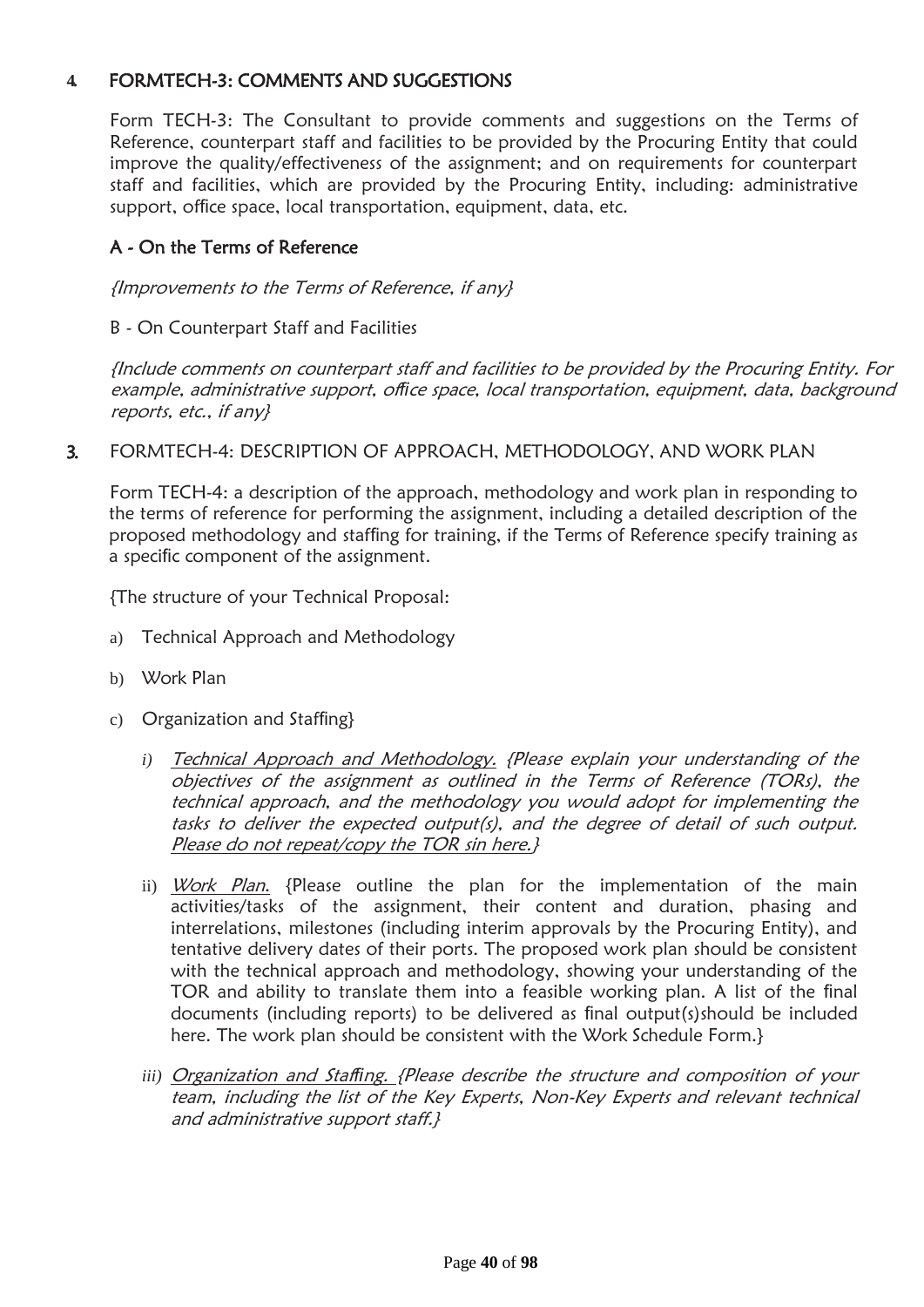# 5. FORM TECH-5: WORK SCHEDULE AND PLANNING FOR DELIVERABLES

|              | Deliverables <sup>1</sup> (D-)                         | Months         |                |                |   |   |                |   |   |  |   |              |
|--------------|--------------------------------------------------------|----------------|----------------|----------------|---|---|----------------|---|---|--|---|--------------|
| $N^{\circ}$  |                                                        | $\overline{2}$ | $\overline{3}$ | $\overline{4}$ | 5 | 6 | $\overline{7}$ | 8 | 9 |  | n | <b>TOTAL</b> |
| $D-1$        | {e.g., Deliverable #1: Report A                        |                |                |                |   |   |                |   |   |  |   |              |
|              | 1) data collection                                     |                |                |                |   |   |                |   |   |  |   |              |
|              | 2) drafting                                            |                |                |                |   |   |                |   |   |  |   |              |
|              | 3) inception report                                    |                |                |                |   |   |                |   |   |  |   |              |
|              | 4) incorporating comments                              |                |                |                |   |   |                |   |   |  |   |              |
|              |                                                        |                |                |                |   |   |                |   |   |  |   |              |
|              | delivery of final report to<br>6)<br>Procuring Entity} |                |                |                |   |   |                |   |   |  |   |              |
|              |                                                        |                |                |                |   |   |                |   |   |  |   |              |
|              |                                                        |                |                |                |   |   |                |   |   |  |   |              |
| $D-2$        | $\{e.g., Deliverable #2:\}$                            |                |                |                |   |   |                |   |   |  |   |              |
|              |                                                        |                |                |                |   |   |                |   |   |  |   |              |
|              |                                                        |                |                |                |   |   |                |   |   |  |   |              |
| $\mathsf{N}$ |                                                        |                |                |                |   |   |                |   |   |  |   |              |
|              |                                                        |                |                |                |   |   |                |   |   |  |   |              |

- 1 List the deliverables with the breakdown for activities required to produce them and other benchmarks such as the Procuring Entity's approvals. For phased assignments, indicate the activities, delivery of reports, and benchmarks separately for each phase.
- 2 Duration of activities shall be indicated in a form of a bar chart.
- 3. Include a legend, if necessary, to help read the chart.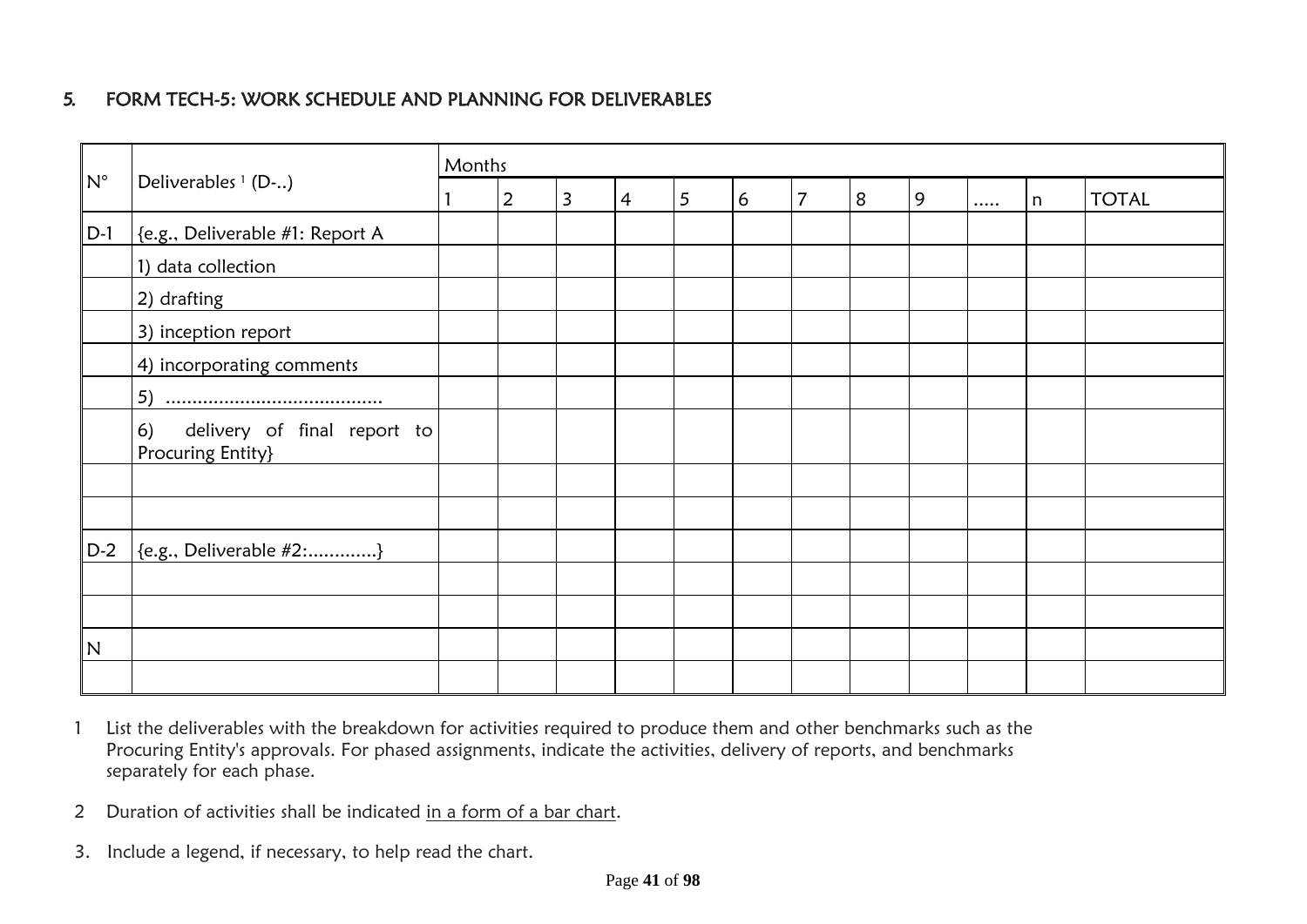| $N^{\circ}$             | Name                       | Expert's input (in person/month) per each Deliverable (listed in TECH-5) |                   |              |         |         |   |  |          |  | Total<br>Months) | time-input<br>(in) |       |       |
|-------------------------|----------------------------|--------------------------------------------------------------------------|-------------------|--------------|---------|---------|---|--|----------|--|------------------|--------------------|-------|-------|
|                         |                            | Position                                                                 |                   | $D-1$        | $D-2$   | $D-3$   | . |  | $D$ -    |  |                  | Home               | Field | Total |
|                         | <b>KEY EXPERTS</b>         |                                                                          |                   |              |         |         |   |  |          |  |                  |                    |       |       |
| $K-1$                   | Mr.<br>${e.g.,}$<br>Abbbb} | [Team<br>Leader]                                                         | $[Home]$ [2]      | month]       | $[1.0]$ | $[1.0]$ |   |  |          |  |                  |                    |       |       |
|                         |                            |                                                                          | [Field]           | $[0.5 \; m]$ | $[2.5]$ | [0]     |   |  |          |  |                  |                    |       |       |
| $K-2$                   |                            |                                                                          |                   |              |         |         |   |  |          |  |                  |                    |       |       |
|                         |                            |                                                                          |                   |              |         |         |   |  |          |  |                  |                    |       |       |
| $K-3$                   |                            |                                                                          |                   |              |         |         |   |  |          |  |                  |                    |       |       |
|                         |                            |                                                                          |                   |              |         |         |   |  |          |  |                  |                    |       |       |
|                         |                            |                                                                          |                   |              |         |         |   |  |          |  |                  |                    |       |       |
| $\overline{\mathsf{N}}$ |                            |                                                                          |                   |              |         |         |   |  |          |  |                  |                    |       |       |
|                         |                            |                                                                          |                   |              |         |         |   |  |          |  |                  |                    |       |       |
|                         |                            |                                                                          |                   |              |         |         |   |  | Subtotal |  |                  |                    |       |       |
|                         | NON-KEY EXPERTS            |                                                                          |                   |              |         |         |   |  |          |  |                  |                    |       |       |
| $N-1$                   |                            |                                                                          | [Home]<br>[Field] |              |         |         |   |  |          |  |                  |                    |       |       |
| $N-2$                   |                            |                                                                          |                   |              |         |         |   |  |          |  |                  |                    |       |       |
|                         |                            |                                                                          |                   |              |         |         |   |  |          |  |                  |                    |       |       |
|                         |                            |                                                                          |                   |              |         |         |   |  |          |  |                  |                    |       |       |
|                         |                            |                                                                          |                   |              |         |         |   |  |          |  |                  |                    |       |       |
| N                       |                            |                                                                          |                   |              |         |         |   |  |          |  |                  |                    |       |       |
|                         |                            |                                                                          |                   |              |         |         |   |  | Subtotal |  |                  |                    |       |       |
|                         |                            |                                                                          |                   |              |         |         |   |  | Total    |  |                  |                    |       |       |

# **6.** FORMT ECH- 6A: TEAM COMPOSITION, ASSIGNMENT, AND KEY EXPERTS' INPUTS

1.For Key Experts, the input should be indicated individually for the same positions as required under the ITC Data Sheet 21.2 2.Months are counted from the start of the assignment/mobilization. One (1) month equals twenty-two (22) working (billable) days. One

working (billable) day shall be not less than eight (8) working (billable) hours.

3"Home" means work in the office in the expert's country of residence. "Field" work means work carried out in Kenya, or outside the normal residence of the Expert in Kenya or any other country outside the expert's country of residence.

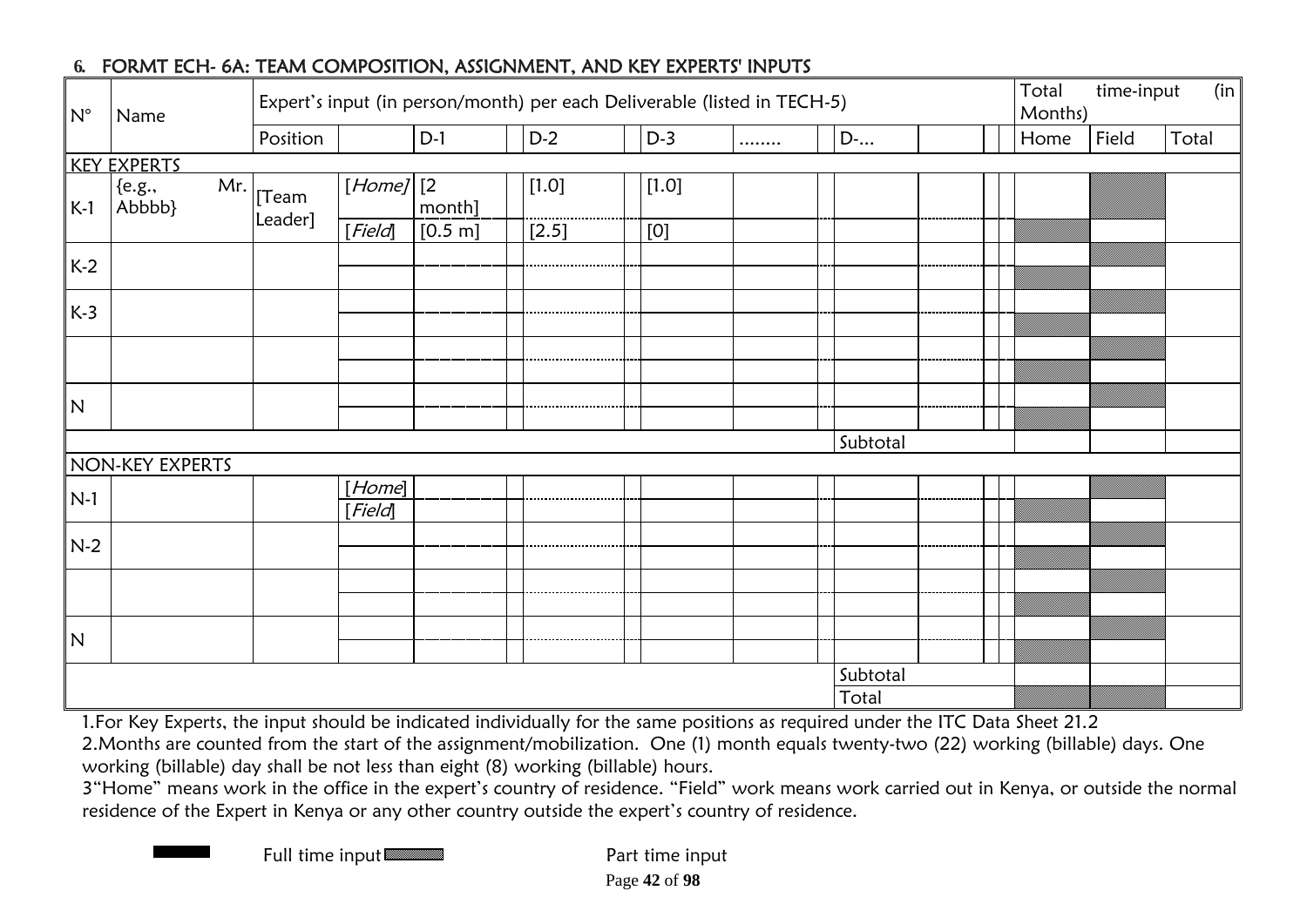# **7.** FORM TECH-6B: CURRICULUM VITAE (CV)

| Position Title and No. | ${e.g., K-1, Team Leader}$ |
|------------------------|----------------------------|
| Name of Expert:        | {Insert full name}         |
| Date of Birth:         | {day/month/year}           |
| Country of Citizenship |                            |

Education: {List college/university or other specialized education, giving names of educational institutions, dates attended, degree(s)/diploma(s) obtained}

Employment record relevant to the assignment: {Starting with present position, list in reverse order. Please provide dates, name of employing organization, titles of positions held, types of activities performed and location of the assignment, and contact information of previous Procuring Entity's and employing organization(s) who can be contacted for references. Past employment that is not relevant to the assignment does not need to be included.}

| Period                 | Employing organization and your<br>title/position. Contact Infor for<br>references | Country | Summary of activities<br>performed relevant to the<br>Assignment |
|------------------------|------------------------------------------------------------------------------------|---------|------------------------------------------------------------------|
| [e.g.,<br>May<br>2011- | Ministry<br>of<br>[e.g.,<br>.<br>advisor/consultant to                             |         |                                                                  |
| present]               | references: Tel/e-<br>For<br>mail; Mr. Bbbbbb,<br>deputy<br>manager]               |         |                                                                  |
|                        |                                                                                    |         |                                                                  |
|                        |                                                                                    |         |                                                                  |

Membership in Professional Associations and Publications:

Language Skills (indicate only languages in which you can work):

Adequacy for the Assignment:

| Team of Experts:                                                                    | Detailed Tasks Assigned on Consultant's   Reference to Prior Work/Assignments that Best<br>Illustrates Capability to Handle the Assigned |
|-------------------------------------------------------------------------------------|------------------------------------------------------------------------------------------------------------------------------------------|
|                                                                                     | Tasks                                                                                                                                    |
| {List all deliverables/tasks as in TECH- 5 in<br>which the Expert will be involved) |                                                                                                                                          |
|                                                                                     |                                                                                                                                          |
|                                                                                     |                                                                                                                                          |

Expert's contact information :(e-mail……………..............................…….

phone………....................................……)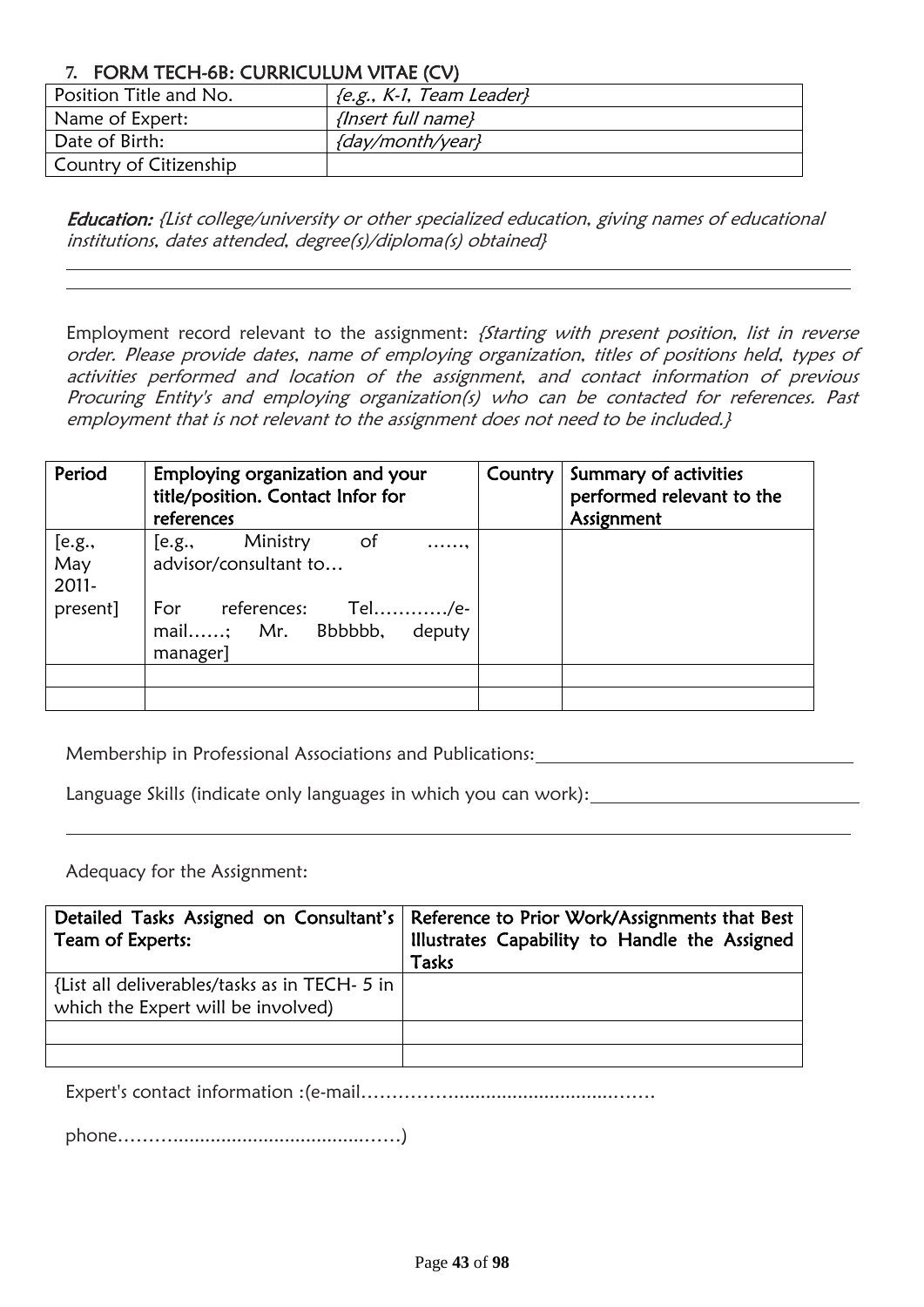Certification:

I, the undersigned, certify that to the best of my knowledge and belief, this CV correctly describes myself, my qualifications, and my experience, and I am available to undertake the assignment in case of an award. I understand that any misstatement or misrepresentation described herein may lead to my disqualification or dismissal by the Procuring Entity, and/or sanctions by the PPRA.

| Name of Expert     | Signature  | Date               |  |
|--------------------|------------|--------------------|--|
|                    |            | {day / month/year} |  |
| Name of authorized | Signature. | Date               |  |
|                    |            |                    |  |

Representative of the Consultant (the same who signs the Proposal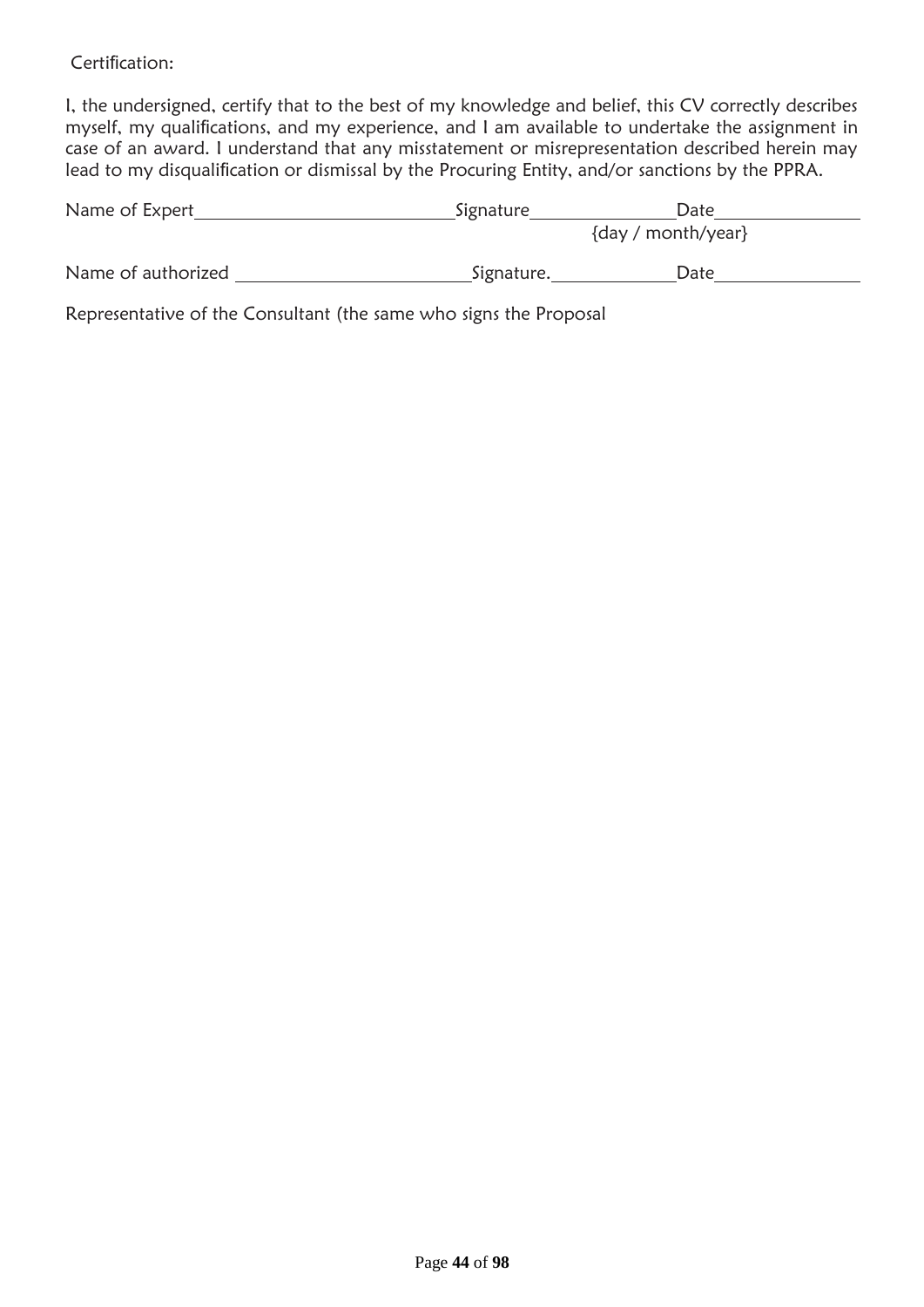## **8.** FORMTECH-7: MANDATORY SUPPORT DOCUMENTS

[The Consultant shall use this form to submit all the required support documentary evidence as required in the RFP, especially the mandatory and eligibility criteria speci*fi*ed in the Data Sheet ITC 21.1]

a) Certificate of Incorporation/Certificate of Registration

{Insert here a copy of certi*fi*cate of incorporation or registration}

b) Tax Compliance Certificate

{Consultant to insert a copy of the tax compliance certi*fi*cate from Kenya Revenue Authority or similar body in the case of foreign consulting *fi*rms}

c) Practice License or Certificate for the Firm

{If required, Consultant to insert a copy of the *fi*rm's practice license or registration certi*fi*cate issued by the professional body speci*fi*ed under Data Sheet ITC 21.1}

d) Similar Consulting Assignments Experience

{Consultant to insert here copies of the form of contract, purchase order, service order, and performance certi*fi*cate or similar evidence of similar assignments carried out by the *fi*rm. The assignments shall be the same as those provided under FORM TECH 2B}

e) Academic Certificates

{Consultant to insert copies of the required relevant academic certi*fi*cates relevant to the assignment for all the key experts}

f) Professional Certificates

{Consultant to insert copies of professional certi*fi*cates and relevant short-term trainings to demonstrate professional quali*fi*cations for all the key experts}

g) Professional Membership of Key Experts

{If applicable, Consultant to insert copies of professional membership certi*fi*cate for its key experts}

h) Certificate of Independent Proposal Determination

(The Form is available on Tech FORM TECH-1: TECHNICAL PROPOSAL SUBMISSION FORM).,

i) Pre-Proposal Attendance Form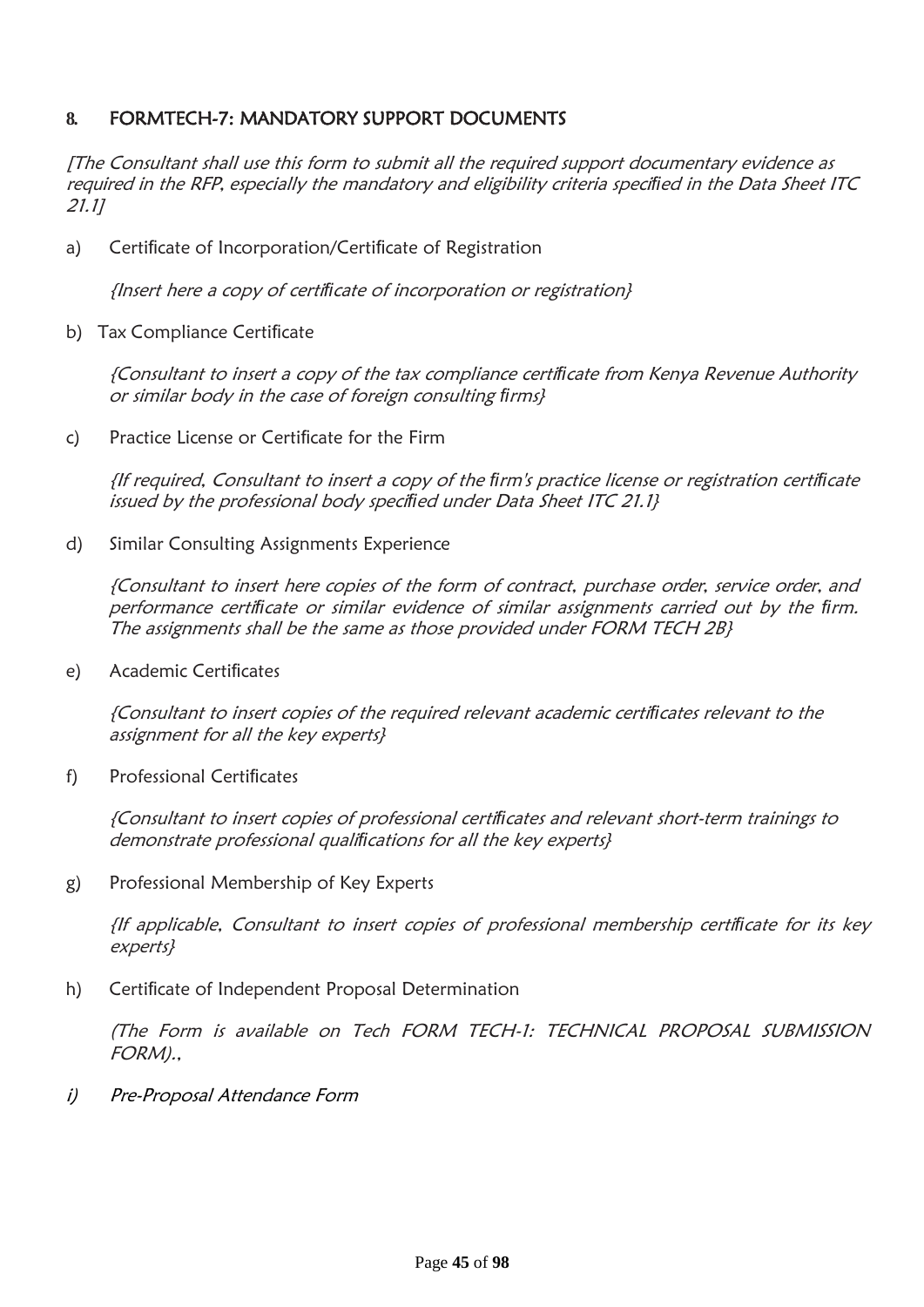## **9.** FORM TECH - 8: SELF-DECLARATION FORMS

### FORM SD1

# SELF DECLARATION THAT THE PERSON/TENDERER IS NOT DEBARRED IN THE MATTER OF THE PUBLIC PROCUREMENT AND ASSET DISPOSAL ACT 2015.

| of |                                                                                                       |  |
|----|-------------------------------------------------------------------------------------------------------|--|
|    | statement as follows: -                                                                               |  |
|    | 1. THAT I am the Company Secretary/Chief Executive/Managing Director/Principal<br>Officer/Director of |  |

………....……………………………….. (Insert name of the Company) who is a Bidder in respect of Tender No.

…………………. for……………………. (Insert tender title/description) for……………………. (Insert name of the Procuring entity) and duly authorized and competent to make this statement.

- 2. THAT the aforesaid Bidder, its Directors and subcontractors have not been debarred from participating in procurement proceeding under Part IV of the Act.
- 3. THAT what is deponed to here in above is true to the best of my knowledge, information and belief.

| (Signature) |  |
|-------------|--|

Bidder Official Stamp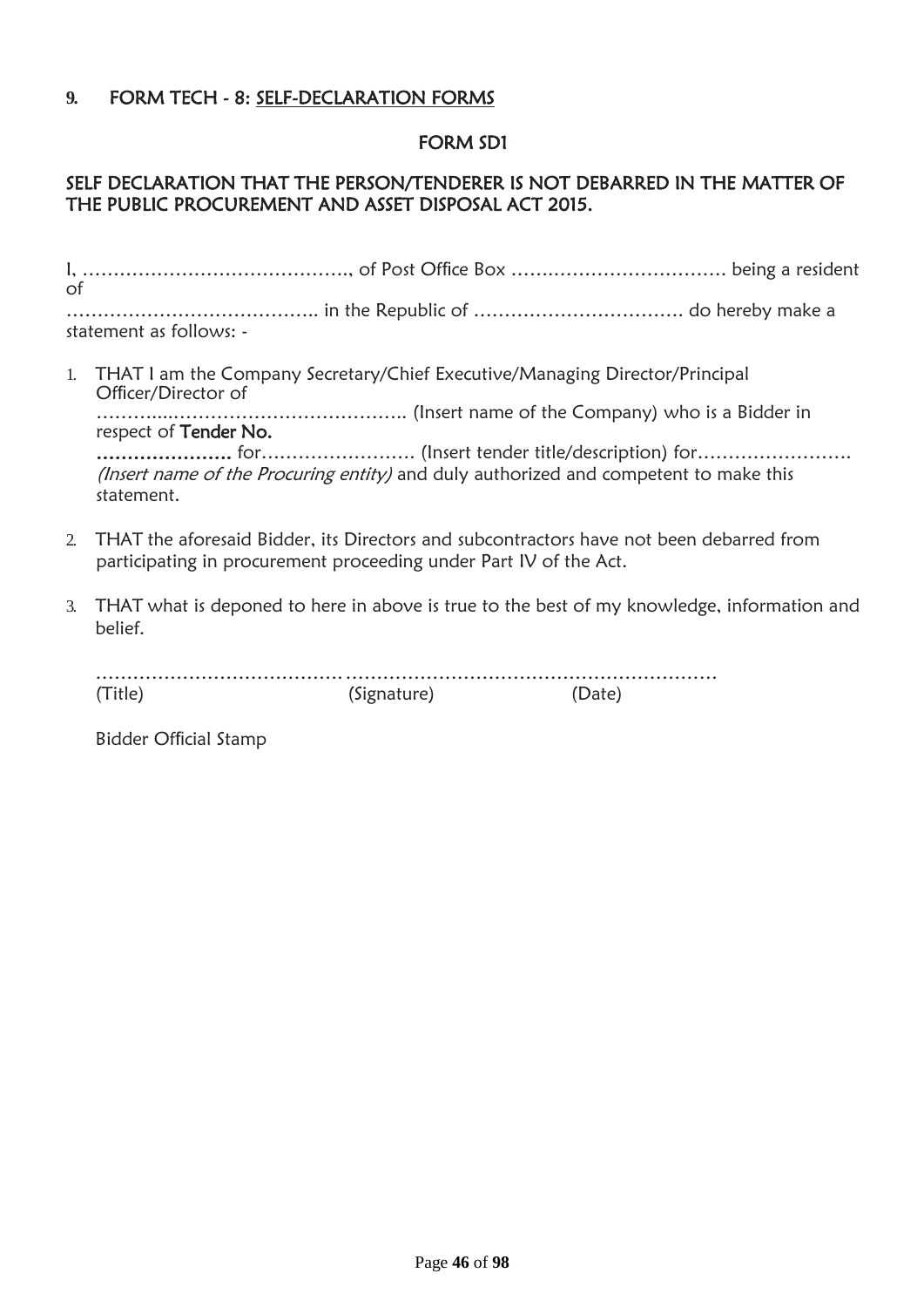### SELF DECLARATION THAT THE PERSON/TENDERER WILL NOT ENGAGE IN ANY CORRUPT OR FRAUDULENT PRACTICE.

I, .................................................................... of P. O. Box.....................................................being a resident of ………………………………….. in the Republic of ………………. do hereby make a statement as follows: -

1. THAT I am the Chief Executive/Managing Director/Principal Officer/Director of………....

………………………… (insert name of the Company) who is a Bidder in respect of Tender No.

……………….......................................................….. for ……………………. (insert tender title/description) for ……………......................................… (insert name of the Procuring entity) and duly authorized and competent to make this statement.

- 2. THAT the aforesaid Bidder, its servants and/or agents /subcontractors will not engage in any corrupt or fraudulent practice and has not been requested to pay any inducement to any member of the Board, Management, Staff and/or employees and/ or agents of……………………. (insert name of the Procuring entity) which is the procuring entity.
- *3.* THAT the aforesaid Bidder, its servants and/or agents /subcontractors have not offered any inducement to any member of the Board, Management, Staff and/or employees and/or agents of……………………. (name of the procuring entity).
- 4. THAT the aforesaid Bidder will not engage /has not engaged in any corrosive practice with other bidders participating in the subject tender.
- 5. THAT what is deponed to herein above is true to the best of my knowledge information and belief.

………………………………….…………………………………………………… (Title) (Signature) (Date)

Bidder Official Stamp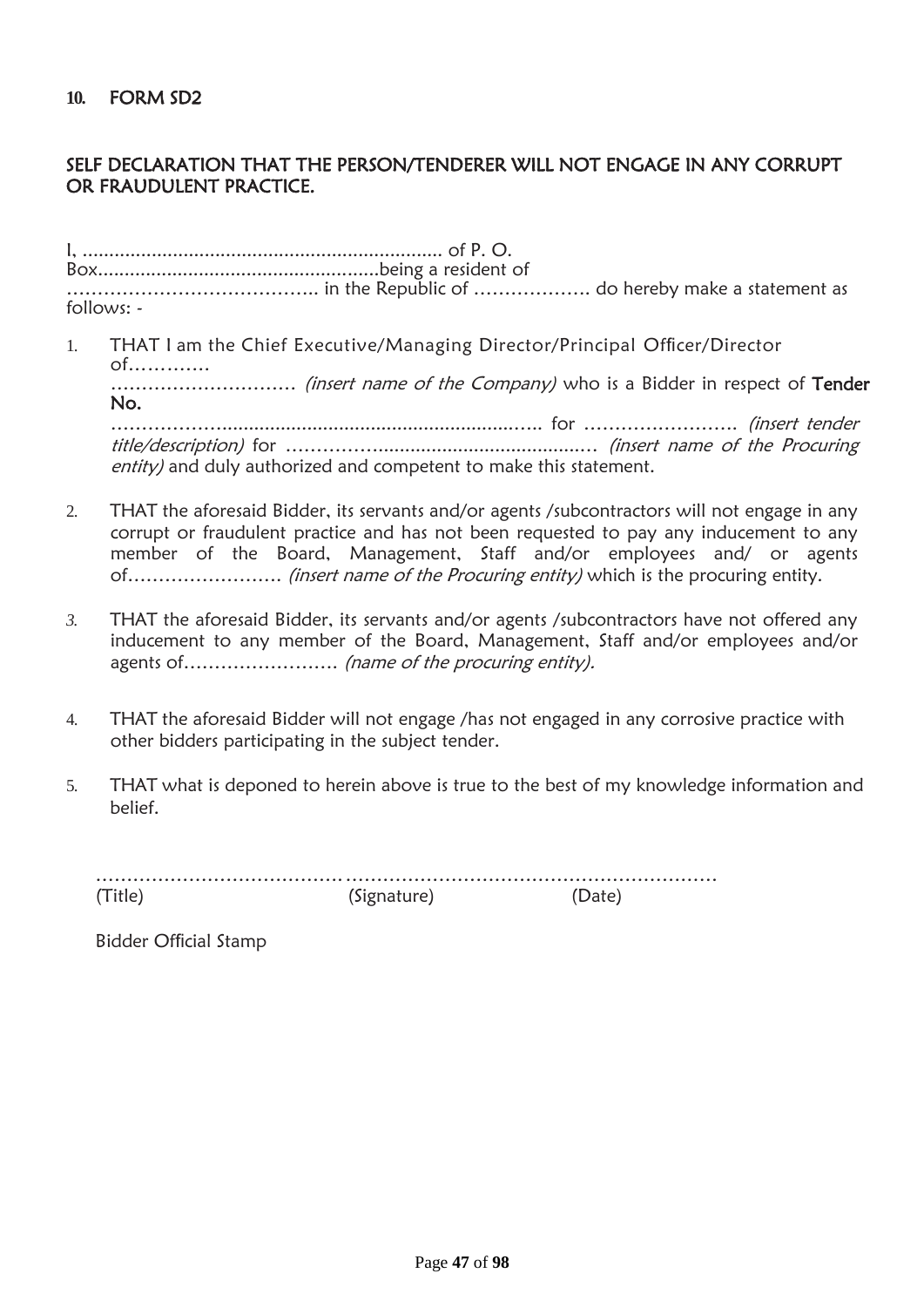# **11.** DECLARATION AND COMMITMENT TO THE CODE OF ETHICS

I …………………………....................................................................................………. (person) on behalf of *(Name* of the Business/ Company/Firm) ……………………………………………………… declare that I have read and fully understood the contents of the Public Procurement & Asset Disposal Act,2015, Regulations and the Code of Ethics for persons participating in Public Procurement and Asset Disposal Activities in Kenya and my responsibilities under the Code.

I do here by commit to abide by the provisions of the Code of Ethics for persons participating in Public Procurement and Asset Disposal.

| Name of Authorized |
|--------------------|
|                    |
|                    |
|                    |
|                    |
|                    |
|                    |

## (Company Seal/ Rubber Stamp where applicable)

**Witness**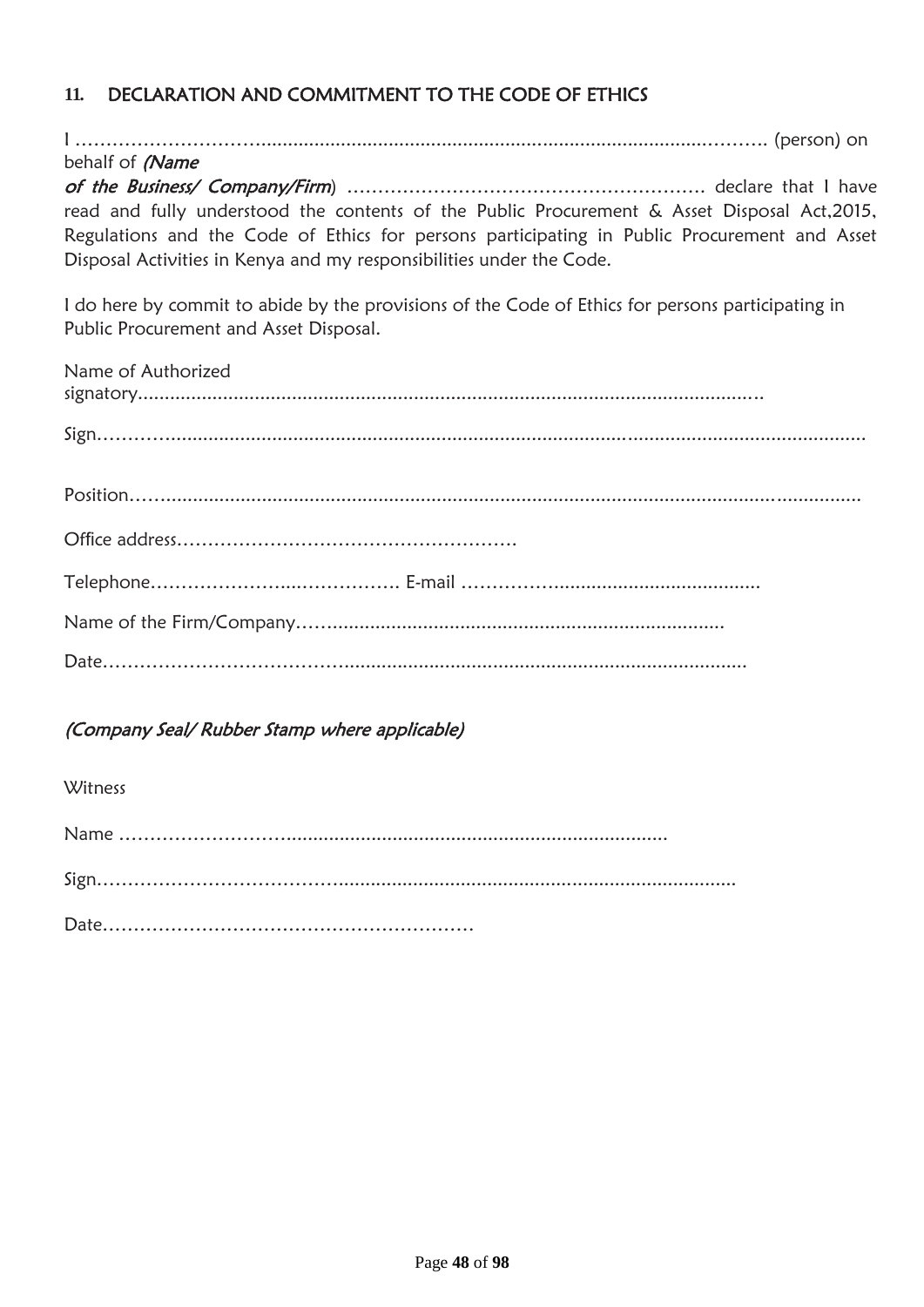# **12.** TENDERER'S ELIGIBILITY- CONFIDENTIAL BUSINESS QUESTIONNAIRE

#### Instruction to Tenderer

Tender is instructed to complete the particulars required in this Form, one form for each entity if Tender is a JV. Tenderer is further reminded that it is an offence to give false information on this Form.

#### a) Tenderer's details

|                | <b>ITEM</b>                                                                                                                     | <b>DESCRIPTION</b>                                                                                                                              |
|----------------|---------------------------------------------------------------------------------------------------------------------------------|-------------------------------------------------------------------------------------------------------------------------------------------------|
|                |                                                                                                                                 |                                                                                                                                                 |
| $\mathbf{1}$   | Name of the Procuring Entity                                                                                                    |                                                                                                                                                 |
| 2              | Reference Number of the Tender                                                                                                  |                                                                                                                                                 |
| 3              | Date and Time of Tender Opening                                                                                                 |                                                                                                                                                 |
| $\overline{4}$ | Name of the Tenderer                                                                                                            |                                                                                                                                                 |
| 5              | <b>Full Address and Contact Details</b><br>of the Tenderer.                                                                     | 1.<br>Country<br>2.<br>City<br>3. Location<br>4. Building<br>5.<br>Floor<br><b>Postal Address</b><br>6.<br>7. Name and email of contact person. |
| 6              | Current Trade License Registration                                                                                              |                                                                                                                                                 |
|                | Number and Expiring date                                                                                                        |                                                                                                                                                 |
| 7              | Name, country and full address<br>(postal and physical addresses,<br>email, and telephone number) of<br>Registering Body/Agency |                                                                                                                                                 |
| 8              | Description of Nature of Business                                                                                               |                                                                                                                                                 |
| 9              | Maximum value of business which<br>the Tenderer handles.                                                                        |                                                                                                                                                 |
| 10             | State if Tenderer Company is listed                                                                                             |                                                                                                                                                 |
|                | in stock exchange, give name and                                                                                                |                                                                                                                                                 |
|                | full address (postal and physical                                                                                               |                                                                                                                                                 |
|                | addresses, email, and telephone                                                                                                 |                                                                                                                                                 |
|                | number) of                                                                                                                      |                                                                                                                                                 |
|                | state which stock exchange                                                                                                      |                                                                                                                                                 |

#### General and Speci**fi**c Details

**a)** Sole Proprietor, provide the following details.

| Name in full | Age               |
|--------------|-------------------|
| Nationality  | Country of Origin |
| Citizenship  |                   |

**b)** Partnership, provide the following details

| <b>Names of Partners</b> | Nationality | Citizenship | % Shares owned |
|--------------------------|-------------|-------------|----------------|
|                          |             |             |                |
|                          |             |             |                |
|                          |             |             |                |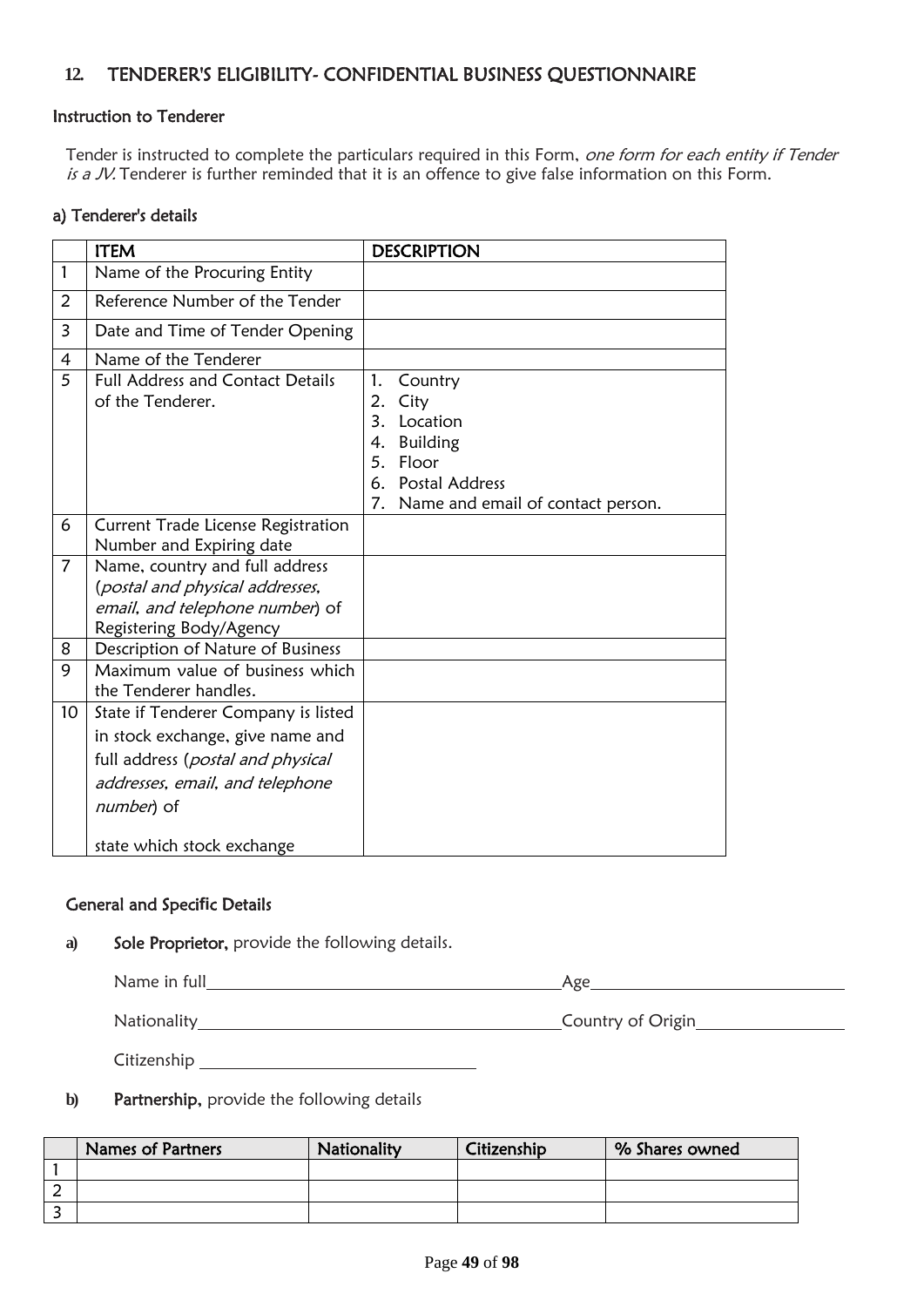- **c)** Registered Company, provide the following details.
	- i) Private or public Company
	- ii) State the nominal and issued capital of the Company: -

Nominal Kenya Shillings (Equivalent) Issued Kenya Shillings (Equivalent)

iii) Give details of Directors as follows.

| <b>Names of Director</b> | Nationality | Citizenship | % Shares owned |
|--------------------------|-------------|-------------|----------------|
|                          |             |             |                |
|                          |             |             |                |
|                          |             |             |                |

#### **d)** DISCLOSURE OF INTEREST-Interest of the Firm in the Procuring Entity.

i) Are there any person/persons in.................................................(Name of Procuring Entity) who has/have an interest or relationship in this firm? Yes/No.................................................

If yes, provide details as follows.

| Names of Person | Designation in the<br><b>Procuring Entity</b> | Interest or Relationship with<br>Tenderer |
|-----------------|-----------------------------------------------|-------------------------------------------|
|                 |                                               |                                           |
|                 |                                               |                                           |
|                 |                                               |                                           |

#### **e)** Con**fl**ict of interest disclosure

|                | <b>Type of Conflict</b>                       | <b>Disclosure</b> | If YES provide details of the relationship |
|----------------|-----------------------------------------------|-------------------|--------------------------------------------|
|                |                                               | <b>YES OR NO</b>  | with Tenderer                              |
| 1              | Tenderer is directly or indirectly controlled |                   |                                            |
|                | by or is under common control with            |                   |                                            |
|                | another tenderer.                             |                   |                                            |
| 2              | Tenderer receives or has received any direct  |                   |                                            |
|                | or indirect subsidy from another tenderer.    |                   |                                            |
| 3              | Tenderer has the same legal representative    |                   |                                            |
|                | as another tenderer                           |                   |                                            |
| 4              | Tender has a relationship with another        |                   |                                            |
|                | tenderer, directly or through common third    |                   |                                            |
|                | parties, that puts it in a position to        |                   |                                            |
|                | influence the tender of another tenderer, or  |                   |                                            |
|                | influence the decisions of the Procuring      |                   |                                            |
|                | Entity regarding this tendering process.      |                   |                                            |
| 5              | Any of the Tenderer's affiliates participated |                   |                                            |
|                | as a consultant in the preparation of the     |                   |                                            |
|                | design or technical specifications of the     |                   |                                            |
|                | works that are the subject of the tender.     |                   |                                            |
| 6              | Tenderer would be providing goods,            |                   |                                            |
|                | works, non-consulting services or consulting  |                   |                                            |
|                | services during implementation of the         |                   |                                            |
|                | contract specified in this Tender Document.   |                   |                                            |
| $\overline{7}$ | Tenderer has a close business or family       |                   |                                            |
|                | relationship with a professional staff of the |                   |                                            |
|                | Procuring Entity who are directly or          |                   |                                            |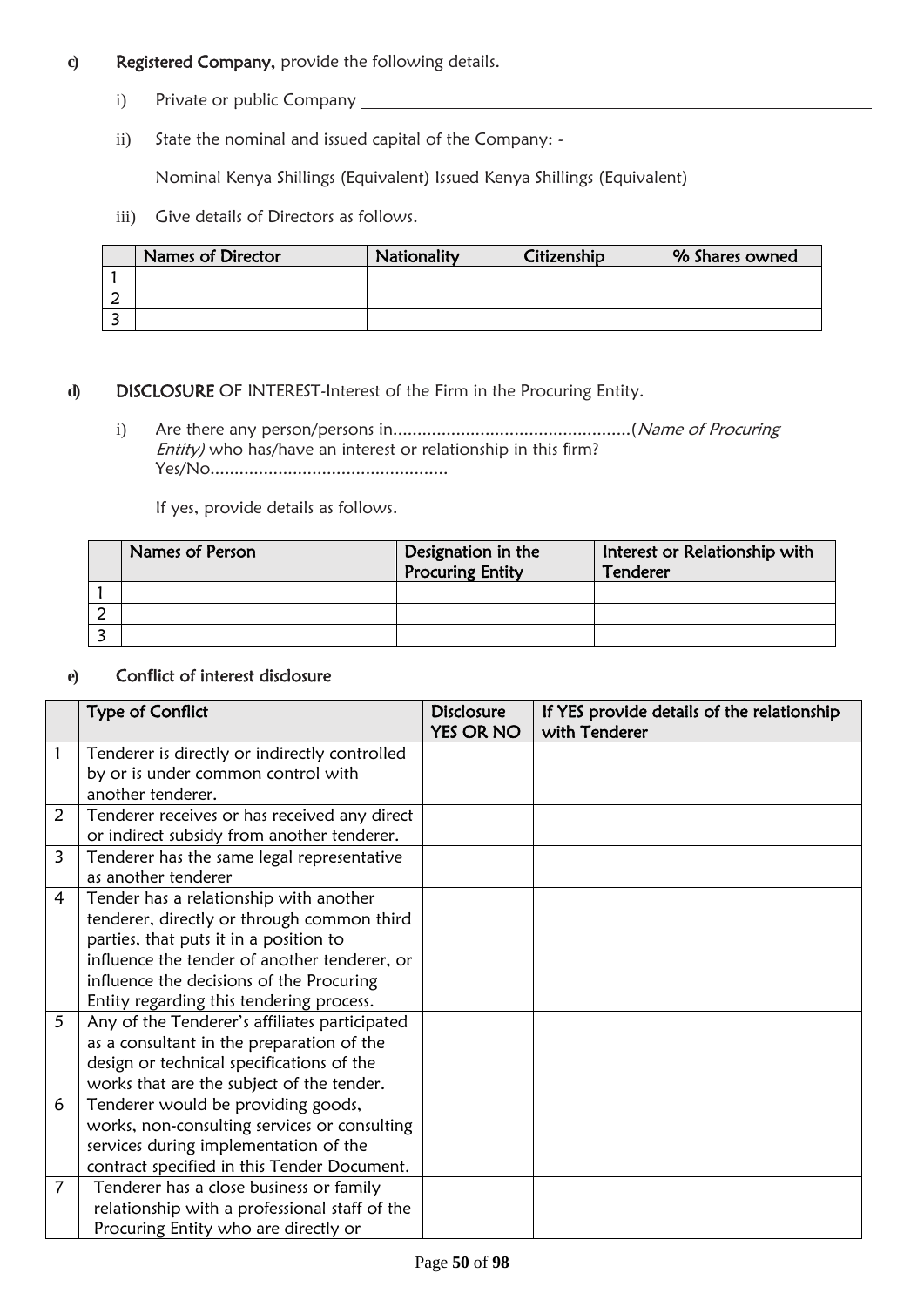|   | <b>Type of Conflict</b>                       | <b>Disclosure</b> | If YES provide details of the relationship |
|---|-----------------------------------------------|-------------------|--------------------------------------------|
|   |                                               | <b>YES OR NO</b>  | with Tenderer                              |
|   | indirectly involved in the preparation of     |                   |                                            |
|   | the Tender document or specifications of      |                   |                                            |
|   | the Contract, and/or the Tender               |                   |                                            |
|   | evaluation process of such contract.          |                   |                                            |
| 8 | Tenderer has a close business or family       |                   |                                            |
|   | relationship with a professional staff of the |                   |                                            |
|   | Procuring Entity who would be involved        |                   |                                            |
|   | in the implementation or supervision of       |                   |                                            |
|   | the such Contract.                            |                   |                                            |
| 9 | Has the conflict stemming from such           |                   |                                            |
|   | relationship stated in item 7 and 8 above     |                   |                                            |
|   | been resolved in a manner acceptable to       |                   |                                            |
|   | the Procuring Entity throughout the           |                   |                                            |
|   | tendering process and execution of the        |                   |                                            |
|   | Contract.                                     |                   |                                            |

### **f) Certification**

On behalf of the Tenderer, I certify that the information given above is complete, current and accurate as at the date of submission.

Full Name

Title or Designation

*(Signature) (Date)*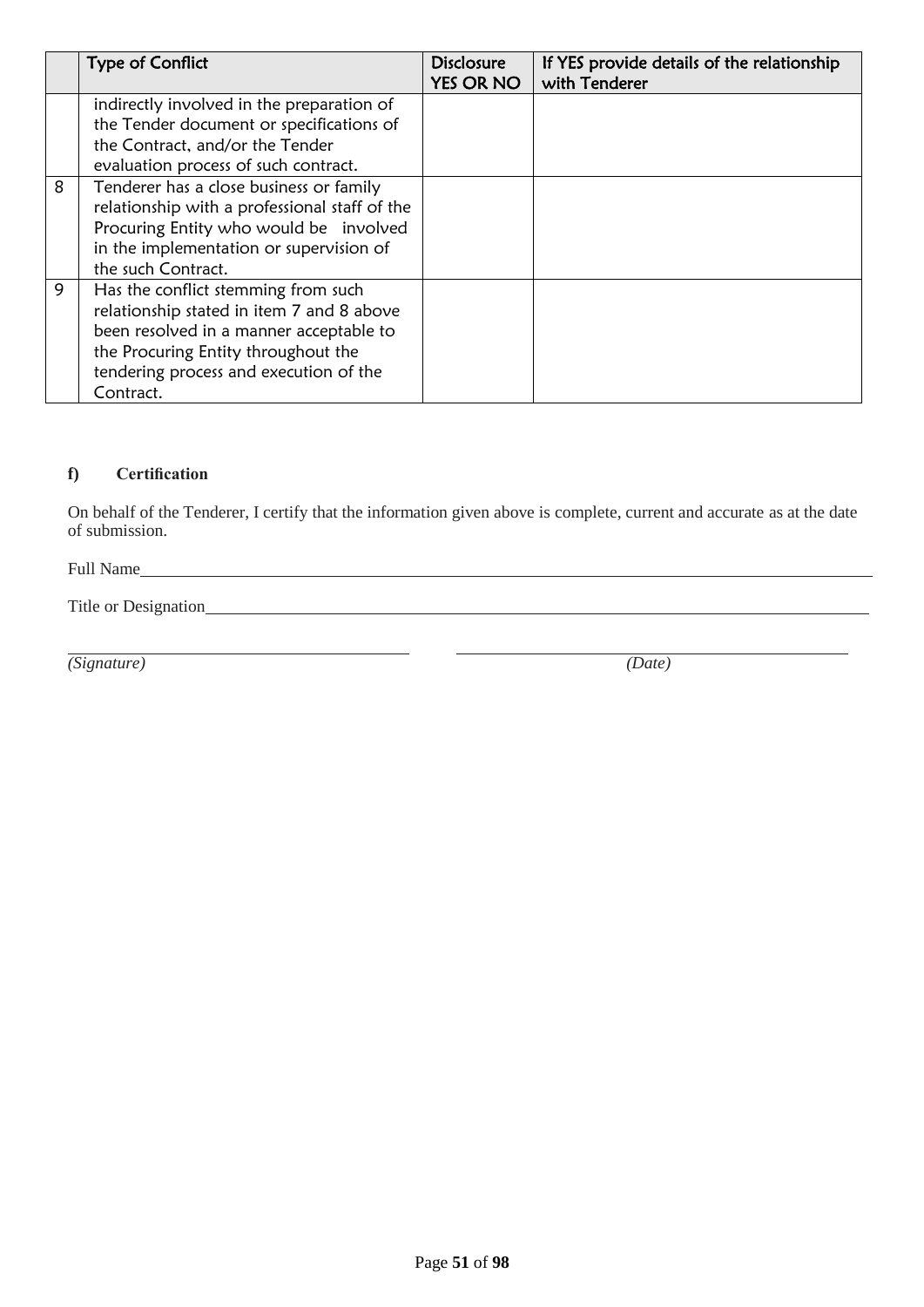# **13.** FORM TECH - 9: TENDER-SECURING DECLARATION FORM {r 46 and 155(2)}

[The Bidder shall complete this Form in accordance with the instructions indicated]

| and year) of Tender Submission] |  |
|---------------------------------|--|
|                                 |  |
| tendering process]              |  |
|                                 |  |
| Purchaser]                      |  |

I/We, the undersigned, declare that:

- 1. I / We understand that, according to your conditions, bids must be supported by a Tender-Securing Declaration.
- 2. I /We accept that I/we will automatically be suspended from being eligible for tendering in any contract with the Purchaser or the period of time of[insert number of months or years] starting on[insert date],if we are in breach of our obligation (s)under the bid conditions, because we–(a) have withdrawn our tender during the period of tender validity specified by us in the Tendering Data Sheet; or (b) having been notified of the acceptance of our Bid by the Purchaser during the period of bid validity,(i) fail or refuse to execute the Contract, if required, or (ii) fail or refuse to furnish the Performance Security, in accordance with the instructions to tenders.
- 3. I / We understand that this Tender Securing Declaration shall expire if we are not the successful Tenderer (s), upon the earlier of:
	- a) Our receipt of a copy of your notification of the name of the successful Tenderer; or
	- b) Thirty days after the expiration of our Tender.
- 4. I/We understand that if I am /we are/in a Joint Venture, the Tender Securing Declaration must be in the name of the Joint Venture that submits the bid, and the Joint Venture has not been legally constituted at the time of bidding, the Tender Securing Declaration shall be in the names of all future partners as named in the letter of intent.

Signed:

………………………………………………………………….……

…. Capacity / title (director or partner or sole proprietor,

etc.)……………. Name:

…………………………………………………….

Duly authorized to sign the bid for and on behalf of: ..................................[insert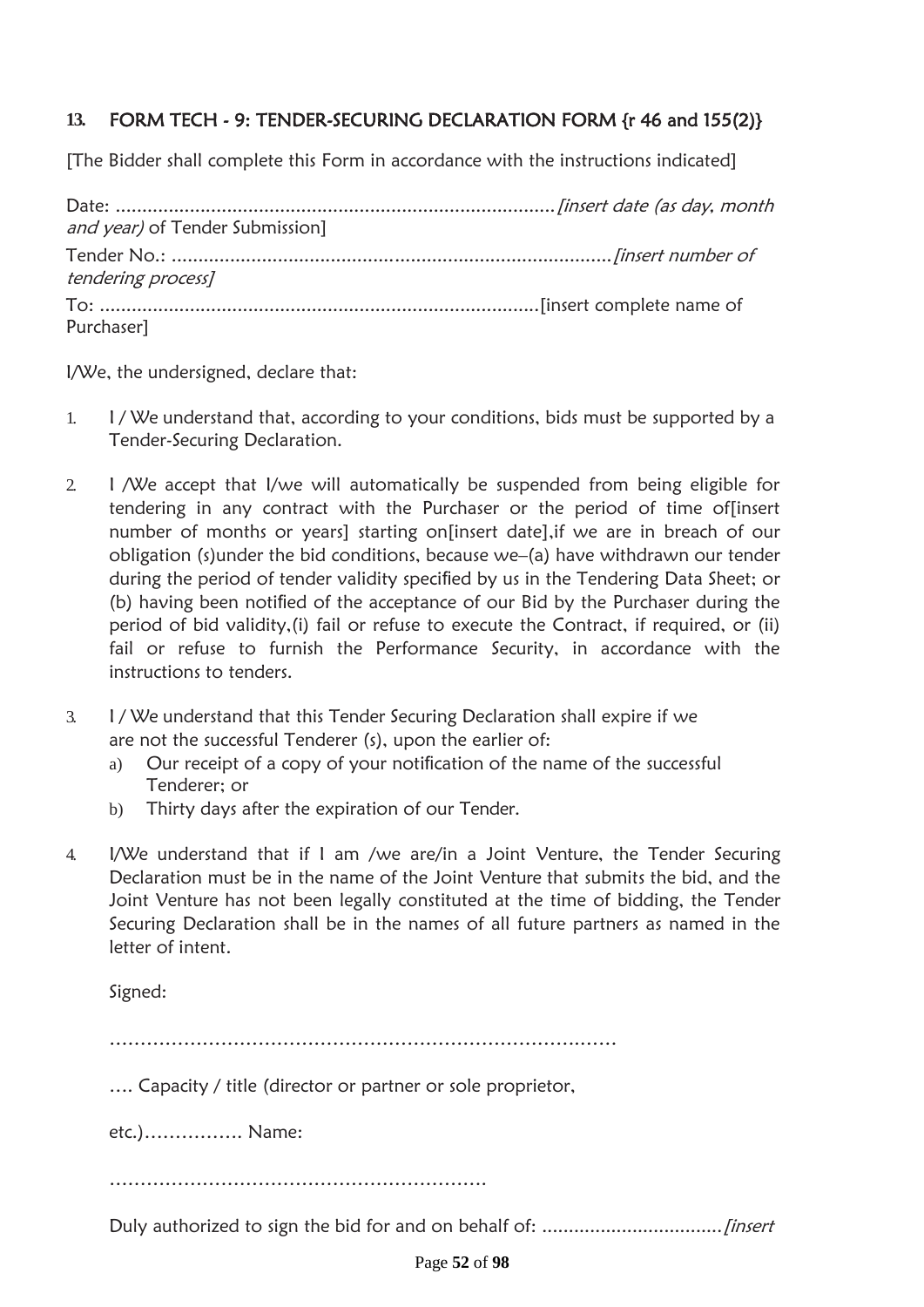complete name of Tenderer] Dated on …………………. day of …………….…….

[Insert date of signing]

Seal or stamp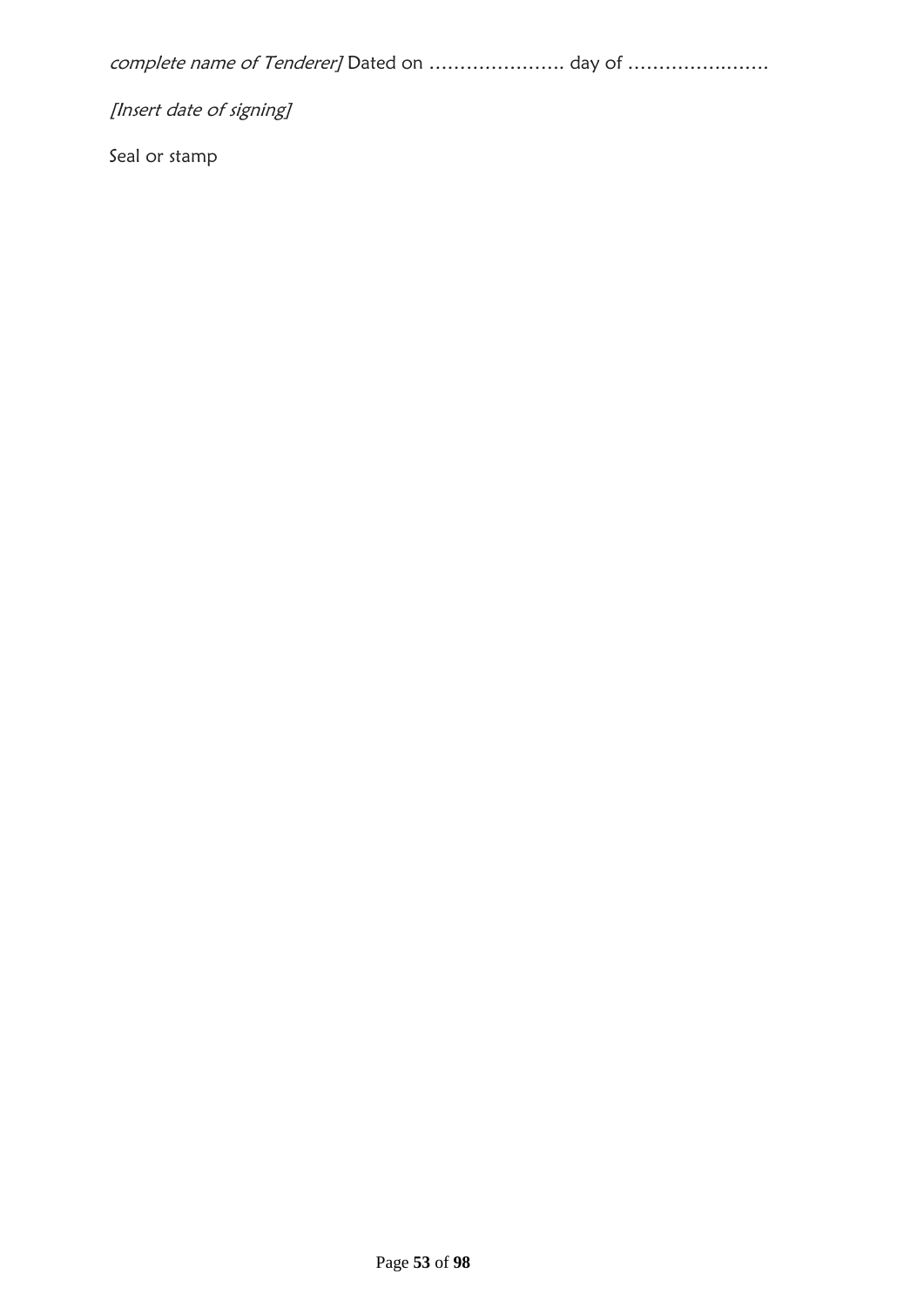# **14.** PRE-PROPOSAL ATTENDANCE FORM

|                           | for                                                                                                                                                                                                                                                   |
|---------------------------|-------------------------------------------------------------------------------------------------------------------------------------------------------------------------------------------------------------------------------------------------------|
|                           | (Tender Number and Tender Name)                                                                                                                                                                                                                       |
| hereby certify that       | Head,<br>Supply Chain Management Services and Client Representative of Request for<br>Proposal for Consultancy Services for the Development of a Communication and<br>Media Strategy for the Financing Locally-Led Climate Action (FLLoCA) Program do |
|                           | (Name of tender/tenderers representative)                                                                                                                                                                                                             |
|                           | (Name of bidding firm and address)                                                                                                                                                                                                                    |
|                           | Have actually attended the Pre -Proposal Conference Meeting for the provision of                                                                                                                                                                      |
|                           | (Name of the services for which bids are invited)                                                                                                                                                                                                     |
|                           |                                                                                                                                                                                                                                                       |
| Signature                 | <b>Official Stamp</b>                                                                                                                                                                                                                                 |
| Declaration (by Tenderer) |                                                                                                                                                                                                                                                       |
|                           |                                                                                                                                                                                                                                                       |

Do hereby declare that we have participated in the pre proposal conference virtual meeting held on ………………………………... for the above services.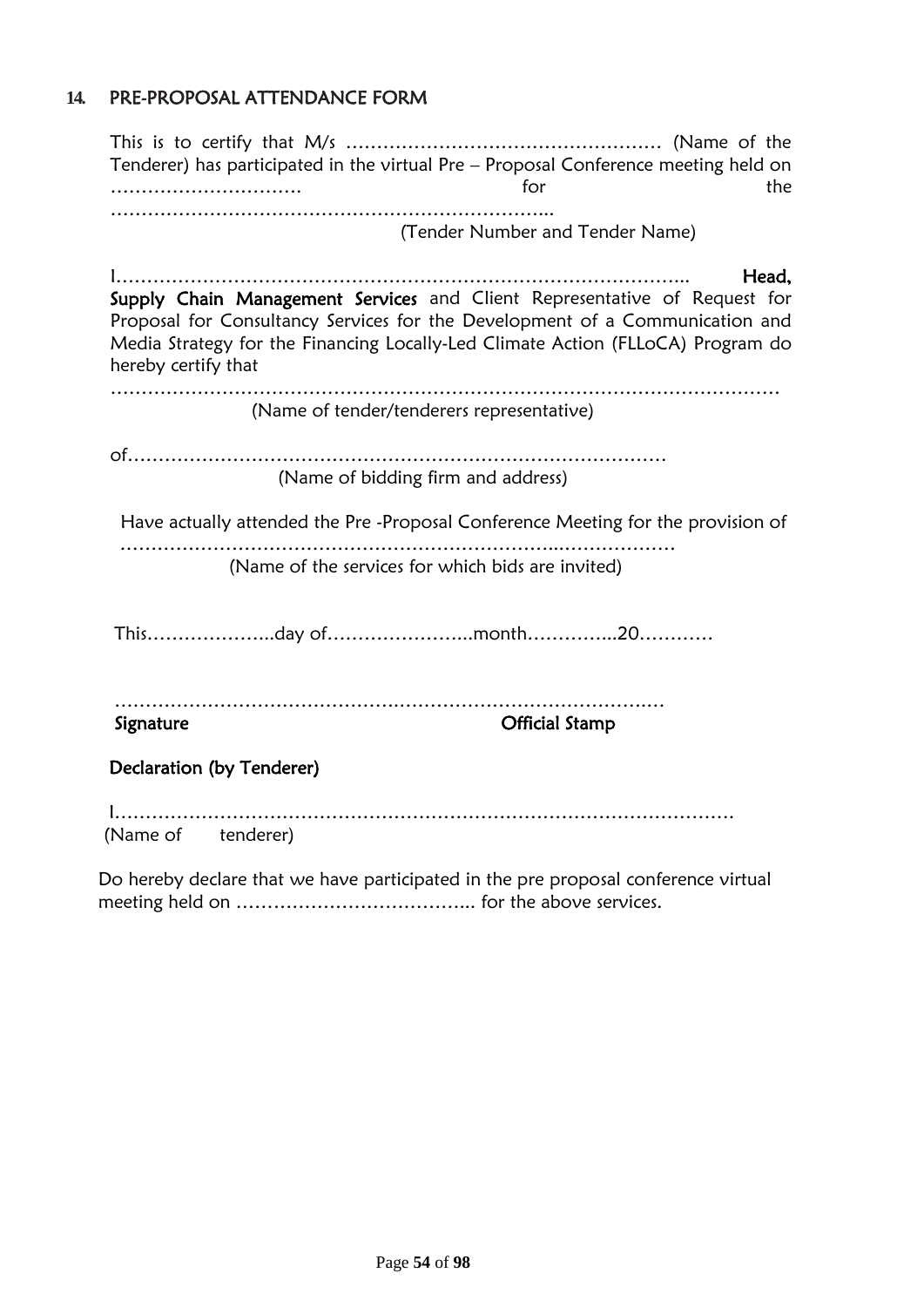# **15.** SECTION 4. FINANCIAL PROPOSAL - STANDARD FORMS

{Notes to Consultant shown in brackets {....} provide guidance to the Consultant to prepare the Financial Proposals; they should not appear on the Financial Proposals to be submitted.}

Financial Proposal Standard Forms shall be used for the preparation of the Financial Proposal according to the instructions provided in Section 2.

FIN-1 Financial Proposal Submission Form FIN-2 Summary of Costs

FIN-3 Breakdown of Remuneration FIN-4 Reimbursable expenses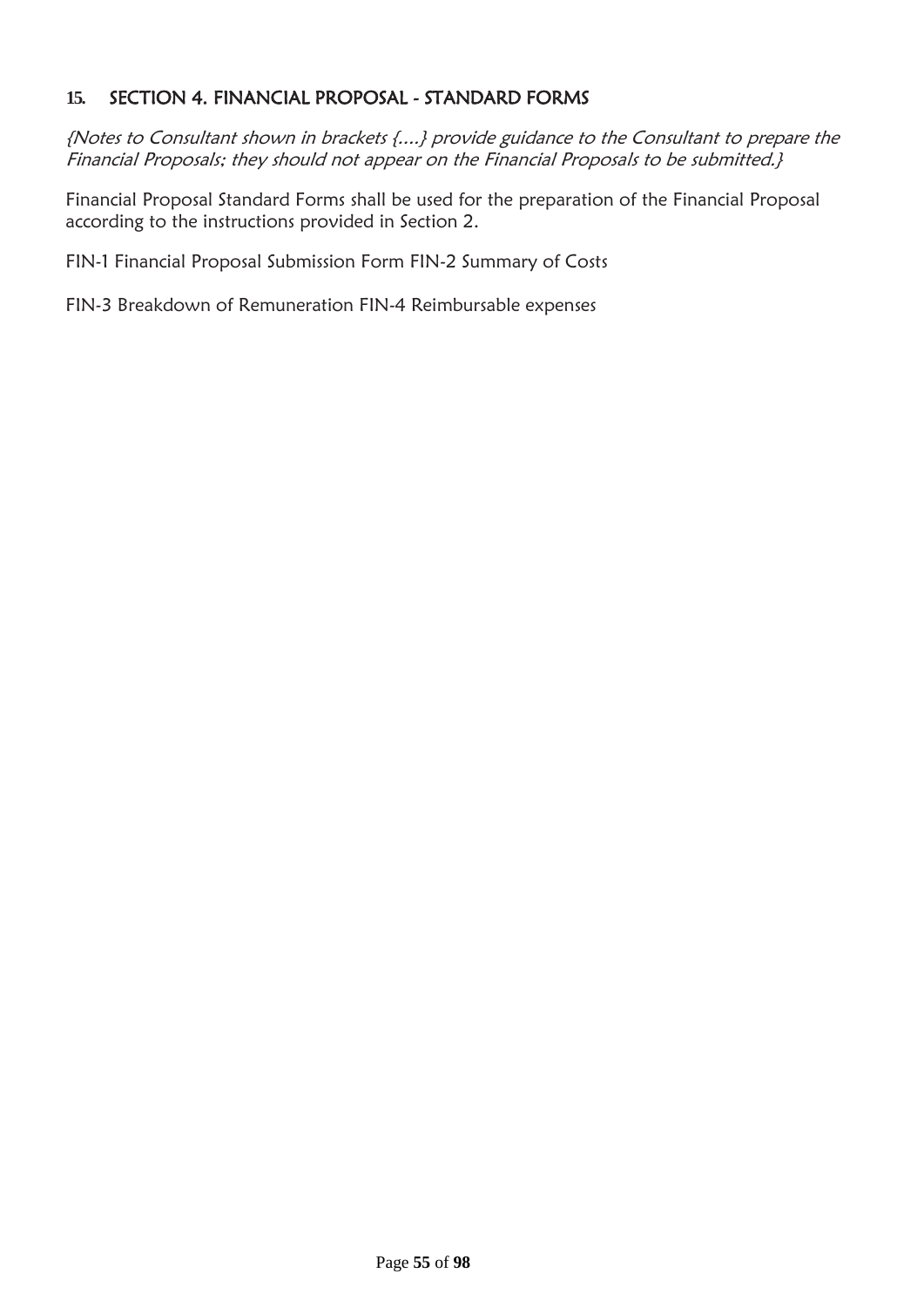# **16.** FORM FIN-1: FINANCIAL PROPOSAL SUBMISSION FORM

............................................................... {Location, Date} To: ........................................................ [Name and address of Procuring Entity]

Dear Sirs:

We, the undersigned, offer to provide the consulting services for.......................................... [Insert title of assignment] in accordance with your Request for Proposal dated................................ [Insert Date] and our Technical Proposal.

Our attached Financial Proposal is for the amount of............................................. {Indicate the corresponding to the amount currency} {Insert amounts in words and *fi*gures}, including of all taxes in accordance with ITC24.2 in the Data Sheet. The estimated amount of local taxes is.......................... {Insert currency} {Insert amount in words and *fi*gures}. {Please note that all amounts shall be the same as in Form FIN-2}.

Our Financial Proposal shall be valid and remain binding upon us, subject to the modifications resulting from Contract negotiations, for the period of time specified in the ITC12.1 Datasheet.

Commissions and gratuities paid or to be paid by us to an agent or any third party relating to preparation or submission of this Proposal and Contract execution, paid if we are awarded the Contract, are listed below:

Name and Address, Amount and Purpose of Commission of Agents, Currency or Gratuity

{If no payments are made or promised, add the following statement: "No commissions or gratuities have been or are to be paid by us to agents or any third party relating to this Proposal and Contract execution."}

We understand you are not bound to accept any Proposal you receive. We remain, Yours sincerely,

{For a joint venture, either all members shall sign or only the lead member/consultant, in which case the power of attorney to sign on behalf of all members shall be attached}

Signature.................... (of Consultant's authorized representative) {In full and initials}: Full name: ...................... *{insert full name of authorized representative}* Title: .................. *{insert* title/ position of authorized representative}

Name of Consultant.................. (company's name or JV's name): Capacity: .................. {insert the person's capacity to sign for the Consultant} Physical Address: .................. {insert the authorized representative's address}

Phone: .................. {insert the authorized representative's phone and fax number, if applicable} Email: .................... *{insert the authorized representative's email address}*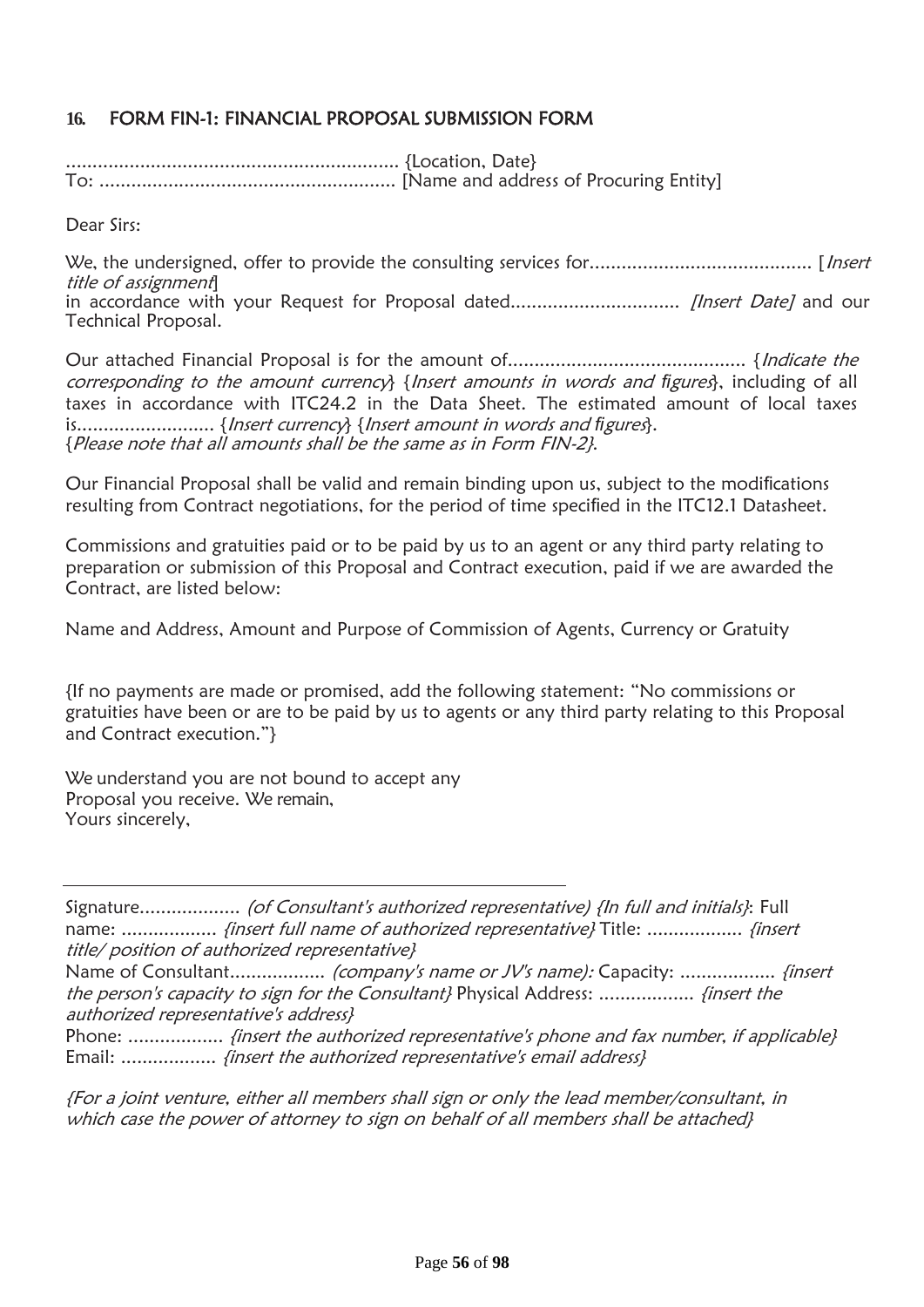# **17.** FORM FIN-2: SUMMARY OF COSTS

|                                                                                                           | Cost                                                                                                                           |                                                      |                                                          |                                                                                            |  |  |  |
|-----------------------------------------------------------------------------------------------------------|--------------------------------------------------------------------------------------------------------------------------------|------------------------------------------------------|----------------------------------------------------------|--------------------------------------------------------------------------------------------|--|--|--|
|                                                                                                           | {Consultant must state the proposed Costs in accordance with<br>ITC 16.4 of the Data Sheet; delete columns which are not used} |                                                      |                                                          |                                                                                            |  |  |  |
| Item                                                                                                      | {Insert<br>Foreign<br>Currency # $\eta$                                                                                        | $\{Insert$<br>Foreign<br>Currency $# 2$ ,<br>if used | { <i>Insert</i><br>Foreign<br>Currency $# 3,$<br>if used | { <i>Insert</i><br>Local<br>Currency,<br>if<br>used and/or<br>required (16.4<br>Data Sheet |  |  |  |
| Cost of the Financial Proposal                                                                            |                                                                                                                                |                                                      |                                                          |                                                                                            |  |  |  |
| Including:                                                                                                |                                                                                                                                |                                                      |                                                          |                                                                                            |  |  |  |
| (1) Remuneration                                                                                          |                                                                                                                                |                                                      |                                                          |                                                                                            |  |  |  |
| (2) Reimbursables                                                                                         |                                                                                                                                |                                                      |                                                          |                                                                                            |  |  |  |
| Subtotal<br>[Remuneration<br>$+$<br>Reimbursables]                                                        |                                                                                                                                |                                                      |                                                          |                                                                                            |  |  |  |
| Taxes:                                                                                                    |                                                                                                                                |                                                      |                                                          |                                                                                            |  |  |  |
| {insert type of tax e.g., VAT or<br>sales tax}                                                            |                                                                                                                                |                                                      |                                                          |                                                                                            |  |  |  |
| {e.g., withholding tax on experts'<br>remuneration}                                                       |                                                                                                                                |                                                      |                                                          |                                                                                            |  |  |  |
| {insert type of tax}                                                                                      |                                                                                                                                |                                                      |                                                          |                                                                                            |  |  |  |
| <b>Total Taxes</b>                                                                                        |                                                                                                                                |                                                      |                                                          |                                                                                            |  |  |  |
| Total<br>Cost<br>$\circ$ f<br>the<br>Financial<br>Proposal:<br>{Should match the amount in<br>Form FIN-1} |                                                                                                                                |                                                      |                                                          |                                                                                            |  |  |  |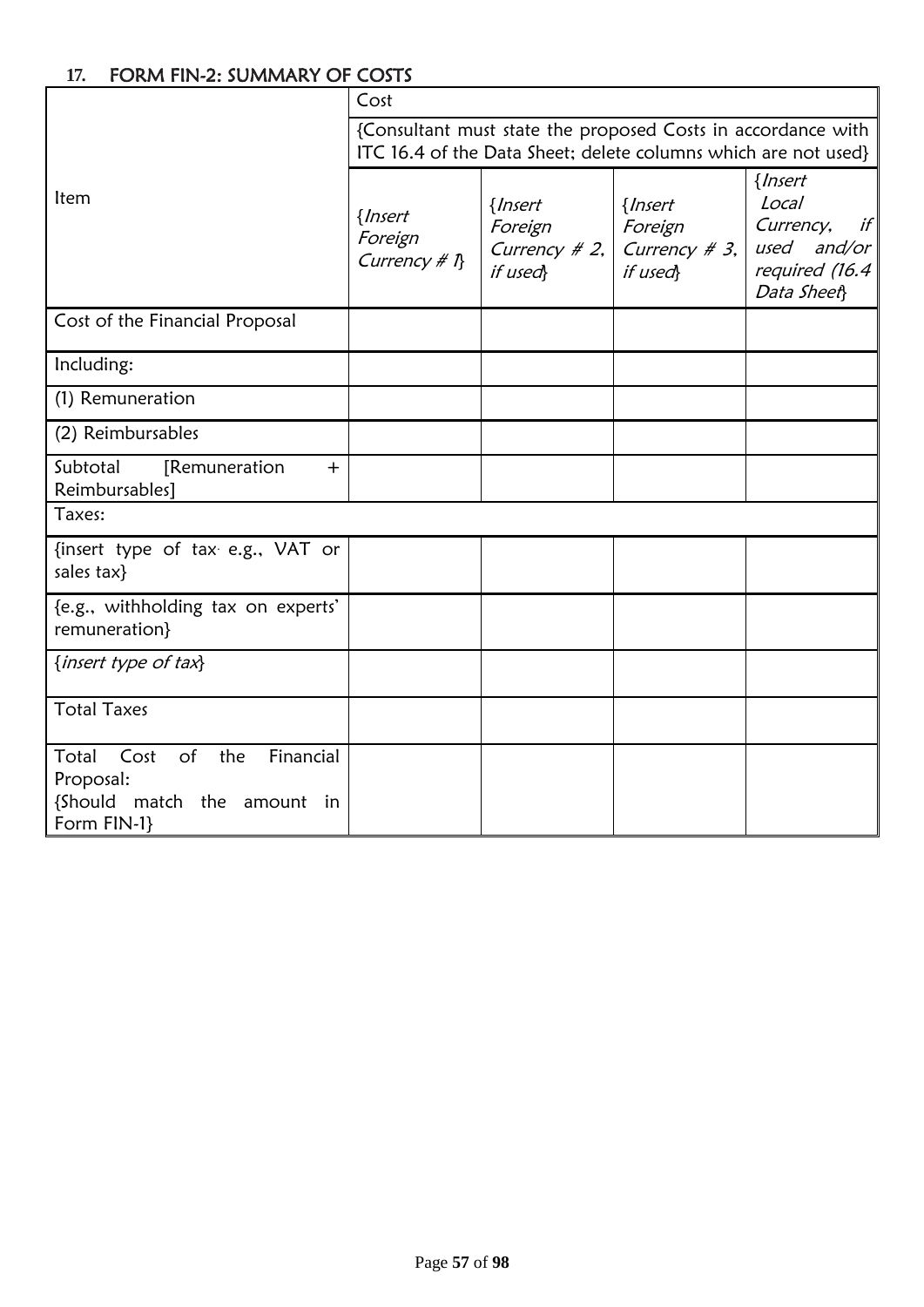# **18.** FORM FIN-3A: BREAKDOWN OF REMUNERATION

When used for Lump-Sum contract assignment, information to be provided in this Form shall only be used to demonstrate the basis for the calculation of the Contract's ceiling amount; to calculate applicable taxes at contract negotiations; and, if needed, to establish payments to the Consultant for possible additional services requested by the Procuring Entity. This Form shall not be used as a basis for payments under Lump-Sum contracts.

|                         |                               |                                    |                                           |                                    |  |                                                     | A. Remuneration __                              |  |  |  |  |  |  |
|-------------------------|-------------------------------|------------------------------------|-------------------------------------------|------------------------------------|--|-----------------------------------------------------|-------------------------------------------------|--|--|--|--|--|--|
| $\mathsf{N}$<br>$\circ$ | Name                          | Positio<br>n (as in<br>TECH-<br>6) | Person-<br>month<br>Remuneratio<br>n Rate | Time Input in<br>Person/Mont<br>6) |  | $\vert$ {Currenc $\vert$ {Currenc $\vert$ {Currency | ${Local}$<br>Currency<br>$-$ as in<br>$FIN-2$ } |  |  |  |  |  |  |
|                         | Key<br>Expert<br>$\mathsf{S}$ |                                    |                                           |                                    |  |                                                     |                                                 |  |  |  |  |  |  |
| $K-1$                   |                               |                                    | [Home]                                    |                                    |  |                                                     |                                                 |  |  |  |  |  |  |
|                         |                               |                                    | [Field]                                   |                                    |  |                                                     |                                                 |  |  |  |  |  |  |
| $K -$                   |                               |                                    |                                           |                                    |  |                                                     |                                                 |  |  |  |  |  |  |
| $\overline{2}$          |                               |                                    |                                           |                                    |  |                                                     |                                                 |  |  |  |  |  |  |
|                         |                               |                                    |                                           |                                    |  |                                                     |                                                 |  |  |  |  |  |  |
|                         |                               |                                    |                                           |                                    |  |                                                     |                                                 |  |  |  |  |  |  |
|                         |                               |                                    |                                           |                                    |  |                                                     |                                                 |  |  |  |  |  |  |
|                         |                               |                                    |                                           |                                    |  |                                                     |                                                 |  |  |  |  |  |  |
|                         | Non-<br>Key                   |                                    |                                           |                                    |  |                                                     |                                                 |  |  |  |  |  |  |
| $N-$                    |                               |                                    | [Home]                                    |                                    |  |                                                     |                                                 |  |  |  |  |  |  |
| $N-$<br>2               |                               |                                    | [Field]                                   |                                    |  |                                                     |                                                 |  |  |  |  |  |  |
|                         |                               |                                    |                                           |                                    |  |                                                     |                                                 |  |  |  |  |  |  |
|                         |                               |                                    |                                           |                                    |  |                                                     |                                                 |  |  |  |  |  |  |
|                         |                               |                                    |                                           |                                    |  |                                                     |                                                 |  |  |  |  |  |  |
|                         |                               |                                    |                                           | <b>Total Costs</b>                 |  |                                                     |                                                 |  |  |  |  |  |  |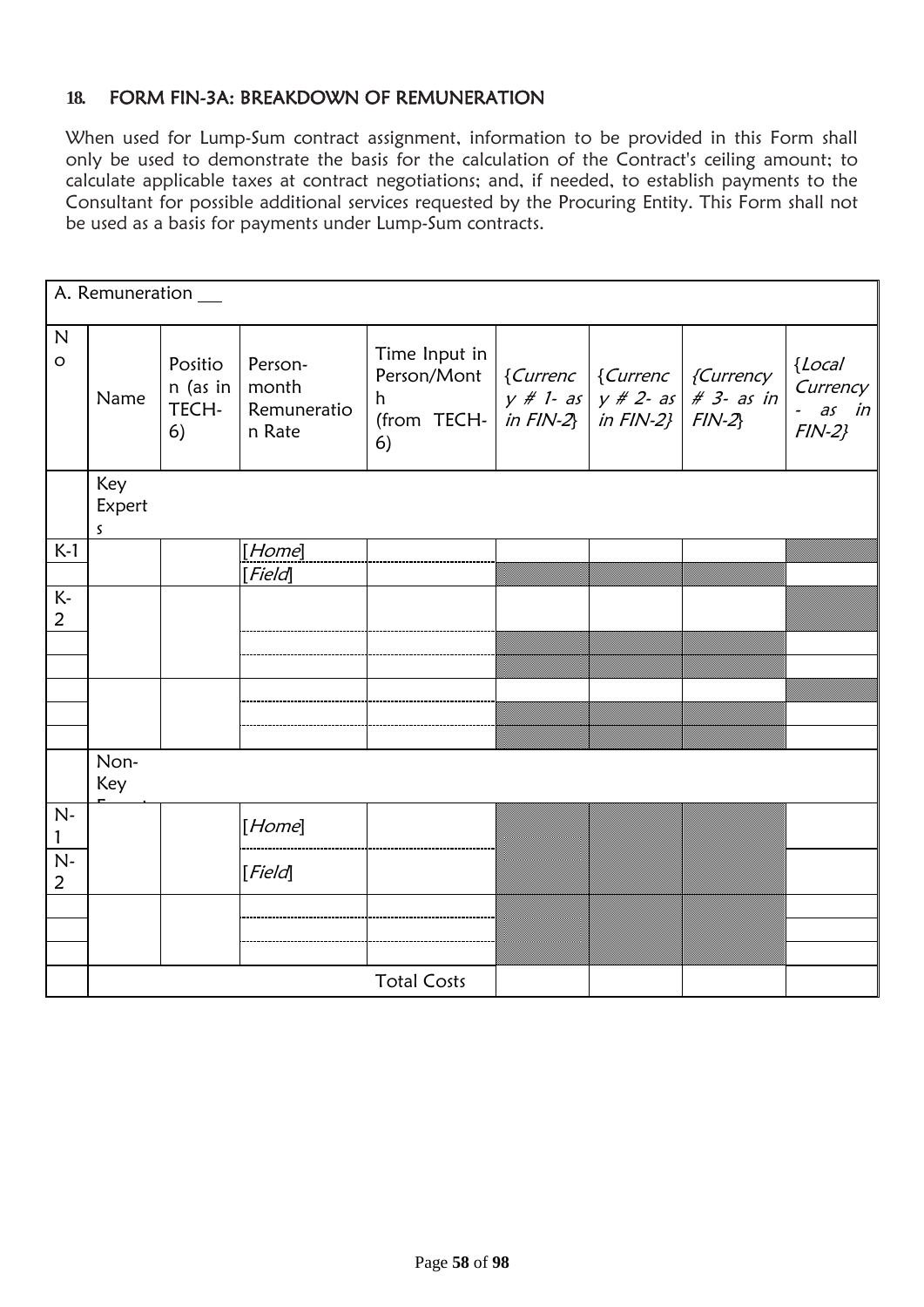### **19.** FORM FIN-4 BREAKDOWN OF REIMBURSABLE

When used for Lump-Sum contract assignment, information to be provided in this Form shall only be used to demonstrate the basis for calculation of the Contract ceiling amount, to calculate applicable taxes at contract negotiations and, if needed, to establish payments to the Consultant for possible additional services requested by the Procuring Entity. This form shall not be used as a basis for payments under Lump-Sum contracts. This form shall be filled for Time-Based Contracts to form the basis of contract negotiations.

|             | B. Reimbursable Expenses                                                         |            |              |          |                                |                                     |                                    |                                           |
|-------------|----------------------------------------------------------------------------------|------------|--------------|----------|--------------------------------|-------------------------------------|------------------------------------|-------------------------------------------|
| $N^{\circ}$ | Type of Reimbursable Expenses                                                    | Unit       | Unit<br>Cost | Quantity | {Currency # 1-<br>as in FIN-2} | {Currency $# 2-$<br>as in $FIN-2$ } | $3-$<br>{Currency#<br>as in FIN-2} | {Local<br>Currency-<br>as<br>in $FIN-2$ } |
|             | {e.g., Per diem allowances**}                                                    | $\{Day\}$  |              |          |                                |                                     |                                    |                                           |
|             | {e.g., International flights}                                                    | {Ticket}   |              |          |                                |                                     |                                    |                                           |
|             | In/out<br>airport<br>${e.g.,}$<br>transportation}                                | $\{Trip\}$ |              |          |                                |                                     |                                    |                                           |
|             | Communication<br>${e.g.,}$<br>costs<br>between Insert place and Insert<br>place} |            |              |          |                                |                                     |                                    |                                           |
|             | {e.g., reproduction of reports}                                                  |            |              |          |                                |                                     |                                    |                                           |
|             | {e.g., Office rent}                                                              |            |              |          |                                |                                     |                                    |                                           |
|             |                                                                                  |            |              |          |                                |                                     |                                    |                                           |
|             | {Training of the Procuring Entity's<br>personnel - if required in TOR}           |            |              |          |                                |                                     |                                    |                                           |
|             | <b>Total Costs</b>                                                               |            |              |          |                                |                                     |                                    |                                           |

### Legend:

"Per diem allowance" is paid for each night the expert is required by the Contract to be away from his/her usual place of residence. Procuring Entity can set up a ceiling.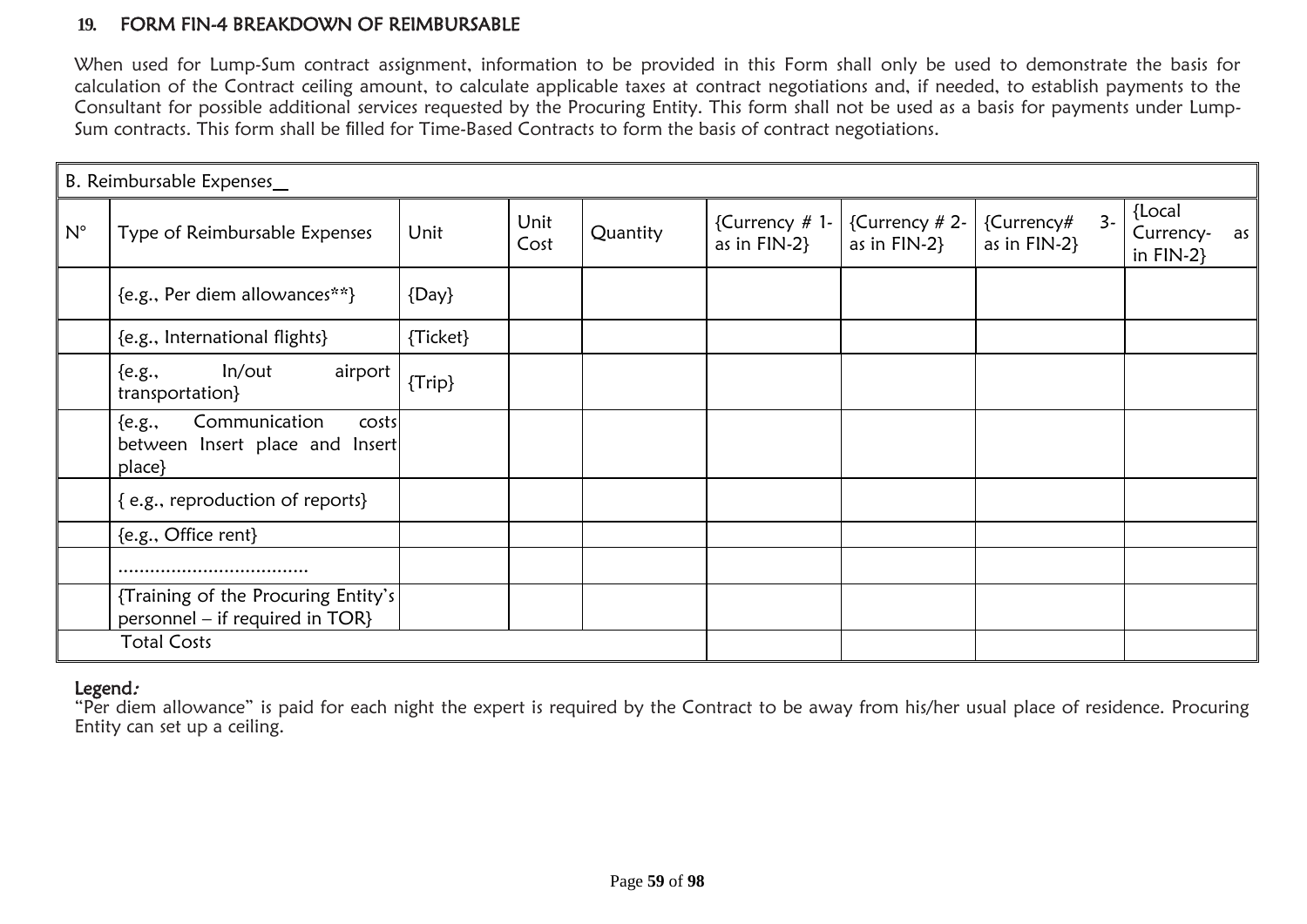# TERMS OF REFERENCE FOR PROVISION OF CONSULTANCY SERVICES FOR DEVELOPMENT OF A COMMUNICATION AND MEDIA STRATEGY FOR THE FINANCING LOCALLY-LED CLIMATE ACTION PROGRAM (FLLoCA)

#### PROGRAM IMPLEMENTATION UNIT

#### 1. INTRODUCTION

Kenya is party to the United Nations Framework Convention on Climate Change (UNFCCC), its Kyoto Protocol, and the Paris Agreement. Over the past five years, considerable efforts have been made to mainstream climate change considerations into the country's plans, policies, strategies, projects and programmes.

These documents include the Vision 2030; the National Climate Change Response Strategy, 2010; the National Climate Change Framework Policy; the National Policy on Climate Finance; the Green Economy Strategy and Implementation Plan; and the Climate Change Act, 2016. They provide a regulatory framework for an enhanced response to climate change and mechanisms and measures to achieve low-carbon, climate-resilient development. Further, they enable mechanisms for mobilizing, coding, tracking and reporting on climate finance.

To ensure that climate finance is directed to those most in need, the National Treasury in collaboration with the World Bank launched the Financing Locally Led Climate Action (FLLoCA) Program in 2020 and it is fast-tracking the implementation of the program to channel finances to local climate actions at the County and community levels.

#### 1.2 Financing Locally-Led Climate Action (FLLoCA) Program

The overall goal of the program is to support Kenya's transition to a low carbon climate resilient development pathway. Specifically, the Program seeks to strengthen local resilience to the impact of climate change, natural hazards, and other shocks/stressors by building capacity to plan, budget, implement, monitor and report resilience investments in partnership with County Governments and communities.

The program is led by the National Treasury and Planning in collaborating with the Ministry of Environment and Forestry (CCD), Ministry of Devolution (CoG and NDMA), and Ministry of Social Protection and Labor, Ministry of Agriculture, and the Ministry of Water & Irrigation and Sanitation.

#### The specific objectives of the Program are to:

1. Support the development and strengthen policy, legal and regulatory frameworks at national and county levels for accelerated access to climate financing for building resilience at local levels;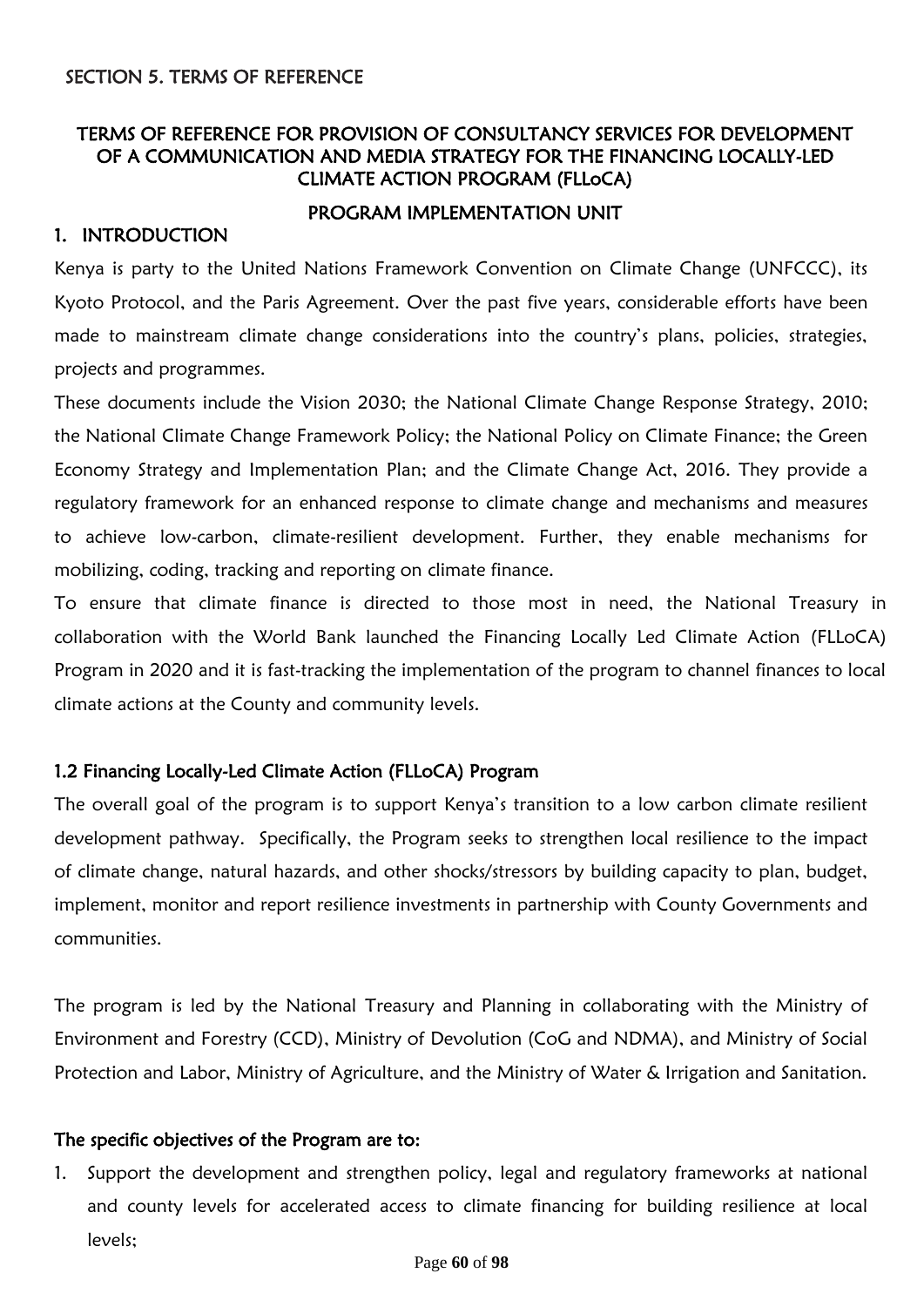- 2. Strengthen the capacity of national and county level institutions and stakeholders to accelerate climate financing at local level;
- 3. Increase access to climate finance to support investments in climate resilience and low carbon emissions at local level (urban & rural);
- 4. To support community led local initiatives for enhanced community resilience and enhance sustainable development;
- 5. To increase access to green/environmentally friendly technologies to deliver low carbon climate resilient development at national and local levels;
- 6. Enhance transparency and accountability on support provided and actions implemented.

# Scope of the program;

- 1. Pioneering the first national model of devolved climate finance
- 2. Emphasis on social inclusion, governance and citizen participation aspects of climate and disaster risk management
- 3. Linking local level action to national level coordination and planning
- 4. Serve as a platform for multi-donor and multi-partner collaboration in support of Government of Kenya program and National Climate Change Action Plan

# Program components:

- 1. Component 1: Policy, legal and regulatory framework for climate change
- 2. Component 2: Capacity building
- 3. Component 3: Decentralized Financing
- 4. Component 4: Community Led Actions
- 5. Component 5: Technology and Innovation
- 6. Component 6: Measuring Climate Results (MRV+)
- 7. Component 7: Climate related emerging issues

These priority climate actions will be achieved primarily in two ways:

- i. At national level, in development planning through the work carried out in various Ministries, Departments and Agencies (MDAs);
- ii. At county level, through the mainstreaming of climate change in various sectors through the CIDPs and other county development plans as well as through Community Led local actions.

# 1.5 Scope of assignment

# 1. Development of the Communication Strategy and subsequent implementation:

Development a 5-year communication strategy that comprehensively articulates communication objectives aligned with the overall project objectives and project components.

The communication strategy to be developed and implemented for the program should promote institutional communication for development and interaction across the program's stakeholders.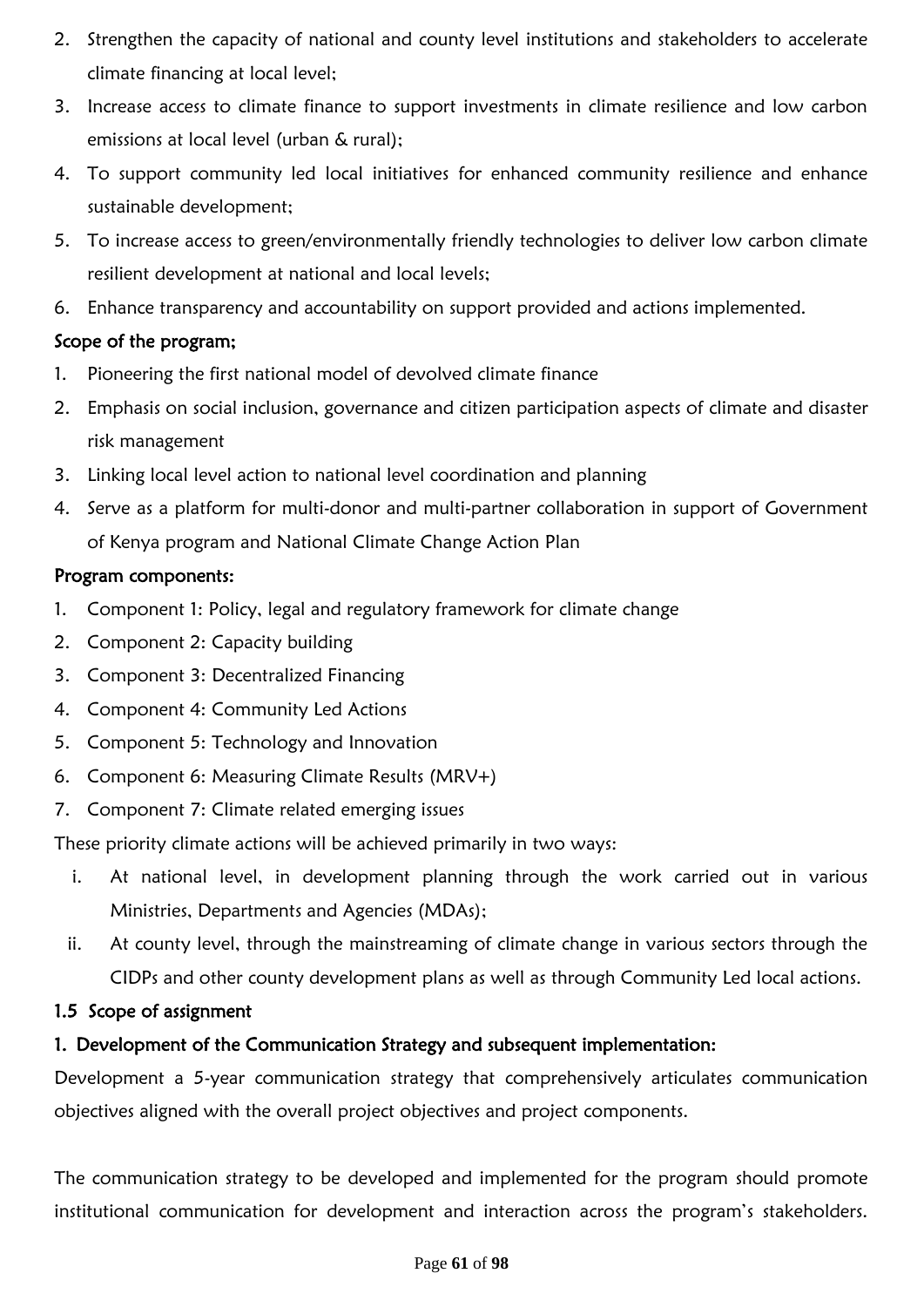The strategy should focus on institutional communication and information products to position FLLoCA as a leader in climate resilience; showcase the impacts and transformation of lives, as well as increase donor support.

The communication strategy should promote participation and behavior change through methods and instruments of interpersonal communication, appropriate media channels and modern informational technologies.

Expected in this would be sound research that includes a situational analysis, stakeholder analysis and mapping, media content analysis and a digital audit.

The communication strategy is expected to have clear target stakeholder segmentation and creative messages and engagement approaches that are practical and take into account the technological orientation of the target stakeholders and the program environment. The strategy should incorporate clear work plans that indicate the tactics, communication channels, timelines and budgets for both internal and external communications, as well as monitoring and evaluation of the strategy.

The consultancy will be expected to undertake but not be limited to the following:

- 1) Carry out a communication needs assessment to ascertain who needs the information, the information they need and how to reach them;
- 2) Stakeholder mapping and design of appropriate messages and promotional materials;
- 3) Develop an integrated Communication Strategy, that clearly defines the key communication objectives, value proposition, key message themes, desired audience responses/ behavioral changes, communication platforms to be deployed, an implementation framework and a budget.
- 4) Develop appropriate templates for information materials such as press releases, flyers, brochures (e.g. FAQs), factsheets, bulletins, posters, articles, infographics, documentaries, and banners. The consultant will be expected to provide appropriate specifications to aid procurement of these products.
- 5) Assist the Program Implementation Unit in oorganizing the program's events, including launching reports, knowledge and learning products, establish and manage FLLoCA information sharing system including social media channels.
- 6) Sensitize the PIU staff, implementing agencies and stakeholders on the communication strategy, its key outputs and their roles and responsibilities, to enhance effectiveness of communication of project's activities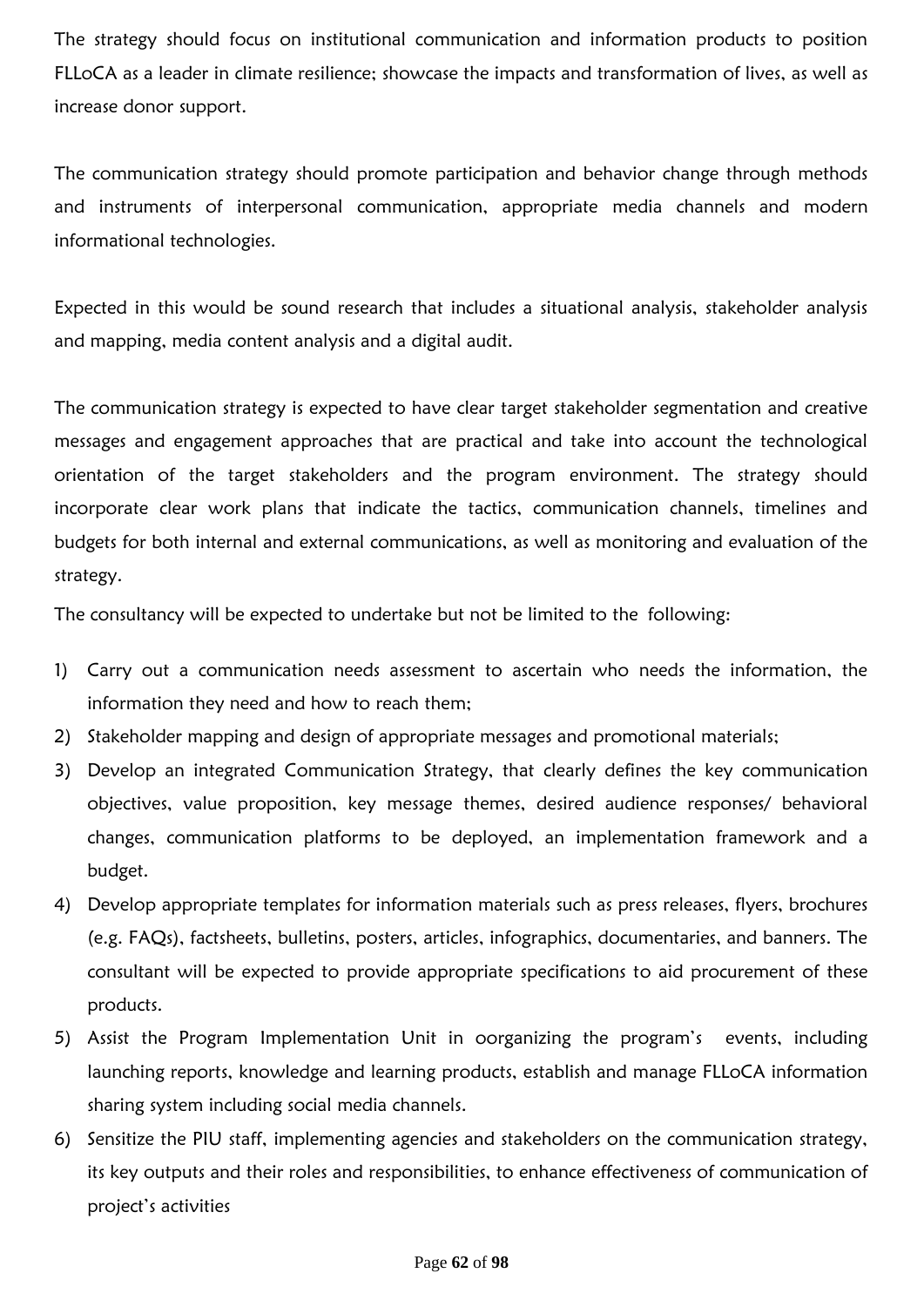- 7) Establish an effective system for feedback gathering, responding to enquiries, and building relations with media personnel, liaison and public relations.
- 8) Design M&E for the strategy.

#### 2. Coordination of communication and outreach activities among program components:

The objective of this aspect of the assignment is to facilitate diffusion and replication of promising innovations across various program components through outreach. In addition, this aspect will also aid in connecting the various program components' communication teams to a program level platform. Some of the activities the consultancy will be expected to carry out will include, but not be limited to the following:

- 1) Assist in raising the awareness of the program among stakeholders and the public, bearing in mind the multi-stakeholder environment the program will operate in. The communication consultancy will be required to enhance communication and interaction between the various stakeholders, ensure effective awareness and education, and maintain the program's image and reputation;
- 2) Develop, implement and coordinate the various communication activities in consultation with the communications team/individuals assigned to each program component;
- 3) Supervise production of all FLLoCA branded materials used in components to ensure that these are guided by the FLLoCA brand manual;
- 4) Creation of dissemination tools to inform stakeholders on the program's progress and facilitate replicability of early success stories across the program components;
- 5) Ensure adequate coverage of each program component of FLLoCA on the program's portals such as the website, digital media platforms, workshops/events, presentations etc;
- 6) Identify ways to tie in the component level efforts to the overall program level efforts on communication in order to leverage synergies and complementarities;
- 7) Monitor the communication efforts of components and provide additional support where needed;
- 8) Report on communication and outreach progress on each component to the PIU through regular updates;
- 9) Assist build and manage good program stakeholder relations and trust based on an efficient feedback and response mechanism to inquiries and information requests from program stakeholders;
- 10) Assist in the developing of appropriate messaging to guide stakeholder engagement and that can be shared with the influencers for further use with communities and other program stakeholders;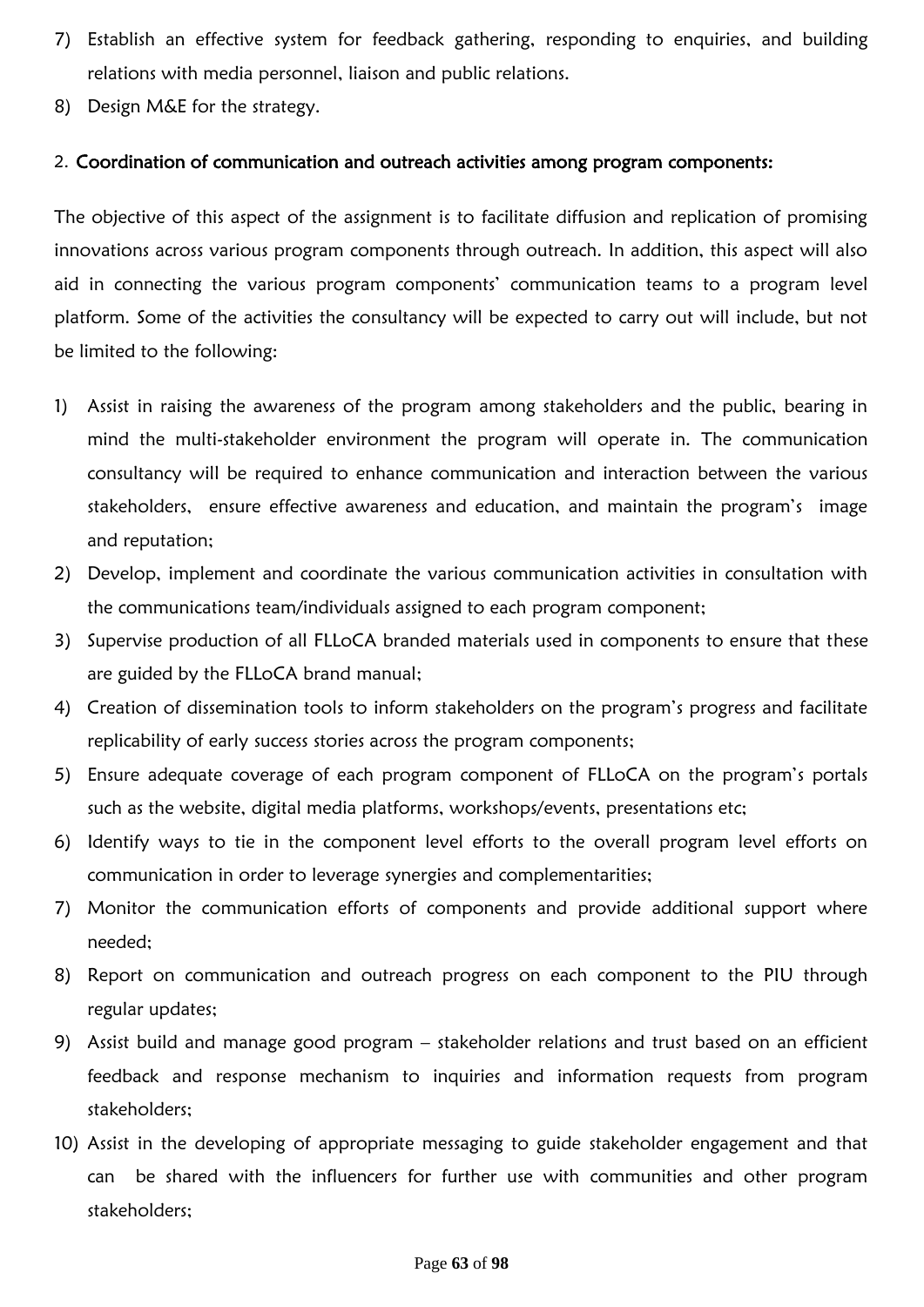11) Carry out continuous media monitoring for the program;

# 2.0 Outputs of the Consultant and schedule for completion of tasks

The Consultant will work closely with FLLoCA Program Implementation Unit (PIU) and all deliverables will be submitted to Program Implementation Unit through the Program Coordinator (PC).

The contract will run for a period of one year renewable based on performance and availability of funds and the consultancy will be expected to produce regular deliverables throughout this duration. These deliverables include:

- 1. **Inception Report:** The consultant shall provide an inception report detailing the implementation design of the project. The inception report will include details such as proposed timelines and a detailed work-plan. The inception report would be submitted within the first twenty (20) days of starting operations.
- 2. Communication Strategy, Implementation Plan and a budget: The consultant will be expected to develop a multi-level communication strategy covering the entire duration of the project. In addition, an implementation plan will also be submitted detailing how the communication strategy will be implemented. The communication strategy and implementation plan will both cover the various levels of the program implementation FLLoCA level initiatives and activities relating to coordination among different program components. In addition, a budget document would also be prepared. This would need to be completed within 2 months of contract signing.
- 3. Outreach products below and above the line (in print, live shows-TV and radio or in documentaries), these need to be submitted from time to time as per plan laid out in the communication implementation strategy.
- 4. **Quarterly Progress Reports:** The consultant shall provide quarterly progress reports throughout the contract period from the time of contract signing. The quarterly progress reports will include:
	- a) Details on communication efforts made on digital channels;
	- b) Details on communication efforts made through traditional channels such as print media, workshops, events, etc;
	- c) (c) Activities undertaken for facilitating coordination on communication among project components;
	- d) Media monitoring report;
	- e) M&E information on communication efforts within program components
	- f) Challenges faced and lessons learned.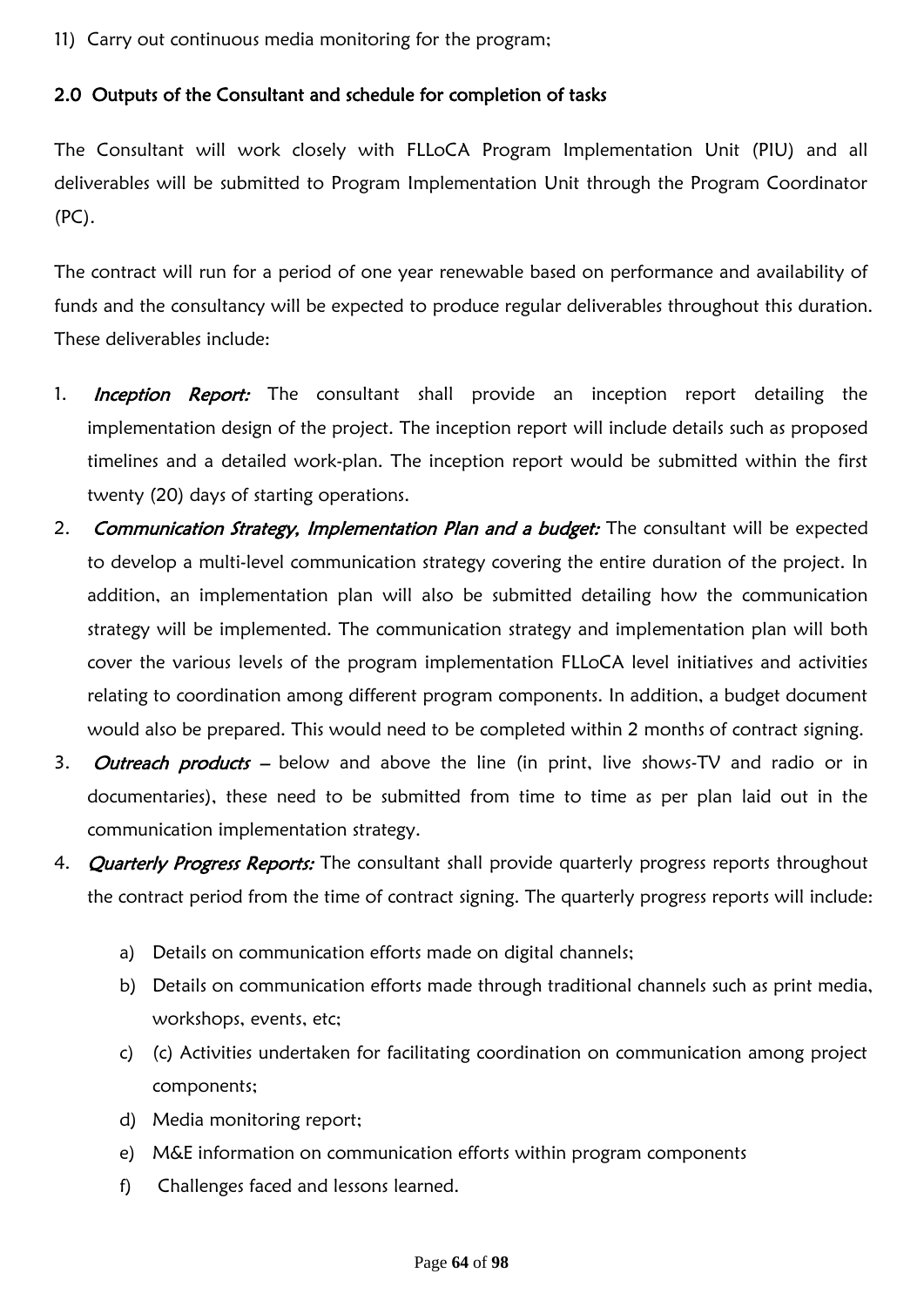The progress reports shall include elements from the aforementioned program components as applicable.

5. Closure report: The consultant shall provide a consultancy Closure Report which will detail the learning, highlight any key challenges faced and also identify recommendations and best practices. This report will be submitted at the end of the contract period.

### 3.0 Data, Services and Facilities to be provided by the client

The PIU will be involved in all stages of implementation, and will support the communication consultant as appropriate through:

- 1) Providing recommendations on key geographies, stakeholder-youth, women, marginalized groups- channels and areas to target for outreach;
- 2) Coordinating govt. related resources (govt. supplementary, press release etc.) and approvals for media interviews and events relating to govt. officials from the Ministry;
- 3) Review and provide no objection to the plans and reports produced by the consultancy;
- 4) Approve budgetary expenses relating to communication and outreach;

## 4.0 Procedures for review of inception, progress annual and final reports

All material produced by the consultant, including budgets, communication plan, outreach events and reports would be submitted to the PIU within the National Treasury and Planning. The PIU will be responsible from reviewing, and providing and/or getting approval to each of the outputs submitted.

#### 4.1 Reporting Requirements

The consultant shall provide a proposed program for executing the consultancy, with the specific milestones clearly marked on it. The estimated time duration for the consultancy is one year from the time of the signing of the contract.

The consultants will report directly to the Program Coordinator, Program Implementation Unit (PIU) and the Contract Implementation Team (C.I.T) or a designated member of Program Implementation Unit (PIU) as shall be agreed during inception meeting.

The consultants will make presentations to the Client and other relevant stakeholders as and when necessary for guidance and necessary approvals throughout the consultancy.

The schedule of the reports is in the table below;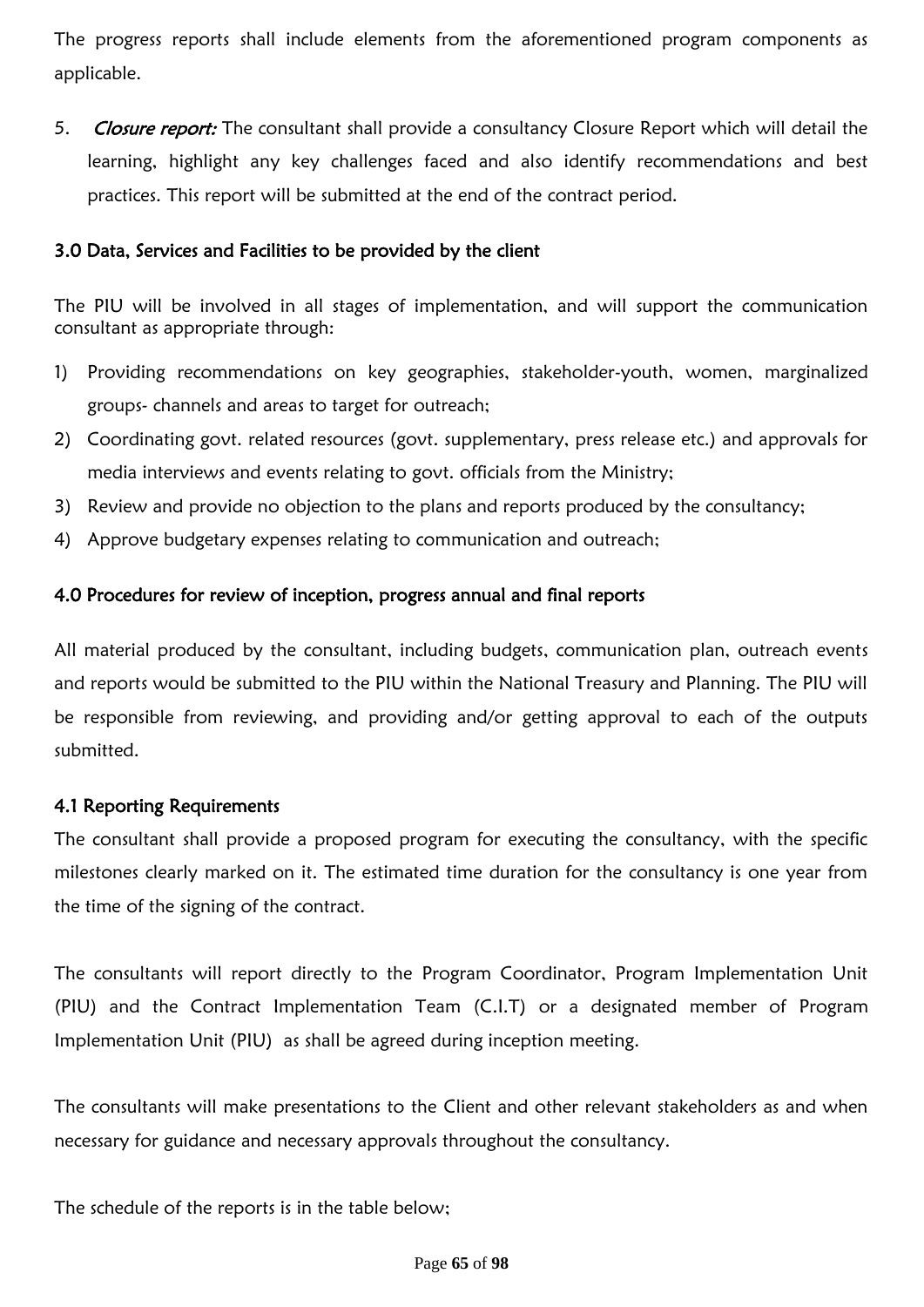| Deliverable/Report           | Timing                       | Remarks                 |
|------------------------------|------------------------------|-------------------------|
| Inception report             | days after the date of<br>10 | 1 original and 3 copies |
|                              | contract signing             |                         |
| Draft communication strategy | days after the date of<br>60 | 1 original and 3 copies |
| and M & E framework          | contract signing             |                         |
| Final communication strategy | days after the date of<br>90 | 1 original and 5 copies |
| and M & E framework          | contract signing             |                         |
| Communication<br>Strategy    | the<br>Continuous<br>through | Continuous through the  |
| implementation               | remaining contract period    | remaining<br>contract   |
|                              |                              | period                  |

# 5.0 . Estimation of the effort (person-days)

The assignment is expected to be carried out within a period of one (1) year. The assignment will be apportioned in single phases commencing upon the contract signing or a time as shall be determined.

## 6.0 . Counterpart resources

PIU will facilitate access to relevant resources to facilitate the undertaking of the assignment by the consultants.

# 7.0 . Qualifications of the Consultant

The assignment shall be conducted by a consultancy firm with experience gained from providing similar services. The firm shall propose the best team combination/ team of experts with relevant experience to perform the assignment.

The interested firms will be required to provide the following:

- a) A detailed profile of their company indicating all the services offered in-house.
- b) Demonstrate understanding of the scope of work.
- c) A list of at least 3 clients for assignments in communication and Public Relations development for three (3) years and above and must have wide experience in development and implementation of communication strategies
- d) Similar assignments, served within the last three years. Evidenced by reference letters or copies of contracts from the respective clients.
- e) Provide detailed CV's of at least 2 core staff (experiences and qualifications) who will be assigned to this account. Staff handling this account must have relevant professional qualifications and must have served in the communication/PR/marketing profession or related careers for a minimum of five (5) years.

The key competencies required of the firm and core staff of the firm proposed for the assignment are as indicated in the table below: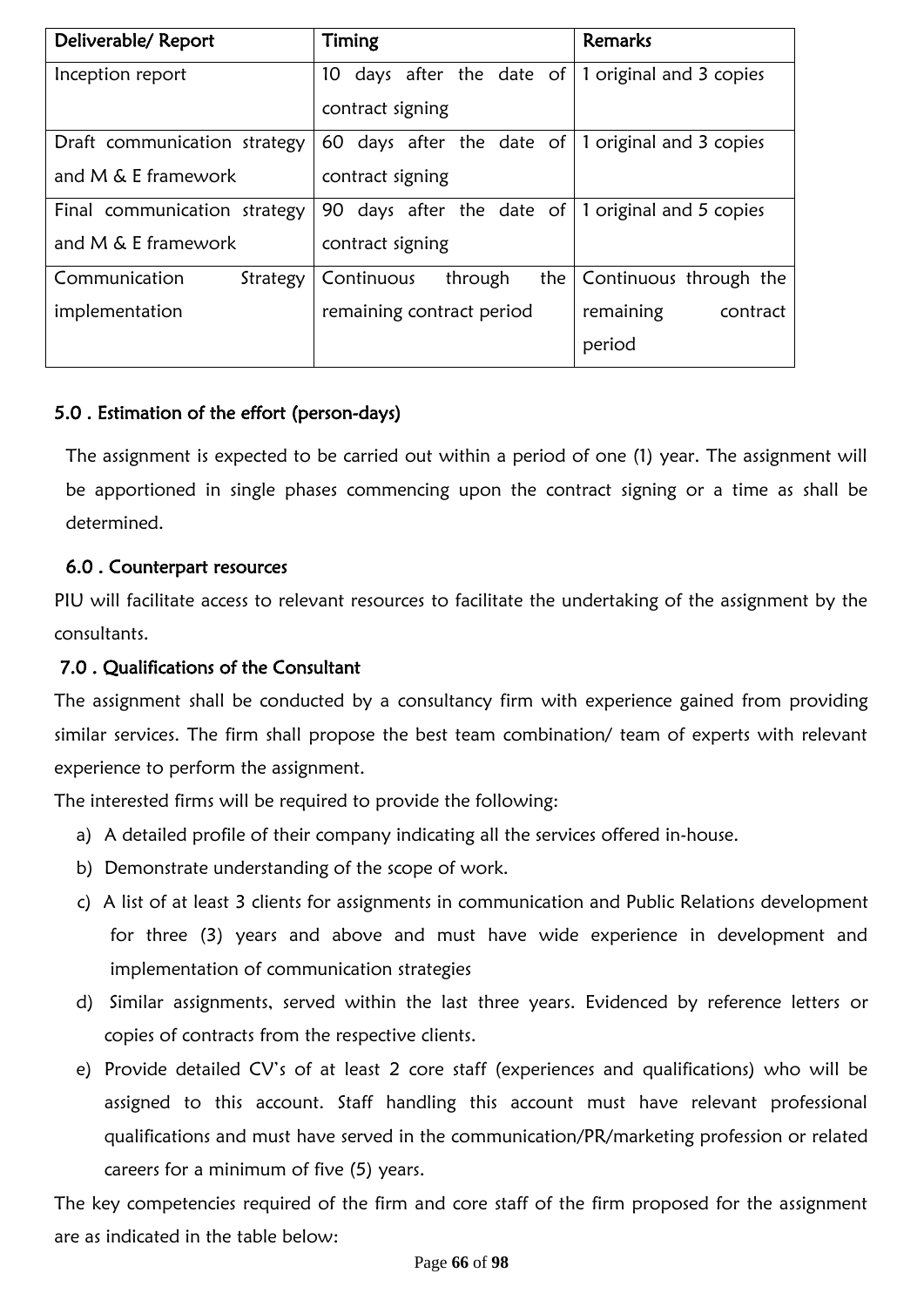| S/No |                                                                                                                                                                                                                                                                                                                                                                                                                                                                                                                                                                                                                                                                                                                                                                                                                                                                                                                                                          | Max Scores |
|------|----------------------------------------------------------------------------------------------------------------------------------------------------------------------------------------------------------------------------------------------------------------------------------------------------------------------------------------------------------------------------------------------------------------------------------------------------------------------------------------------------------------------------------------------------------------------------------------------------------------------------------------------------------------------------------------------------------------------------------------------------------------------------------------------------------------------------------------------------------------------------------------------------------------------------------------------------------|------------|
| 5.   | General Qualifications of the consulting firm related to the assignment<br>$(30 \text{ marks})$                                                                                                                                                                                                                                                                                                                                                                                                                                                                                                                                                                                                                                                                                                                                                                                                                                                          |            |
|      | • Provide experience in Communication and Public Relations development.<br>The assignments must demonstrate that the firm has wide experience in<br>development and implementation of communication strategies (Attach<br>evidence through contracts or Local Service Order of at least Kenya<br>Shillings Seven Million (Kshs. 7,000,000.00) each from at least Three (3)<br>clients for the last Three (3) years - 4 Marks for each.<br>• Demonstrable experience in carrying out communications research - 5<br>Marks<br>• Demonstrable experience in communications training $-5$ Marks<br>• Demonstrable experience in advertising and digital communications – at<br>least 4 assignments (attach one-page screen shot per assignments of the<br>social media campaign) $-4$ Marks<br>Development of a Communications Strategy for an institution dealing<br>$\bullet$<br>with climate change $-$ 4 Marks                                           | 30         |
|      | NB: The contact details should include the telephone number, postal address,<br>permanent address and email address of the references and name of contact<br>person where such assignment(s) was undertaken.                                                                                                                                                                                                                                                                                                                                                                                                                                                                                                                                                                                                                                                                                                                                             |            |
| 6.   | Adequacy of the proposed work plan and methodology in responding to the<br>Terms of Reference (30 Marks)                                                                                                                                                                                                                                                                                                                                                                                                                                                                                                                                                                                                                                                                                                                                                                                                                                                 |            |
|      | d. Detailed Methodology or Approach for implementing the assignment<br>$(10 \text{ marks})$<br>e. Work plan/programme of action incorporating all the activities to be<br>undertaken as per the Terms of Reference(10 marks)<br>f. Demonstrate clear understanding of the Terms of Reference indicating<br>how the client deliverables will be achieved (10 Marks)                                                                                                                                                                                                                                                                                                                                                                                                                                                                                                                                                                                       | 30         |
| 7.   | Qualifications and competence of the key staff for the assignment<br>(36)<br>Marks)                                                                                                                                                                                                                                                                                                                                                                                                                                                                                                                                                                                                                                                                                                                                                                                                                                                                      |            |
|      | (c) Lead consultant (20 marks)                                                                                                                                                                                                                                                                                                                                                                                                                                                                                                                                                                                                                                                                                                                                                                                                                                                                                                                           |            |
|      | At least a Bachelor's degree from a university recognized in Kenya in any<br>$\bullet$<br>of the following fields: Communication, Journalism, Public Relations or<br>Advertising (attach copy of certificate) $-2$ Marks<br>Previous experience in developing an elaborate communication strategy<br>$\bullet$<br>for at least $3$ No. government institution $-5$ Marks<br>Demonstrable experience in the area of communications research $-1$<br>Mark<br>Demonstrable experience in communications training for at least 5 years<br>$\bullet$<br>- 2 Marks<br>Experience in Marketing, advertising, Communication Consultancy and<br>digital communications for at least $5$ years $-2$ Marks<br>Submit at least a copy of Communication Strategy produced for a climate<br>$\bullet$<br>change programme within the last 3 years and provide a brief<br>explanation on how it was successful in achieving the goals of that<br>institution $-2$ Marks | 20         |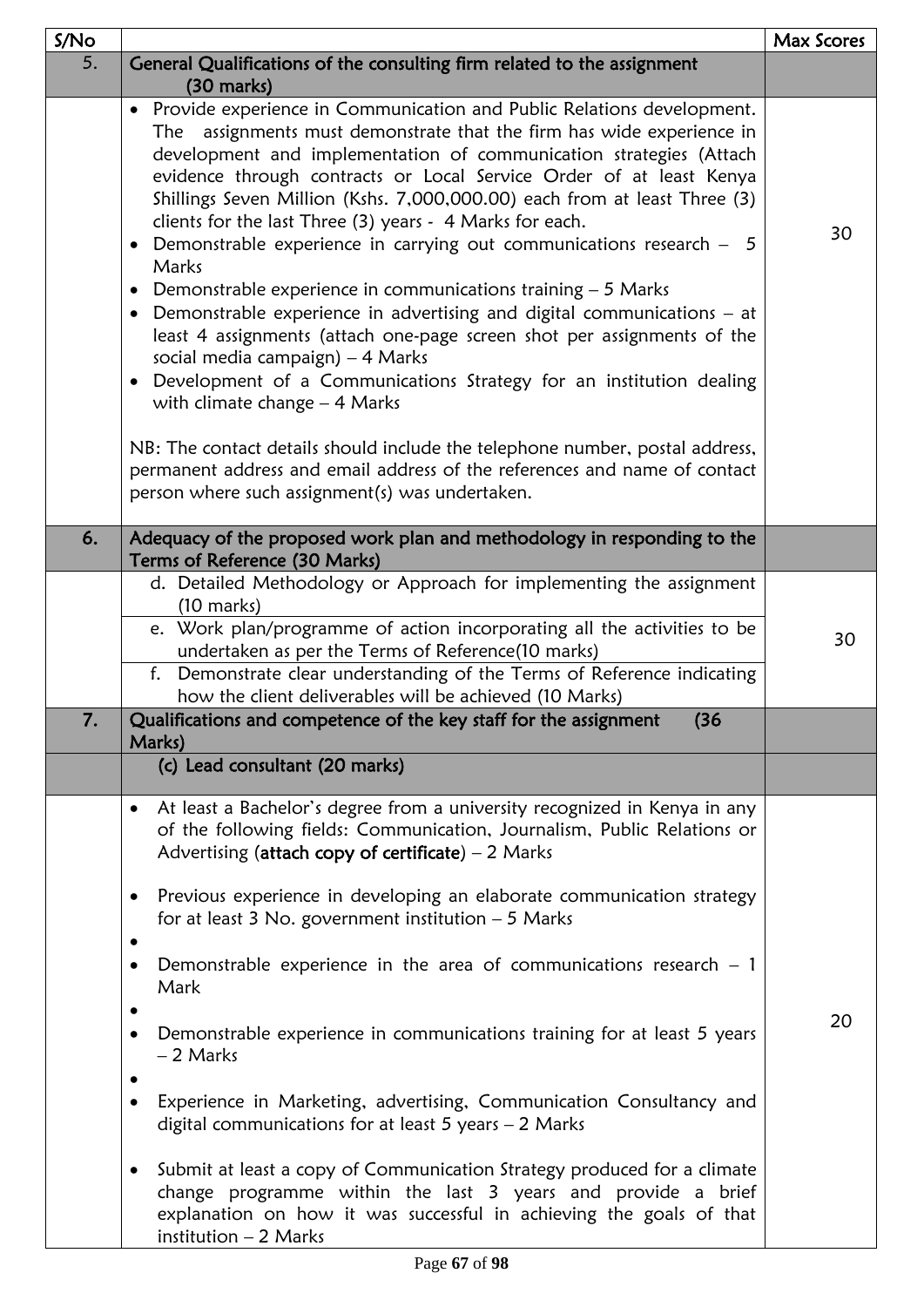|    | Provide documentary proof of professional membership<br>(attach<br>٠<br>$c$ ertificate) – 1 Mark                                                                                                                      |     |  |  |  |  |  |  |
|----|-----------------------------------------------------------------------------------------------------------------------------------------------------------------------------------------------------------------------|-----|--|--|--|--|--|--|
|    | Professional qualifications in Business Management,<br>Project/Program Management, Public<br>Relations<br>(attach professional body certificates) (3 Marks)<br>Experience in Emerging economies in Africa or other    |     |  |  |  |  |  |  |
|    | emerging economies (2 Marks)<br>(d) Other Key Staff-at least 2 No. (16 Marks)                                                                                                                                         |     |  |  |  |  |  |  |
|    | At least a bachelor's degree from a university recognized in Kenya in any<br>$\bullet$<br>of the following fields: Communication Journalism, Public Relations or<br>Advertising (attach certificate) $-2$ marks each. |     |  |  |  |  |  |  |
|    | Previous experience in developing an elaborate communication strategy<br>$\bullet$<br>for a climate change institution $-2$ Marks each                                                                                |     |  |  |  |  |  |  |
|    | Professional qualifications in Business Management, Project/Program<br>$\bullet$<br>Management, Public Relations (attach professional body certificates) - 1<br>Marks each                                            |     |  |  |  |  |  |  |
|    | Experience in Marketing or Communication Consultancy or advertising<br>$\bullet$<br>and digital communications e.g. dealing with Social Media accounts etc at<br>least 2 years - 1 Marks each                         |     |  |  |  |  |  |  |
|    | Provide documentary proof of professional membership $-1$ Marks each<br>$\bullet$                                                                                                                                     |     |  |  |  |  |  |  |
|    | • Experience in Emerging economies in Africa or other emerging economies<br>- 1 Marks                                                                                                                                 |     |  |  |  |  |  |  |
| 8. | Capacity Building and Training (4 marks)                                                                                                                                                                              |     |  |  |  |  |  |  |
|    | a. Attach training and Knowledge Transfer work plan (2 marks)<br>b. Demonstrate how Training and Knowledge Transfer will be<br>undertaken (2 marks)                                                                   | 4   |  |  |  |  |  |  |
|    | <b>TOTAL</b>                                                                                                                                                                                                          | 100 |  |  |  |  |  |  |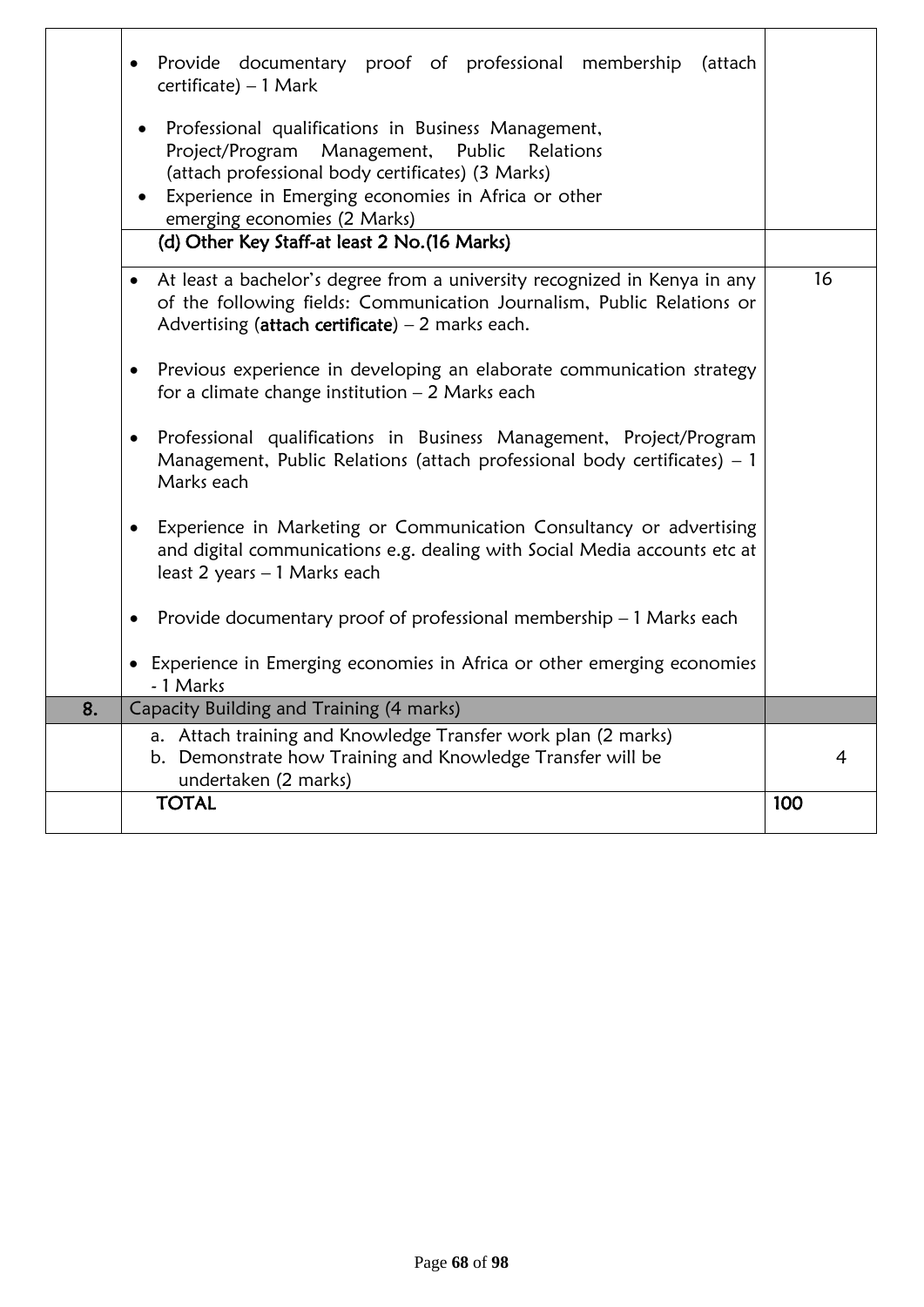# SECTION 6. CONDITIONS OF CONTRACT AND CONTRACT FORMS

### Preface

- 1. This Section includes two types of standard contract forms for: A Lump-Sum Contract and a Time-Based Contract. Each type includes General Conditions of Contract ("GCC") that shall not be modified, and Special Conditions of Contract ("SCC"). The SCC includes clauses specific to each contract to supplement, but not over- write or otherwise contradict, the General Conditions of Contract.
- 2. Lump-Sum Contract. This type of contract is used mainly for assignments in which the scope and the duration of the Services and the required output of the Consultant are clearly defined. Payments are linked to outputs (deliverables) such as draft or final reports, drawings, bill of quantities, bidding documents, or software programs. Lump-sum contracts are easier to administer because they operate on the principle of a fixed price for a fixed scope, and payments are due on clearly specified out puts and milestones. Nevertheless, quality control of the Consultant's outputs by the Procuring Entity s paramount.
- 3. Time-Based Contract. This type of contract is appropriate when it is difficult to define or fix the scope and the duration of the services, either because they are related to activities carried out by others for which the completion period may vary, or because the input of the consultants required for attaining the objectives of the assignment is difficult to assess. In time-based contracts the Consultant provides services on a timed basis according to quality specifications, and Consultant's remuneration is determined on the basis of the time actually spent by the Consultant in carrying out the Services and is based on (i) agreed upon unit rates for the Consultant's experts multiplied by the actual time spent by the experts in executing the assignment, and (ii) reimbursable expenses using actual expenses and/or agreed unit prices. This type of contract requires the Procuring Entity to closely supervise the Consultant and to be involved in the daily execution of the assignment.
- 4. The templates are designed for use in assignments with consulting firms and shall not be used for contracting of individual experts. In some consultancy assignments such as design and construction supervision, both Lump- Sum and Time-Based Contracts are used and signed with the Consultant. In that case, the Lump-Sum Contract would apply for the design part of the Services while the construction supervision part would be based on a Time-Based Contract. In such event, both types of contracts shall be signed at the same time.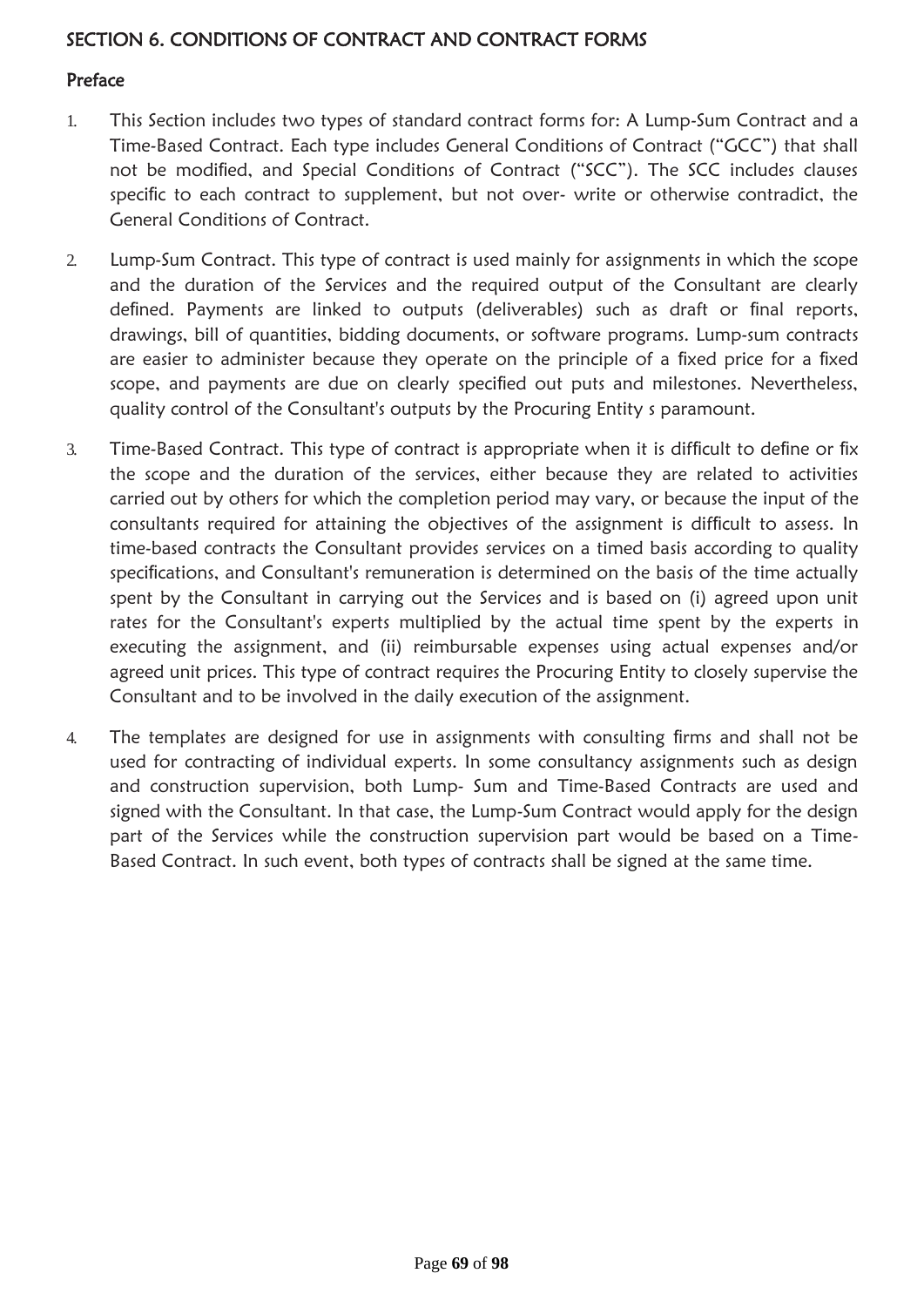# CONTRACT FOR CONSULTANT'S SERVICES

| Lump-Sum Contract        |  |  |                        |                 |     |
|--------------------------|--|--|------------------------|-----------------|-----|
| Consulting Services for: |  |  |                        |                 |     |
| Contract No.: 2008       |  |  |                        |                 |     |
|                          |  |  |                        |                 |     |
| Between                  |  |  |                        |                 |     |
|                          |  |  | [Name of the Procuring |                 |     |
| Entity]                  |  |  |                        |                 |     |
| and                      |  |  |                        |                 |     |
|                          |  |  |                        | <i>[Name of</i> | the |
| Consultant]              |  |  |                        |                 |     |

Date: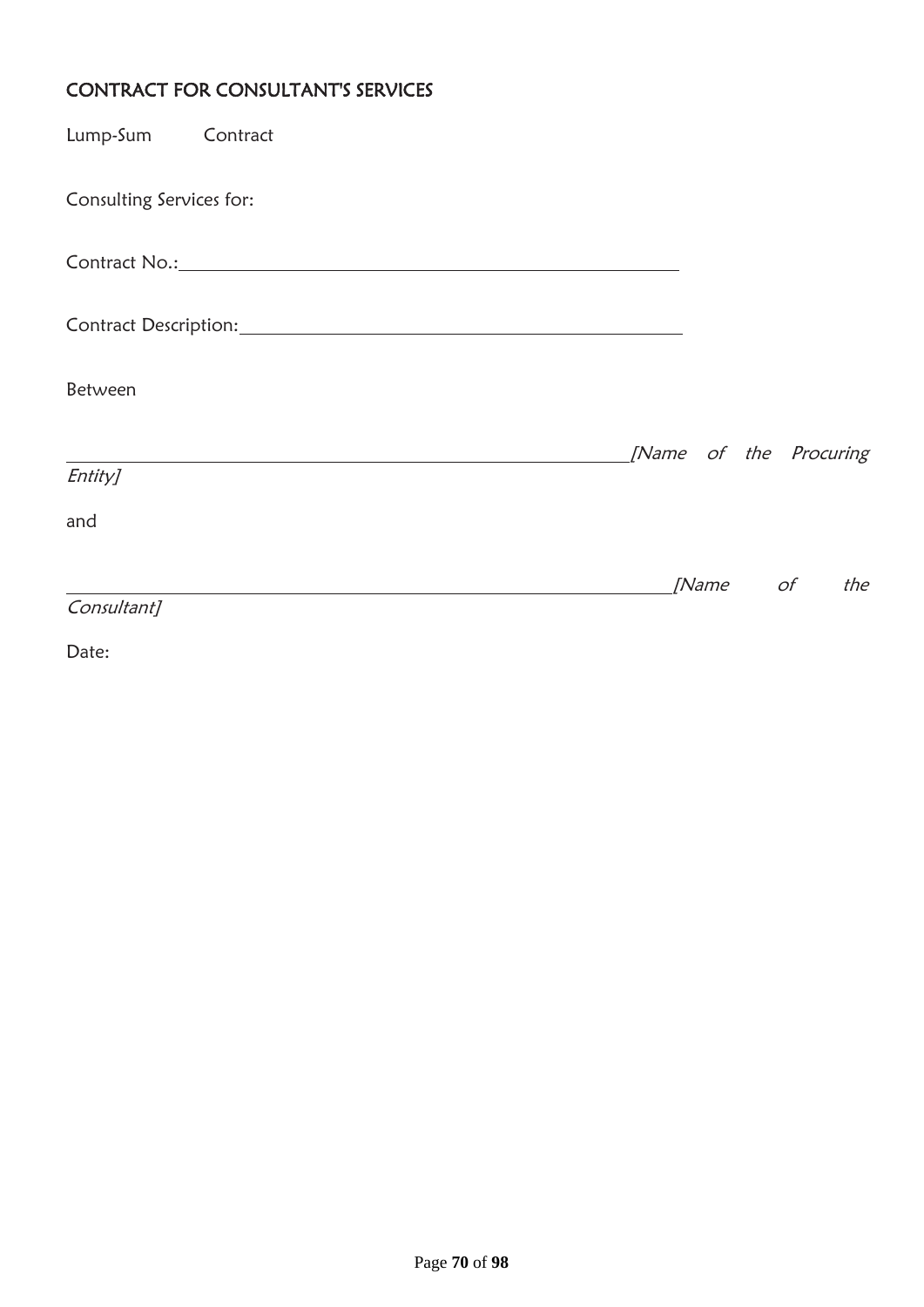#### FORM OF CONTRACT - LUMP-SUM

#### (Text in brackets [ ] is optional; all notes should be deleted in the *fi*nal text)

This CONTRACT (herein after called the "Contract") is made the *[number]* day of the month of [month], [year], between, on the one hand, [name of Procuring Entity] (herein after called the "Procuring Entity") and, on the other hand, *[name of Consultant]* (herein after called the "Consultant").

[If the Consultant consists of more than one entity, the above should be partially amended to read as follows: "... (hereinafter called the "Procuring Entity") and, on the other hand, a Joint Venture (name of the JV) consisting of the following entities, each member of which will be jointly and severally liable to the Procuring Entity for all the Consultant's obligations under this Contract, namely, *[name of member]*and *[name of member]* (herein after called the "Consultant").]

#### **WHEREAS**

- a) The Procuring Entity has requested the Consultant to provide certain consulting services as defined in this Contract (herein after called the "Services");
- b) the Consultant, having represented to the Procuring Entity that it has the required professional skills, expertise and technical resources, has agreed to provide the Services on the terms and conditions set forth in this Contract;
- c) the Procuring Entity has set aside a budget and funds toward the cost of the Services and intends to apply a portion of these funds towards payments under this Contract; NOW THEREFORE the parties hereto hereby agree as follows:
- 1. The following documents attached hereto shall be deemed to form an integral part of this Contract:
	- a) The General Conditions of Contract;
	- b) The Special Conditions of Contract;
	- c) Appendices:
		- Appendix A: Terms of Reference
		- Appendix B: Key Experts
		- Appendix C: Breakdown of Contract Price
		- Appendix D: Form of Advance Payments Guarantee

In the event of any inconsistency between the documents, the following order of precedence shall prevail: The Special Conditions of Contract; the General Conditions of Contract; Appendix A; Appendix B; Appendix C; Appendix D. Any reference to this Contract shall include, where the context permits, a reference to its Appendices.

- 2. The mutual rights and obligations of the Procuring Entity and the Consultant for this Contract shall be, in particular:
	- a) The Consultant shall carryout the Services in accordance with the provisions of the Contract; and
	- b) the Procuring Entity shall make payments to the Consultant in accordance with the provisions of the Contract.

IN WITNESS WHERE OF, the Parties here to have caused this Contract to be signed in their respective names as of the day and year first above written.

For and on behalf of............................................. [Name of

Procuring Entity] [Authorized Representative of the Procuring

Entity–name, title and signature]

For and on behalf of............................................. [Name of Consultant or Name of a

Joint Venture] [Authorized Representative of the Consultant–name and signature]

[Note: For a joint venture, either all members shall sign or only the lead member, in which case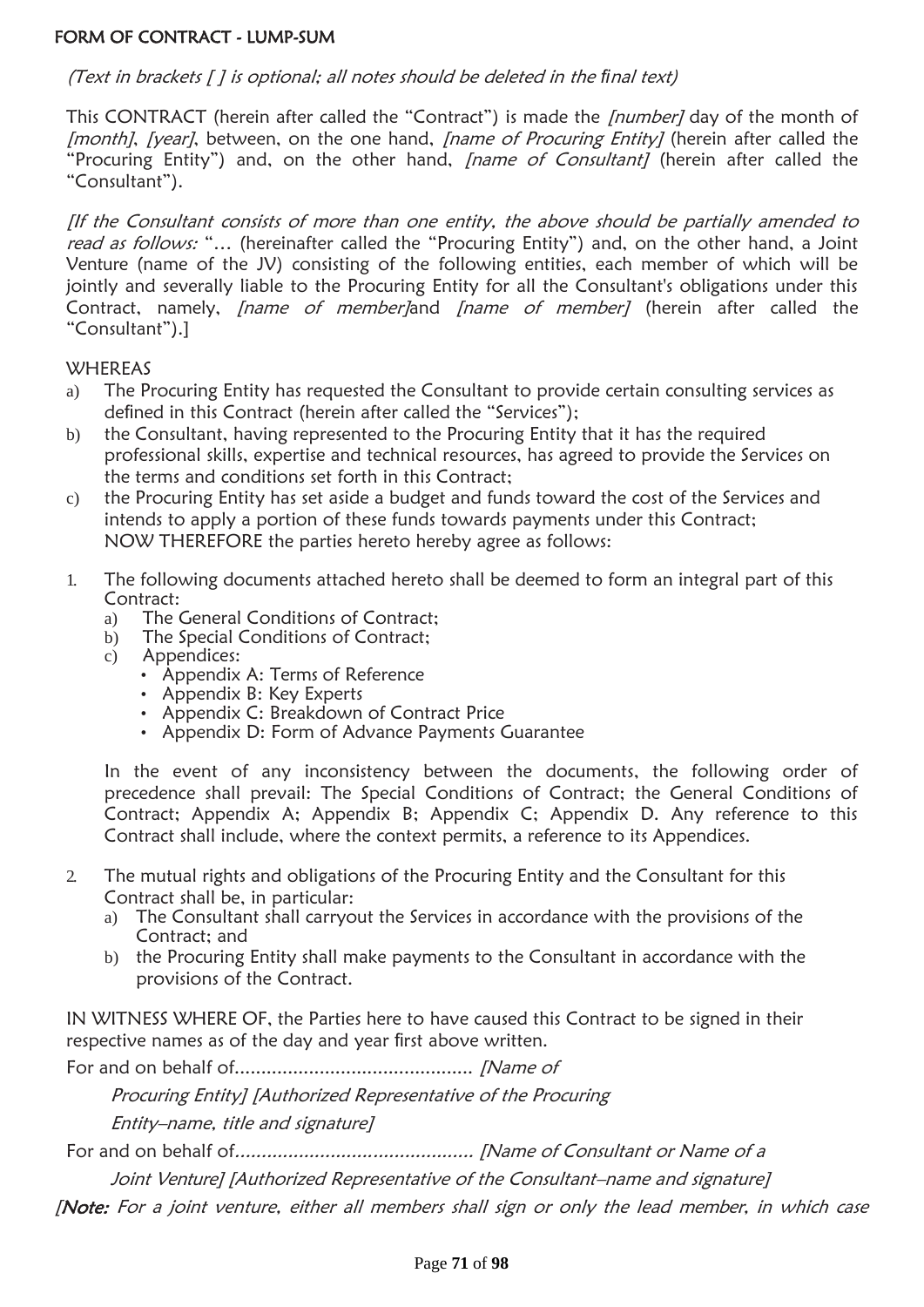the power of attorney to sign on behalf of all members shall be attached.] For and on behalf of each of the members of the Consultant.......................... [Insert the Name of the Joint Venture] [Name of the lead member] [Authorized Representative on behalf of a Joint Venture] [Add signature blocks for each member if all are signing]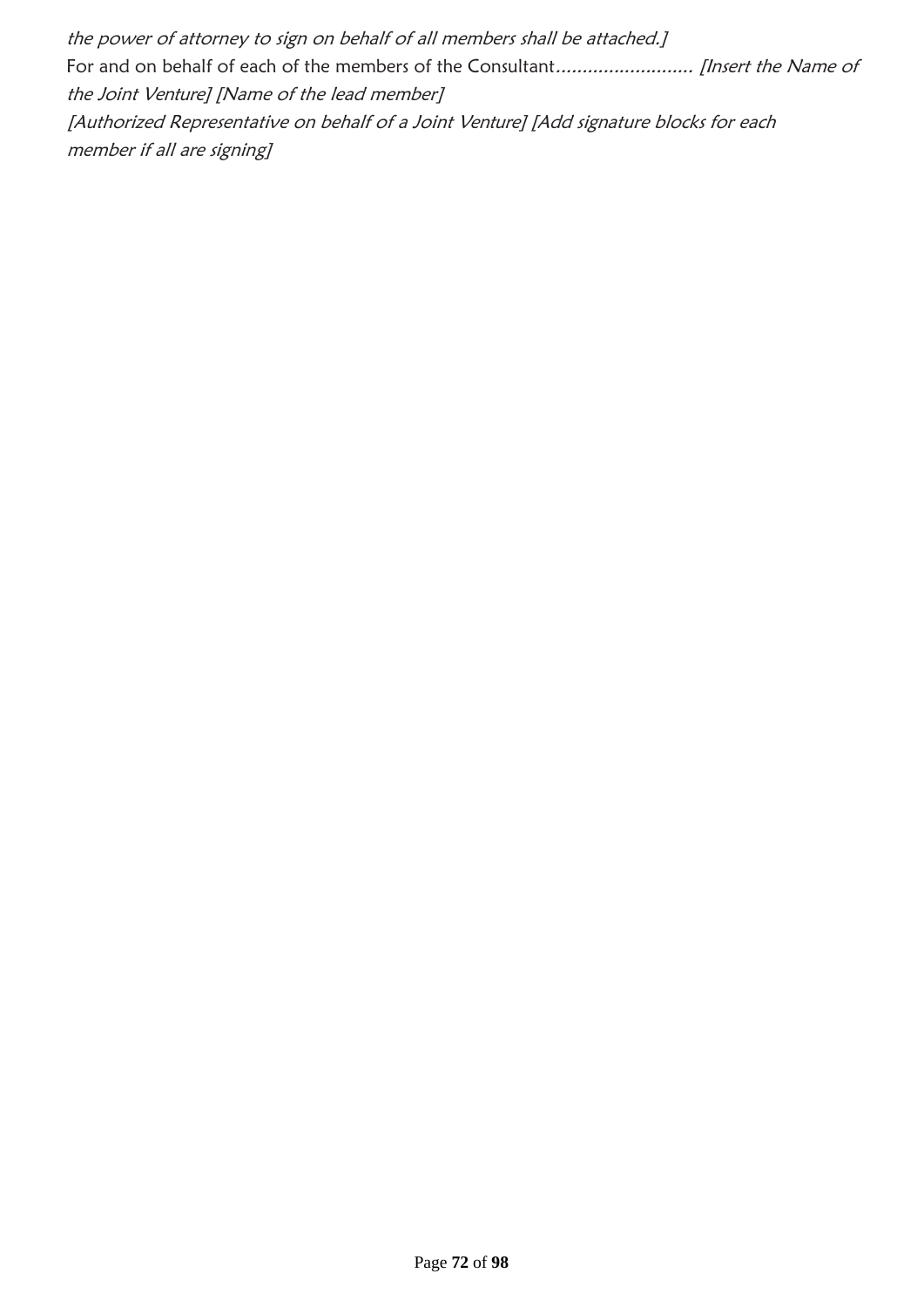# SECTION 7: GENERAL CONDITIONS OF CONTRACT

### **A.** General Provisions

### **1.** De**fi**nitions

- 1.1 Unless the context otherwise requires, the following terms whenever used in this Contract have the following meanings:
	- a) "Applicable Law" means the laws and any other instruments having the force of law in Kenya.
	- b) "Consultant" means a legally-established professional consulting firm or entity selected by the Procuring Entity to provide the Services under the signed Contract.
	- c) "Contract" means the legally binding written agreement signed between the Procuring Entity and the Consultant and which includes all the attached documents listed in its paragraph1of the Form of Contract (the General Conditions (GCC), the Special Conditions (SCC), and the Appendices).
	- d) "Procuring Entity" means the Procuring Entity that signs the Contract for the Services with the selected Consultant.
	- e) "Day" means a working day unless indicated otherwise.
	- f) "Effective Date" means the date on which this Contract comes into force and effect pursuant to Clause GCC 11.
	- g) "Experts" means, collectively, Key Experts, Non-Key Experts, or any other personnel of the Consultant, Sub-consultant or JV member(s) assigned by the Consultant to perform the Services or any part thereof under the Contract.
	- h) "Foreign Currency" means any currency other than the currency of Kenya.
	- i) "GCC" mean these General Conditions of Contract.
	- j) "Government" means the government of Kenya.
	- k) "Joint Venture (JV)" means an association with or without a legal personality distinct from that of its members, of more than one entity where one member has the authority to conduct all businesses for and on behalf of any and all the members of the JV, and where the members of the JV are jointly and severally liable to the Procuring Entity for the performance of the Contract.
	- l) "Key Expert(s)" means an individual professional whose skills, qualifications, knowledge and experience are critical to the performance of the Services under the Contract and whose Curricula Vitae (CV)was taken into account in the technical evaluation of the Consultant's proposal.
	- m) "Local Currency" means the Kenya Shillings, the currency of Kenya.
	- n) "Non-Key Expert(s)" means an individual professional provided by the Consultant or its Sub-consultant to perform the Services or any part here of under the Contract.
	- o) "Party" means the Procuring Entity or the Consultant, as the case may be, and "Parties" means both of them.
	- p) "SCC" means the Special Conditions of Contract by which the GCC may be amended or supplemented but not over-written.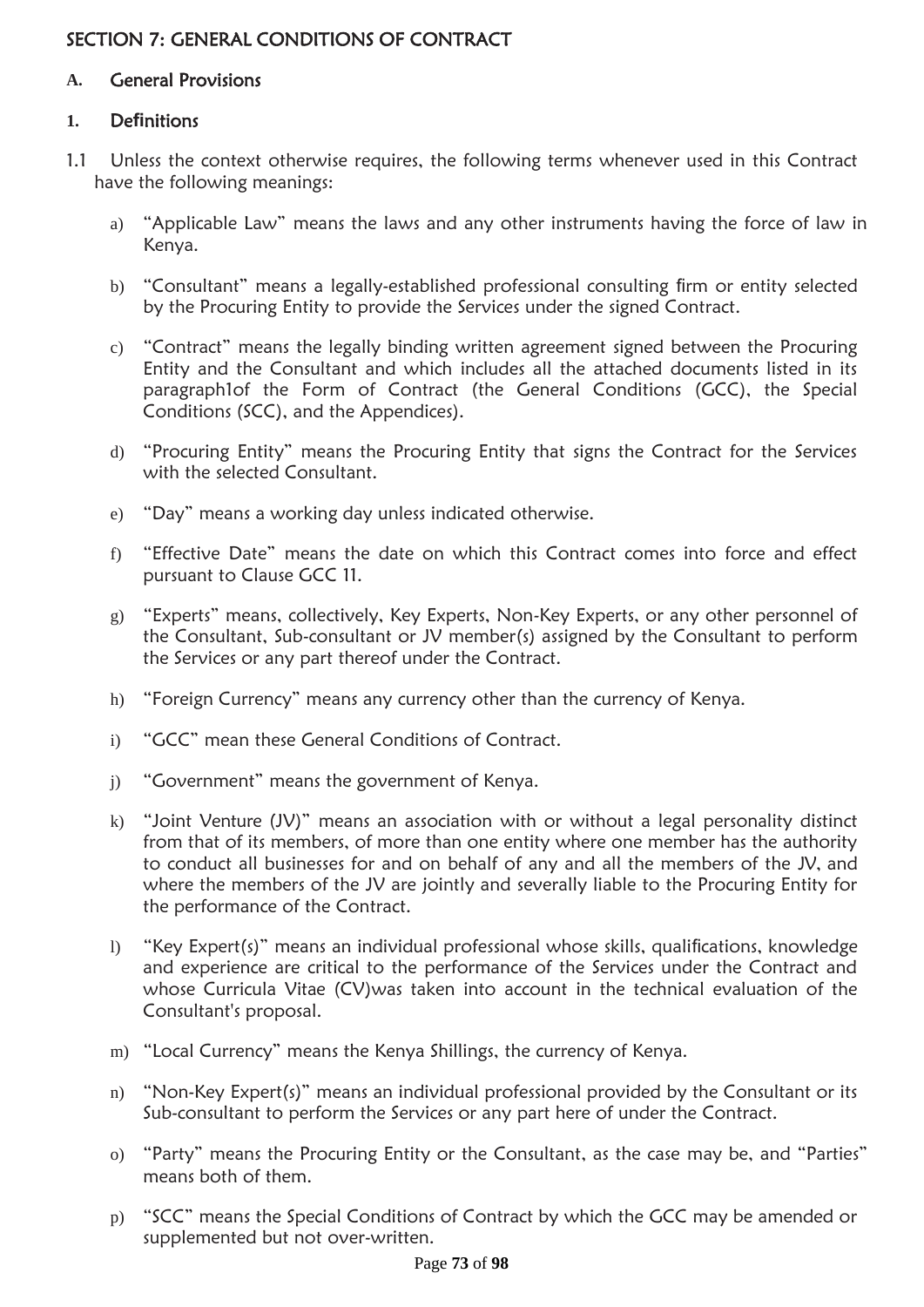- q) "Services" means the work to be performed by the Consultant pursuant to this Contract, as described in Appendix A hereto.
- r) "Sub-consultants" means an entity to whom/which the Consultant subcontracts any part of the Services while remaining solely liable for the execution of the Contract.
- (t) "Third Party "means any person or entity other than the Government, the Procuring Entity, the Consultant or a Sub-consultant.

## **2.** Relationship between the Parties

1.1 Nothing contained herein shall be construed as establishing a relationship of master and servant or of principal and agent as between the Procuring Entity and the Consultant. The Consultant, subject to this Contract, has complete charge of the Experts and Sub-consultants, if any, performing the Services and shall be fully responsible for the Services performed by them or on their behalf hereunder.

## 3. Law Governing Contract

1.2 This Contract, its meaning and interpretation, and the relation between the Parties shall be governed by the Laws of Kenya.

## 4. Language

4.1 This Contract has been executed in the English language, which shall be the binding and controlling language for all matters relating to the meaning or interpretation of this Contract.

## 5. Headings

5.1 The headings shall not limit, alter or affect the meaning of this Contract.

# 6. Communications

- 6.1 Any communication required or permitted to be given or made pursuant to this Contract shall be in writing in the English Language. Any such notice, request or consent shall be deemed to have been given or made when delivered in person to an authorized representative of the Party to whom the communication is addressed, or when sent to such Party at the address specified in the SCC.
- 6.2 A Party may change its address for notice here under by giving the other Party any communication of such change to the address specified in the SCC.

## 7 Location

7.1 The Services shall be performed at such locations as are specified in Appendix A hereto and, where the location of a particular task is not so specified, at such locations, whether in Kenya or elsewhere, as the Procuring Entity may approve.

## 8 Authority of Member in Charge

In case the Consultant is a Joint Venture, the members hereby authorize the member specified in the SCC to act on their behalf in exercising all the Consultant's rights and obligations towards the Procuring Entity under this Contract

- a) "SCC" means the Special Conditions of Contract by which the GCC may be amended or supplemented but not over-written.
- b) "Services" means the work to be performed by the Consultant pursuant to this Contract, as described in Appendix A hereto.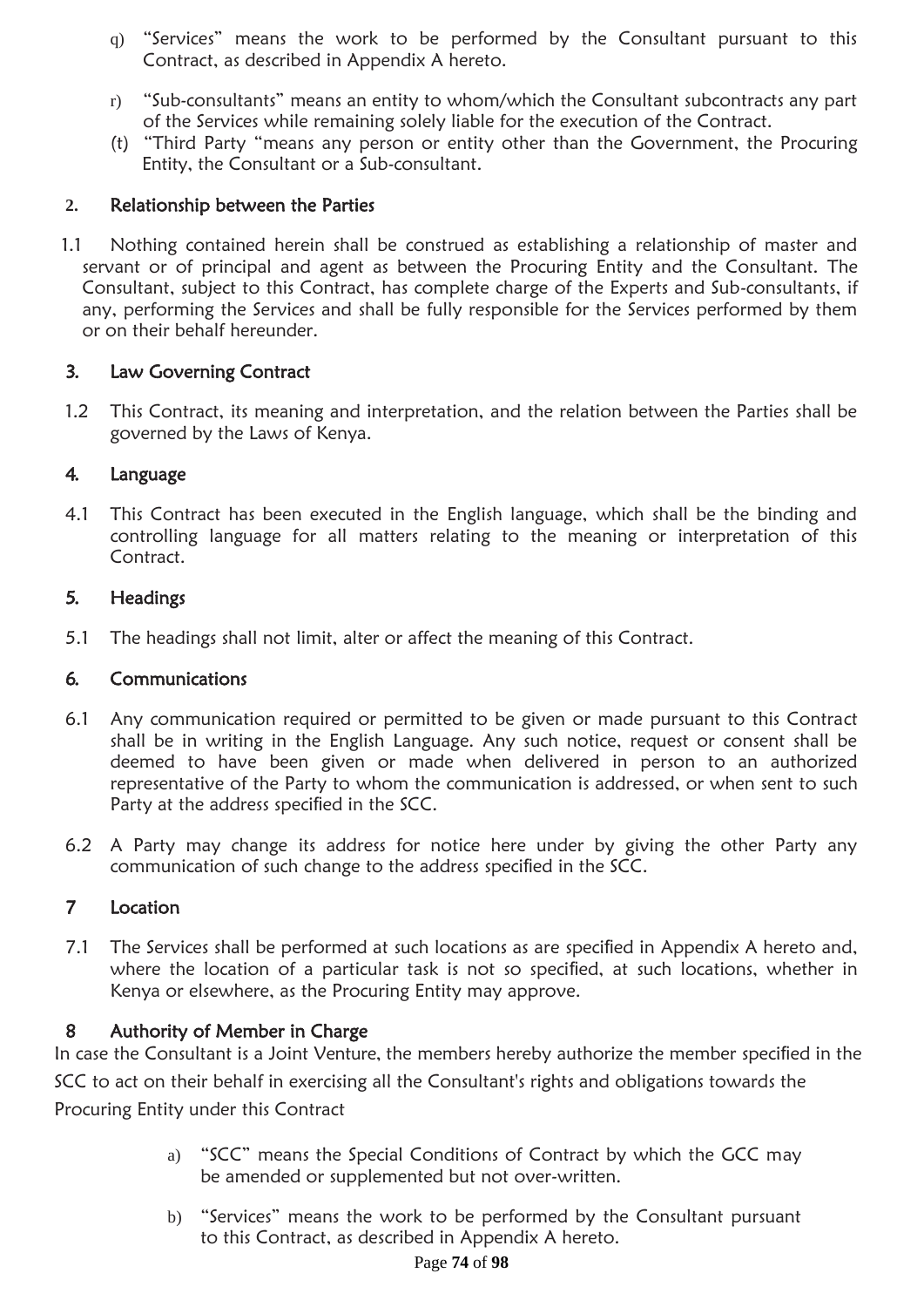- c) "Sub-consultants" means an entity to whom/which the Consultant subcontracts any part of the Services while remaining solely liable for the execution of the Contract.
- (t) "Third Party "means any person or entity other than the Government, the Procuring Entity, the Consultant or a Sub-consultant.

### **3.** Relationship between the Parties

1.3 Nothing contained herein shall be construed as establishing a relationship of master and servant or of principal and agent as between the Procuring Entity and the Consultant. The Consultant, subject to this Contract, has complete charge of the Experts and Sub-consultants, if any, performing the Services and shall be fully responsible for the Services performed by them or on their behalf hereunder.

### 7. Law Governing Contract

1.4 This Contract, its meaning and interpretation, and the relation between the Parties shall be governed by the Laws of Kenya.

### 8. Language

4.2 This Contract has been executed in the English language, which shall be the binding and controlling language for all matters relating to the meaning or interpretation of this Contract.

### 9. Headings

5.2 The headings shall not limit, alter or affect the meaning of this Contract.

### 10. Communications

- 8.1 Any communication required or permitted to be given or made pursuant to this Contract shall be in writing in the English Language. Any such notice, request or consent shall be deemed to have been given or made when delivered in person to an authorized representative of the Party to whom the communication is addressed, or when sent to such Party at the address specified in the SCC.
- 8.2 A Party may change its address for notice here under by giving the other Party any communication of such change to the address specified in the SCC.

### 9 Location

9.1 The Services shall be performed at such locations as are specified in Appendix A hereto and, where the location of a particular task is not so specified, at such locations, whether in Kenya or elsewhere, as the Procuring Entity may approve.

### 10 Authority of Member in Charge

10.1 In case the Consultant is a Joint Venture, the members hereby authorize the member specified in the SCC to act on their behalf in exercising all the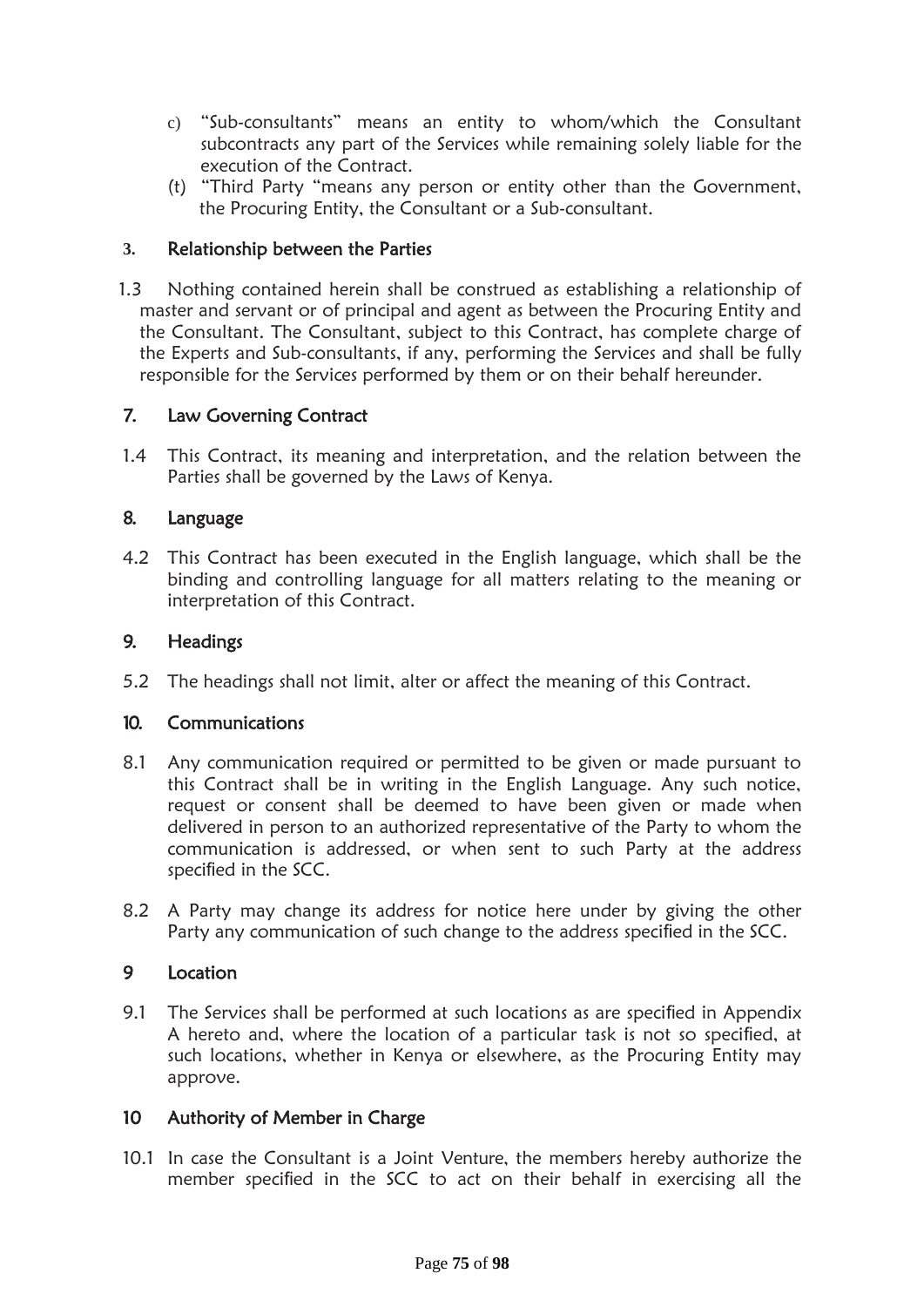Consultant's rights and obligations towards the Procuring Entity under this Contract, including without limitation the receiving of instructions and payments from the Procuring Entity.

### 11 Authorized Representatives

11.1 Any action required or permitted to be taken, and any document required or permitted to be executed under this Contract by the Procuring Entity or the Consultant may be taken or executed by the officials specified in the SCC.

### 12 Corrupt and Fraudulent Practices

- 10.1 The government requires compliance with its policy regarding corrupt and fraudulent/prohibited practices as set forth in its laws and policies.
- 10.2 Commissions and Fees-The Procuring Entity requires the Consultant to disclose any commissions, gratuities or fees that may have been paid or are to be paid to agents or any other party with respect to the selection process or execution of the Contract. The information disclosed must include at least the name and address of the agent or other party, the amount and currency, and the purpose of the commission, gratuity or fee. Failure to disclose such commissions, gratuities or fees may result in termination of the Contract by the Procuring Entity and/or sanctions by the PPRA.

### B. Commencement, Completion, Modi**fi**cation and Termination of Contract

### 11 Effectiveness of Contract

11.1 This Contract shall come into force and effect on the date (the "Effective Date") of the Procuring Entity's notice to the Consultant instructing the Consultant to begin carrying out the Services. This notice shall confirm that the effectiveness conditions, if any, listed in the SCC have been met.

### 12 Termination of Contract for Failure to Become Effective

12.1 If this Contract has not become effective within such time period after the date of Contract signature as specified in the SCC, either Party may, by not less than twenty-two (22) days written notice to the other Party, declare this Contract to be null and void, and in the event of such a declaration by either Party, neither Party shall have any claim against the other Party with respect there to.

### 13 Commencement of Services

13.1 The Consultant shall confirm availability of Key Experts and begins carrying out the Services not later than the number of days after the Effective Date specified in the SCC.

### 14 Expiration of Contract

14.1 Unless terminated earlier pursuant to Clause GCC19 hereof, this Contract shall expire at the end of such time period after the Effective Date as specified in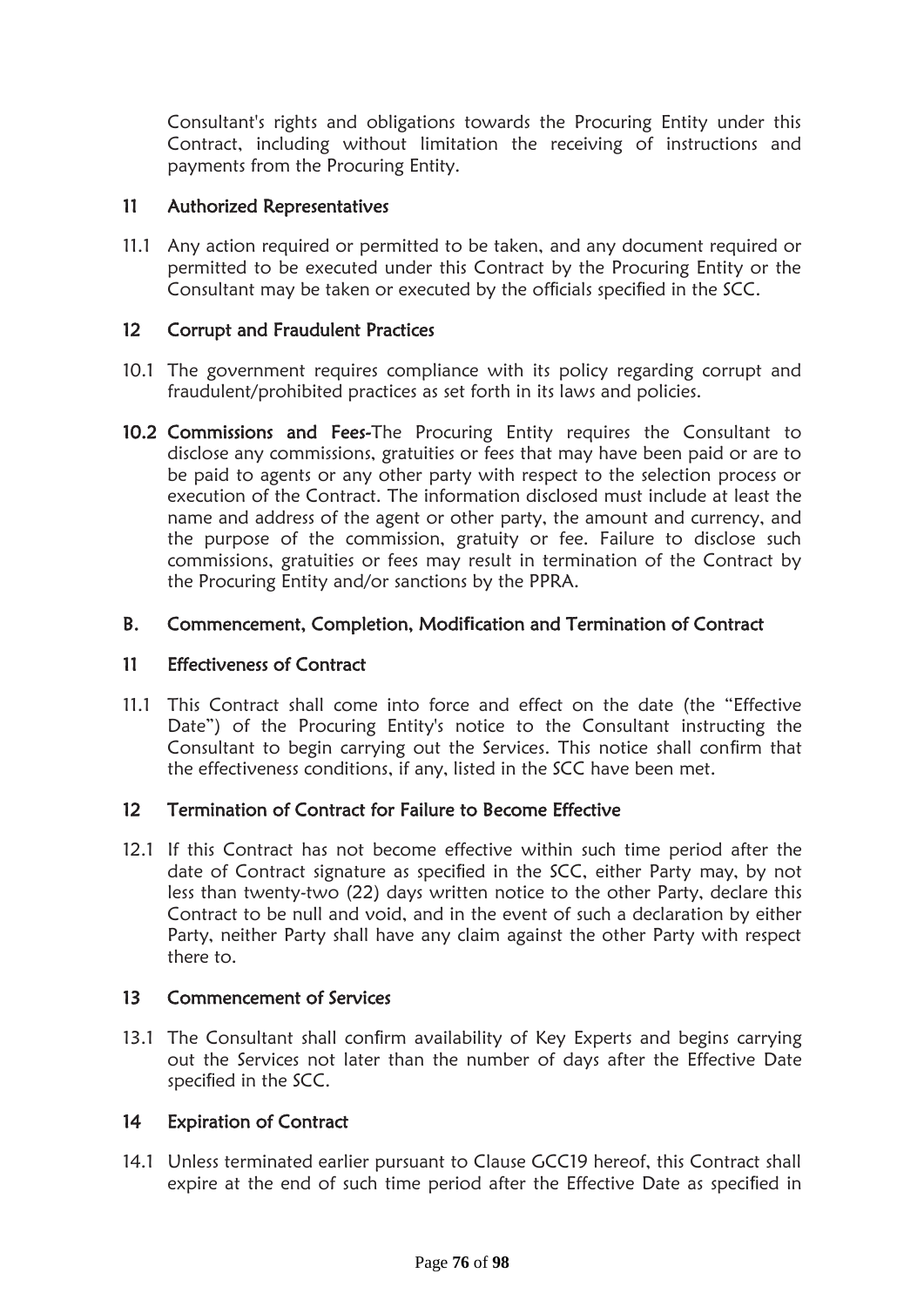the SCC.

### 15 Entire Agreement

15.1 This Contract contains all covenants, stipulations and provisions agreed by the Parties. No agent or representative of either Party has authority to make, and the Parties shall not be bound by or be liable for, any statement, representation, promise or agreement not set forth herein.

### 16 Modi**fi**cations or Variations

16.1 Any modification or variation of the terms and conditions of this Contract, including any modification or variation of the scope of the Services, may only be made by written agreement between the Parties. However, each Party shall give due consideration to any proposals for modification or variation made by the other Party.

#### 17 Force Majeure

- **a.** Definition
- 17.1 For the purposes of this Contract," Force Majeure" means event which is beyond the reasonable control of a Party, is not foreseeable, is unavoidable, and makes a Party's performance of its obligations hereunder impossible or so impractical as reasonably to be considered impossible under the circumstances, and subject to those requirements, includes, but is not limited to, war, riots, civil disorder, earthquake, fire, explosion, storm, flood or other adverse weather conditions, strikes, lockouts or other industrial action confiscation or any other action by Government agencies.
- 17.2 Force Majeure shall not include (i) any event which is caused by the negligence or intentional action of a Party or such Party's Experts, Subconsultants or agents or employees, nor (ii) any event which a diligent Party could reasonably have been expected to both take into account at the time of the conclusion of this Contract and avoid or over come in the carrying out of its obligations here under.
- 17.3 Force Majeure shall not include insufficiency of funds or failure to make any payment required here under.
- **b.** No Breach of Contract
- 17.4 The failure of a Party to fulfill any of its obligations here under shall not be considered to be a breach of, or default under, this Contract in so far as such inability arises from an event of Force Majeure, provided that the Party affected by such an event has taken all reasonable precautions, due care and reasonable alternative measures, all with the objective of carrying out the terms and conditions of this Contract.
- **c.** Measures to be taken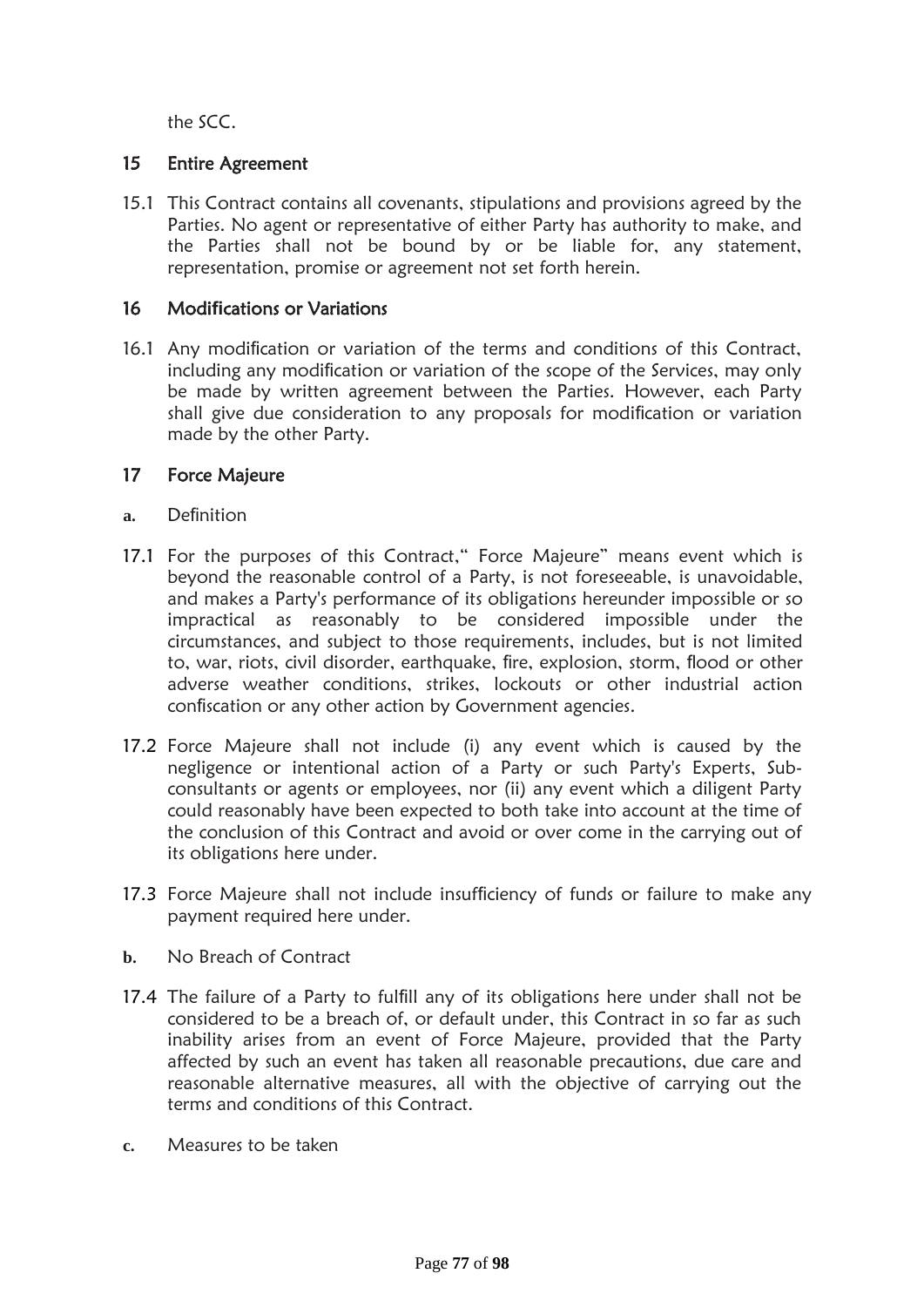- 17.5 A party affected by an event of Force Majeure shall continue to perform its obligations under the Contract as far as is reasonably practical and shall take all reasonable measures to minimize the consequences of any event of Force Majeure.
- 17.6 A Party affected by an event of Force Majeure shall notify the other Party of such event as soon as possible, and in any case not later than fourteen (14) calendar days following the occurrence of such event, providing evidence of the nature and cause of such event, and shall similarly give written notice of the restoration of normal conditions as soon as possible.
	- a) Any period within which a Party shall, pursuant to this Contract, complete any action or task, shall be extended for a period equal to the time during which such Party was unable to perform such action as a result of Force Majeure.
	- b) During the period of their inability to perform the Services as a result of an event of Force Majeure, the Consultant, upon instructions by the Procuring Entity, shall either:
	- c) demobilize, in which case the Consultant shall be reimbursed for additional costs they reasonably and necessarily incurred, and, if required by the Procuring Entity, in reactivating the Services; or
	- d) Continue with the Services to the extent reasonably possible, in which case the Consultant shall continue to be paid under the terms of this Contract and be reimbursed or additional costs reasonably and necessarily incurred.
- 17.7 In the case of disagreement between the Parties as to the existence or extent of Force Majeure, the matter shall be settled according to Clauses GCC 44 & 45.

## 18 Suspension

18.1 The Procuring Entity may, by written notice of suspension to the Consultant, suspend all payments to the Consultant here under if the Consultant fails to perform any of its obligations under this Contract, including the carrying out of the Services, provided that such notice of suspension (i)shall specify the nature of the failure, and (ii) Shall request the Consultant to remedy such failure within a period not exceeding thirty (30) calendar days after receipt by the Consultant of such notice of suspension.

## 19 Termination

19.1 This Contract may be terminated by either Party as per provisions set up below:

## a. By the Procuring Entity

19.1.1The Procuring Entity may terminate this Contract in case of the occurrence of any of the events specified in paragraphs (a) through (f) of this Clause. In such an occurrence, the Procuring Entity shall give at least thirty (30) calendar days'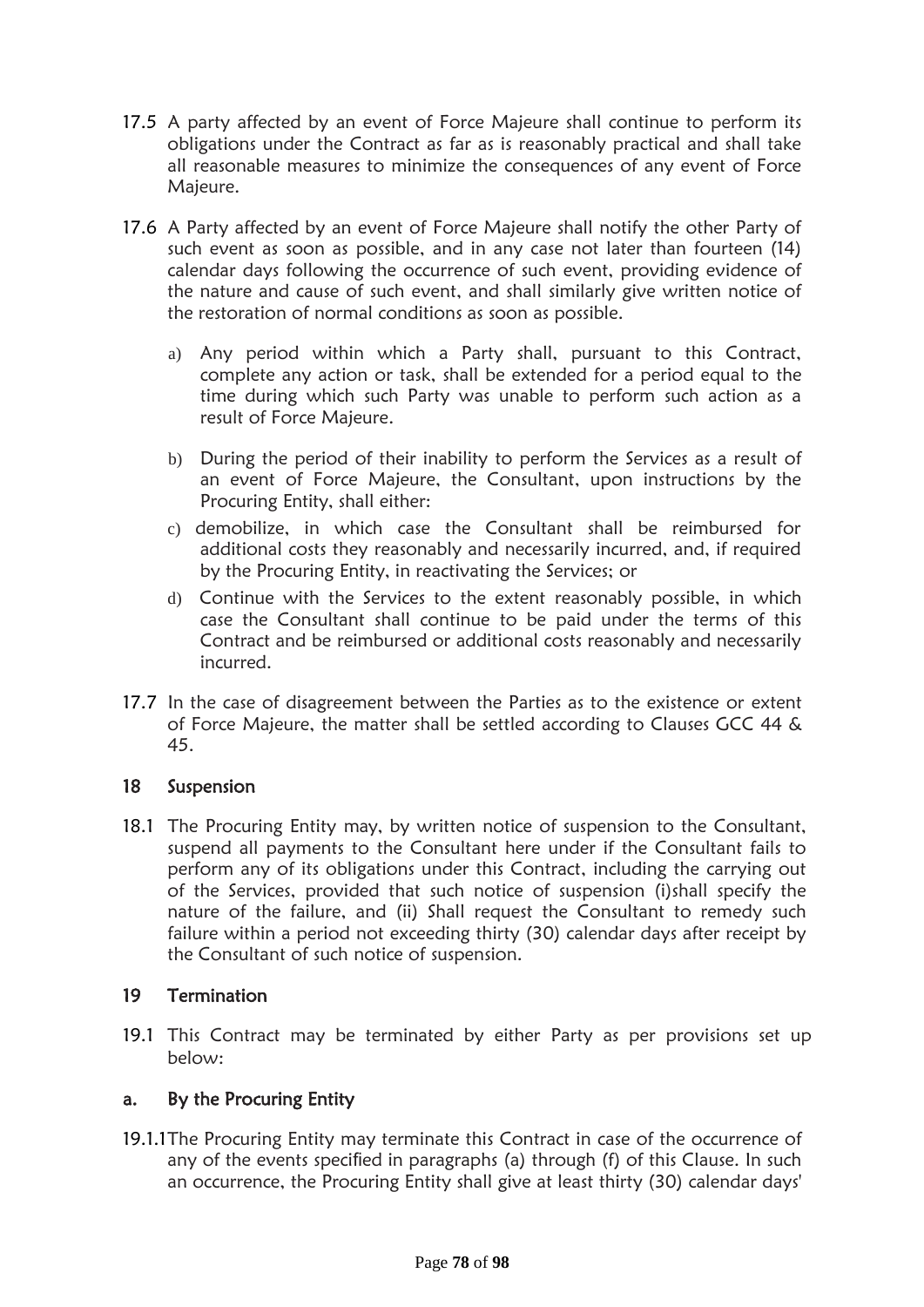written notice of termination to the Consultant in case of the events referred to in(a)through(d); at least sixty (60) calendar days' written notice in case of the event referred to in (e); and at least five (5) calendar days 'written notice in case of the event referred to in (f):

- a If the Consultant fails to remedy a failure in the performance of its obligations here under, as specified in a notice of suspension pursuant to Clause GCC 18;
- b If the Consultant becomes (or, if the Consultant consists of more than one entity, if any of its members becomes) insolvent or bankrupt or enter into any agreements with their creditors for relief of debt or take advantage of any law for the benefit of debtors or go in to liquidation or receivership whether compulsory or voluntary;
- c If the Consultant fails to comply with any final decision reached as a result of arbitration proceedings pursuant to Clause GCC 45.1;
- d If, as the result of Force Majeure, the Consultant is unable to perform a material portion of the Services for a period of not less than sixty (60) calendar days;
- e If the Procuring Entity, in its sole discretion and for any reason whatsoever, decides to terminate this Contract;
- f If the Consultant fails to confirm availability of Key Experts as required in Clause GCC13.
- 19.1.2 Furthermore, if the Procuring Entity determines that the Consultant has engaged in corrupt, fraudulent, collusive, coercive [or obstructive] practices, in competing for or in executing the Contract, then the Procuring Entity may, after giving fourteen (14) calendar days written notice to the Consultant, terminate the Consultant's employment under the Contract.

## b. By the Consultant

- a) The Consultant may terminate this Contract, by not less than thirty (30) calendar days' written notice to the Procuring Entity, in case of the occurrence of any of the events specified in paragraphs(a)through(d)of this Clause.
- b) If the Procuring Entity fails to pay any money due to the Consultant pursuant to this Contract and not subject to dispute pursuant to Clause GCC45.1withinforty-five (45) calendar days after receiving written notice from the Consultant that such payment is overdue.
- c) If, as the result of Force Majeure, the Consultant is unable to perform a material portion of the Services for a period of not less than sixty (60) calendar days.
- d) If the Procuring Entity fails to comply with any final decision reached as a result of arbitration pursuant to Clause GCC45.1.
- e) If the Procuring Entity is in material breach of its obligations pursuant to this Contract and has not remedied the same within forty-five (45) days (or such longer period as the Consultant may have subsequently approved in writing) following the receipt by the Procuring Entity of the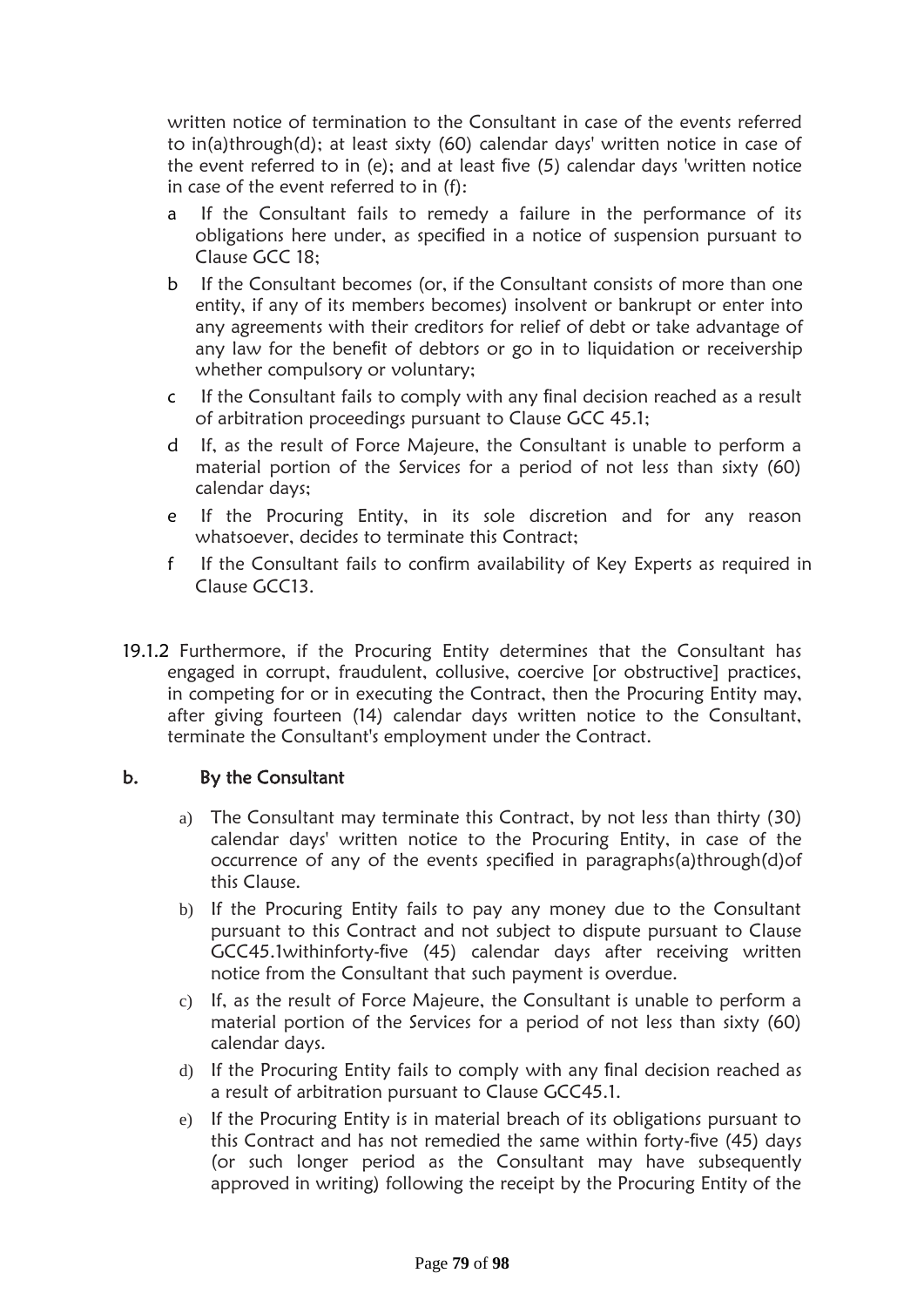Consultant's notice specifying such breach.

### c. Cessation of Rights and Obligations

19.1.4 Upon termination of this Contract pursuant to Clauses GCC 12 or GCC 19 hereof, or upon expiration of this Contract pursuant to Clause GCC14, all rights and obligations of the Parties here under shall cease, except (i) such rights and obligations as may have accrued on the date of termination or expiration, (ii) the obligation of confidentiality set forth in Clause GCC22, (iii) the Consultant's obligation to permit in section, copying and auditing of their accounts and records set forth in Clause GCC25, and (iv) any right which a Party may have under the Applicable Law.

### d. Cessation of Services

19.1.5. Upon termination of this Contract by notice of either Party to the other pursuant to Clauses GCC 19a or GCC 19b, the Consultant shall immediately upon dispatch or receipt of such notice, take all necessary steps to bring the Services to a close in a prompt and orderly manner and shall make every reasonable effort to keep expenditures for this purpose to a minimum. With respect to documents prepared by the Consultant and equipment and materials furnished by the Procuring Entity, the Consultant shall proceed as provided, respectively, by Clauses GCC27or GCC28.

### e. Payment up on Termination

- 19.1.6 Up on termination of this Contract, the Procuring Entity shall make the following payments to the Consultant:
	- a) Payment or Services satisfactorily performed prior to the effective date of termination; and
	- b) In the case of termination pursuant to paragraphs (d) and (e) of Clause GCC 19.1.1, reimbursement of any reasonable cost incidental to the prompt and orderly termination of this Contract, including the cost of the return travel of the Experts.

### C. Obligation s of the Consultant

### **16.** General

### a. Standard of Performance

20.1 The Consultant shall perform the Services and carry out the Services with all due diligence, efficiency and economy, in accordance with generally accepted professional standards and practices, and shall observe sound management practices, and employ appropriate technology and safe and effective equipment, machinery, materials and methods. The Consultant shall always act, in respect of any matter relating to this Contract or to the Services, as a faithful adviser to the Procuring Entity, and shall at all times support and safeguard the Procuring Entity's legitimate interests in any dealings with the third parties.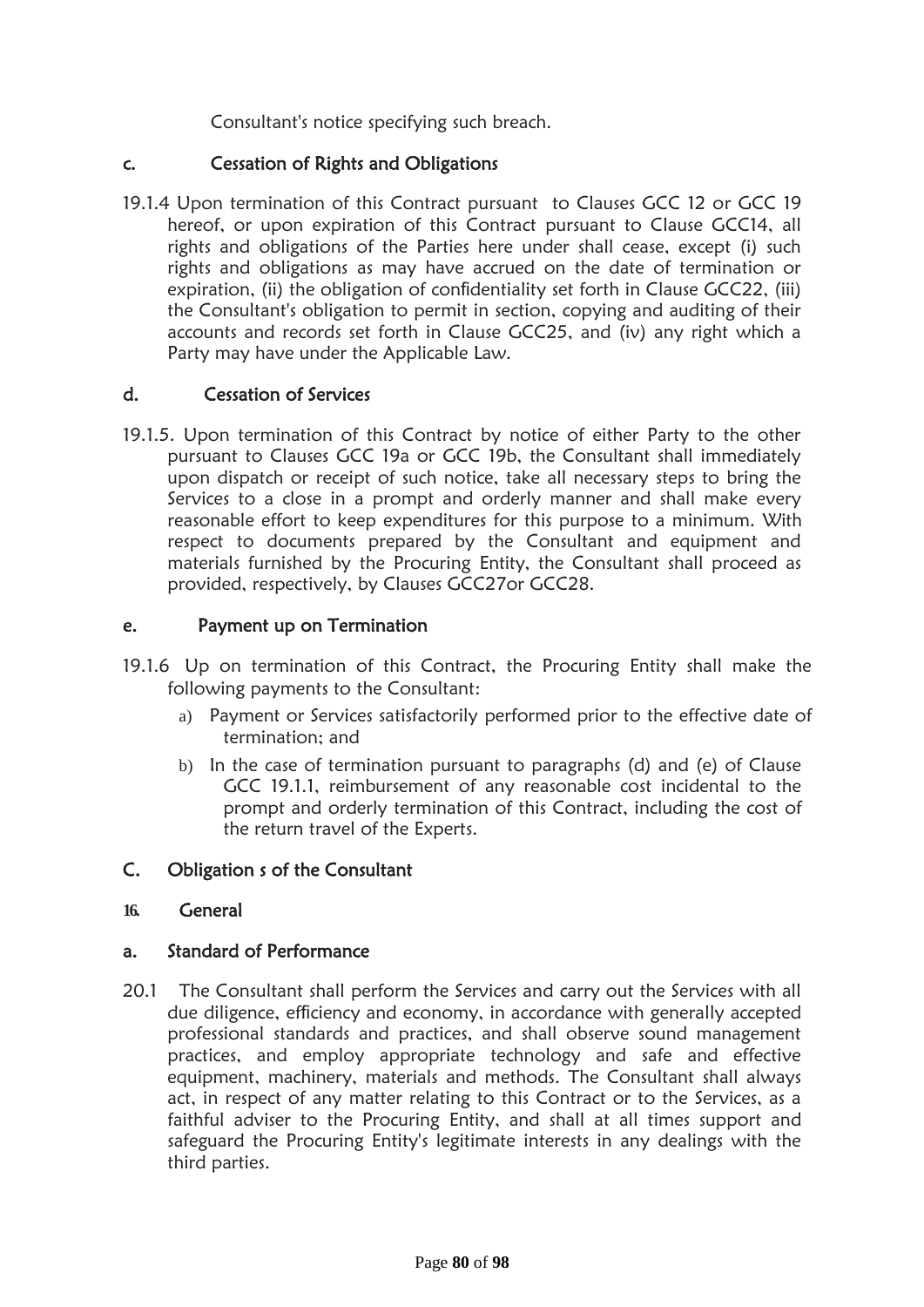- 20.2 The Consultant shall employ and provide such qualified and experienced Experts and Sub-consultants as are required to carry out the Services.
- 20.3 The Consultant may subcontract part of the Services to an extent and with such Key Experts and Sub- consultants as may be approved in advance by the Procuring Entity. Notwithstanding such approval, the Consultant shall retain full responsibility for the Services.

### b. Law Applicable to Services

- 20.4. The Consultant shall perform the Services in accordance with the Contract and the Applicable Law and shall take all practicable steps to ensure that any of its Experts and Sub-consultants, comply with the Applicable Law.
- 20.5 Throughout the execution of the Contract, the Consultant shall comply with the import of goods and services prohibitions in Kenya when
	- a As a matter of law or official regulations, Kenya prohibits commercial relations with that country; or
	- b by an act of compliance with a decision of the United Nations Security Council taken under Chapter VII of the Charter of the United Nations, Kenya prohibits any import of goods from that country or any payments to any country, person, or entity in that country.
- 20.6. The Procuring Entity shall notify the Consultant in writing of relevant local customs, and the Consultant shall, after such notification, respect such customs.

### 21 Con**fl**ict of Interests

21.1 The Consultant shall hold the Procuring Entity's interest paramount, without any consideration for future work, and strictly avoid conflict with other assignments or their own corporate interests.

#### a. Consultant Not to Bene**fi**t from Commissions, Discounts, etc.

- 21.1.1 The payment of the Consultant pursuant to GCC F (Clauses GCC 38 through 42) shall constitute the Consultant's only payment in connection with this Contract and, subject to Clause GCC21.1.3,the Consultant shall not accept for its own benefit any trade commission, discount or similar payment in connection with activities pursuant to this Contract or in the discharge of its obligations here under, and the Consultant shall use its best efforts to ensure that any Sub-consultants, as well as the Experts and agents of either of them, similarly shall not receive any such additional payment.
- 21.1.2 Furthermore, if the Consultant, as part of the Services, has the responsibility of advising the Procuring Entity on the procurement of goods, works or services, the Consultant shall at all times exercise such responsibility in the best interest of the Procuring Entity. Any discounts or commissions obtained by the Consultant in the exercise of such procurement responsibility shall be for the account of the Procuring Entity.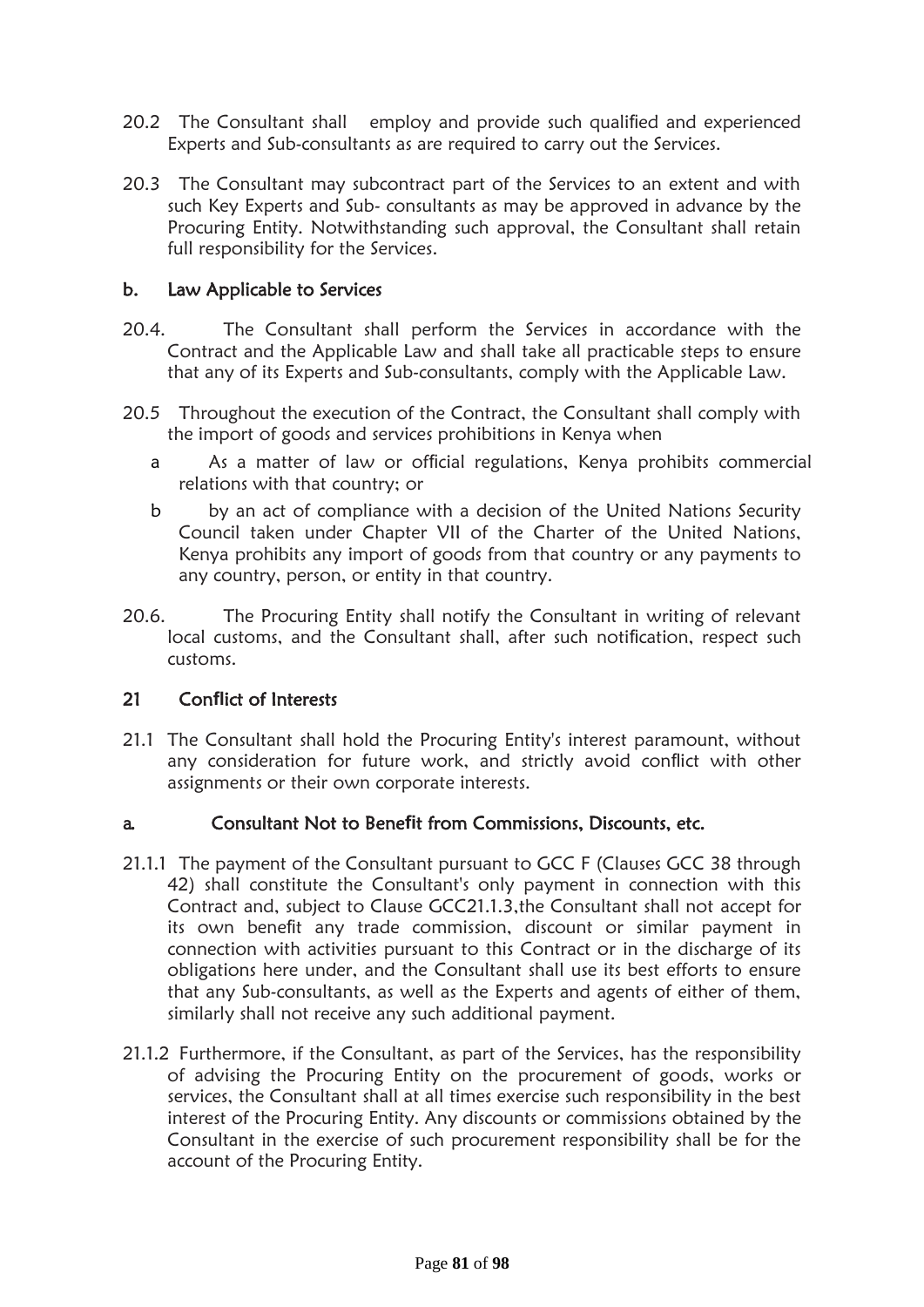## b. Consultant and Af**fi**liates Not to Engage in Certain Activities

21.1.3 The Consultant agrees that, during the term of this Contract and after its termination, the Consultant and any entity affiliated with the Consultant, as well as any Sub-consultants and any entity affiliated with such Subconsultants, shall be disqualified from providing goods, works or nonconsulting services resulting from or directly related to the Consultant's Services for the preparation or implementation of the project.

### c. Prohibition of Con**fl**icting Activities

21.1.4 The Consultant shall not engage and shall cause its Experts as well as its Subconsultants not to engage, either directly or indirectly, in any business or professional activities that would conflict with the activities assigned to them under this Contract.

### d. Strict Duty to Disclose Con**fl**icting Activities

21.1.5 The Consultant has an obligation and shall ensure that its Experts and Subconsultants shall have an obligation to disclose any situation of actual or potential conflict that impacts their capacity to serve the best interest of their Procuring Entity, or that may reasonably be perceived as having this effect. Failure to disclose said situations may lead to the disqualification of the Consultant or the termination of its Contract.

#### 22 Con**fi**dentiality

22.1 Except with the prior written consent of the Procuring Entity, the Consultant and the Experts shall not at any time communicate to any person or entity any confidential information acquired in the course of the Services, nor shall the Consultant and the Experts make public the recommendations formulated in the course of, or because of, the Services.

### 23 Liability of the Consultant

23.1 Subject to additional provisions, if any, set for in the SCC, the Consultant's liability under this Contract shall be as determined under the Applicable Law.

### 24 Insurance to be taken out by the Consultant

24.1 The Consultant (i) shall take out and maintain and shall cause any Subconsultants to take out and maintain, at its (or the Sub-consultants', as the case may be) own cost but on terms and conditions approved by the Procuring Entity, insurance against the risks, and for the coverage specified in the SCC, and (ii) at the Procuring Entity's request, shall provide evidence to the Procuring Entity showing that such insurance has been taken out and maintained and that the current premiums therefore have been paid. The Consultant shall ensure that such insurance is in place prior to commencing the Services as stated in Clause GCC13.

### 25 Accounting, Inspection and Auditing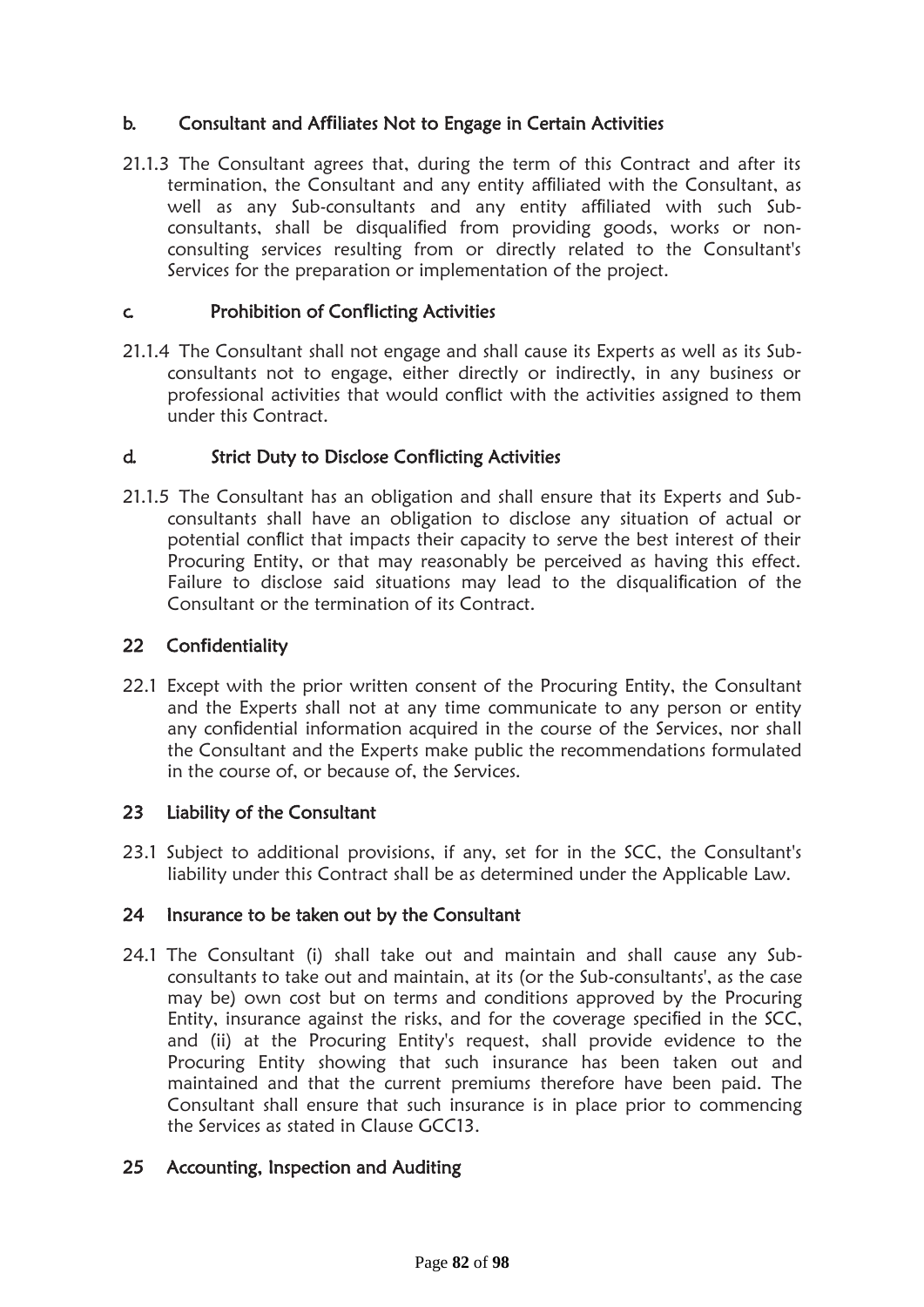- 25.1 The Consultant shall keep and shall make all reasonable efforts to cause its Sub-consultants to keep, accurate and systematic accounts and records in respect of the Services and in such form and detail as will clearly identify relevant time changes and costs.
- 25.2 The Consultant shall permit and shall cause its Sub-consultants to permit, the PPRA and/ or persons appointed by the PPRA to inspect the Site and /or all accounts and records relating to the performance of the Contract and the submission of the Proposal to provide the Services, and to have such accounts and records audited by auditors appointed by the PPRA if requested by the PPRA. The Consultant's attention is drawn to Clause GCC10 which provides, interlaid, that acts intended to materially impede the exercise of the PPRA's inspection and audit rights provided for under this ClauseGCC25.2 constitute a prohibited practice subject to contract termination (as well as to a determination of in eligibility under the PPRA's prevailing sanctions procedures.)

## 26 Reporting Obligations

26.1 The Consultant shall submit to the Procuring Entity the reports and documents specified in Appendix A, in the form, in the numbers and within the time periods set forth in the said Appendix.

### 27 Proprietary Rights of the Procuring Entity in Reports and Records

- 27.1 Unless otherwise indicated in the SCC, all reports and relevant data and information such as maps, diagrams, plans, databases, other documents and software, supporting records or material compiled or prepared by the Consultant for the Procuring Entity in the course of the Services shall be confidential and become and remain the absolute property of the Procuring Entity. The Consultant shall, not later than upon termination or expiration of this Contract, deliver all such documents to the Procuring Entity, together with a detailed inventory thereof. The Consultant may retain a copy of such documents, data and/or software but shall not use the same for purposes unrelated to this Contract without prior written approval of the Procuring Entity.
- 27.2 If license agreements are necessary or appropriate between the Consultant and third parties for purposes of development of the plans, drawings, specifications, designs, databases, other documents and software, the Consultant shall obtain the Procuring Entity's prior written approval to such agreements, and the Procuring Entity shall be entitled at its discretion to require recovering the expenses related to the development of the program(s) concerned. Other restrictions about the future use of these documents and software, if any, shall be specified in the SCC.

### 28 Equipment, Vehicles and Materials

28.1 Equipment, vehicles and materials made available to the Consultant by the Procuring Entity or purchased by the Consultant wholly or partly with funds provided by the Procuring Entity, shall be the property of the Procuring Entity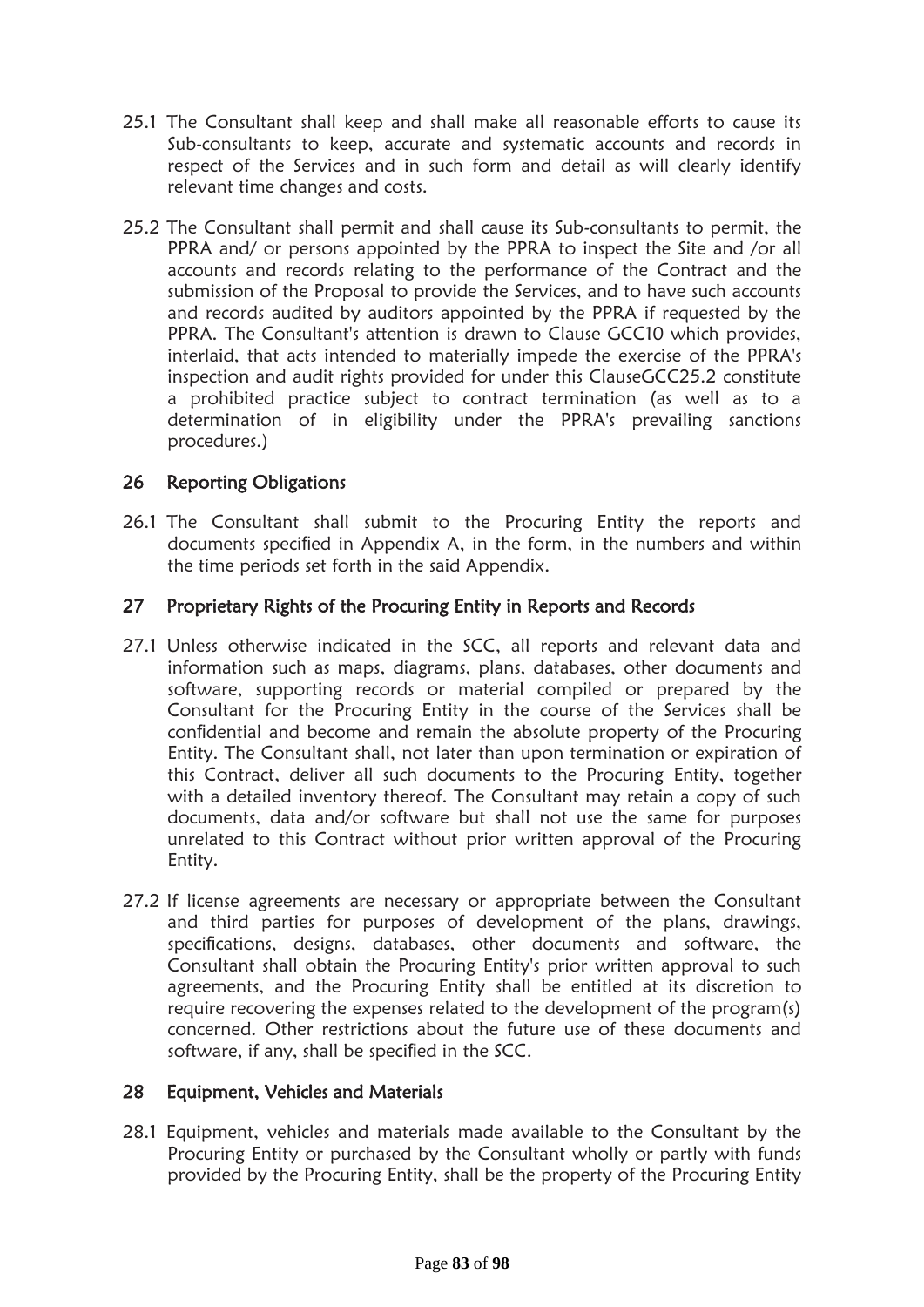and shall be marked accordingly. Upon termination or expiration of this Contract, the Consultant shall make available to the Procuring Entity an inventory of such equipment, vehicles and materials and shall dispose of such equipment, vehicles and materials in accordance with the Procuring Entity's instructions. While in possession of such equipment, vehicles and materials, the Consultant, unless otherwise instructed by the Procuring Entity in writing, shall insure them at the expense of the Procuring Entity in an amount equal to their full replacement value.

28.2 Any equipment or materials brought by the Consultant or its Experts into Kenya for the use either for the project or personal use shall remain the property of the Consultant or the Experts concerned, as applicable.

### D. Consultant's Experts and Sub-consultants

#### 29 Description of Key Experts

29.1 The title, agreed job description, minimum qualification and estimated period of engagement to carry out the Services of each of the Consultant's Key Experts are described in Appendix B.

#### 30 Replacement of Key Experts

- 30.1 Except as the Procuring Entity may otherwise agree in writing, no changes shall be made in the Key Experts.
- 30.2 Notwithstanding the above, the substitution of Key Experts during Contract execution may be considered only based on the Consultant's written request and due to circumstances outside the reasonable control of the Consultant, including but not limited to death or medical in capacity. In such case, the Consultant shall forth with provide as a replacement, a person of equivalent or better qualifications and experience, and at the same rate of remuneration.

#### 31 Removal of Experts or Sub-consultants

- 31.1 If the Procuring Entity finds that any of the Experts or Sub-consultant has committed serious misconduct or has been charged with having committed a criminal action, or shall the Procuring Entity determine that Consultant's Expert of Sub consultant have engaged in corrupt, fraudulent, collusive, coercive [or obstructive] practice while performing the Services, the Consultant shall, at the Procuring Entity's written request, provide a replacement.
- 31.2 In the event that any of Key Experts, Non-Key Experts or Sub-consultants is found by the Procuring Entity to be in competent or in capable in discharging assigned duties, the Procuring Entity, specifying the grounds therefore, may request the Consultant to provide a replacement.
- 31.3 Any replacement of the removed Experts or Sub consultants shall possess better qualifications and experience and shall be acceptable to the Procuring Entity.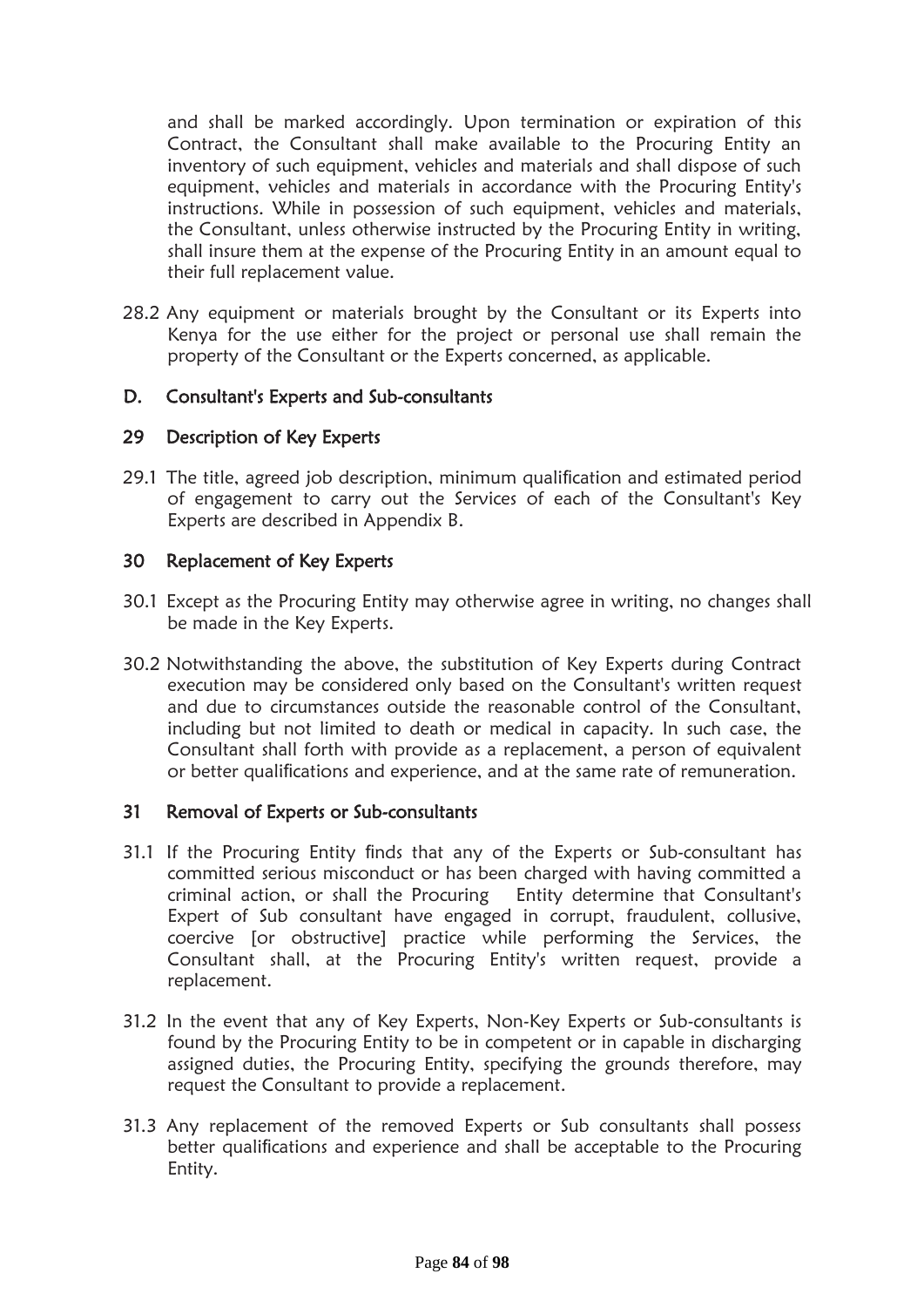31.4 The Consultant shall bear all costs arising out of or incidental to any removal and/or replacement of such Experts.

## E. Obligations of the Procuring Entity

### 32 Assistance and Exemptions

- 32.1 Unless otherwise specified in the SCC, the Procuring Entity shall use its best efforts to:
	- a Assist the Consultant with obtaining work permits and such other documents as shall be necessary to enable the Consultant to perform the Services.
	- b Assist the Consultant with promptly obtaining, for the Experts and, if appropriate, their eligible dependents, all necessary entry and exit visas, residence permits, exchange permits and any other documents required for their stay in Kenya while carrying out the Services under the Contract.
	- c FacilitatepromptclearancethroughcustomsofanypropertyrequiredfortheSe rvicesandofthepersonal effects of the Expert sand their eligible dependents.
	- d Issue to officials, agents and representatives of the Government all such instructions and information as may be necessary or appropriate for the prompt and effective implementation of the Services.
	- e Assist the Consultant and the Experts and any Sub-consultants employed by the Consultant for the Services with obtaining exemption from any requirement to register or obtain any permit to practice their profession or to establish themselves either individually or as a corporate entity in Kenya according to the applicable law in Kenya
	- f Assist the Consultant, any Sub-consultants and the Experts of either of them with obtaining the privilege, pursuant to the applicable law in Kenya, of bringing in to Kenya reasonable amounts of foreign currency for the purposes of the Services or for the personal use of the Experts and of withdrawing any such amounts as may be earned therein by the Experts in the execution of the Services.
	- g Provide to the Consultant any such other assistance as may be specified in the SCC.

### 33 Access to Project Site

33.1 The Procuring Entity warrants that the Consultant shall have, free of charge, unimpeded access to the project site in respect of which access is required for the performance of the Services. The Procuring Entity will be responsible for any damage to the project site or any property thereon resulting from such access and will indemnify the Consultant and each of the experts in respect of liability for any such damage, unless such damage is caused by the willful default or negligence of the Consultant or any Sub-consultants or the Experts of either of them.

### 34 Change in the Applicable Law Related to Taxes and Duties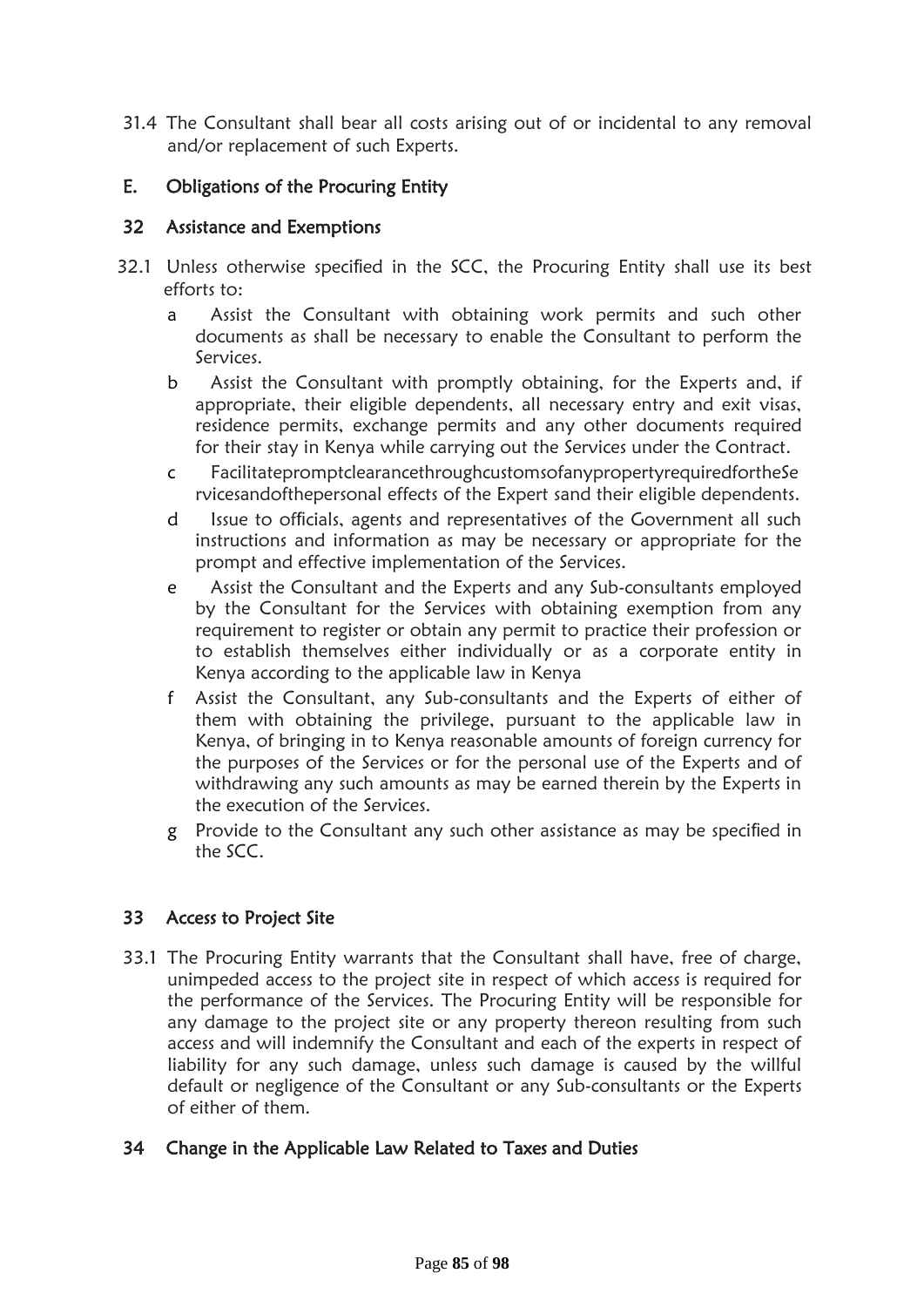34.1 If, after the date of this Contract, there is any change in the applicable law in Kenya with respect to taxes and duties which increases or decreases the cost incurred by the Consultant in performing the Services, then the remuneration and reimbursable expenses otherwise payable to the Consultant under this Contract shall be increased or decreased accordingly by agreement between the Parties hereto, and corresponding adjustments shall be made to the Contract price amount specified in Clause GCC 39.1

### 35 Services, Facilities and Property of the Procuring Entity

35.1 The Procuring Entity shall make available to the Consultant and the Experts, for the purposes of the Services and free of any charge, the services, facilities and property described in the Terms of Reference (Appendix A) at the times and in the manner specified in said Appendix A.

### 36 Counterpart Personnel

- 36.1 The Procuring Entity shall make available to the Consultant free of charge such professional and support counterpart personnel, to be nominated by the Procuring Entity with the Consultant's advice, if specified in Appendix A.
- 36.2 Professional and support counterpart personnel, excluding Procuring Entity's liaison personnel, shall work under the exclusive direction of the Consultant. If any member of the counterpart personnel fails to perform adequately any work as signed to such member by the Consultant that is consistent with the position occupied by such member, the Consultant may request the replacement of such member, and the Procuring Entity shall not unreasonably refuse to act upon such request.

### 37 Payment Obligation

37.1 In consideration of the Services performed by the Consultant under this Contract, the Procuring Entity shall make such payments to the Consultant for the deliverables specified in Appendix A and in such manner as is provided by GCCF below.

#### F. Payments to the Consultant

### 38 Contract Price

- 38.1 The Contract price is fixed and is set forth in the SCC. The Contract price breakdown is provided in Appendix C.
- 38.2 Any change to the Contract price specified in Clause 38.1 can be made only if the Parties have agreed to the revised scope of Services pursuant to Clause GCC 16 and have amended in writing the Terms of Reference in Appendix A.

#### 39 Taxes and Duties

39.1 The Consultant, Sub-consultants and Experts are responsible for meeting any and all tax liabilities arising out of the Contract unless it is stated otherwise in the SCC. Currency of Payment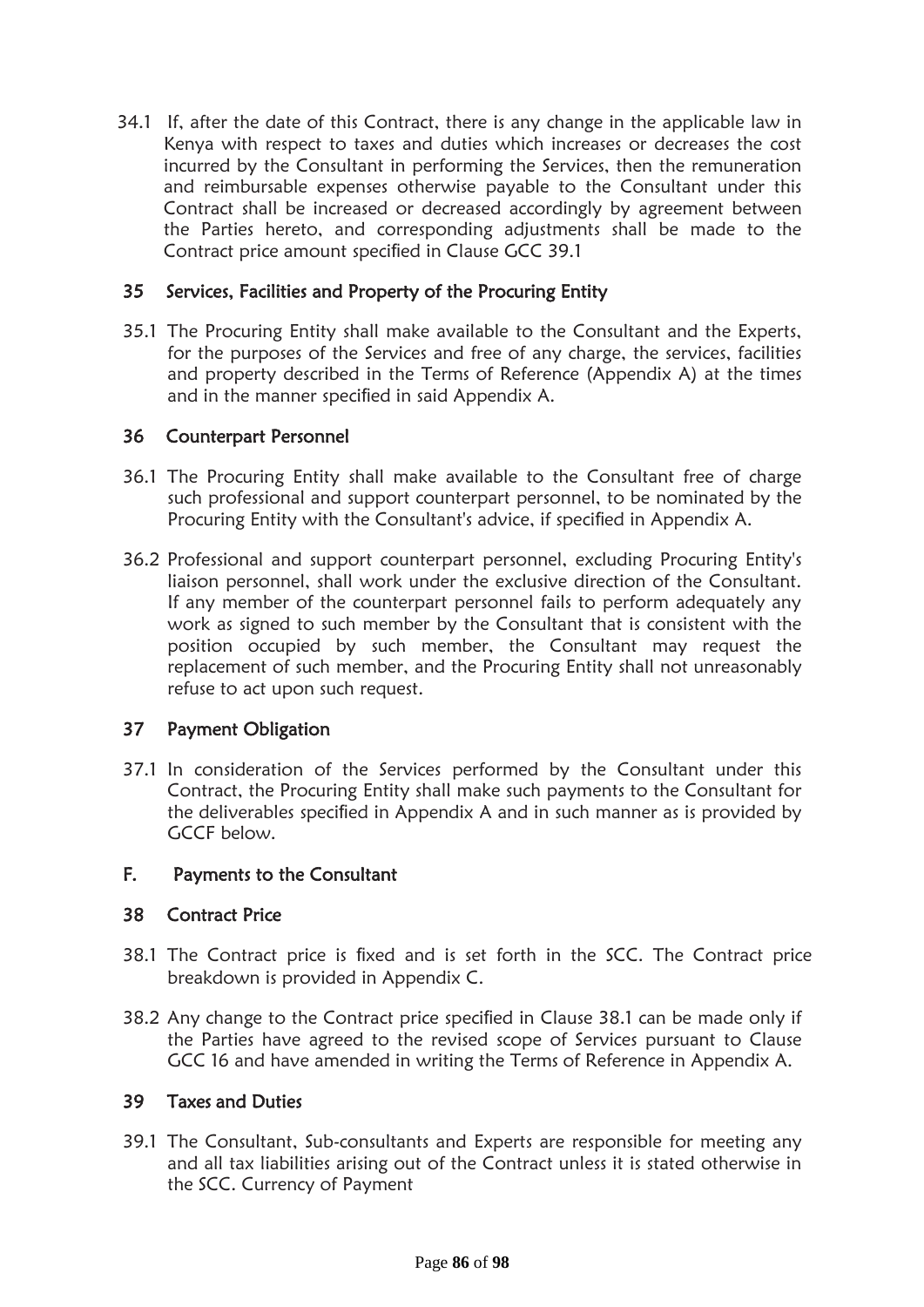39.2 Any payment under this Contract shall be made in the currency (ies) of the Contract.

### 40 Mode of Billing and Payment

- 40.1 The total payments under this Contract shall not exceed the Contract price set forth in Clause GCC 38.1.
- 40.2 The payments under this Contract shall be made in lump-sum installments against deliverables specified in Appendix A. The payments will be made according to the payment schedule stated in the SCC.
- 40.2.1 Advance payment: Unless otherwise indicated in the SCC, an advance payment shall be made against an advance payment bank guarantee acceptable to the Procuring Entity in an amount (or amounts) and in a currency (or currencies) specified in the SCC. Such guarantee (I) is to remain effective until the advance payment has been fully set off, and (ii) is to be in the form set forth in Appendix D, or in such other form as the Procuring Entity shall have approved in writing. The advance payments will be set off by the Procuring Entity in equal portions against the lump-sum installments specified in the SCC until said advance payments have been fully set off.
- 40.2.2 The Lump-Sum Installment Payments. The Procuring Entity shall pay the Consultant within sixty (60) days after the receipt by the Procuring Entity of the deliverable(s) and the cover invoice for the related lump-sum installment payment. The payment can be withheld if the Procuring Entity does not approve the submitted deliverable(s) as satisfactory in which case the Procuring Entity shall provide comments to the Consultant within the same sixty (60) days period. The Consultant shall thereupon promptly make any necessary corrections, and there after the fore going process shall be repeated.
- 40.2.3 The Final Payment: The final payment under this Clause shall be made only after the final report has been submitted by the Consultant and approved as satisfactory by the Procuring Entity. The Services shall then be deemed completed and finally accepted by the Procuring Entity. The last lump-sum installment shall be deemed approved for payment by the Procuring Entity within ninety (90) calendar days after receipt of the final report by the Procuring Entity unless the Procuring Entity, within such ninety (90) calendar day period, gives written notice to the Consultant specifying in detail deficiencies in the Services, the final report. The Consultant shall thereupon promptly make any necessary corrections, and there after the fore going process shall be repeated.
- 40.2.4 All payments under this Contract shall be made to the accounts of the Consultant specified in the SCC.
- 40.2.5 With the exception of the final payment under 40.2.3 above, payments do not constitute acceptance of the whole Services nor relieve the Consultant of any obligations here under.

### 41 Interest on Delayed Payments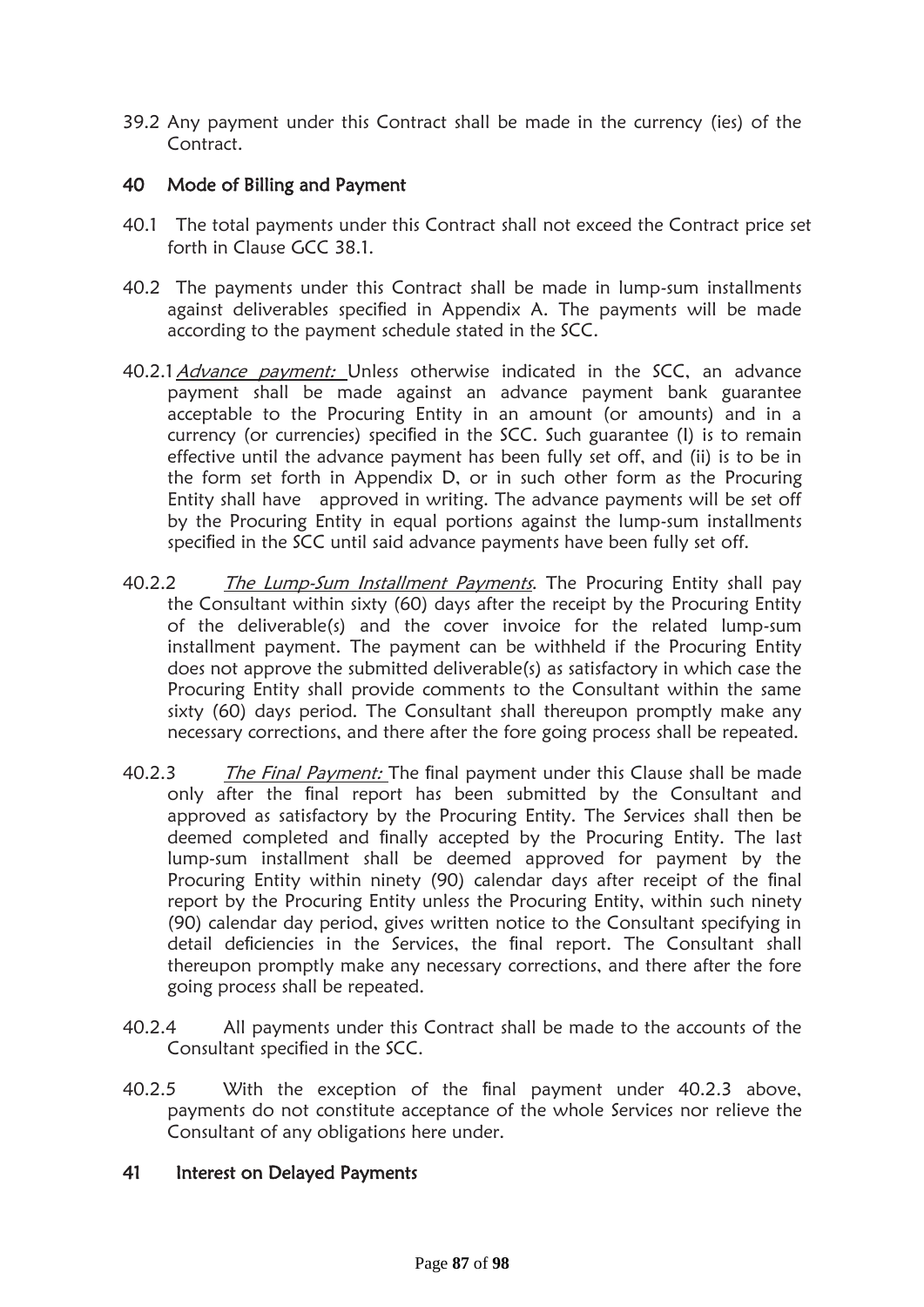41.1 If the Procuring Entity had delayed payments beyond thirty (30) days after the due date stated in Clause GCC 41.2.2, interest shall be paid to the Consultant on any amount due by, not paid on, such due date for each day of delay at the annual rate stated in the SCC.

## G. Fairness and Good Faith

## 42 Good Faith

42.1 The Parties undertake to act in good faith with respect to each other's rights under this Contract and to adopt all reasonable measures to ensure the realization of the objectives of this Contract.

## H. Settlement of Disputes

### 43 Amicable Settlement

- 43.1.2 The Parties shall seek to resolve any dispute amicably by mutual consultation.
- 43.1.3 If either Party objects to any action or in action of the other Party, the objecting Party may file a written Notice of Dispute to the other Party providing in detail the basis of the dispute. The Party receiving the Notice of Dispute will consider it and respond in writing within fourteen (14) days after receipt. If that Party fails to respond within fourteen (14) days, or the dispute cannot be amicably settled within fourteen (14) days following the response of that Party, Clause GCC 45.1 shall apply.

### 44 Dispute Resolution

44.1.2 Any dispute between the Parties arising under or related to this Contract that cannot be settled amicably may be referred to by either Party to the adjudication/arbitration in accordance with the provisions specified in the SCC.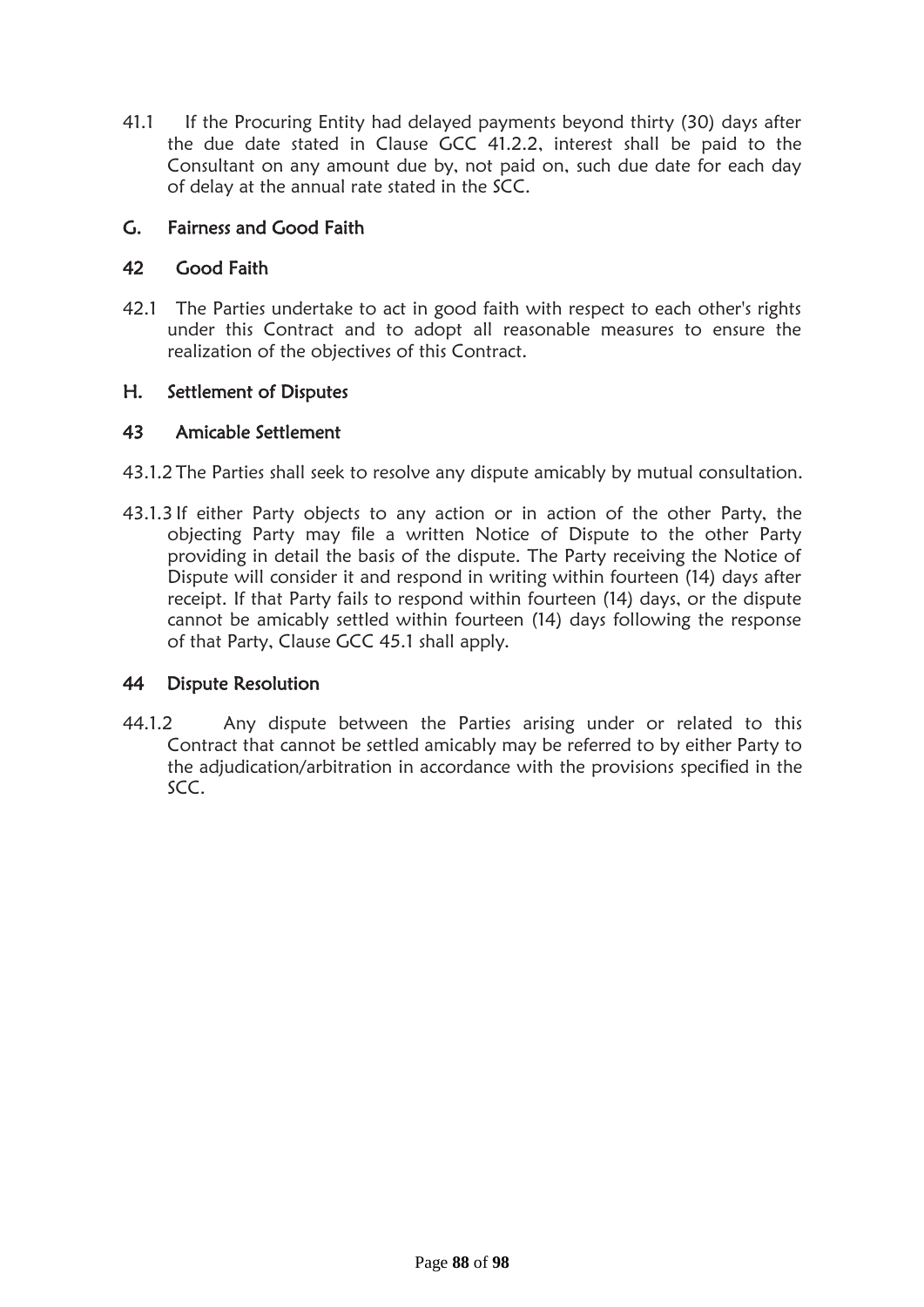# SECTION 8: SPECIAL CONDITIONS OF CONTRACT

| Number<br>of GC<br>Clause | Amendments of, and Supplements to, Clauses in the General Conditions of<br>Contract                                                                                                                                                                                                                                                                                                         |
|---------------------------|---------------------------------------------------------------------------------------------------------------------------------------------------------------------------------------------------------------------------------------------------------------------------------------------------------------------------------------------------------------------------------------------|
| 1.1(a)                    | The Contract shall be construed in accordance with the law of Kenya                                                                                                                                                                                                                                                                                                                         |
| 4.1                       | The language is: English                                                                                                                                                                                                                                                                                                                                                                    |
| 6.1<br>and<br>6.2         | The addresses are [fill in at negotiations with the selected firm]:<br>For Procuring Entity<br>The Principal Secretary<br><b>The National Treasury</b><br><b>Treasury Building, Harambee Avenue</b><br>P.O. Box $30007 - 00100$<br>Nairobi<br>Email: procurement@treasury.go.ke;<br>For the Service Provider<br>Consultant:<br>Attention:<br>Facsimile:<br>E-mail:                          |
| 8.1                       | [If the Consultant consists only of one entity, state "N/A";<br><b>OR</b><br>If the Consultant is a Joint Venture consisting of more than one entity, the name<br>of the JV member whose address is specified in Clause SCC6.1 should be inserted<br>here.]<br>The Lead Member on behalf of the JV is<br><i>linsert name of the</i><br>member] (to be included during contract preparation) |
| 9.1                       | The Authorized Representatives are:<br>For the Procuring Entity:<br>The Principal Secretary, The National Treasury<br>For the Consultant: [name, title] (to be included during contract<br><u>preparation)</u>                                                                                                                                                                              |
| 11.1                      | The effectiveness conditions are the following: $N\!/\!A$                                                                                                                                                                                                                                                                                                                                   |
| 12.1                      | Termination of Contract for Failure to Become Effective:                                                                                                                                                                                                                                                                                                                                    |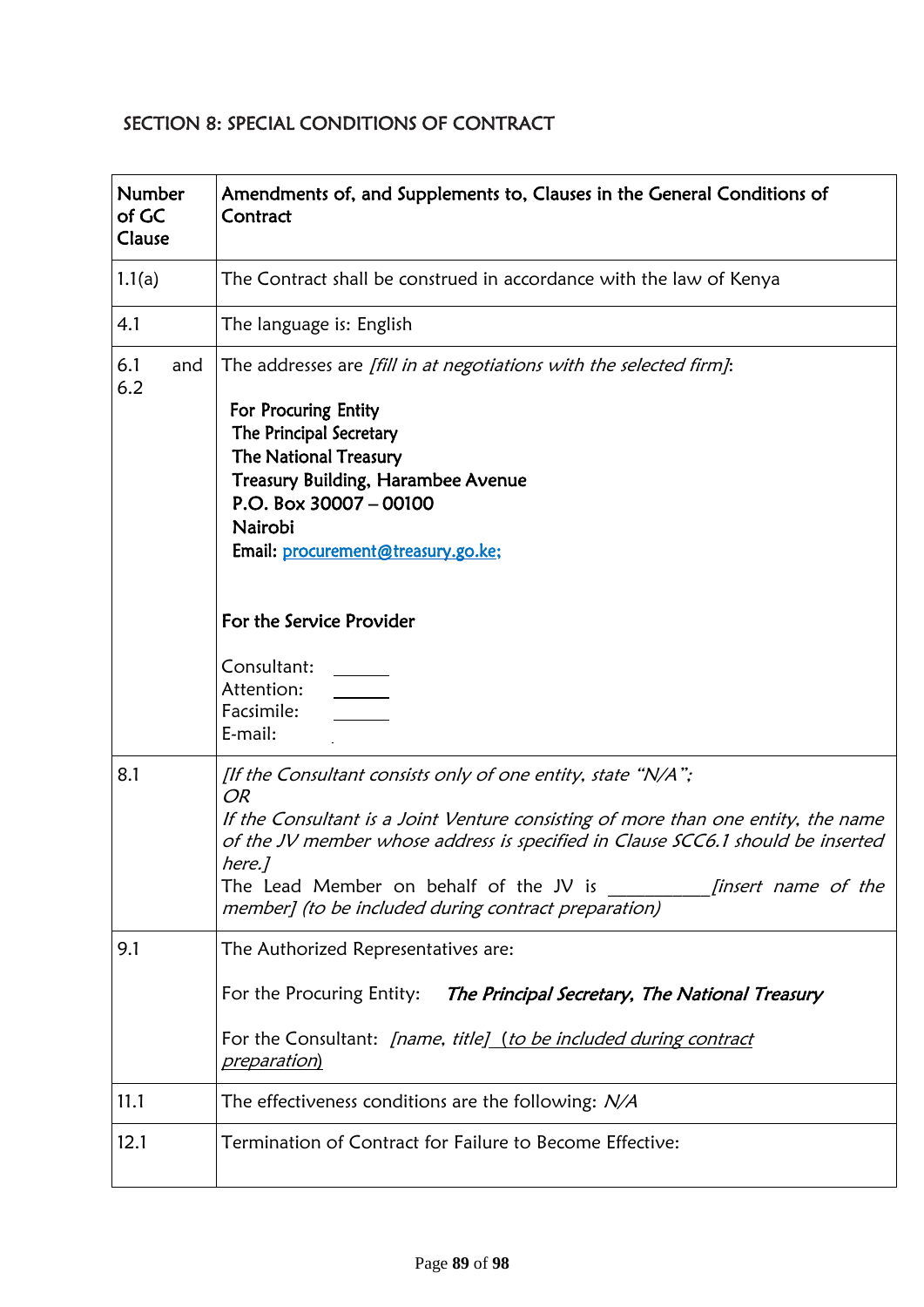| Number<br>of GC<br>Clause | Amendments of, and Supplements to, Clauses in the General Conditions of<br>Contract                                                                                                                                                                                                                                                                                                                                                               |  |
|---------------------------|---------------------------------------------------------------------------------------------------------------------------------------------------------------------------------------------------------------------------------------------------------------------------------------------------------------------------------------------------------------------------------------------------------------------------------------------------|--|
|                           | The time period shall be 1 Month                                                                                                                                                                                                                                                                                                                                                                                                                  |  |
| 13.1                      | Commencement of Services:                                                                                                                                                                                                                                                                                                                                                                                                                         |  |
|                           | The number of days shall be: From the date of contract signing                                                                                                                                                                                                                                                                                                                                                                                    |  |
|                           | Confirmation of Key Experts' availability to start the Assignment shall be<br>submitted to the Procuring Entity in writing as a written statement signed by each<br>Key Expert.                                                                                                                                                                                                                                                                   |  |
| 14.1                      | <b>Expiration of Contract:</b>                                                                                                                                                                                                                                                                                                                                                                                                                    |  |
|                           | The time period shall be 18 months from contract signing date                                                                                                                                                                                                                                                                                                                                                                                     |  |
| 21.1.3.                   | The Procuring Entity reserves the right to determine on a case-by-case basis<br>whether the Consultant should be disqualified from providing goods, works or<br>non-consulting services due to a conflict of a nature described in Clause GCC<br>21.1.3: Yes                                                                                                                                                                                      |  |
| 23.1                      | The following limitation of the Consultant's Liability towards the Procuring Entity<br>can be subject to the Contract's negotiations:                                                                                                                                                                                                                                                                                                             |  |
|                           | "Limitation of the Consultant's Liability towards the Procuring Entity:<br>Except in the case of gross negligence or willful misconduct on the part of<br>(a)<br>the Consultant or on the part of any person or a firm acting on behalf of the<br>Consultant in carrying out the Services, the Consultant, with respect to damage<br>caused by the Consultant to the Procuring Entity's property, shall not be liable to<br>the Procuring Entity: |  |
|                           | for any indirect or consequential loss or damage; and<br>(i)<br>(ii) for any direct loss or damage that exceeds two times the total value of<br>the Contract;                                                                                                                                                                                                                                                                                     |  |
|                           | (b) This limitation of liability shall not<br>(i) affect the Consultant's liability, if any, for damage to Third Parties caused by<br>the Consultant or any person or firm acting on behalf of the Consultant in<br>carrying out the Services;<br>(ii) be construed as providing the Consultant with any limitation or exclusion<br>from liability which is prohibited by the Applicable Law.                                                     |  |
| 24.1                      | The insurance coverage against the risks shall be as follows: to be included during<br>contract preparation)                                                                                                                                                                                                                                                                                                                                      |  |
|                           | [Delete what is not applicable except (a)].                                                                                                                                                                                                                                                                                                                                                                                                       |  |
|                           | Professional<br>liability<br>minimum<br>of<br>(a)<br>insurance,<br>with<br>coverage<br>a                                                                                                                                                                                                                                                                                                                                                          |  |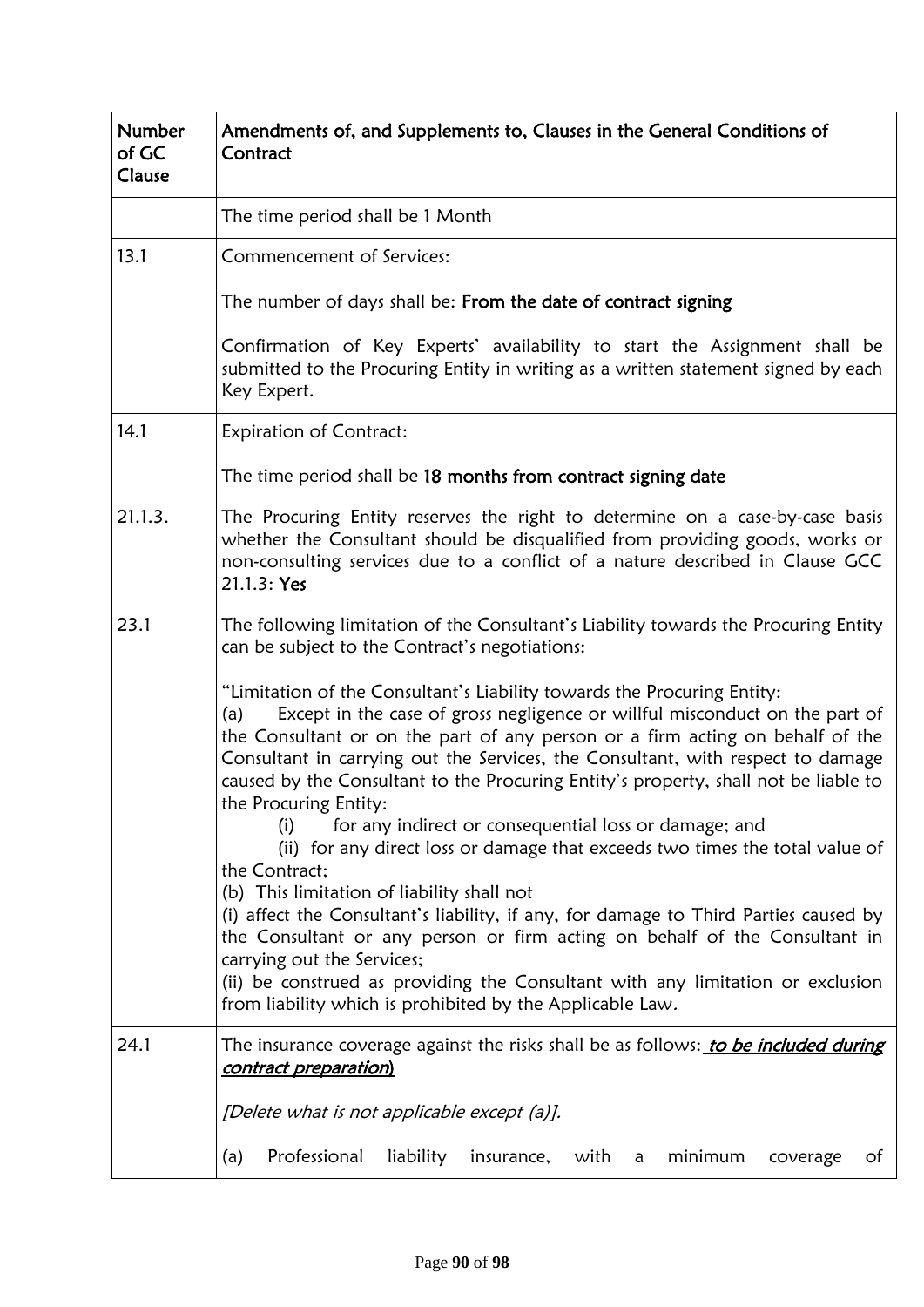| Number<br>of GC<br>Clause | Amendments of, and Supplements to, Clauses in the General Conditions of<br>Contract                                                                                                                                                                                                                                                           |  |
|---------------------------|-----------------------------------------------------------------------------------------------------------------------------------------------------------------------------------------------------------------------------------------------------------------------------------------------------------------------------------------------|--|
|                           | [insert amount and currency which should be not less<br>than the total ceiling amount of the Contract];                                                                                                                                                                                                                                       |  |
|                           | Third Party motor vehicle liability insurance in respect of motor vehicles<br>(b)<br>operated in the Procuring Entity's country by the Consultant or its Experts or<br>Sub-consultants, with a minimum coverage of <i>[insert amount and currency or</i><br>state "in accordance with the applicable law in the Procuring Entity's country"]; |  |
|                           | (c)<br>Third Party liability insurance, with a minimum coverage of <i>[insert</i><br>amount and currency or state "in accordance with the applicable law in Kenya"];                                                                                                                                                                          |  |
|                           | employer's liability and workers' compensation insurance in respect of the<br>(d)<br>experts and Sub-consultants in accordance with the relevant provisions of the<br>Applicable Law in Kenya, as well as, with respect to such Experts, any such life,<br>health, accident, travel or other insurance as may be appropriate; and             |  |
|                           | insurance against loss of or damage to (i) equipment purchased in whole<br>(e)<br>or in part with funds provided under this Contract, (ii) the Consultant's property<br>used in the performance of the Services, and (iii) any documents prepared by the<br>Consultant in the performance of the Services.                                    |  |
| 27.1                      | The additional rights to the use of the documents are: This shall be done under<br>applicable laws                                                                                                                                                                                                                                            |  |
| 27.2                      | The Consultant shall not use these <i>finsert what applies documents and</i><br>software <i>J</i> for purposes unrelated to this Contract without the prior written<br>approval of the Procuring Entity.] to be included during contract<br>preparation)                                                                                      |  |
|                           | [OR]                                                                                                                                                                                                                                                                                                                                          |  |
|                           | [The Procuring Entity shall not use these <i>[insert what applies documents and</i><br>software] for purposes unrelated to this Contract without the prior written<br>approval of the Consultant.]<br>[OR]                                                                                                                                    |  |
|                           | [Neither Party shall use these <i>[insert what applies documents and</i><br>software] for purposes unrelated to this Contract without the prior written<br>approval of the other Party.]                                                                                                                                                      |  |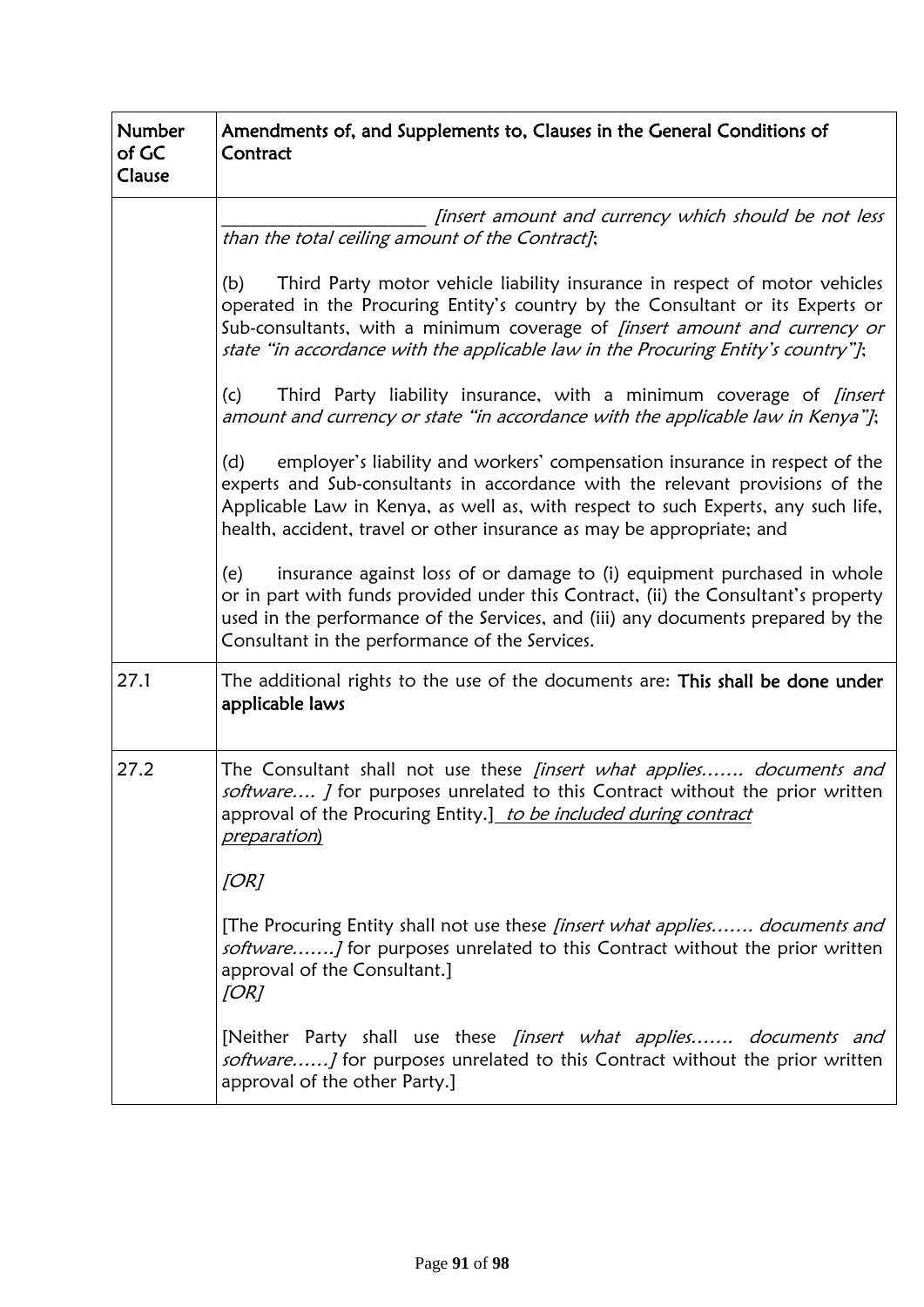| <b>Number</b><br>of GC<br>Clause | Amendments of, and Supplements to, Clauses in the General Conditions of<br>Contract                                                                                                                                                                                                                                               |
|----------------------------------|-----------------------------------------------------------------------------------------------------------------------------------------------------------------------------------------------------------------------------------------------------------------------------------------------------------------------------------|
| 32.1<br>(a)<br>through<br>(f)    | [List here any changes or additions to Clause GCC 32.1. If there are no such<br>changes or additions, indicate Not Applicable.] NOT APPLICABLE                                                                                                                                                                                    |
| 32.1(g)                          | [List here any other assistance to be provided by the Procuring Entity. If there is<br>no such other assistance, indicate Not Applicable for this Clause SCC 32.1(g).]<br>NOT APPLICABLE                                                                                                                                          |
| 38.1                             | The Contract price is:<br><i>finsert amount and currency for</i><br>each currency as applicable] [indicate: inclusive or exclusive] of local taxes. to be<br>included during contract preparation)                                                                                                                                |
|                                  | Any local taxes chargeable in respect of this Contract for the Services provided by<br>the Consultant shall <i>finsert as appropriate:</i> "be paid" or "reimbursed"/ by the<br>Procuring Entity <i>[insert as appropriate:</i> "for "or "to"] the Consultant.                                                                    |
|                                  | The amount of such taxes is<br>[insert the amount as<br>finalized at the Contract's negotiations on the basis of the tax amounts provided<br>by the Consultant in Form FIN-2 of the Consultant's Financial Proposal.                                                                                                              |
| 39.1<br>and<br>39.2              | The Procuring Entity warrants that [choose one applicable option consistent with<br>the ITC 16.3 and the outcome of the Contract's negotiations (Form FIN-2]<br>If ITC16.3 indicates a tax exemption status, include the following:<br>"the<br>Consultant, the Sub-consultants and the Experts shall be exempt from"<br><b>OR</b> |
|                                  | If ITC16.3 does not indicate the exemption and, depending on whether the<br>Procuring Entity shall pay the withholding tax or the Consultant has to pay,<br>include the following:                                                                                                                                                |
|                                  | "the Procuring Entity shall pay on behalf of the Consultant, the Sub-consultants<br>and the Experts," OR "the Procuring Entity shall reimburse the Consultant, the<br>Sub-consultants and the Experts"]                                                                                                                           |
|                                  | any taxes, duties, fees, levies and other impositions imposed, under the<br>applicable law in the Procuring Entity's country, on the Consultant, the Sub-<br>consultants and the Experts in respect of:                                                                                                                           |
|                                  | any payments whatsoever made to the Consultant, Sub-consultants and the<br>(a)<br>Experts (other than nationals or permanent residents of Kenya), in connection<br>with the carrying out of the Services;                                                                                                                         |
|                                  | any equipment, materials and supplies brought into Kenya by the<br>(b)<br>Consultant or Sub-consultants for the purpose of carrying out the Services and<br>which, after having been brought into such territories, will be subsequently<br>withdrawn by them;                                                                    |
|                                  | any equipment imported for the purpose of carrying out the Services and<br>(c)<br>paid for out of funds provided by the Procuring Entity and which is treated as                                                                                                                                                                  |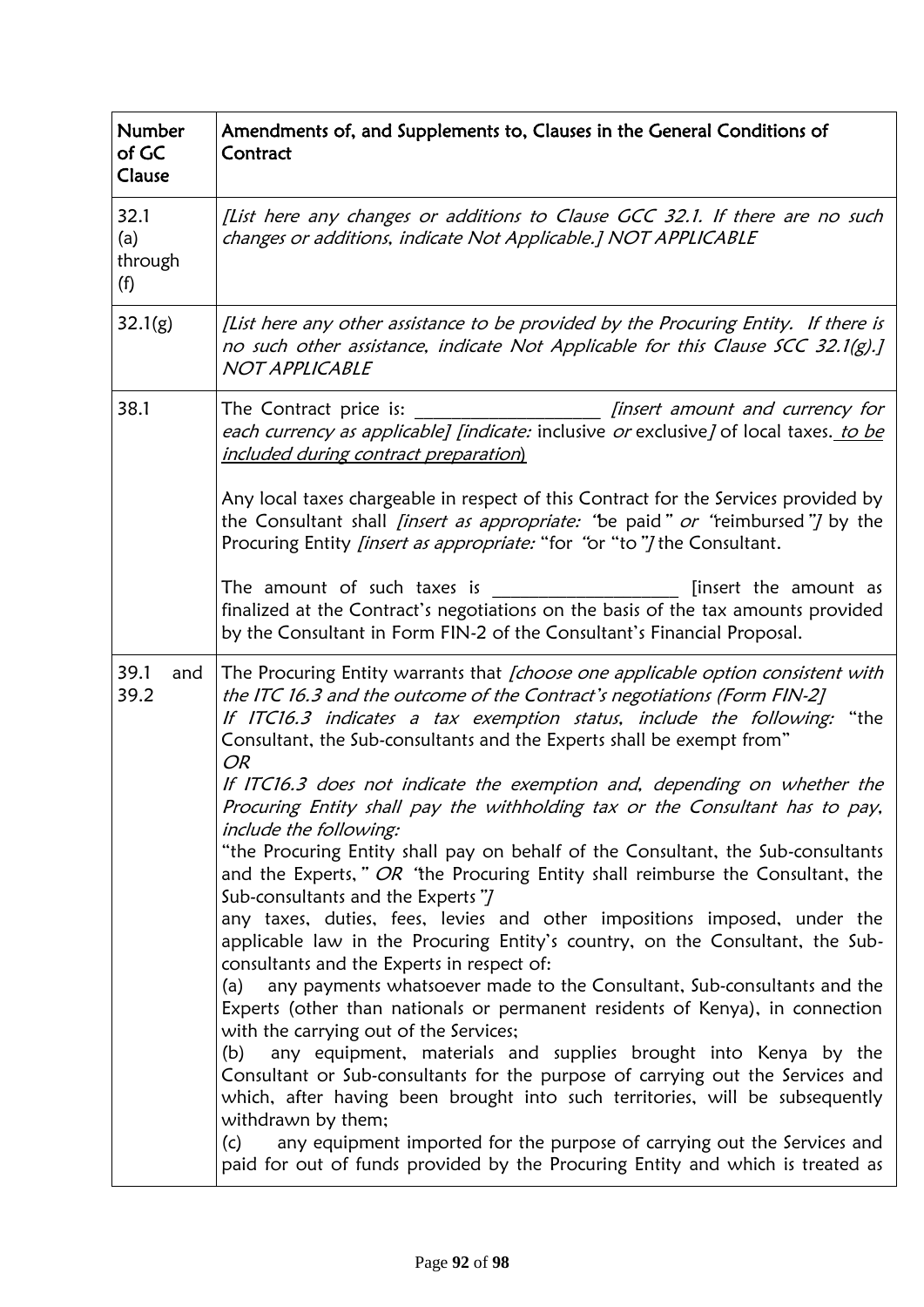| <b>Number</b><br>of GC<br>Clause | Amendments of, and Supplements to, Clauses in the General Conditions of<br>Contract                                                                                                                                                                                                                                                                                                                                                                                                                                                                         |  |
|----------------------------------|-------------------------------------------------------------------------------------------------------------------------------------------------------------------------------------------------------------------------------------------------------------------------------------------------------------------------------------------------------------------------------------------------------------------------------------------------------------------------------------------------------------------------------------------------------------|--|
|                                  | property of the Procuring Entity;<br>any property brought into Kenya by the Consultant, any Sub-consultants<br>(d)<br>or the Experts (other than nationals or permanent residents of Kenya), or the<br>eligible dependents of such experts for their personal use and which will<br>subsequently be withdrawn by them upon their respective departure from the<br>Procuring Entity's country, provided that:<br>(i) the Consultant, Sub-consultants and experts shall follow the usual customs<br>procedures of Kenya in importing property into Kenya; and |  |
|                                  | (ii) if the Consultant, Sub-consultants or Experts do not withdraw but dispose of<br>any property in the Procuring Entity's country upon which customs duties and<br>taxes have been exempted, the Consultant, Sub-consultants or Experts, as the case<br>may be, (a) shall bear such customs duties and taxes in conformity with the<br>regulations of Kenya, or (b) shall reimburse them to the Procuring Entity if they<br>were paid by the Procuring Entity at the time the property in question was<br>brought into the Procuring Entity's country.    |  |
| 40.2                             | The payment schedule: to be included during contract preparation)                                                                                                                                                                                                                                                                                                                                                                                                                                                                                           |  |
|                                  | [Payment of installments shall be linked to the deliverables specified in the Terms<br>of Reference in Appendix A]                                                                                                                                                                                                                                                                                                                                                                                                                                          |  |
|                                  | 1 <sup>st</sup> payment: <i>finsert the amount of the installment</i> , <i>percentage of the total</i><br>Contract price, and the currency. If the first payment is an advance payment, it<br>shall be made against the bank guarantee for the same amount as per GCC<br>41.2.1]. E.g. "Twenty (20) percent of the lumpsum contract price shall be paid<br>upon submission and approval of the Inception Report                                                                                                                                             |  |
|                                  | $2nd$ payment: Example: Sixty (60) percent of the lumpsum Contract Price shall be<br>paid upon submission of an acceptable Draft Report.                                                                                                                                                                                                                                                                                                                                                                                                                    |  |
|                                  | 3 <sup>rd</sup> and Final Payment: Example: Twenty (20) percent of the lumpsum Contract<br>Price shall be paid upon submission and approval of the Final Report.                                                                                                                                                                                                                                                                                                                                                                                            |  |
|                                  | [Total sum of all installments shall not exceed the Contract price set up in<br>SCC38.1. Every Payment shall be subject to (i) submission to the Procuring Entity<br>of the prerequisite Report and/or payment request documents, and, (ii) approval<br>and acceptance of the said reports and documents by the Procuring Entity]                                                                                                                                                                                                                           |  |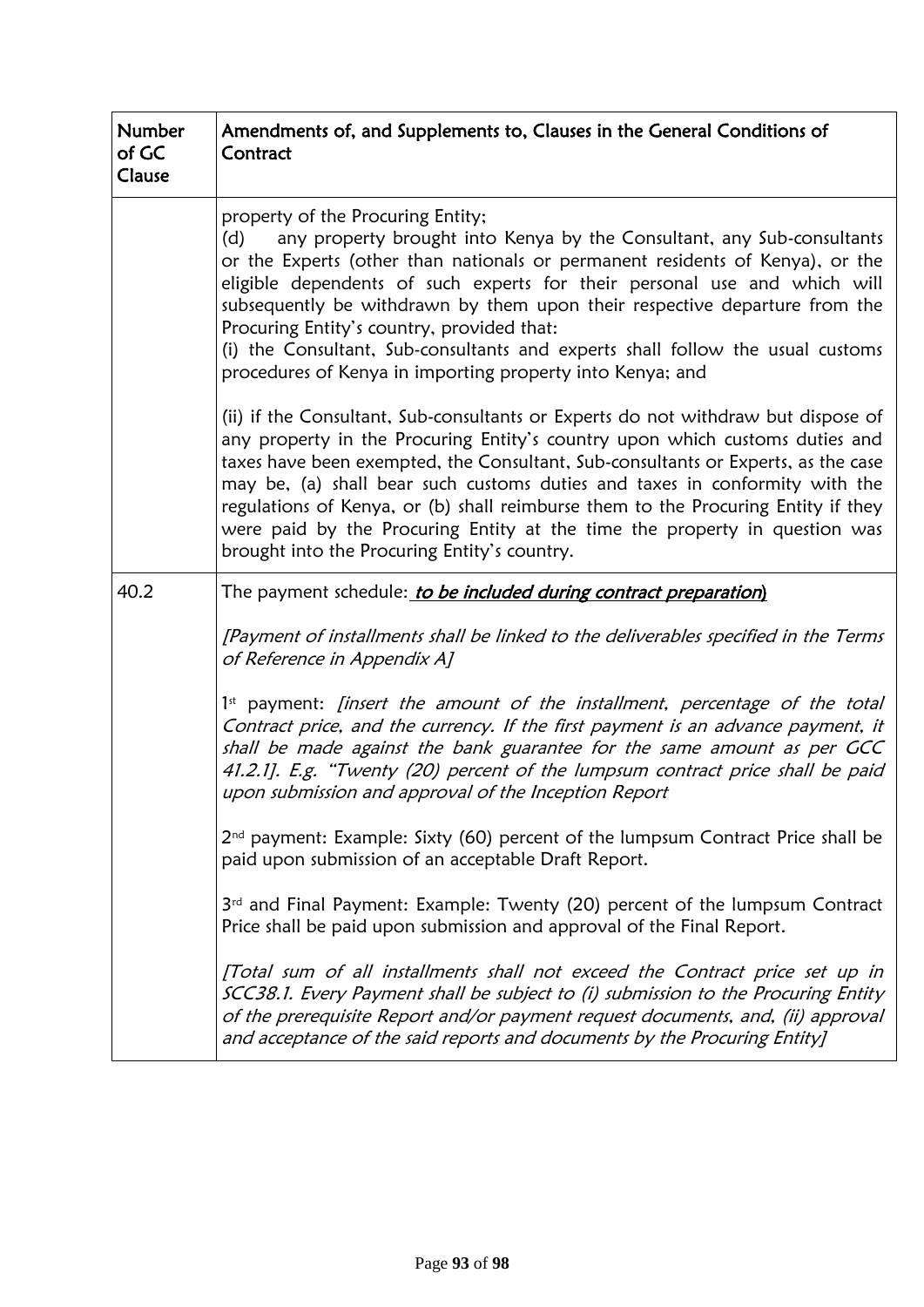| <b>Number</b><br>of GC<br>Clause | Amendments of, and Supplements to, Clauses in the General Conditions of<br>Contract                                                                                                                                                                                                                                                                                                                                                                                                                                                                                                                                                                                                                                                                                                                                                                                                                                                                                                                                                                                                                                                                                                                                                                                                       |  |
|----------------------------------|-------------------------------------------------------------------------------------------------------------------------------------------------------------------------------------------------------------------------------------------------------------------------------------------------------------------------------------------------------------------------------------------------------------------------------------------------------------------------------------------------------------------------------------------------------------------------------------------------------------------------------------------------------------------------------------------------------------------------------------------------------------------------------------------------------------------------------------------------------------------------------------------------------------------------------------------------------------------------------------------------------------------------------------------------------------------------------------------------------------------------------------------------------------------------------------------------------------------------------------------------------------------------------------------|--|
| 40.2.1                           | [The advance payment could be in either the foreign currency, or the local<br>currency, or both; select the correct wording in the Clause here below. The<br>advance bank payment guarantee should be in the same currency(ies)]                                                                                                                                                                                                                                                                                                                                                                                                                                                                                                                                                                                                                                                                                                                                                                                                                                                                                                                                                                                                                                                          |  |
|                                  | The following provisions shall apply to the advance payment and the advance<br>bank payment guarantee:                                                                                                                                                                                                                                                                                                                                                                                                                                                                                                                                                                                                                                                                                                                                                                                                                                                                                                                                                                                                                                                                                                                                                                                    |  |
|                                  | An advance payment [of <i>[insert amount]</i> in foreign currency] [and of<br>(1)<br>[insert amount] in Kenya Shillings] shall be made within [insert number] days<br>after the receipt of an advance bank payment guarantee by the Procuring Entity.<br>The advance payment will be set off by the Procuring Entity in equal portions<br>against [list the payments against which the advance is offset].                                                                                                                                                                                                                                                                                                                                                                                                                                                                                                                                                                                                                                                                                                                                                                                                                                                                                |  |
|                                  | (2)<br>The advance bank payment guarantee shall be in the amount and in the<br>currency of the currency (ies) of the advance payment.                                                                                                                                                                                                                                                                                                                                                                                                                                                                                                                                                                                                                                                                                                                                                                                                                                                                                                                                                                                                                                                                                                                                                     |  |
|                                  | (3) The bank guarantee will be released when the advance payment has been<br>fully set off.                                                                                                                                                                                                                                                                                                                                                                                                                                                                                                                                                                                                                                                                                                                                                                                                                                                                                                                                                                                                                                                                                                                                                                                               |  |
| 40.2.4                           | The accounts are: to be included during contract preparation)                                                                                                                                                                                                                                                                                                                                                                                                                                                                                                                                                                                                                                                                                                                                                                                                                                                                                                                                                                                                                                                                                                                                                                                                                             |  |
|                                  | for foreign currency: [insert account].<br>for local currency: [insert account].                                                                                                                                                                                                                                                                                                                                                                                                                                                                                                                                                                                                                                                                                                                                                                                                                                                                                                                                                                                                                                                                                                                                                                                                          |  |
| 41.1                             | The interest rate is: <i>[insert rate]</i> .                                                                                                                                                                                                                                                                                                                                                                                                                                                                                                                                                                                                                                                                                                                                                                                                                                                                                                                                                                                                                                                                                                                                                                                                                                              |  |
| 44.1                             | Disputes shall be settled by arbitration in accordance with the following<br>provisions:<br>Selection of Arbitrators. Each dispute submitted by a Party to arbitration<br>1.<br>shall be heard by a sole arbitrator or an arbitration panel composed of three (3)<br>arbitrators, in accordance with the following provisions:<br>Where the Parties agree that the dispute concerns a technical matter, they<br>(a)<br>may agree to appoint a sole arbitrator or, failing agreement on the identity of<br>such sole arbitrator within thirty (30) days after receipt by the other Party of the<br>proposal of a name for such an appointment by the Party who initiated the<br>proceedings, either Party may apply to [name an appropriate international<br>professional body, e.g., the Federation Internationale des Ingenieurs-Conseil<br>(FIDIC) of Lausanne, Switzerland] for a list of not fewer than five (5) nominees<br>and, on receipt of such list, the Parties shall alternately strike names therefrom,<br>and the last remaining nominee on the list shall be the sole arbitrator for the<br>matter in dispute. If the last remaining nominee has not been determined in this<br>manner within sixty (60) days of the date of the list, <i>[insert the name of the same</i> |  |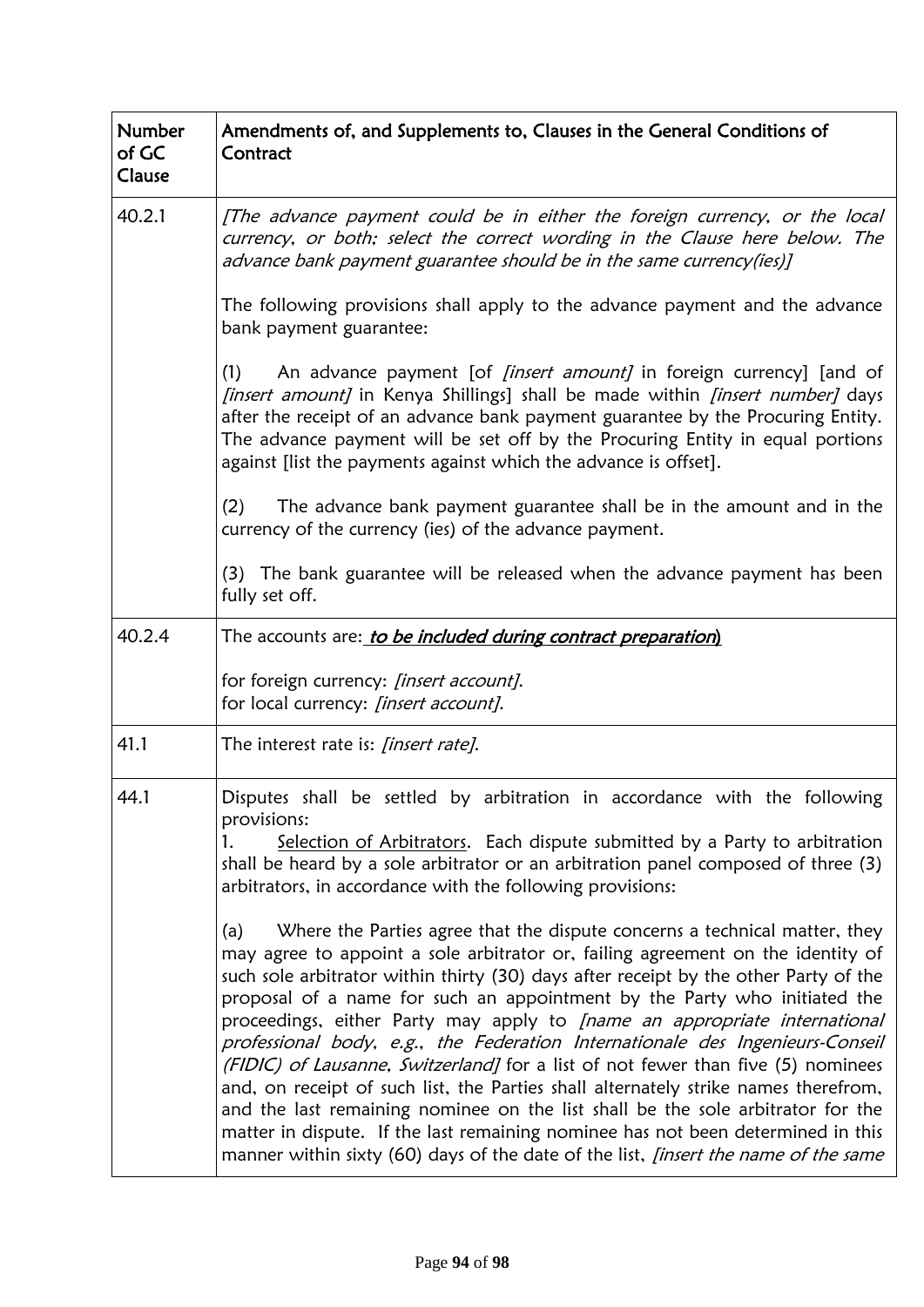| <b>Number</b><br>of GC<br>Clause | Amendments of, and Supplements to, Clauses in the General Conditions of<br>Contract                                                                                                                                                                                                                                                                                                                                                                                                                                                                                                                                                                                                                                                                                                                                                                                                                        |  |
|----------------------------------|------------------------------------------------------------------------------------------------------------------------------------------------------------------------------------------------------------------------------------------------------------------------------------------------------------------------------------------------------------------------------------------------------------------------------------------------------------------------------------------------------------------------------------------------------------------------------------------------------------------------------------------------------------------------------------------------------------------------------------------------------------------------------------------------------------------------------------------------------------------------------------------------------------|--|
|                                  | <i>professional body as above]</i> shall appoint, upon the request of either Party and<br>from such list or otherwise, a sole arbitrator for the matter in dispute.                                                                                                                                                                                                                                                                                                                                                                                                                                                                                                                                                                                                                                                                                                                                        |  |
|                                  | Where the Parties do not agree that the dispute concerns a technical<br>(b)<br>matter, the Procuring Entity and the Consultant shall each appoint one (1)<br>arbitrator, and these two arbitrators shall jointly appoint a third arbitrator, who<br>shall chair the arbitration panel. If the arbitrators named by the Parties do not<br>succeed in appointing a third arbitrator within thirty (30) days after the latter of<br>the two (2) arbitrators named by the Parties has been appointed, the third<br>arbitrator shall, at the request of either Party, be appointed by <i>[name an</i><br>appropriate international appointing authority, e.g., the Secretary General of the<br>Permanent Court of Arbitration, The Hague; the Secretary General of the<br>International Centre for Settlement of Investment Disputes, Washington, D.C.;<br>the International Chamber of Commerce, Paris; etc.]. |  |
|                                  | If, in a dispute subject to paragraph (b) above, one Party fails to appoint<br>(c)<br>its arbitrator within thirty (30) days after the other Party has appointed its<br>arbitrator, the Party which has named an arbitrator may apply to the <i>[name the</i><br>same appointing authority as in said paragraph (b)] to appoint a sole arbitrator<br>for the matter in dispute, and the arbitrator appointed pursuant to such<br>application shall be the sole arbitrator for that dispute.                                                                                                                                                                                                                                                                                                                                                                                                                |  |
|                                  | Rules of Procedure. Except as otherwise stated herein, arbitration<br>2.<br>proceedings shall be conducted in accordance with the rules of procedure for<br>arbitration of the United Nations Commission on International Trade Law<br>(UNCITRAL) as in force on the date of this Contract.                                                                                                                                                                                                                                                                                                                                                                                                                                                                                                                                                                                                                |  |
|                                  | 3.<br>Substitute Arbitrators. If for any reason an arbitrator is unable to perform<br>his/her function, a substitute shall be appointed in the same manner as the<br>original arbitrator.                                                                                                                                                                                                                                                                                                                                                                                                                                                                                                                                                                                                                                                                                                                  |  |
|                                  | Nationality and Qualifications of Arbitrators. The sole arbitrator or the<br>4.<br>third arbitrator appointed pursuant to paragraphs 1(a) through 1(c) above shall<br>be an internationally recognized legal or technical expert with extensive<br>experience in relation to the matter in dispute and shall not be a national of the<br>Consultant's home country [If the Consultant consists of more than one entity,<br>add: or of the home country of any of their members or Parties] or of the<br>Government's country. For the purposes of this Clause, "home country" means<br>any of:                                                                                                                                                                                                                                                                                                             |  |
|                                  | the country of incorporation of the Consultant [If the Consultant consists<br>(a)<br>of more than one entity, add: or of any of their members or Parties]; or                                                                                                                                                                                                                                                                                                                                                                                                                                                                                                                                                                                                                                                                                                                                              |  |
|                                  | the country in which the Consultant's [or any of their members' or<br>(b)                                                                                                                                                                                                                                                                                                                                                                                                                                                                                                                                                                                                                                                                                                                                                                                                                                  |  |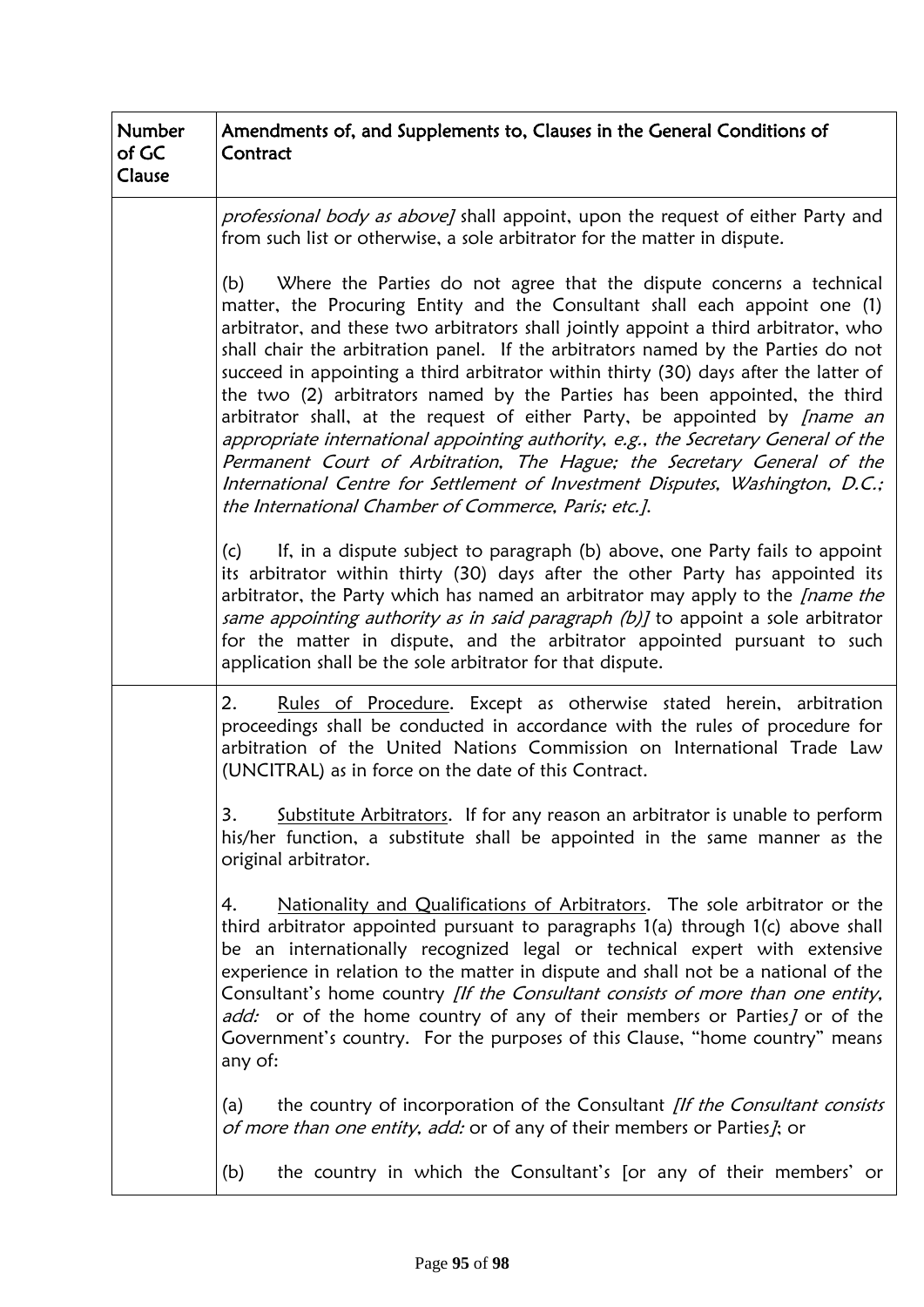| <b>Number</b><br>of GC<br>Clause | Amendments of, and Supplements to, Clauses in the General Conditions of<br>Contract                                                                                                                                                                                                                                                                                                                                                                                                                                                                                                                                                                                                                                             |  |
|----------------------------------|---------------------------------------------------------------------------------------------------------------------------------------------------------------------------------------------------------------------------------------------------------------------------------------------------------------------------------------------------------------------------------------------------------------------------------------------------------------------------------------------------------------------------------------------------------------------------------------------------------------------------------------------------------------------------------------------------------------------------------|--|
|                                  | Parties'] principal place of business is located; or<br>(c)<br>the country of nationality of a majority of the Consultant's [or of any                                                                                                                                                                                                                                                                                                                                                                                                                                                                                                                                                                                          |  |
|                                  | members' or Parties'] shareholders; or<br>(d)<br>the country of nationality of the Sub-consultants concerned, where the<br>dispute involves a subcontract.                                                                                                                                                                                                                                                                                                                                                                                                                                                                                                                                                                      |  |
|                                  | 5.<br>Miscellaneous. In any arbitration proceeding hereunder:<br>proceedings shall, unless otherwise agreed by the Parties, be held in <i>[select</i> ]<br>(a)<br>a country which is neither the Procuring Entity's country nor the Consultant's<br>country];<br>the <i>[type of language]</i> language shall be the official language for all<br>(b)<br>purposes; and<br>(c)<br>the decision of the sole arbitrator or of a majority of the arbitrators (or of<br>the third arbitrator if there is no such majority) shall be final and binding and<br>shall be enforceable in any court of competent jurisdiction, and the Parties<br>hereby waive any objections to or claims of immunity in respect of such<br>enforcement. |  |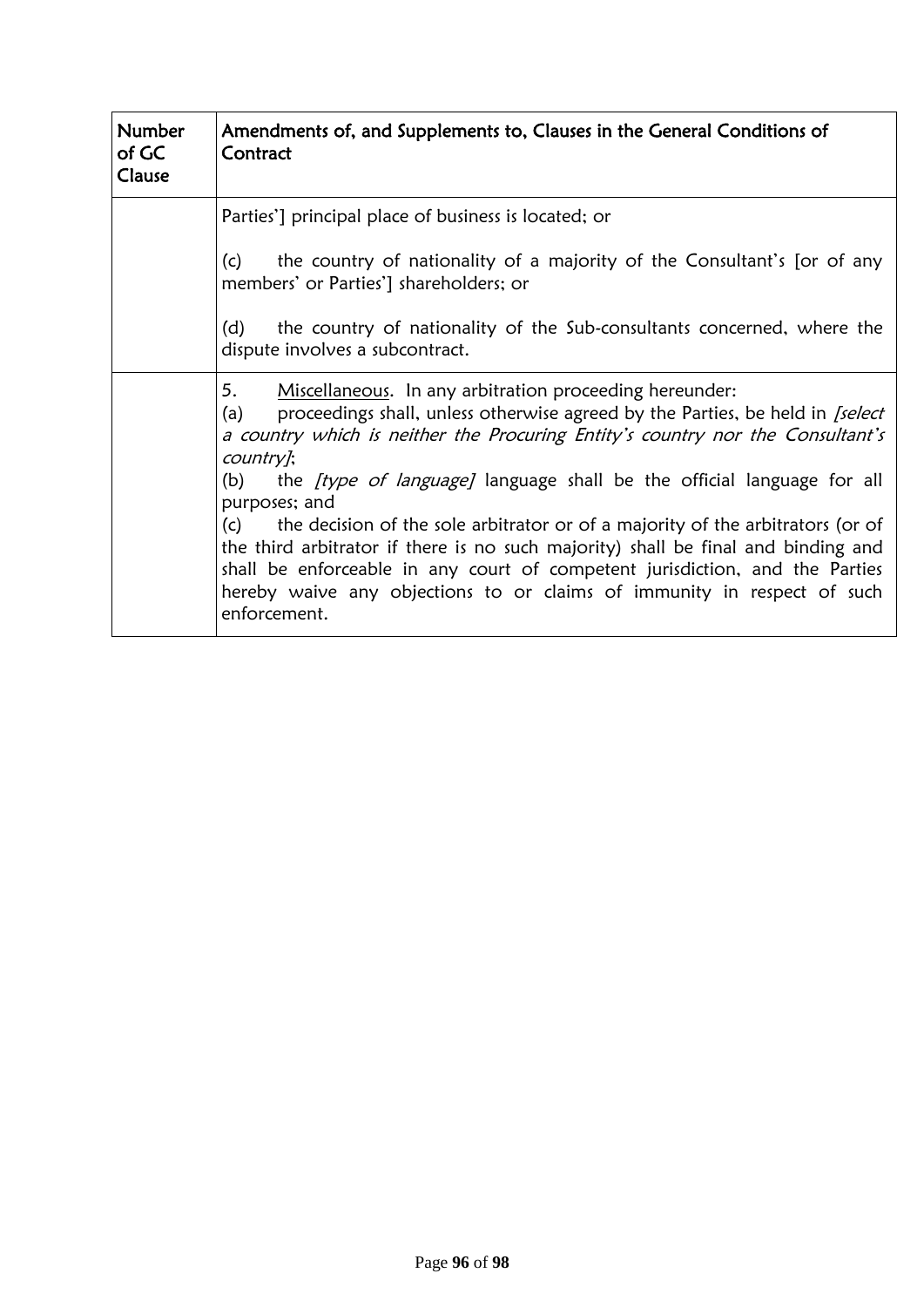### SECTION 9: APPENDICES

#### Appendix A – Terms of Reference

[*Note*: This Appendix shall include the final Terms of Reference (TORs) worked out by the Procuring Entity and the Consultant during the negotiations; dates for completion of various tasks; location of performance for different tasks; detailed reporting requirements and list of deliverables against which the payments to the Consultant will be made; Procuring Entity's input, including counterpart personnel assigned by the Procuring Entity to work on the Consultant's team; specific tasks or actions that require prior approval by the Procuring Entity.

Insert the text based on the Section 5 (Terms of Reference) of the ITC in the RFP and modified based on the Forms TECH-1 through TECH-5 of the Consultant's Proposal. Highlight the changes to Section 5 of the RFP]

………………………………………………………………………………………………... ......................................

### Appendix B - Key Experts

[Insert a table based on Form TECH-6 of the Consultant's Technical Proposal and *fi*nalized at the Contract's negotiations. Attach the CVs (updated and signed by the respective Key Experts) demonstrating the quali*fi*cations of Key Experts.]

……………………………………………………………………………………………….

........................................ Appendix C – Breakdown of Contract Price

{Insert the table with the unit rates to arrive at the breakdown of the lump-sum price. The table shall be based on [Form FIN-3andFIN-4] of the Consultant's Proposal and re*fl*ect any changes agreed at the Contract negotiations, if any. The footnote shall list such changes made to [FormFIN-3andFIN-4] at the negotiations or state that none has been made.}

#### Appendix D - Form of Advance Payment Guarantee

[*Note:* See Clause GCC 41.2.1 and SCC 41.2.1]

| Bank Guarantee for Advance Payment            | [Bank's Name and Address of       |
|-----------------------------------------------|-----------------------------------|
| <i>Issuing Branch or Office</i> /Beneficiary: | <i><b>Name and Address of</b></i> |
| Procuring Entity]                             |                                   |
| Date:                                         |                                   |

ADVANCE PAYMENT GUARANTEE No.:

We have been informed that [name of Consultant or a name of the Joint Venture, same as appears on the signed Contract] (herein after called" the Consultant") has entered into Contract No.